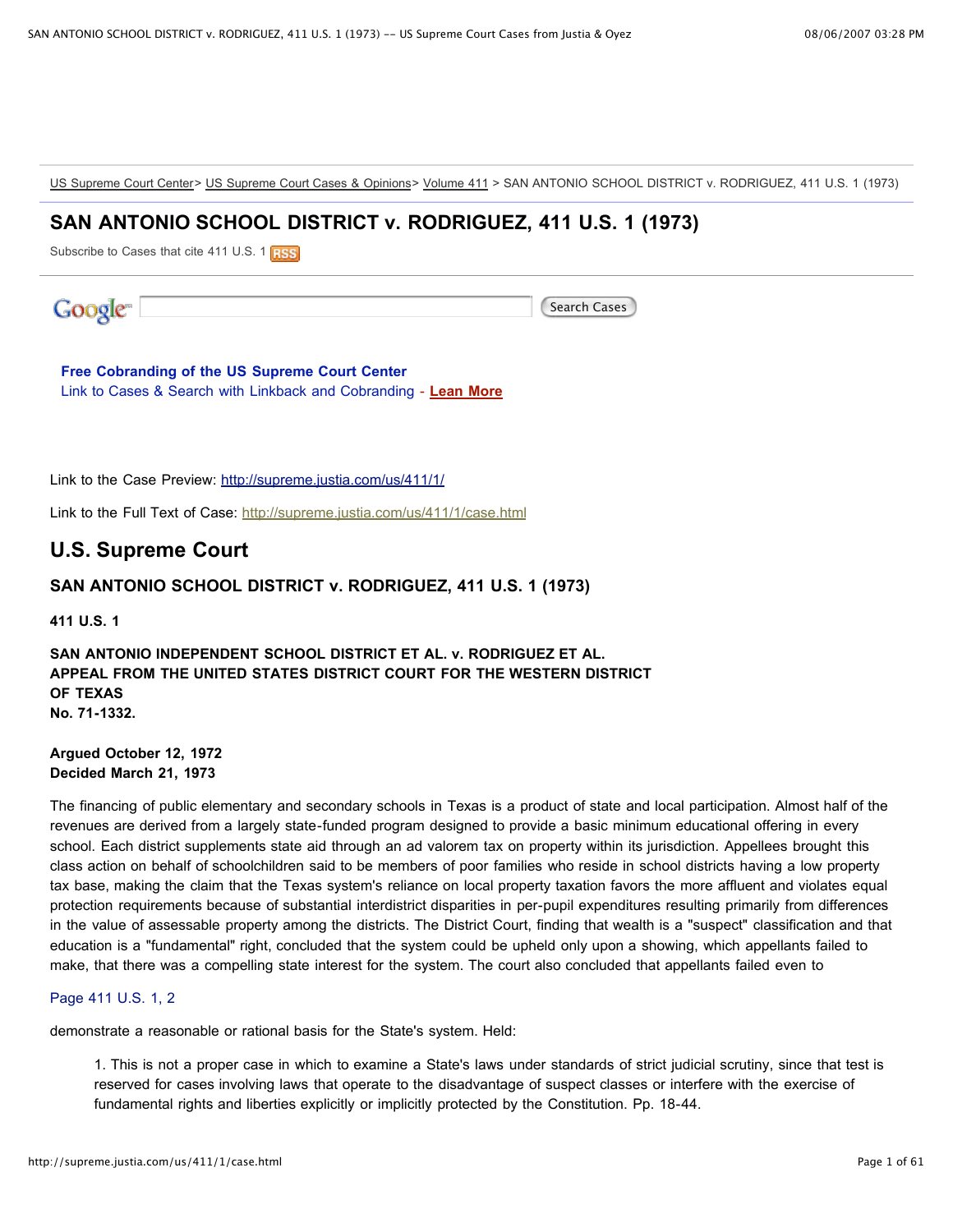(a) The Texas system does not disadvantage any suspect class. It has not been shown to discriminate against any definable class of "poor" people or to occasion discriminations depending on the relative wealth of the families in any district. And, insofar as the financing system disadvantages those who, disregarding their individual income characteristics, reside in comparatively poor school districts, the resulting class cannot be said to be suspect. Pp. 18-28.

(b) Nor does the Texas school-financing system impermissibly interfere with the exercise of a "fundamental" right or liberty. Though education is one of the most important services performed by the State, it is not within the limited category of rights recognized by this Court as guaranteed by the Constitution. Even if some identifiable quantum of education is arguably entitled to constitutional protection to make meaningful the exercise of other constitutional rights, here there is no showing that the Texas system fails to provide the basic minimal skills necessary for that purpose. Pp. 29-39.

(c) Moreover, this is an inappropriate case in which to invoke strict scrutiny since it involves the most delicate and difficult questions of local taxation, fiscal planning, educational policy, and federalism, considerations counseling a more restrained form of review. Pp. 40-44.

2. The Texas system does not violate the Equal Protection Clause of the Fourteenth Amendment. Though concededly imperfect, the system bears a rational relationship to a legitimate state purpose. While assuring a basic education for every child in the State, it permits and encourages participation in and significant control of each district's schools at the local level. Pp. 44-53.

# 337 F. Supp. 280, reversed.

POWELL, J., delivered the opinion of the Court, in which BURGER, C. J., and STEWART, BLACKMUN, and REHNQUIST, JJ., joined.

# Page 411 U.S. 1, 3

STEWART, J., filed a concurring opinion, post, p. 59. BRENNAN, J., filed a dissenting opinion, post, p. 62. WHITE, J., filed dissenting opinion, in which DOUGLAS and BRENNAN, JJ., joined, post, p. 63. MARSHALL, J., filed a dissenting opinion, in which DOUGLAS, J., joined, post, p. 70.

Charles Alan Wright argued the cause for appellants. With him on the briefs were Crawford C. Martin, Attorney General of Texas, Nola White, First Assistant Attorney General, Alfred Walker, Executive Assistant Attorney General, J. C. Davis and Pat Bailey, Assistant Attorneys General, and Samuel D. McDaniel.

Arthur Gochman argued the cause for appellees. With him on the brief was Mario Obledo.\*

[Footnote \*] Briefs of amici curiae urging reversal were filed by George F. Kugler, Jr., Attorney General, pro se, and Stephen Skillman, Assistant Attorney General, for the Attorney General of New Jersey; by George W. Liebmann and Shale D. Stiller for Montgomery County, Maryland, joined by Francis B. Burch, Attorney General of Maryland, Henry R. Lord, Deputy Attorney General, E. Stephen Derby, Assistant Attorney General; William J. Baxley, Attorney General of Alabama; Gary K. Nelson, Attorney General of Arizona, James G. Bond, Assistant Attorney General; Evelle J. Younger, Attorney General of California, Elizabeth Palmer, Assistant Attorney General, Edward M. Belasco, Deputy Attorney General; Duke W. Dunbar, Attorney General of Colorado; Robert K. Killian, Attorney General of Connecticut, F. Michael Ahern, Assistant Attorney General; W. Anthony Park, Attorney General of Idaho, James R. Hargis, Deputy Attorney General; Theodore L. Sendak, Attorney General of Indiana; Charles M. Wells, Harry T. Ice, Richard C. Turner, Attorney General of Iowa, George W. Murray, Assistant Attorney General; Vern Miller, Attorney General of Kansas, Matthew J. Dowd and John C. Johnson, Assistant Attorneys General; Ed W. Hancock, Attorney General of Kentucky, Carl T. Miller, Assistant Attorney General; William J. Guste, Jr., Attorney General of Louisiana; James S. Erwin, Attorney General of Maine, George West, Assistant Attorney General; Robert H. Quinn, Attorney General of Massachusetts, Lawrence T. Bench, Assistant Attorney General, Charles F. Clippert,

# Page 411 U.S. 1, 4

William M. Saxton, Robert B. Webster; A. F. Summer, Attorney General of Mississippi, Martin R. McLendon, Assistant Attorney General; John Danforth, Attorney General of Missouri, D. Brook Bartlett, Assistant Attorney General; Clarence A. H. Meyer, Attorney General of Nebraska, Harold Mosher, Assistant Attorney General; Warren B. Rudman, Attorney General of New Hampshire; Louis J. Lefkowitz, Attorney General of New York; Robert B. Morgan, Attorney General of North Carolina, Burley B.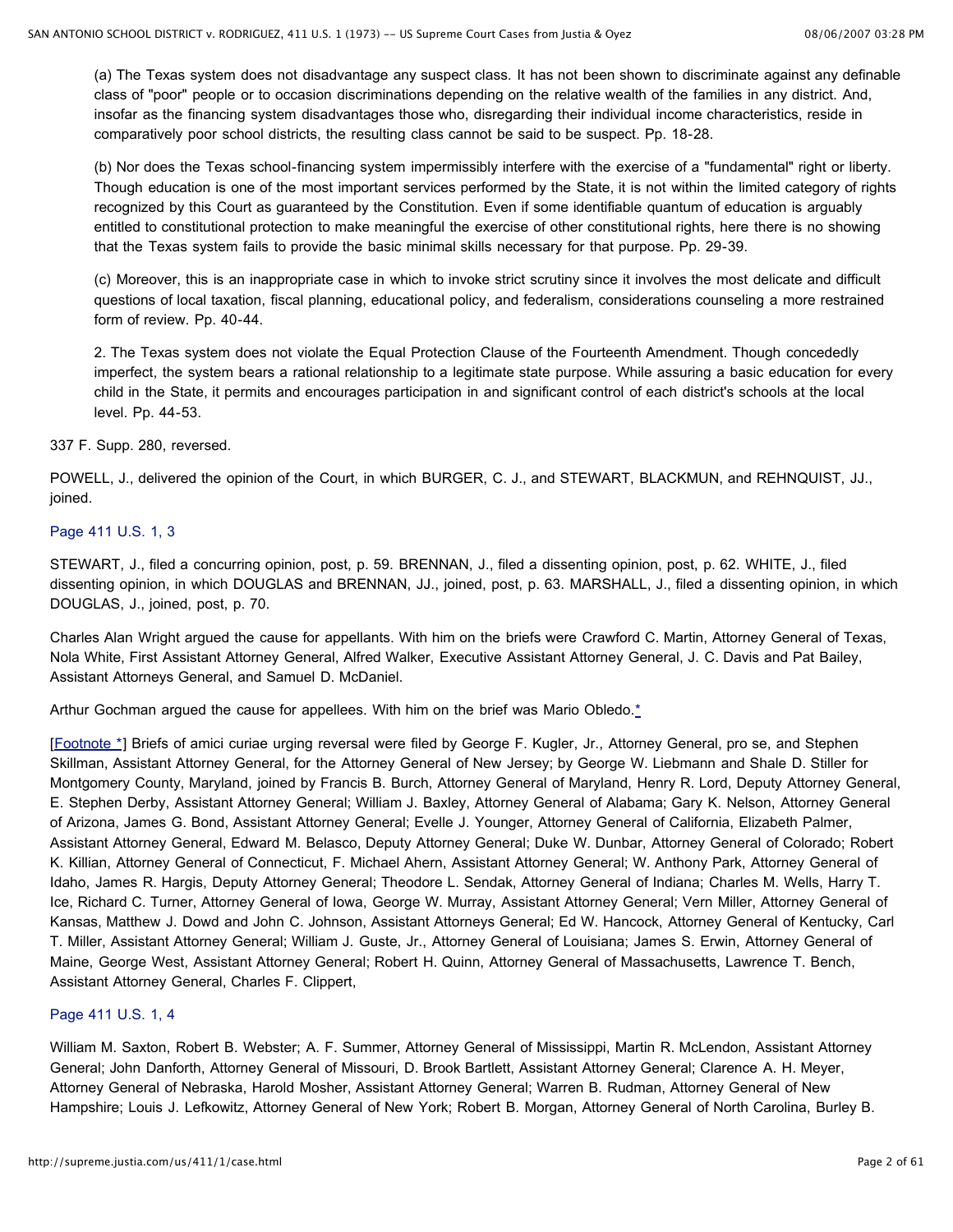Mitchell, Jr., Assistant Attorney General; Helgi Johanneson, Attorney General of North Dakota, Gerald Vandewalle, Assistant Attorney General; Lee Johnson, Attorney General of Oregon; Daniel R. McLeod, Attorney General of South Carolina, G. Lewis Argoe, Jr., Assistant Attorney General; Gordon Mydland, Attorney General of South Dakota, C. J. Kelly, Assistant Attorney General; David M. Pack, Attorney General of Tennessee, Milton P. Rice, Deputy Attorney General; Vernon B. Romney, Attorney General of Utah, Robert B. Hansen, Deputy Attorney General; James M. Jeffords, Attorney General of Vermont; Chauncey H. Browning, Jr., Attorney General of West Virginia, Victor A. Barone, Assistant Attorney General; Robert W. Warren, Attorney General of Wisconsin, and Betty R. Brown, Assistant Attorney General; and by John D. Maharg and James W. Briggs for Richard M. Clowes, Superintendent of Schools of the County of Los Angeles, et al.

Briefs of amici curiae urging affirmance were filed by David Bonderman and Peter Van N. Lockwood for Wendell Anderson, Governor of Minnesota, et al.; by Robert R. Coffman for Wilson Riles, Superintendent of Public Instruction of California, et al.; by Roderick M. Hills for Houston I. Flournoy, Controller of California; by Ramsey Clark, John Silard, David C. Long, George L. Russell, Jr., Harold J. Ruvoldt, Jr., J. Albert Woll, Thomas E. Harris, John Ligtenberg, A. L. Zwerdling, and Stephen I. Schlossberg for the Mayor and City Council of Baltimore et al.; by George H. Spencer for San Antonio Independent School District; by Norman Dorsen, Marvin M. Karpatkin, Melvin L. Wulf, Paul S. Berger, Joseph B.

#### Page 411 U.S. 1, 5

Robison, Arnold Forster, and Stanley P. Hebert for the American Civil Liberties Union et al.; by Jack Greenberg, James M. Nabrit III, Norman J. Chachkin, and Abraham Sofaer for the NAACP Legal Defense and Educational Fund, Inc.; by Stephen J. Pollak, Ralph J. Moore, Jr., Richard M. Sharp, and David Rubin for the National Education Assn. et al.; and by John E. Coons for John Serrano, Jr., et al.

Briefs of amici curiae were filed by Lawrence E. Walsh, Victor W. Bouldin, Richard B. Smith, and Guy M. Struve for the Republic National Bank of Dallas et al., and by Joseph R. Cortese, Joseph Guandolo, Bryce Huguenin, Manly W. Mumford, Joseph H. Johnson, Jr., Joseph Rudd, Fred H. Rosenfeld, Herschel H. Friday, George Herrington, Harry T. Ice, Cornelius W. Grafton, Fred G. Benton, Jr., Eugene E. Huppenbauer, Jr., Harold B. Judell, Robert B. Fizzell, John B. Dawson, George J. Fagin, Howard A. Rankin, Huger Sinkler, Robert W. Spence, Hobby H. McCall, James R. Ellis, and William J. Kiernan, Jr., Bond Counsel.

#### Page 411 U.S. 1, 4

MR. JUSTICE POWELL delivered the opinion of the Court.

This suit attacking the Texas system of financing public education was initiated by Mexican-American parents whose children attend the elementary and secondary

# Page 411 U.S. 1, 5

schools in the Edgewood Independent School District, an urban school district in San Antonio, Texas.[Footnote 1] They brought a class action on behalf of schoolchildren throughout the State who are members of minority groups or who are poor and reside in school districts having a low property tax base. Named as defendants[Footnote 2] were the State Board of Education, the Commissioner of Education, the State Attorney General, and the Bexar County (San Antonio) Board of Trustees. The complaint

#### Page 411 U.S. 1, 6

was filed in the summer of 1968 and a three-judge court was impaneled in January 1969.[Footnote 3] In December 1971[Footnote 4] the panel rendered its judgment in a per curiam opinion holding the Texas school finance system unconstitutional under the Equal Protection Clause of the Fourteenth Amendment.[Footnote 5] The State appealed, and we noted probable jurisdiction to consider the far-reaching constitutional questions presented. 406 U.S. 966 (1972). For the reasons stated in this opinion, we reverse the decision of the District Court.

# **I**

The first Texas State Constitution, promulgated upon Texas' entry into the Union in 1845, provided for the establishment of a system of free schools. [Footnote 6] Early in its history, Texas adopted a dual approach to the financing of its schools, relying on mutual participation by the local school districts and the State. As early as 1883, the state

# Page 411 U.S. 1, 7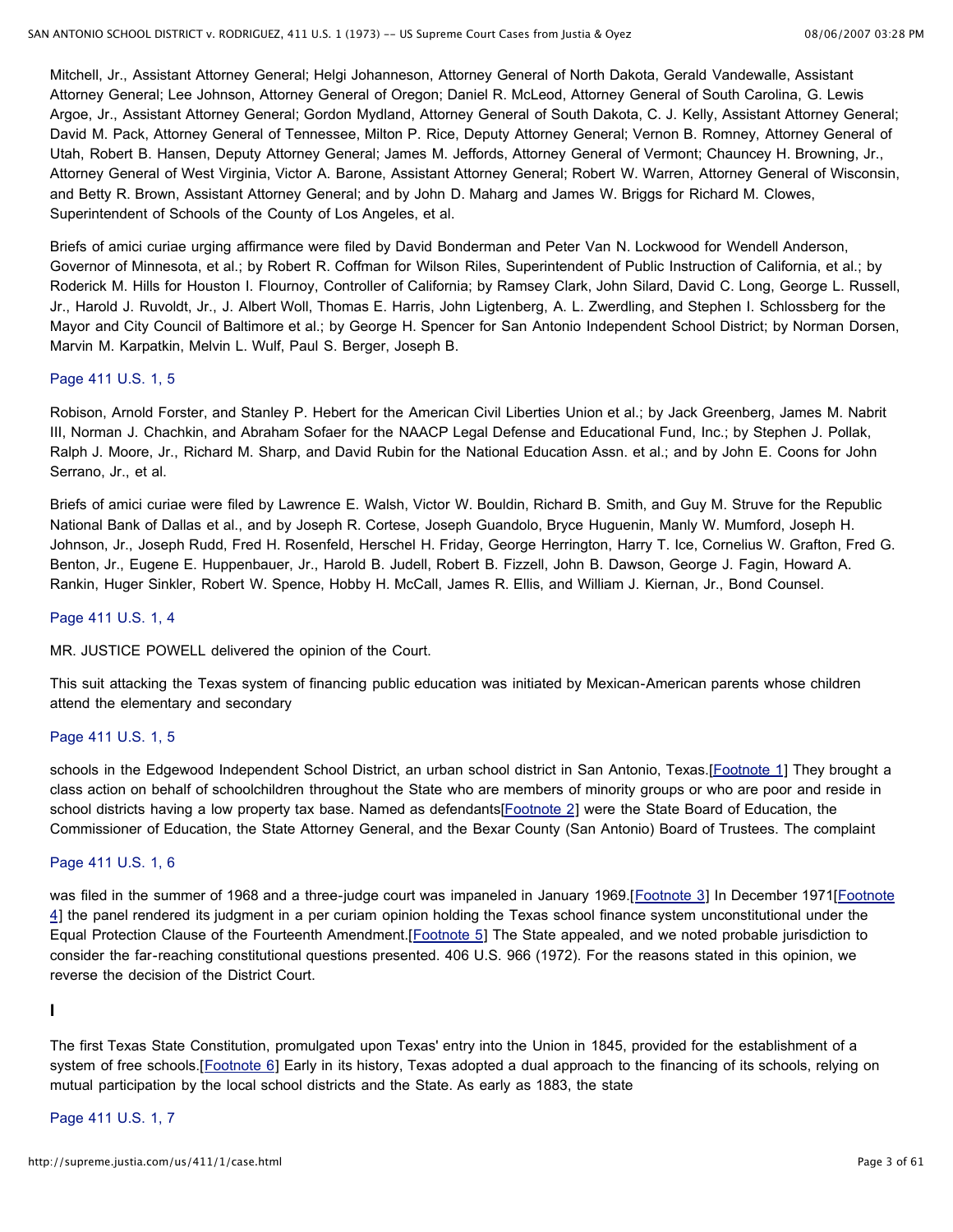constitution was amended to provide for the creation of local school districts empowered to levy ad valorem taxes with the consent of local taxpayers for the "erection . . . of school buildings" and for the "further maintenance of public free schools."[Footnote 7] Such local funds as were raised were supplemented by funds distributed to each district from the State's Permanent and Available School Funds.[Footnote 8] The Permanent School Fund, its predecessor established in 1854 with \$2,000,000 realized from an annexation settlement, [Footnote 9] was thereafter endowed with millions of acres of public land set aside to assure a continued source of income for school support.[Footnote 10] The Available School Fund, which received income from the Permanent School Fund as well as from a state ad valorem property tax and other designated taxes, [Footnote 11] served as the disbursing arm for most state educational funds throughout the late 1800's and first half of this century. Additionally, in 1918 an increase in state property taxes was used to finance a program providing free textbooks throughout the State.[Footnote 12]

Until recent times, Texas was a predominantly rural State and its population and property wealth were spread

# Page 411 U.S. 1, 8

relatively evenly across the State.[Footnote 13] Sizable differences in the value of assessable property between local school districts became increasingly evident as the State became more industrialized and as rural-to-urban population shifts became more pronounced.[Footnote 14] The location of commercial and industrial property began to play a significant role in determining the amount of tax resources available to each school district. These growing disparities in population and taxable property between districts were responsible in part for increasingly notable differences in levels of local expenditure for education.[Footnote 15]

In due time it became apparent to those concerned with financing public education that contributions from the Available School Fund were not sufficient to ameliorate these disparities.[Footnote 16] Prior to 1939, the Available School Fund contributed money to every school district at a rate of \$17.50 per school-age child.[Footnote 17] Although the amount was increased several times in the early 1940's,[Footnote 18]

# Page 411 U.S. 1, 9

the Fund was providing only \$46 per student by 1945.[Footnote 19]

Recognizing the need for increased state funding to help offset disparities in local spending and to meet Texas' changing educational requirements, the state legislature in the late 1940's undertook a thorough evaluation of public education with an eye toward major reform. In 1947, an 18-member committee, composed of educators and legislators, was appointed to explore alternative systems in other States and to propose a funding scheme that would guarantee a minimum or basic educational offering to each child and that would help overcome interdistrict disparities in taxable resources. The Committee's efforts led to the passage of the Gilmer-Aikin bills, named for the Committee's co-chairmen, establishing the Texas Minimum Foundation School Program.[Footnote 20] Today, this Program accounts for approximately half of the total educational expenditures in Texas.[Footnote 21]

The Program calls for state and local contributions to a fund earmarked specifically for teacher salaries, operating expenses, and transportation costs. The State, supplying funds from its general revenues, finances approximately 80% of the Program, and the school districts are responsible - as a unit - for providing the remaining 20%. The districts' share, known as the Local Fund Assignment, is apportioned among the school districts

# Page 411 U.S. 1, 10

under a formula designed to reflect each district's relative taxpaying ability. The Assignment is first divided among Texas' 254 counties pursuant to a complicated economic index that takes into account the relative value of each county's contribution to the State's total income from manufacturing, mining, and agricultural activities. It also considers each county's relative share of all payrolls paid within the State and, to a lesser extent, considers each county's share of all property in the State.[Footnote 22] Each county's assignment is then divided among its school districts on the basis of each district's share of assessable property within the county.[Footnote 23] The district, in turn, finances its share of the Assignment out of revenues from local property taxation.

The design of this complex system was twofold. First, it was an attempt to assure that the Foundation Program would have an equalizing influence on expenditure levels between school districts by placing the heaviest burden on the school districts most capable of paying. Second, the Program's architects sought to establish a Local Fund Assignment that would force every school district to contribute to the education of its children [Footnote 24] but that would not by itself exhaust any district's resources. [Footnote 25] Today every school district does impose a property tax from which it derives locally expendable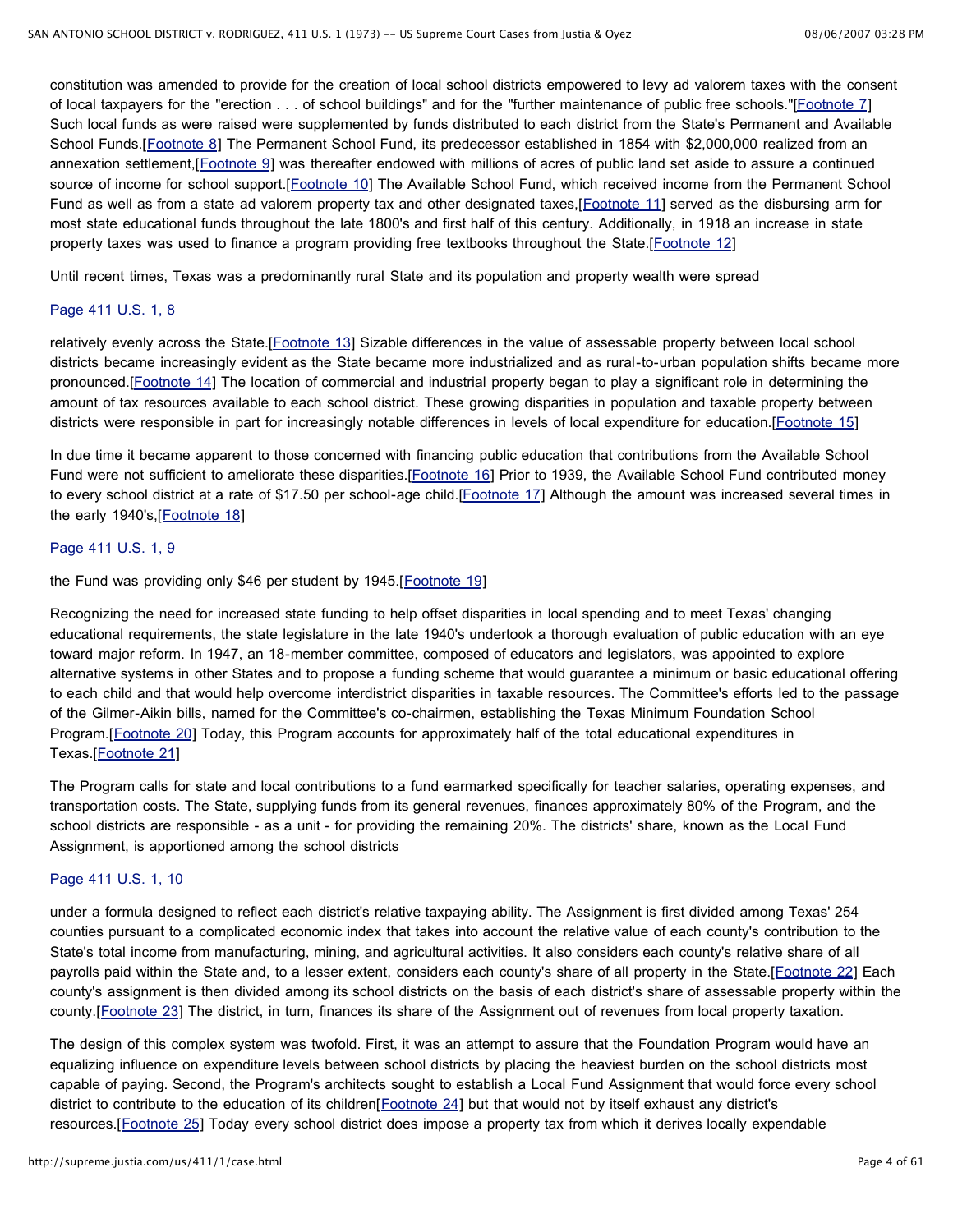# Page 411 U.S. 1, 11

funds in excess of the amount necessary to satisfy its Local Fund Assignment under the Foundation Program.

In the years since this program went into operation in 1949, expenditures for education - from state as well as local sources - have increased steadily. Between 1949 and 1967, expenditures increased approximately 500%.[Footnote 26] In the last decade alone the total public school budget rose from \$750 million to \$2.1 billion[Footnote 27] and these increases have been reflected in consistently rising per-pupil expenditures throughout the State.[Footnote 28] Teacher salaries, by far the largest item in any school's budget, have increased dramatically - the state-supported minimum salary for teachers possessing college degrees has risen from \$2,400 to \$6,000 over the last 20 years.[Footnote 29]

The school district in which appellees reside, the Edgewood Independent School District, has been compared throughout this litigation with the Alamo Heights Independent School District. This comparison between the least and most affluent districts in the San Antonio area serves to illustrate the manner in which the dual system of finance operates and to indicate the extent to which substantial disparities exist despite the State's impressive progress in recent years. Edgewood is one of seven public school districts in the metropolitan area. Approximately 22,000 students are enrolled in its 25 elementary

# Page 411 U.S. 1, 12

and secondary schools. The district is situated in the core-city sector of San Antonio in a residential neighborhood that has little commercial or industrial property. The residents are predominantly of Mexican-American descent: approximately 90% of the student population is Mexican-American and over 6% is Negro. The average assessed property value per pupil is \$5,960 - the lowest in the metropolitan area - and the median family income (\$4,686) is also the lowest.[Footnote 30] At an equalized tax rate of \$1.05 per \$100 of assessed property - the highest in the metropolitan area - the district contributed \$26 to the education of each child for the 1967-1968 school year above its Local Fund Assignment for the Minimum Foundation Program. The Foundation Program contributed \$222 per pupil for a state-local total of \$248.[Footnote 31] Federal funds added another \$108 for a total of \$356 per pupil.[Footnote 32]

Alamo Heights is the most affluent school district in San Antonio. Its six schools, housing approximately 5,000 students, are situated in a residential community quite unlike the Edgewood District. The school population is predominantly "Anglo," having only 18% Mexican-Americans

# Page 411 U.S. 1, 13

and less than 1% Negroes. The assessed property value per pupil exceeds \$49,000,[Footnote 33] and the median family income is \$8,001. In 1967-1968 the local tax rate of \$.85 per \$100 of valuation yielded \$333 per pupil over and above its contribution to the Foundation Program. Coupled with the \$225 provided from that Program, the district was able to supply \$558 per student. Supplemented by a \$36 per-pupil grant from federal sources, Alamo Heights spent \$594 per pupil.

Although the 1967-1968 school year figures provide the only complete statistical breakdown for each category of aid,[Footnote 34] more recent partial statistics indicate that the previously noted trend of increasing state aid has been significant. For the 1970-1971 school year, the Foundation School Program allotment for Edgewood was \$356 per pupil, a 62% increase over the 1967-1968 school year. Indeed, state aid alone in 1970-1971 equaled Edgewood's entire 1967-1968 school budget from local, state, and federal sources. Alamo Heights enjoyed a similar increase under the Foundation Program, netting \$491 per pupil in 1970- 1971.[Footnote 35] These recent figures

# Page 411 U.S. 1, 14

also reveal the extent to which these two districts' allotments were funded from their own required contributions to the Local Fund Assignment. Alamo Heights, because of its relative wealth, was required to contribute out of its local property tax collections approximately \$100 per pupil, or about 20% of its Foundation grant. Edgewood, on the other hand, paid only \$8.46 per pupil, which is about 2.4% of its grant.[Footnote 36] It appears then that, at least as to these two districts, the Local Fund Assignment does reflect a rough approximation of the relative taxpaying potential of each. [Footnote 37]

# Page 411 U.S. 1, 15

Despite these recent increases, substantial interdistrict disparities in school expenditures found by the District Court to prevail in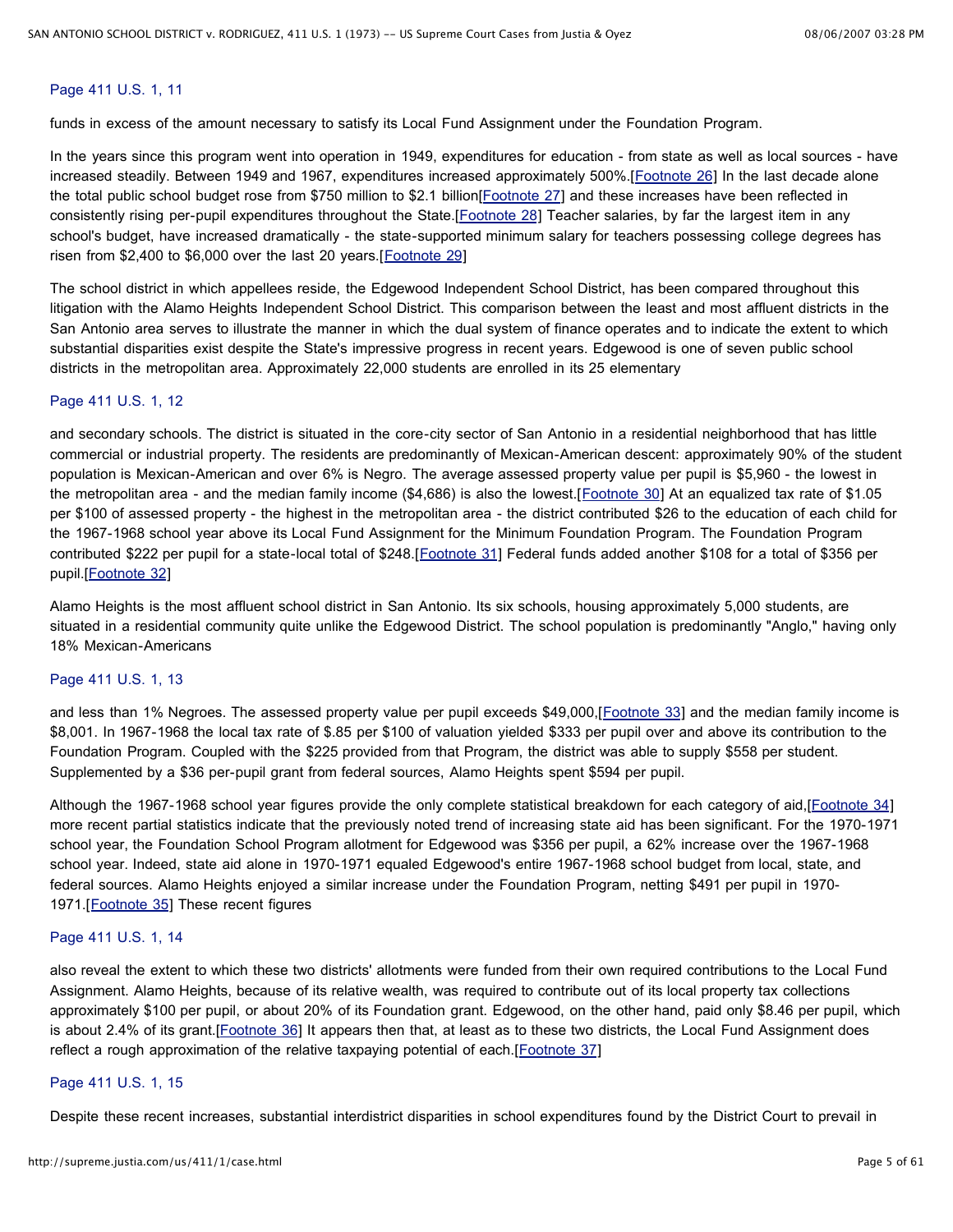San Antonio and in varying degrees throughout the State[Footnote 38] still exist. And it was

### Page 411 U.S. 1, 16

these disparities, largely attributable to differences in the amounts of money collected through local property taxation, that led the District Court to conclude that Texas' dual system of public school financing violated the Equal Protection Clause. The District Court held that the Texas system discriminates on the basis of wealth in the manner in which education is provided for its people. 337 F. Supp., at 282. Finding that wealth is a "suspect" classification and that education is a "fundamental" interest, the District Court held that the Texas system could be sustained only if the State could show that it was premised upon some compelling state interest. Id., at 282-284. On this issue the court concluded that "[n]ot only are defendants unable to demonstrate compelling state interests. . . they fail even to establish a reasonable basis for these classifications." Id., at 284.

Texas virtually concedes that its historically rooted dual system of financing education could not withstand the strict judicial scrutiny that this Court has found appropriate in reviewing legislative judgments that interfere with fundamental constitutional rights[Footnote 39] or that involve suspect classifications.[Footnote 40] If, as previous decisions have indicated, strict scrutiny means that the State's system is not entitled to the usual presumption of validity, that the State rather than the complainants must carry a "heavy burden of justification," that the State must

# Page 411 U.S. 1, 17

demonstrate that its educational system has been structured with "precision," and is "tailored" narrowly to serve legitimate objectives and that it has selected the "less drastic means" for effectuating its objectives,[Footnote 41] the Texas financing system and its counterpart in virtually every other State will not pass muster. The State candidly admits that "[n]o one familiar with the Texas system would contend that it has yet achieved perfection."[Footnote 42] Apart from its concession that educational financing in Texas has "defects"[Footnote 43] and "imperfections,"[Footnote 44] the State defends the system's rationality with vigor and disputes the District Court's finding that it lacks a "reasonable basis."

This, then, establishes the framework for our analysis. We must decide, first, whether the Texas system of financing public education operates to the disadvantage of some suspect class or impinges upon a fundamental right explicitly or implicitly protected by the Constitution, thereby requiring strict judicial scrutiny. If so, the judgment of the District Court should be affirmed. If not, the Texas scheme must still be examined to determine whether it rationally furthers some legitimate, articulated state purpose and therefore does not constitute an invidious discrimination in violation of the Equal Protection Clause of the Fourteenth Amendment.

# **II**

The District Court's opinion does not reflect the novelty and complexity of the constitutional questions posed by appellees' challenge to Texas' system of school financing. In concluding that strict judicial scrutiny was required,

#### Page 411 U.S. 1, 18

that court relied on decisions dealing with the rights of indigents to equal treatment in the criminal trial and appellate processes,[Footnote 45] and on cases disapproving wealth restrictions on the right to vote.[Footnote 46] Those cases, the District Court concluded, established wealth as a suspect classification. Finding that the local property tax system discriminated on the basis of wealth, it regarded those precedents as controlling. It then reasoned, based on decisions of this Court affirming the undeniable importance of education, [Footnote 47] that there is a fundamental right to education and that, absent some compelling state justification, the Texas system could not stand.

We are unable to agree that this case, which in significant aspects is sui generis, may be so neatly fitted into the conventional mosaic of constitutional analysis under the Equal Protection Clause. Indeed, for the several reasons that follow, we find neither the suspect-classification nor the fundamental-interest analysis persuasive.

# **A**

The wealth discrimination discovered by the District Court in this case, and by several other courts that have recently struck down school-financing laws in other States,[Footnote 48] is quite unlike any of the forms of wealth discrimination

#### Page 411 U.S. 1, 19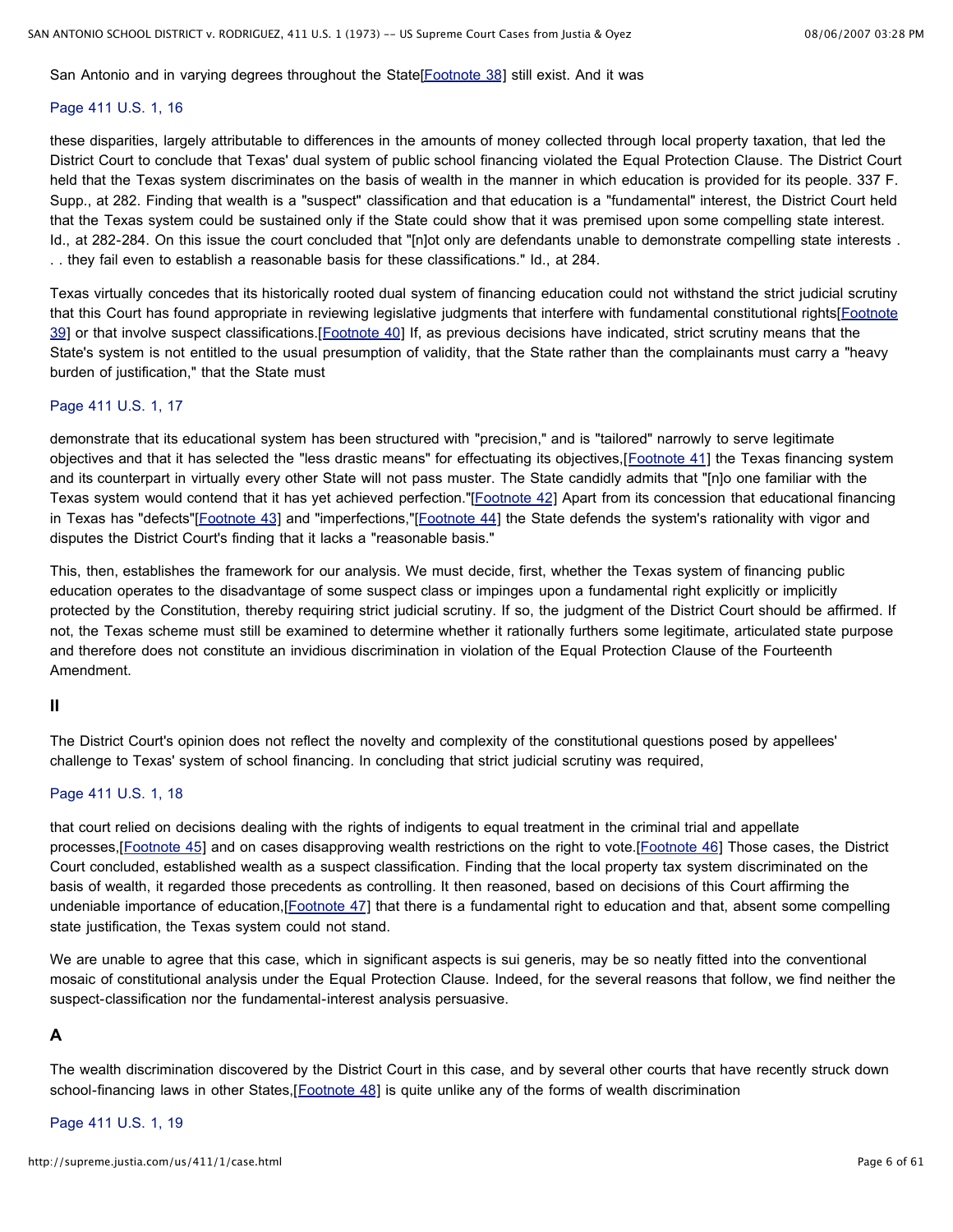heretofore reviewed by this Court. Rather than focusing on the unique features of the alleged discrimination, the courts in these cases have virtually assumed their findings of a suspect classification through a simplistic process of analysis: since, under the traditional systems of financing public schools, some poorer people receive less expensive educations than other more affluent people, these systems discriminate on the basis of wealth. This approach largely ignores the hard threshold questions, including whether it makes a difference for purposes of consideration under the Constitution that the class of disadvantaged "poor" cannot be identified or defined in customary equal protection terms, and whether the relative - rather than absolute - nature of the asserted deprivation is of significant consequence. Before a State's laws and the justifications for the classifications they create are subjected to strict judicial scrutiny, we think these threshold considerations must be analyzed more closely than they were in the court below.

The case comes to us with no definitive description of the classifying facts or delineation of the disfavored class. Examination of the District Court's opinion and of appellees' complaint, briefs, and contentions at oral argument suggests, however, at least three ways in which the discrimination claimed here might be described. The Texas system of school financing might be regarded as discriminating (1) against "poor" persons whose incomes fall below some identifiable level of poverty or who might be characterized as functionally "indigent,"[Footnote 49] or

# Page 411 U.S. 1, 20

(2) against those who are relatively poorer than others,[Footnote 50] or (3) against all those who, irrespective of their personal incomes, happen to reside in relatively poorer school districts.[Footnote 51] Our task must be to ascertain whether, in fact, the Texas system has been shown to discriminate on any of these possible bases and, if so, whether the resulting classification may be regarded as suspect.

The precedents of this Court provide the proper starting point. The individuals, or groups of individuals, who constituted the class discriminated against in our prior cases shared two distinguishing characteristics: because of their impecunity they were completely unable to pay for some desired benefit, and as a consequence, they sustained an absolute deprivation of a meaningful opportunity to enjoy that benefit. In Griffin v. Illinois,

### Page 411 U.S. 1, 21

351 U.S. 12 (1956), and its progeny,[Footnote 52] the Court invalidated state laws that prevented an indigent criminal defendant from acquiring a transcript, or an adequate substitute for a transcript, for use at several stages of the trial and appeal process. The payment requirements in each case were found to occasion de facto discrimination against those who, because of their indigency, were totally unable to pay for transcripts. And the Court in each case emphasized that no constitutional violation would have been shown if the State had provided some "adequate substitute" for a full stenographic transcript. Britt v. North Carolina, 404 U.S. 226, 228 (1971); Gardner v. California, 393 U.S. 367 (1969); Draper v. Washington, 372 U.S. 487 (1963); Eskridge v. Washington Prison Board, 357 U.S. 214 (1958).

Likewise, in Douglas v. California, 372 U.S. 353 (1963), a decision establishing an indigent defendant's right to court-appointed counsel on direct appeal, the Court dealt only with defendants who could not pay for counsel from their own resources and who had no other way of gaining representation. Douglas provides no relief for those on whom the burdens of paying for a criminal defense are, relatively speaking, great but not insurmountable. Nor does it deal with relative differences in the quality of counsel acquired by the less wealthy.

Williams v. Illinois, 399 U.S. 235 (1970), and Tate v. Short, 401 U.S. 395 (1971), struck down criminal penalties that subjected indigents to incarceration simply because

# Page 411 U.S. 1, 22

of their inability to pay a fine. Again, the disadvantaged class was composed only of persons who were totally unable to pay the demanded sum. Those cases do not touch on the question whether equal protection is denied to persons with relatively less money on whom designated fines impose heavier burdens. The Court has not held that fines must be structured to reflect each person's ability to pay in order to avoid disproportionate burdens. Sentencing judges may, and often do, consider the defendant's ability to pay, but in such circumstances they are guided by sound judicial discretion rather than by constitutional mandate.

Finally, in Bullock v. Carter, 405 U.S. 134 (1972), the Court invalidated the Texas filing-fee requirement for primary elections. Both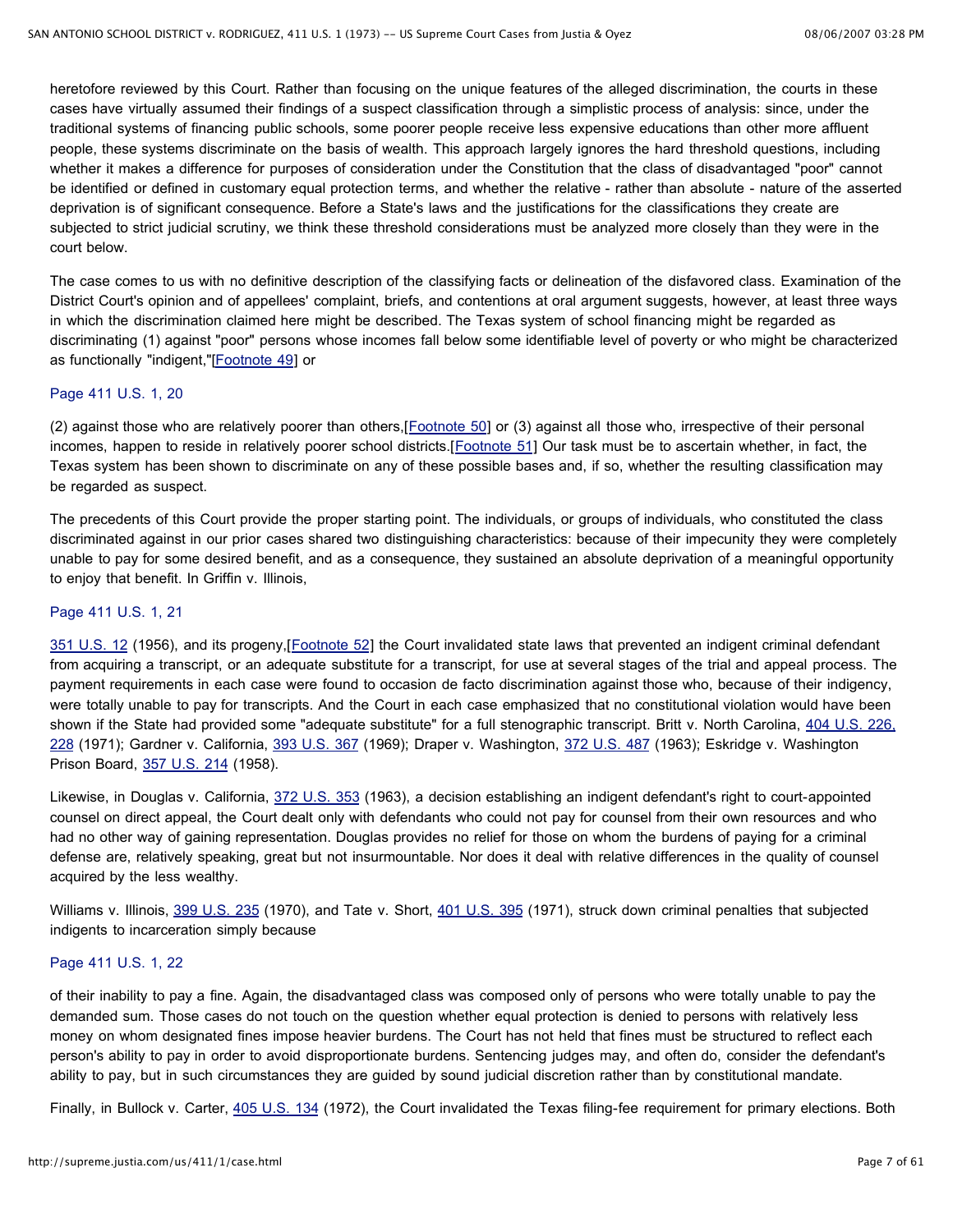of the relevant classifying facts found in the previous cases were present there. The size of the fee, often running into the thousands of dollars and, in at least one case, as high as \$8,900, effectively barred all potential candidates who were unable to pay the required fee. As the system provided "no reasonable alternative means of access to the ballot" (id., at 149), inability to pay occasioned an absolute denial of a position on the primary ballot.

Only appellees' first possible basis for describing the class disadvantaged by the Texas school-financing system - discrimination against a class of definably "poor" persons - might arguably meet the criteria established in these prior cases. Even a cursory examination, however, demonstrates that neither of the two distinguishing characteristics of wealth classifications can be found here. First, in support of their charge that the system discriminates against the "poor," appellees have made no effort to demonstrate that it operates to the peculiar disadvantage of any class fairly definable as indigent, or as composed of persons whose incomes are beneath any

# Page 411 U.S. 1, 23

designated poverty level. Indeed, there is reason to believe that the poorest families are not necessarily clustered in the poorest property districts. A recent and exhaustive study of school districts in Connecticut concluded that "[i]t is clearly incorrect . . . to contend that the `poor' live in `poor' districts . . . . Thus, the major factual assumption of Serrano - that the educational financing system discriminates against the `poor' - is simply false in Connecticut."[Footnote 53] Defining "poor" families as those below the Bureau of the Census "poverty level,"[Footnote 54] the Connecticut study found, not surprisingly, that the poor were clustered around commercial and industrial areas - those same areas that provide the most attractive sources of property tax income for school districts.[Footnote 55] Whether a similar pattern would be discovered in Texas is not known, but there is no basis on the record in this case for assuming that the poorest people - defined by reference to any level of absolute impecunity - are concentrated in the poorest districts.

Second, neither appellees nor the District Court addressed the fact that, unlike each of the foregoing cases, lack of personal resources has not occasioned an absolute deprivation of the desired benefit. The argument here is not that the children in districts having relatively low assessable property values are receiving no public education; rather, it is that they are receiving a poorer quality education than that available to children in districts having more assessable wealth. Apart from the unsettled and disputed question whether the quality of education may be determined by the amount of money

# Page 411 U.S. 1, 24

expended for it,[Footnote 56] a sufficient answer to appellees' argument is that, at least where wealth is involved, the Equal Protection Clause does not require absolute equality or precisely equal advantages.[Footnote 57] Nor, indeed, in view of the infinite variables affecting the educational process, can any system assure equal quality of education except in the most relative sense. Texas asserts that the Minimum Foundation Program provides an "adequate" education for all children in the State. By providing 12 years of free public-school education, and by assuring teachers, books, transportation, and operating funds, the Texas Legislature has endeavored to "guarantee, for the welfare of the state as a whole, that all people shall have at least an adequate program of education. This is what is meant by `A Minimum Foundation Program of Education.'"[Footnote 58] The State repeatedly asserted in its briefs in this Court that it has fulfilled this desire and that it now assures "every child in every school district an adequate education."[Footnote 59] No proof was offered at trial persuasively discrediting or refuting the State's assertion.

# Page 411 U.S. 1, 25

For these two reasons - the absence of any evidence that the financing system discriminates against any definable category of "poor" people or that it results in the absolute deprivation of education - the disadvantaged class is not susceptible of identification in traditional terms.[Footnote 60]

As suggested above, appellees and the District Court may have embraced a second or third approach, the second of which might be characterized as a theory of relative or comparative discrimination based on family income. Appellees sought to prove that a direct correlation exists between the wealth of families within each district and the expenditures therein for education. That is, along a continuum, the poorer the family the lower the dollar amount of education received by the family's children.

The principal evidence adduced in support of this comparative-discrimination claim is an affidavit submitted by Professor Joel S. Berke of Syracuse University's Educational Finance Policy Institute. The District Court, relying in major part upon this affidavit and apparently accepting the substance of appellees' theory,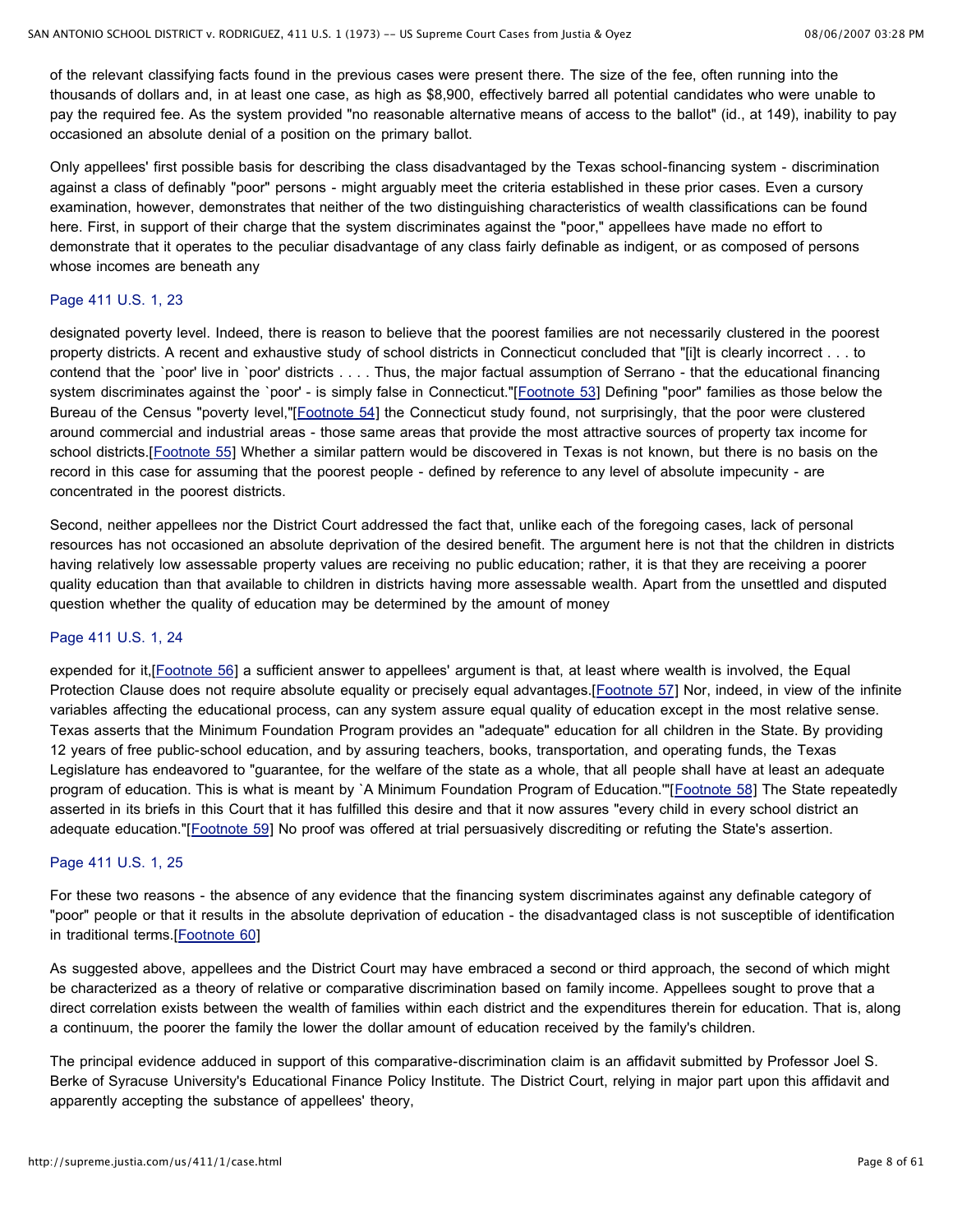# Page 411 U.S. 1, 26

noted, first, a positive correlation between the wealth of school districts, measured in terms of assessable property per pupil, and their levels of per-pupil expenditures. Second, the court found a similar correlation between district wealth and the personal wealth of its residents, measured in terms of median family income. 337 F. Supp., at 282 n. 3.

If, in fact, these correlations could be sustained, then it might be argued that expenditures on education - equated by appellees to the quality of education - are dependent on personal wealth. Appellees' comparative-discrimination theory would still face serious unanswered questions, including whether a bare positive correlation or some higher degree of correlation[Footnote 61] is necessary to provide a basis for concluding that the financing system is designed to operate to the peculiar disadvantage of the comparatively poor,[Footnote 62] and whether a class of this size and diversity could ever claim the special protection accorded "suspect" classes. These questions need not be addressed in this case, however, since appellees' proof fails to support their allegations or the District Court's conclusions.

Professor Berke's affidavit is based on a survey of approximately 10% of the school districts in Texas. His findings, previously set out in the margin, [Footnote 63] show only

#### Page 411 U.S. 1, 27

that the wealthiest few districts in the sample have the highest median family incomes and spend the most on education, and that the several poorest districts have the lowest family incomes and devote the least amount of money to education. For the remainder of the districts - 96 districts composing almost 90% of the sample - the correlation is inverted, i. e., the districts that spend next to the most money on education are populated by families having next to the lowest median family incomes while the districts spending the least have the highest median family incomes. It is evident that, even if the conceptual questions were answered favorably to appellees, no factual basis exists upon which to found a claim of comparative wealth discrimination.[Footnote 64]

This brings us, then, to the third way in which the classification scheme might be defined - district wealth discrimination. Since the only correlation indicated by the evidence is between district property wealth and expenditures, it may be argued that discrimination might be found without regard to the individual income characteristics of district residents. Assuming a perfect correlation between district property wealth and expenditures from top to bottom, the disadvantaged class might be

#### Page 411 U.S. 1, 28

viewed as encompassing every child in every district except the district that has the most assessable wealth and spends the most on education. [Footnote 65] Alternatively, as suggested in MR. JUSTICE MARSHALL'S dissenting opinion, post, at 96, the class might be defined more restrictively to include children in districts with assessable property which falls below the statewide average, or median, or below some other artificially defined level.

However described, it is clear that appellees' suit asks this Court to extend its most exacting scrutiny to review a system that allegedly discriminates against a large, diverse, and amorphous class, unified only by the common factor of residence in districts that happen to have less taxable wealth than other districts.[Footnote 66] The system of alleged discrimination and the class it defines have none of the traditional indicia of suspectness: the class is not saddled with such disabilities, or subjected to such a history of purposeful unequal treatment, or relegated to such a position of political powerlessness as to command extraordinary protection from the majoritarian political process.

We thus conclude that the Texas system does not operate to the peculiar disadvantage of any suspect class.

#### Page 411 U.S. 1, 29

But in recognition of the fact that this Court has never heretofore held that wealth discrimination alone provides an adequate basis for invoking strict scrutiny, appellees have not relied solely on this contention.[Footnote 67] They also assert that the State's system impermissibly interferes with the exercise of a "fundamental" right and that accordingly the prior decisions of this Court require the application of the strict standard of judicial review. Graham v. Richardson, 403 U.S. 365, 375-376 (1971); Kramer v. Union School District, 395 U.S. 621 (1969); Shapiro v. Thompson, 394 U.S. 618 (1969). It is this question - whether education is a fundamental right, in the sense that it is among the rights and liberties protected by the Constitution - which has so consumed the attention of courts and commentators in recent years.[Footnote 68]

# **B**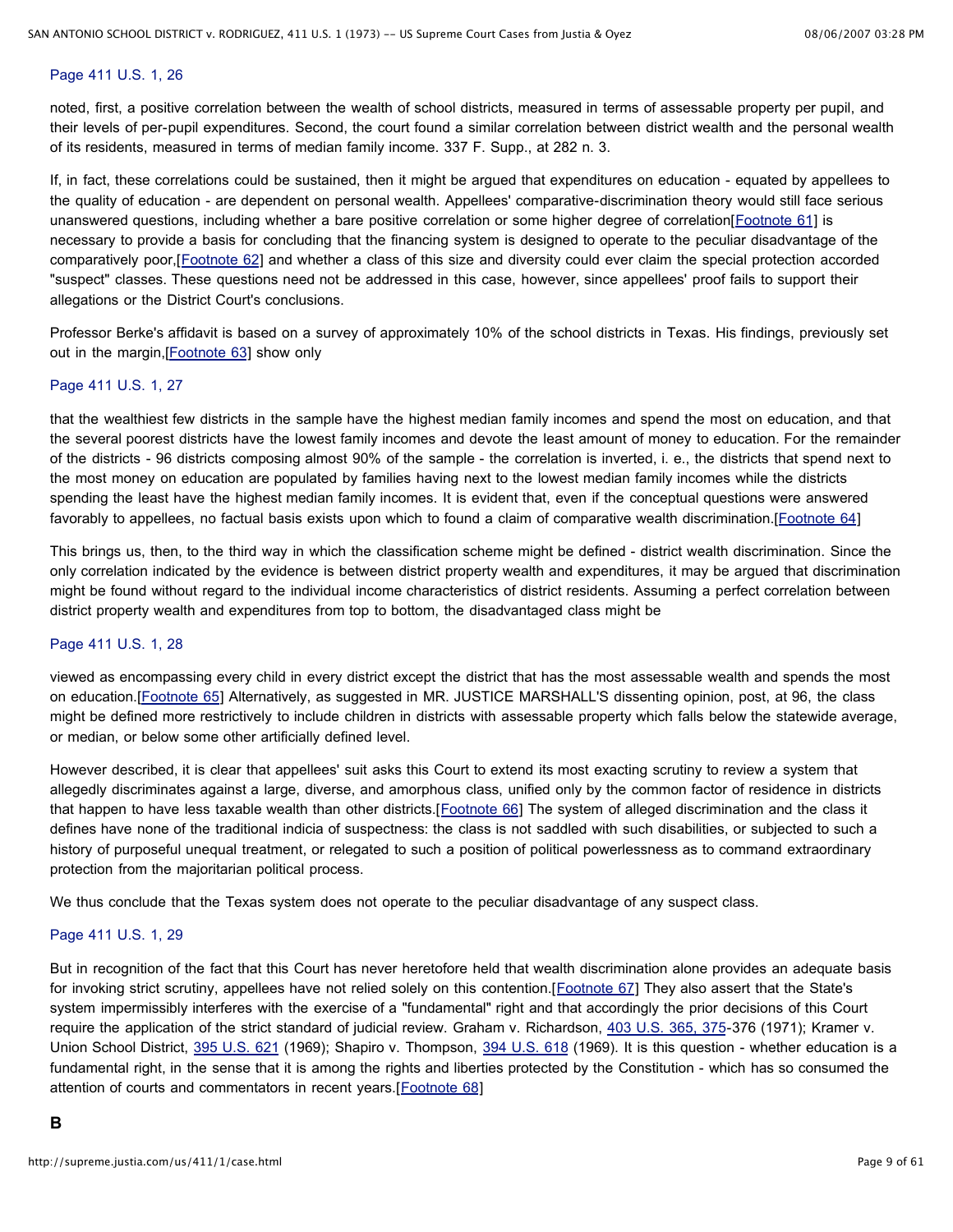In Brown v. Board of Education, 347 U.S. 483 (1954), a unanimous Court recognized that "education is perhaps the most important function of state and local governments." Id., at 493. What was said there in the context of racial discrimination has lost none of its vitality with the passage of time:

"Compulsory school attendance laws and the great expenditures for education both demonstrate our

Page 411 U.S. 1, 30

recognition of the importance of education to our democratic society. It is required in the performance of our most basic public responsibilities, even service in the armed forces. It is the very foundation of good citizenship. Today it is a principal instrument in awakening the child to cultural values, in preparing him for later professional training, and in helping him to adjust normally to his environment. In these days, it is doubtful that any child may reasonably be expected to succeed in life if he is denied the opportunity of an education. Such an opportunity, where the state has undertaken to provide it, is a right which must be made available to all on equal terms." Ibid.

This theme, expressing an abiding respect for the vital role of education in a free society, may be found in numerous opinions of Justices of this Court writing both before and after Brown was decided. Wisconsin v. Yoder, 406 U.S. 205, 213 (BURGER, C. J.), 237, 238-239 (WHITE, J.), (1972); Abington School Dist. v. Schempp, 374 U.S. 203, 230 (1963) (BRENNAN, J.); McCollum v. Board of Education, 333 U.S. 203, 212 (1948) (Frankfurter, J.); Pierce v. Society of Sisters, 268 U.S. 510 (1925); Meyer v. Nebraska, 262 U.S. 390 (1923); Interstate Consolidated Street R. Co. v. Massachusetts, 207 U.S. 79 (1907).

Nothing this Court holds today in any way detracts from our historic dedication to public education. We are in complete agreement with the conclusion of the three-judge panel below that "the grave significance of education both to the individual and to our society" cannot be doubted.[Footnote 69] But the importance of a service performed by the State does not determine whether it must be regarded as fundamental for purposes of examination under the Equal Protection Clause. Mr. Justice

# Page 411 U.S. 1, 31

Harlan, dissenting from the Court's application of strict scrutiny to a law impinging upon the right of interstate travel, admonished that "[v]irtually every state statute affects important rights." Shapiro v. Thompson, 394 U.S., at 655, 661. In his view, if the degree of judicial scrutiny of state legislation fluctuated, depending on a majority's view of the importance of the interest affected, we would have gone "far toward making this Court a `super-legislature."" Ibid. We would, indeed, then be assuming a legislative role and one for which the Court lacks both authority and competence. But MR. JUSTICE STEWART'S response in Shapiro to Mr. Justice Harlan's concern correctly articulates the limits of the fundamental-rights rationale employed in the Court's equal protection decisions:

"The Court today does not `pick out particular human activities, characterize them as "fundamental," and give them added protection . . . .' To the contrary, the Court simply recognizes, as it must, an established constitutional right, and gives to that right no less protection than the Constitution itself demands." Id., at 642. (Emphasis in original.)

**MR.** JUSTICE STEWART'S statement serves to underline what the opinion of the Court in Shapiro makes clear. In subjecting to strict judicial scrutiny state welfare eligibility statutes that imposed a one-year durational residency requirement as a precondition to receiving AFDC benefits, the Court explained:

"[I]n moving from State to State . . . appellees were exercising a constitutional right, and any classification which serves to penalize the exercise of that right, unless shown to be necessary to promote a compelling governmental interest, is unconstitutional." Id., at 634. (Emphasis in original.)

# Page 411 U.S. 1, 32

The right to interstate travel had long been recognized as a right of constitutional significance, [Footnote 70] and the Court's decision, therefore, did not require an ad hoc determination as to the social or economic importance of that right.[Footnote 71]

Lindsey v. Normet, 405 U.S. 56 (1972), decided only last Term, firmly reiterates that social importance is not the critical determinant for subjecting state legislation to strict scrutiny. The complainants in that case, involving a challenge to the procedural limitations imposed on tenants in suits brought by landlords under Oregon's Forcible Entry and Wrongful Detainer Law, urged the Court to examine the operation of the statute under "a more stringent standard than mere rationality." Id., at 73. The tenants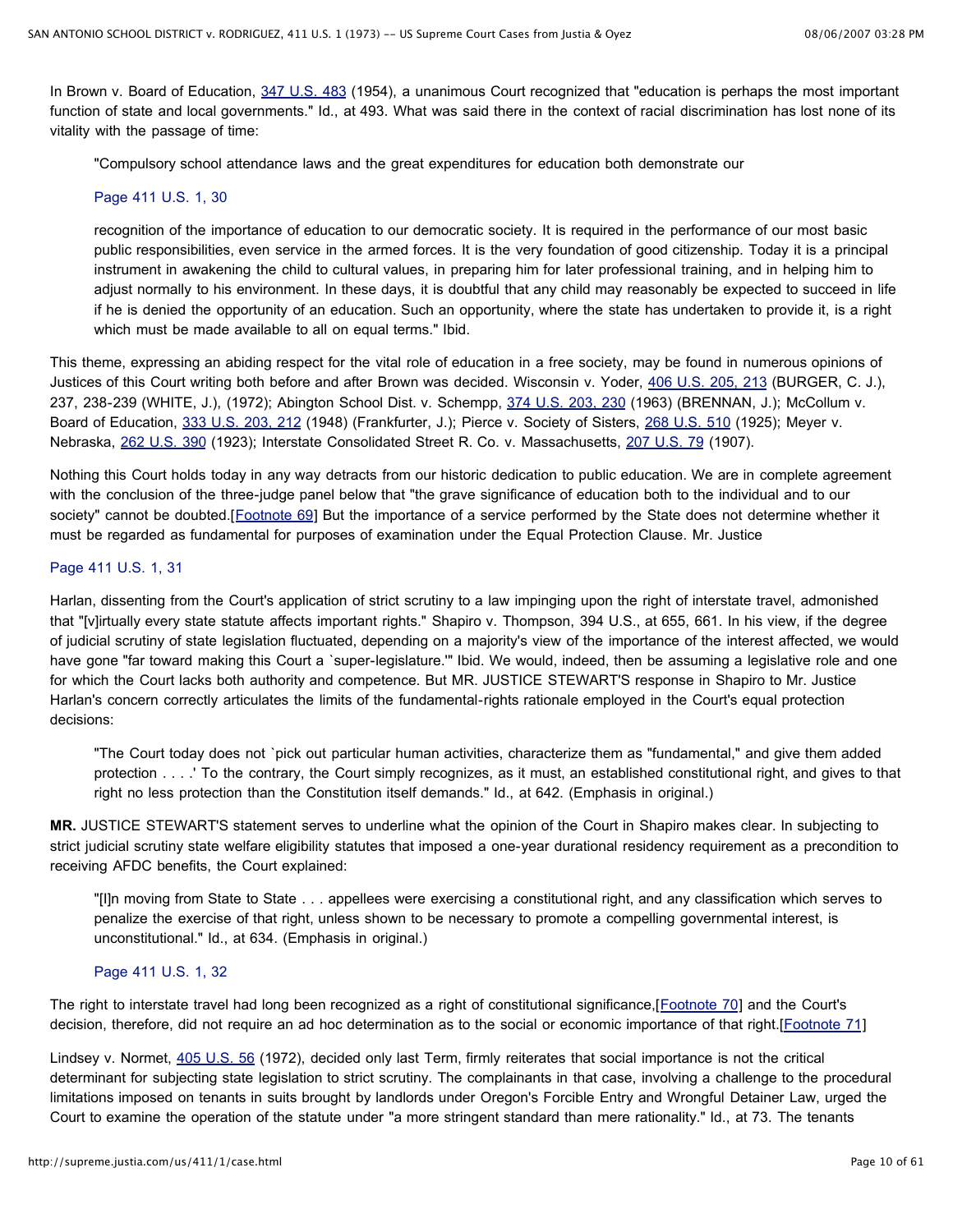argued that the statutory limitations implicated "fundamental interests which are particularly important to the poor," such as the "`need for decent shelter'" and the "`right to retain peaceful possession of one's home.'" Ibid. MR. JUSTICE WHITE'S analysis, in his opinion for the Court, is instructive:

"We do not denigrate the importance of decent, safe, and sanitary housing. But the Constitution does not provide judicial remedies for every social and economic ill. We are unable to perceive in that document any constitutional guarantee of access

### Page 411 U.S. 1, 33

to dwellings of a particular quality or any recognition of the right of a tenant to occupy the real property of his landlord beyond the term of his lease, without the payment of rent . . . . Absent constitutional mandate, the assurance of adequate housing and the definition of landlord-tenant relationships are legislative, not judicial, functions." Id., at 74. (Emphasis supplied.)

Similarly, in Dandridge v. Williams, 397 U.S. 471 (1970), the Court's explicit recognition of the fact that the "administration of public welfare assistance . . . involves the most basic economic needs of impoverished human beings," id., at 485,[Footnote 72] provided no basis for departing from the settled mode of constitutional analysis of legislative classifications involving questions of economic and social policy. As in the case of housing, the central importance of welfare benefits to the poor was not an adequate foundation for requiring the State to justify its law by showing some compelling state interest. See also Jefferson v. Hackney, 406 U.S. 535 (1972); Richardson v. Belcher, 404 U.S. 78 (1971).

The lesson of these cases in addressing the question now before the Court is plain. It is not the province of this Court to create substantive constitutional rights in the name of guaranteeing equal protection of the laws. Thus, the key to discovering whether education is "fundamental" is not to be found in comparisons of the relative societal significance of education as opposed to subsistence or housing. Nor is it to be found by weighing whether education is as important as the right to travel. Rather, the answer lies in assessing whether there is a right to education explicitly or implicitly guaranteed by the Constitution.

#### Page 411 U.S. 1, 34

Eisenstadt v. Baird, 405 U.S. 438 (1972);[Footnote 73] Dunn v. Blumstein, 405 U.S. 330 (1972);[Footnote 74] Police Dept. of Chicago v. Mosley, 408 U.S. 92 (1972);[Footnote 75] Skinner v. Oklahoma, 316 U.S. 535 (1942).[Footnote 76]

# Page 411 U.S. 1, 35

Education, of course, is not among the rights afforded explicit protection under our Federal Constitution. Nor do we find any basis for saying it is implicitly so protected. As we have said, the undisputed importance of education will not alone cause this Court to depart from the usual standard for reviewing a State's social and economic legislation. It is appellees' contention, however, that education is distinguishable from other services and benefits provided by the State because it bears a peculiarly close relationship to other rights and liberties accorded protection under the Constitution. Specifically, they insist that education is itself a fundamental personal right because it is essential to the effective exercise of First Amendment freedoms and to intelligent utilization of the right to vote. In asserting a nexus between speech and education, appellees urge that the right to speak is meaningless unless the speaker is capable of articulating his thoughts intelligently and persuasively. The "marketplace of ideas" is an empty forum for those lacking basic communicative tools. Likewise, they argue that the corollary right to receive information[Footnote 77] becomes little more than a hollow privilege when the recipient has not been taught to read, assimilate, and utilize available knowledge.

A similar line of reasoning is pursued with respect to the right to vote.[Footnote 78] Exercise of the franchise, it is contended, cannot be divorced from the educational foundation

# Page 411 U.S. 1, 36

of the voter. The electoral process, if reality is to conform to the democratic ideal, depends on an informed electorate: a voter cannot cast his ballot intelligently unless his reading skills and thought processes have been adequately developed.

We need not dispute any of these propositions. The Court has long afforded zealous protection against unjustifiable governmental interference with the individual's rights to speak and to vote. Yet we have never presumed to possess either the ability or the authority to guarantee to the citizenry the most effective speech or the most informed electoral choice. That these may be desirable goals of a system of freedom of expression and of a representative form of government is not to be doubted.[Footnote 79] These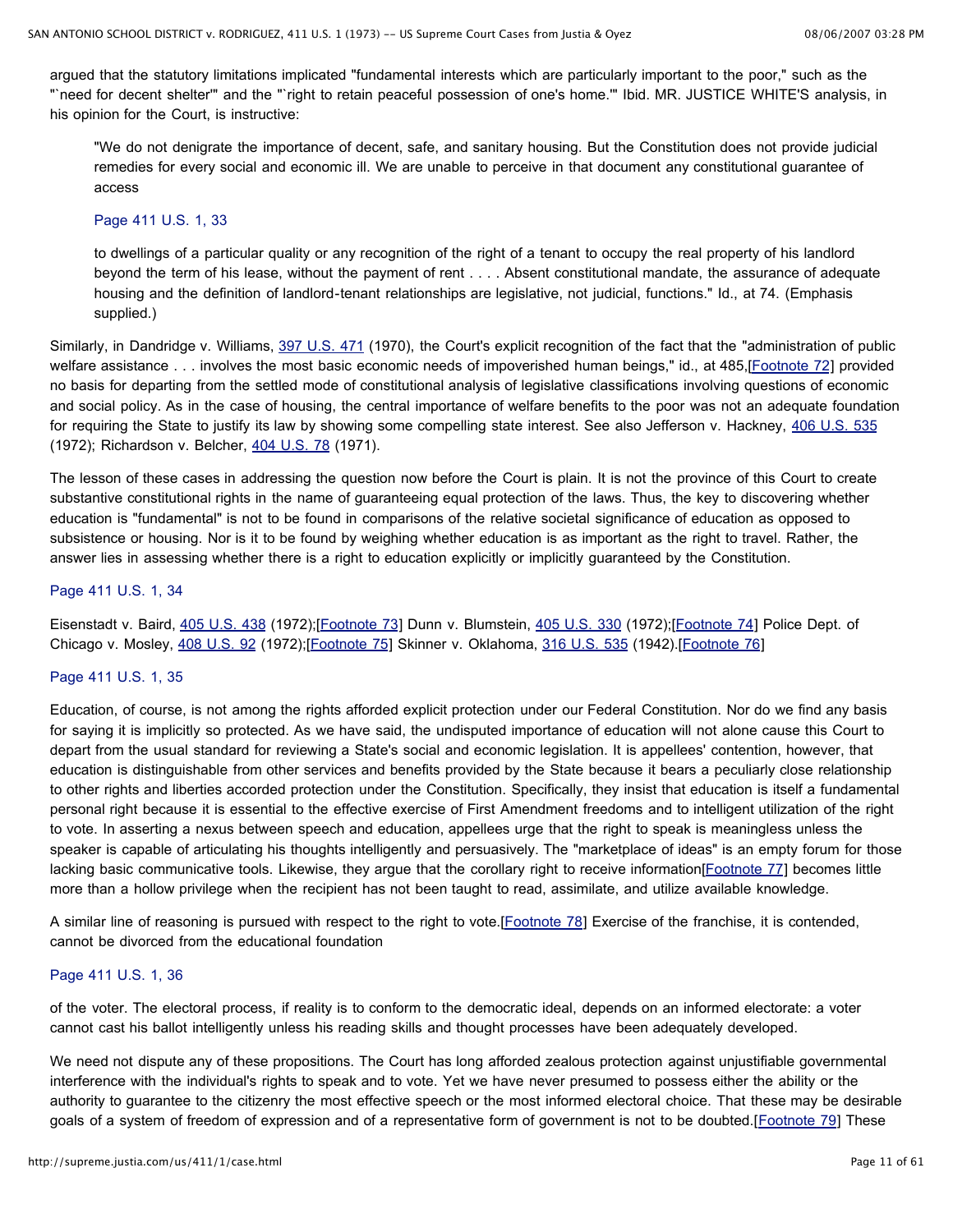are indeed goals to be pursued by a people whose thoughts and beliefs are freed from governmental interference. But they are not values to be pursued by a implemented by judicial intrusion into otherwise legitimate state activities.

Even if it were conceded that some identifiable quantum of education is a constitutionally protected prerequisite to the meaningful exercise of either right, we have no indication that the present levels of educational expenditures

# Page 411 U.S. 1, 37

in Texas provide an education that falls short. Whatever merit appellees' argument might have if a State's financing system occasioned an absolute denial of educational opportunities to any of its children, that argument provides no basis for finding an interference with fundamental rights where only relative differences in spending levels are involved and where - as is true in the present case - no charge fairly could be made that the system fails to provide each child with an opportunity to acquire the basic minimal skills necessary for the enjoyment of the rights of speech and of full participation in the political process.

Furthermore, the logical limitations on appellees' nexus theory are difficult to perceive. How, for instance, is education to be distinguished from the significant personal interests in the basics of decent food and shelter? Empirical examination might well buttress an assumption that the ill-fed, ill-clothed, and ill-housed are among the most ineffective participants in the political process, and that they derive the least enjoyment from the benefits of the First Amendment. [Footnote 80] If so, appellees' thesis would cast serious doubt on the authority of Dandridge v. Williams, supra, and Lindsey v. Normet, supra.

We have carefully considered each of the arguments supportive of the District Court's finding that education is a fundamental right or liberty and have found those arguments unpersuasive. In one further respect we find this a particularly inappropriate case in which to subject state action to strict judicial scrutiny. The present case, in another basic sense, is significantly different from any of the cases in which the Court has

# Page 411 U.S. 1, 38

applied strict scrutiny to state or federal legislation touching upon constitutionally protected rights. Each of our prior cases involved legislation which "deprived," "infringed," or "interfered" with the free exercise of some such fundamental personal right or liberty. See Skinner v. Oklahoma, supra, at 536; Shapiro v. Thompson, supra, at 634; Dunn v. Blumstein, supra, at 338-343. A critical distinction between those cases and the one now before us lies in what Texas is endeavoring to do with respect to education. MR. JUSTICE BRENNAN, writing for the Court in Katzenbach v. Morgan, 384 U.S. 641 (1966), expresses well the salient point:[Footnote 81]

"This is not a complaint that Congress . . . has unconstitutionally denied or diluted anyone's right to vote but rather that Congress violated the Constitution by not extending the relief effected [to others similarly situated] . . . .

"[The federal law in question] does not restrict or deny the franchise but in effect extends the franchise to persons who otherwise would be denied it by state law. . . . We need only decide whether the challenged limitation on the relief effected . . . was permissible. In deciding that question, the principle that calls for the closest scrutiny of distinctions in laws denying fundamental rights . . . is

# Page 411 U.S. 1, 39

inapplicable; for the distinction challenged by appellees is presented only as a limitation on a reform measure aimed at eliminating an existing barrier to the exercise of the franchise. Rather, in deciding the constitutional propriety of the limitations in such a reform measure we are guided by the familiar principles that a `statute is not invalid under the Constitution because it might have gone farther than it did,' . . . that a legislature need not `strike at all evils at the same time,' . . . and that `reform may take one step at a time, addressing itself to the phase of the problem which seems most acute to the legislative mind . . . . "" Id., at 656-657. (Emphasis in original.)

The Texas system of school financing is not unlike the federal legislation involved in Katzenbach in this regard. Every step leading to the establishment of the system Texas utilizes today - including the decisions permitting localities to tax and expend locally, and creating and continuously expanding state aid - was implemented in an effort to extend public education and to improve its quality.[Footnote 82] Of course, every reform that benefits some more than others may be criticized for what it fails to accomplish. But we think it plain that, in substance, the thrust of the Texas system is affirmative and reformatory and, therefore, should be scrutinized under judicial principles sensitive to the nature of the State's efforts and to the rights reserved to the States under the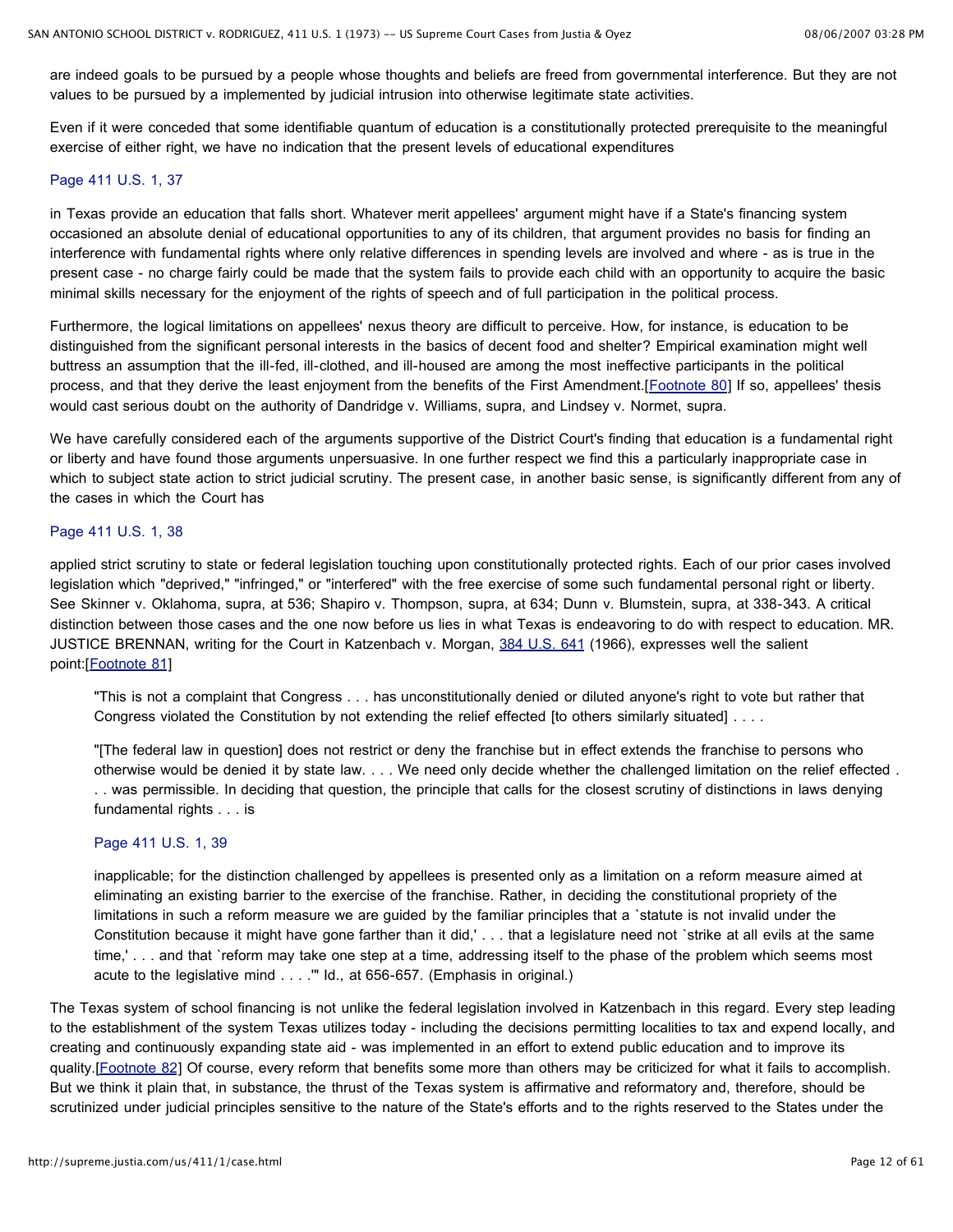Constitution.[Footnote 83]

# Page 411 U.S. 1, 40

# **C**

It should be clear, for the reasons stated above and in accord with the prior decisions of this Court, that this is not a case in which the challenged state action must be subjected to the searching judicial scrutiny reserved for laws that create suspect classifications or impinge upon constitutionally protected rights.

We need not rest our decision, however, solely on the inappropriateness of the strict-scrutiny test. A century of Supreme Court adjudication under the Equal Protection Clause affirmatively supports the application of the traditional standard of review, which requires only that the State's system be shown to bear some rational relationship to legitimate state purposes. This case represents far more than a challenge to the manner in which Texas provides for the education of its children. We have here nothing less than a direct attack on the way in which Texas has chosen to raise and disburse state and local tax revenues. We are asked to condemn the State's judgment in conferring on political subdivisions the power to tax local property to supply revenues for local interests. In so doing, appellees would have the Court intrude in an area in which it has traditionally deferred to state legislatures. [Footnote 84] This Court has often admonished against such interferences with the State's fiscal policies under the Equal Protection Clause:

"The broad discretion as to classification possessed by a legislature in the field of taxation has long been recognized. . . . [T]he passage of time has only served to underscore the wisdom of that recognition of the large area of discretion which is needed by a legislature in formulating sound tax policies. . . .

# Page 411 U.S. 1, 41

It has . . . been pointed out that in taxation, even more than in other fields, legislatures possess the greatest freedom in classification. Since the members of a legislature necessarily enjoy a familiarity with local conditions which this Court cannot have, the presumption of constitutionality can be overcome only by the most explicit demonstration that a classification is a hostile and oppressive discrimination against particular persons and classes. . . ." Madden v. Kentucky, 309 U.S. 83, 87-88 (1940).

See also Lehnhausen v. Lake Shore Auto Parts Co., 410 U.S. 356 (1973); Wisconsin v. J. C. Penney Co., 311 U.S. 435, 445 (1940).

Thus, we stand on familiar ground when we continue to acknowledge that the Justices of this Court lack both the expertise and the familiarity with local problems so necessary to the making of wise decisions with respect to the raising and disposition of public revenues. Yet, we are urged to direct the States either to alter drastically the present system or to throw out the property tax altogether in favor of some other form of taxation. No scheme of taxation, whether the tax is imposed on property, income, or purchases of goods and services, has yet been devised which is free of all discriminatory impact. In such a complex arena in which no perfect alternatives exist, the Court does well not to impose too rigorous a standard of scrutiny lest all local fiscal schemes become subjects of criticism under the Equal Protection Clause.[Footnote 85]

# Page 411 U.S. 1, 42

In addition to matters of fiscal policy, this case also involves the most persistent and difficult questions of educational policy, another area in which this Court's lack of specialized knowledge and experience counsels against premature interference with the informed judgments made at the state and local levels. Education, perhaps even more than welfare assistance, presents a myriad of "intractable economic, social, and even philosophical problems." Dandridge v. Williams, 397 U.S., at 487. The very complexity of the problems of financing and managing a statewide public school system suggests that "there will be more than one constitutionally permissible method of solving them," and that, within the limits of rationality, "the legislature's efforts to tackle the problems" should be entitled to respect. Jefferson v. Hackney, 406 U.S., at 546-547. On even the most basic questions in this area the scholars and educational experts are divided. Indeed, one of the major

# Page 411 U.S. 1, 43

sources of controversy concerns the extent to which there is a demonstrable correlation between educational expenditures and the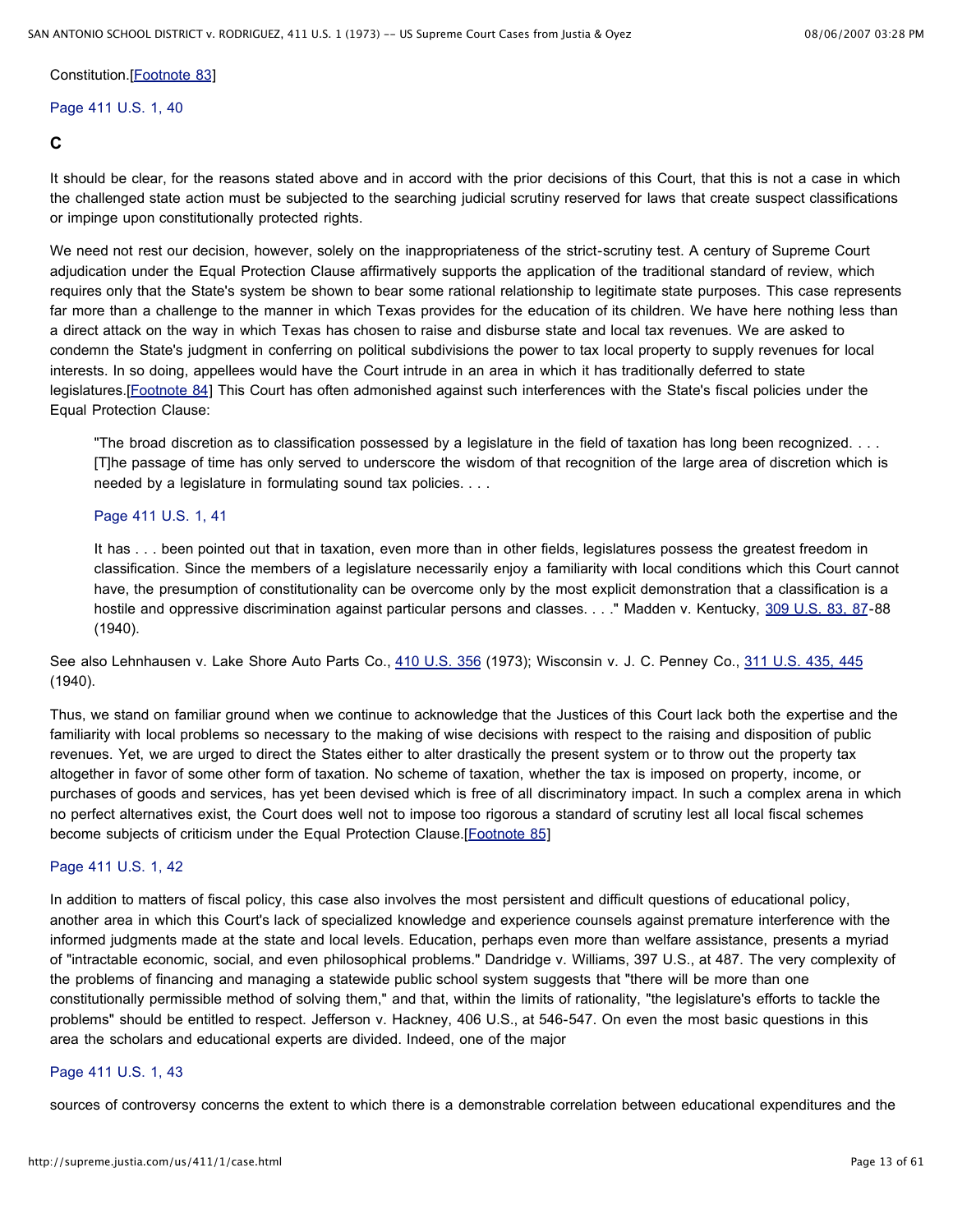quality of education[Footnote 86] - an assumed correlation underlying virtually every legal conclusion drawn by the District Court in this case. Related to the questioned relationship between cost and quality is the equally unsettled controversy as to the proper goals of a system of public education.[Footnote 87] And the question regarding the most effective relationship between state boards of education and local school boards, in terms of their respective responsibilities and degrees of control, is now undergoing searching re-examination. The ultimate wisdom as to these and related problems of education is not likely to be divined for all time even by the scholars who now so earnestly debate the issues. In such circumstances, the judiciary is well advised to refrain from imposing on the States inflexible constitutional restraints that could circumscribe or handicap the continued research and experimentation so vital to finding even partial solutions to educational problems and to keeping abreast of ever-changing conditions.

# Page 411 U.S. 1, 44

It must be remembered, also, that every claim arising under the Equal Protection Clause has implications for the relationship between national and state power under our federal system. Questions of federalism are always inherent in the process of determining whether a State's laws are to be accorded the traditional presumption of constitutionality, or are to be subjected instead to rigorous judicial scrutiny. While "[t]he maintenance of the principles of federalism is a foremost consideration in interpreting any of the pertinent constitutional provisions under which this Court examines state action,"[Footnote 88] it would be difficult to imagine a case having a greater potential impact on our federal system than the one now before us, in which we are urged to abrogate systems of financing public education presently in existence in virtually every State.

The foregoing considerations buttress our conclusion that Texas' system of public school finance is an inappropriate candidate for strict judicial scrutiny. These same considerations are relevant to the determination whether that system, with its conceded imperfections, nevertheless bears some rational relationship to a legitimate state purpose. It is to this question that we next turn our attention.

# **III**

The basic contours of the Texas school finance system have been traced at the outset of this opinion. We will now describe in more detail that system and how it operates, as these facts bear directly upon the demands of the Equal Protection Clause.

Apart from federal assistance, each Texas school receives its funds from the State and from its local school

# Page 411 U.S. 1, 45

district. On a statewide average, a roughly comparable amount of funds is derived from each source.[Footnote 89] The State's contribution, under the Minimum Foundation Program, was designed to provide an adequate minimum educational offering in every school in the State. Funds are distributed to assure that there will be one teacher - compensated at the state-supported minimum salary - for every 25 students.[Footnote 90] Each school district's other supportive personnel are provided for: one principal for every 30 teachers;[Footnote 91] one "special service" teacher - librarian, nurse, doctor, etc. - for every 20 teachers;[Footnote 92] superintendents, vocational instructors, counselors, and educators for exceptional children are also provided.[Footnote 93] Additional funds are earmarked for current operating expenses, for student transportation, [Footnote 94] and for free textbooks.[Footnote 95]

The program is administered by the State Board of Education and by the Central Education Agency, which also have responsibility for school accreditation [Footnote 96] and for monitoring the statutory teacher-qualification standards. [Footnote 97] As reflected by the 62% increase in funds allotted to the Edgewood School District over the last three years,[Footnote 98] the State's financial contribution to education is steadily increasing. None of Texas' school districts, however,

# Page 411 U.S. 1, 46

has been content to rely alone on funds from the Foundation Program.

By virtue of the obligation to fulfill its Local Fund Assignment, every district must impose an ad valorem tax on property located within its borders. The Fund Assignment was designed to remain sufficiently low to assure that each district would have some ability to provide a more enriched educational program.[Footnote 99] Every district supplements its Foundation grant in this manner. In some districts, the local property tax contribution is insubstantial, as in Edgewood where the supplement was only \$26 per pupil in 1967. In other districts, the local share may far exceed even the total Foundation grant. In part, local differences are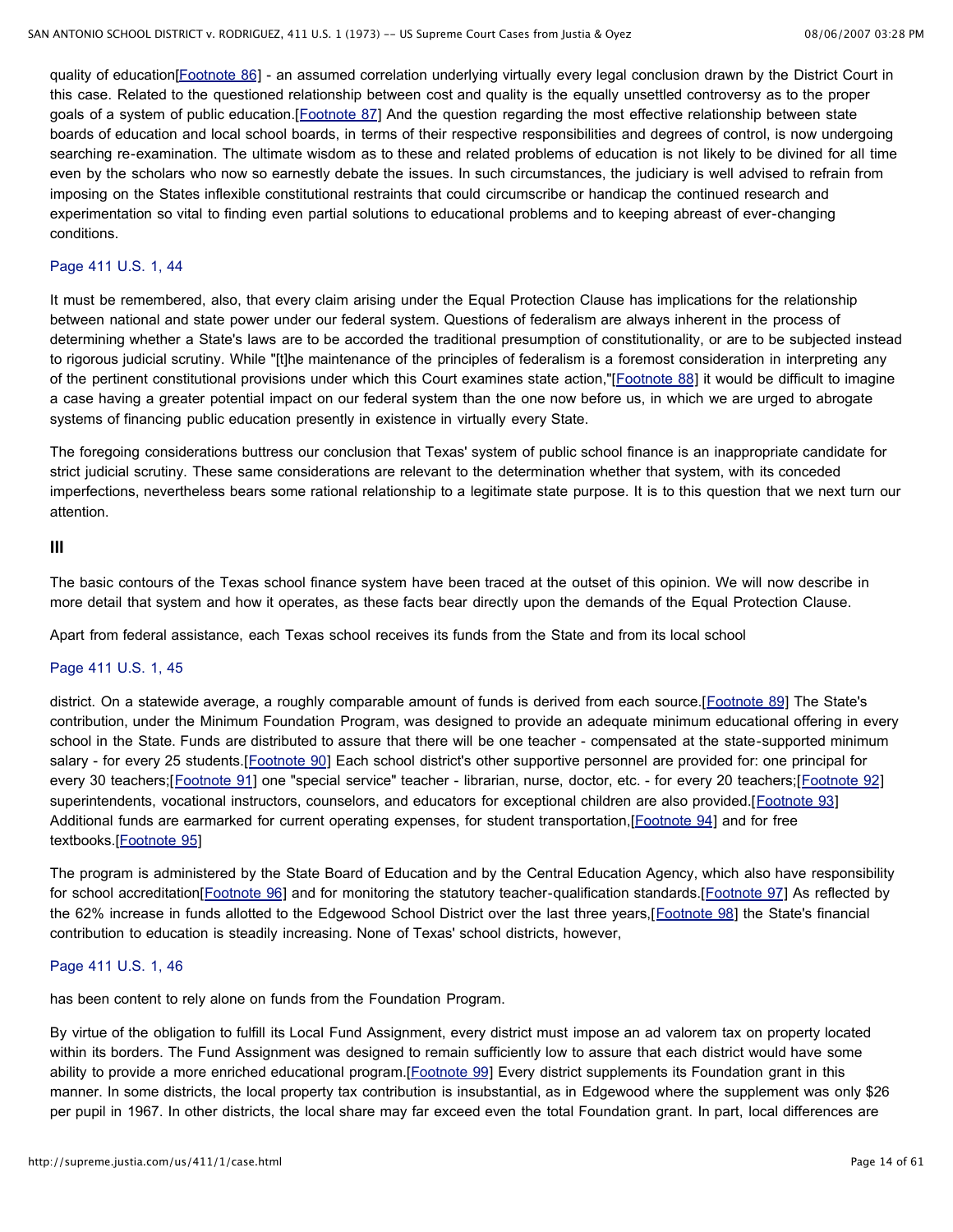attributable to differences in the rates of taxation or in the degree to which the market value for any category of property varies from its assessed value.[Footnote 100] The greatest interdistrict disparities, however, are attributable to differences in the amount of assessable property available within any district. Those districts that have more property, or more valuable property, have a greater capability for supplementing state funds. In large measure, these additional local revenues are devoted to paying higher salaries to more teachers. Therefore, the primary distinguishing attributes of schools in property-affluent districts are lower pupil-teacher ratios and higher salary schedules.[Footnote 101]

# Page 411 U.S. 1, 47

This, then, is the basic outline of the Texas school financing structure. Because of differences in expenditure levels occasioned by disparities in property tax income, appellees claim that children in less affluent districts have been made the subject of invidious discrimination. The District Court found that the State had failed even "to establish a reasonable basis" for a system that results in different levels of per-pupil expenditure. 337 F. Supp., at 284. We disagree.

In its reliance on state as well as local resources, the Texas system is comparable to the systems employed

#### Page 411 U.S. 1, 48

in virtually every other State.[Footnote 102] The power to tax local property for educational purposes has been recognized in Texas at least since 1883.[Footnote 103] When the growth of commercial and industrial centers and accompanying shifts in population began to create disparities in local resources, Texas undertook a program calling for a considerable investment of state funds.

The "foundation grant" theory upon which Texas legislators and educators based the Gilmer-Aikin bills, was a product of the pioneering work of two New York educational reformers in the 1920's, George D. Strayer and Robert M. Haig.[Footnote 104] Their efforts were devoted to establishing a means of guaranteeing a minimum statewide educational program without sacrificing the vital element of local participation. The Strayer-Haig thesis

#### Page 411 U.S. 1, 49

represented an accommodation between these two competing forces. As articulated by Professor Coleman:

"The history of education since the industrial revolution shows a continual struggle between two forces: the desire by members of society to have educational opportunity for all children, and the desire of each family to provide the best education it can afford for its own children."[Footnote 105]

The Texas system of school finance is responsive to these two forces. While assuring a basic education for every child in the State, it permits and encourages a large measure of participation in and control of each district's schools at the local level. In an era that has witnessed a consistent trend toward centralization of the functions of government, local sharing of responsibility for public education has survived. The merit of local control was recognized last Term in both the majority and dissenting opinions in Wright v. Council of the City of Emporia, 407 U.S. 451 (1972). MR. JUSTICE STEWART stated there that "[d]irect control over decisions vitally affecting the education of one's children is a need that is strongly felt in our society." Id., at 469. THE CHIEF JUSTICE, in his dissent, agreed that "[l]ocal control is not only vital to continued public support of the schools, but it is of overriding importance from an educational standpoint as well." Id., at 478.

The persistence of attachment to government at the lowest level where education is concerned reflects the depth of commitment of its supporters. In part, local control means, as Professor Coleman suggests, the freedom to devote more money to the education of one's children. Equally important, however, is the opportunity

# Page 411 U.S. 1, 50

it offers for participation in the decisionmaking process that determines how those local tax dollars will be spent. Each locality is free to tailor local programs to local needs. Pluralism also affords some opportunity for experimentation, innovation, and a healthy competition for educational excellence. An analogy to the Nation-State relationship in our federal system seems uniquely appropriate. Mr. Justice Brandeis identified as one of the peculiar strengths of our form of government each State's freedom to "serve as a laboratory; and try novel social and economic experiments."[Footnote 106] No area of social concern stands to profit more from a multiplicity of viewpoints and from a diversity of approaches than does public education.

Appellees do not question the propriety of Texas' dedication to local control of education. To the contrary, they attack the school-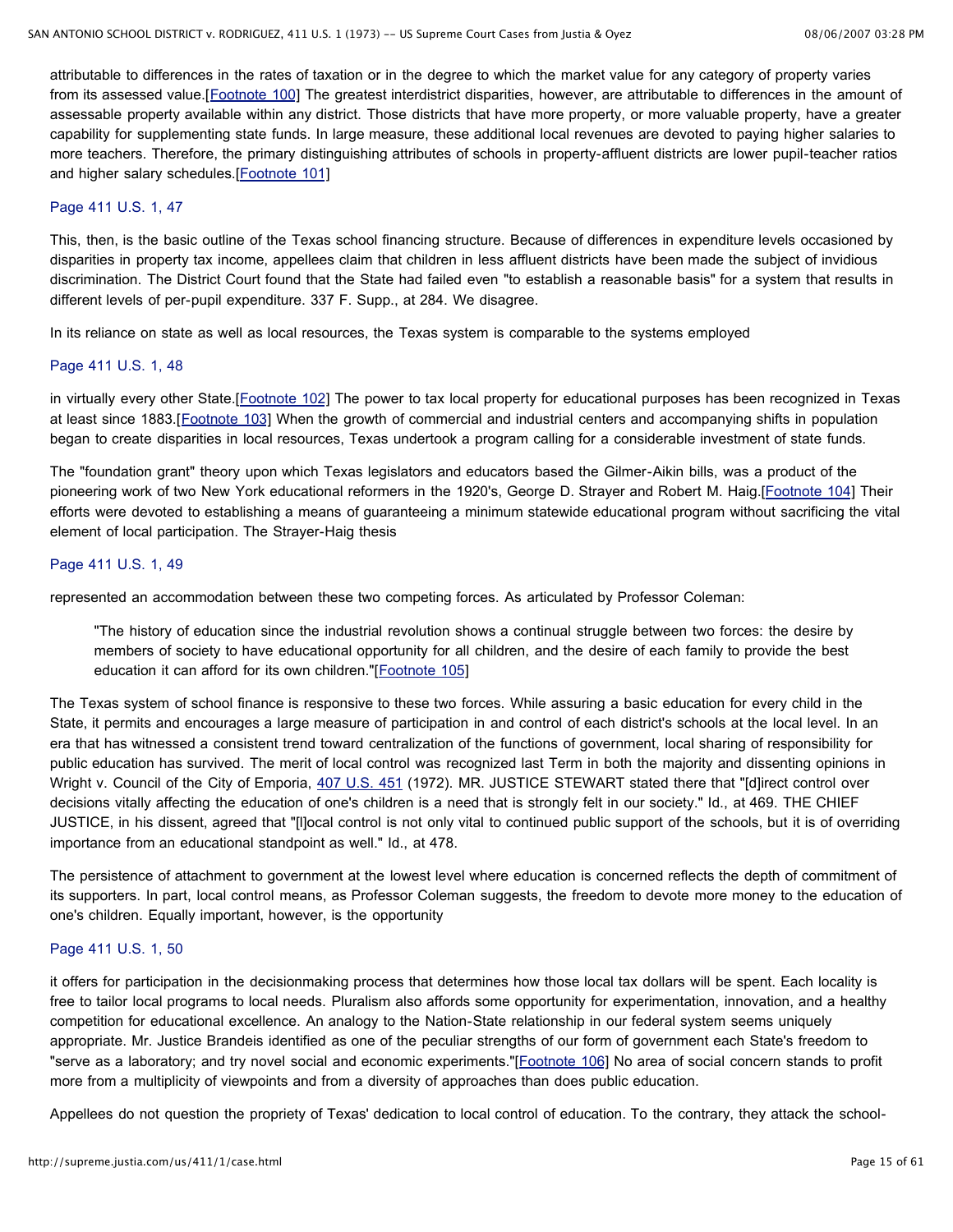financing system precisely because, in their view, it does not provide the same level of local control and fiscal flexibility in all districts. Appellees suggest that local control could be preserved and promoted under other financing systems that resulted in more equality in educational expenditures. While it is no doubt true that reliance on local property taxation for school revenues provides less freedom of choice with respect to expenditures for some districts than for others,[Footnote 107]

# Page 411 U.S. 1, 51

the existence of "some inequality" in the manner in which the State's rationale is achieved is not alone a sufficient basis for striking down the entire system. McGowan v. Maryland, 366 U.S. 420, 425-426 (1961). It may not be condemned simply because it imperfectly effectuates the State's goals. Dandridge v. Williams, 397 U.S., at 485. Nor must the financing system fail because, as appellees suggest, other methods of satisfying the State's interest, which occasion "less drastic" disparities in expenditures, might be conceived. Only where state action impinges on the exercise of fundamental constitutional rights or liberties must it be found to have chosen the least restrictive alternative. Cf. Dunn v. Blumstein, 405 U.S., at 343; Shelton v. Tucker, 364 U.S. 479, 488 (1960). It is also well to remember that even those districts that have reduced ability to make free decisions with respect to how much they spend on education still retain under the present system a large measure of authority as to how available funds will be allocated. They further enjoy the power to make numerous other decisions with respect to the operation of the schools.[Footnote 108] The people of Texas may be

# Page 411 U.S. 1, 52

justified in believing that other systems of school financing, which place more of the financial responsibility in the hands of the State, will result in a comparable lessening of desired local autonomy. That is, they may believe

#### Page 411 U.S. 1, 53

that along with increased control of the purse strings at the state level will go increased control over local policies.[Footnote 109]

Appellees further urge that the Texas system is unconstitutionally arbitrary because it allows the availability of local taxable resources to turn on "happenstance." They see no justification for a system that allows, as they contend, the quality of education to fluctuate on the basis of the fortuitous positioning of the boundary lines of political subdivisions and the location of valuable commercial and industrial property. But any scheme of

# Page 411 U.S. 1, 54

local taxation - indeed the very existence of identifiable local governmental units - requires the establishment of jurisdictional boundaries that are inevitably arbitrary. It is equally inevitable that some localities are going to be blessed with more taxable assets than others.[Footnote 110] Nor is local wealth a static quantity. Changes in the level of taxable wealth within any district may result from any number of events, some of which local residents can and do influence. For instance, commercial and industrial enterprises may be encouraged to locate within a district by various actions - public and private.

Moreover, if local taxation for local expenditures were an unconstitutional method of providing for education then it might be an equally impermissible means of providing other necessary services customarily financed largely from local property taxes, including local police and fire protection, public health and hospitals, and public utility facilities of various kinds. We perceive no justification for such a severe denigration of local property taxation and control as would follow from appellees' contentions. It has simply never been within the constitutional prerogative of this Court to nullify statewide measures for financing public services merely because the burdens or benefits thereof fall unevenly depending upon the relative wealth of the political subdivisions in which citizens live.

In sum, to the extent that the Texas system of school financing results in unequal expenditures between children

# Page 411 U.S. 1, 55

who happen to reside in different districts, we cannot say that such disparities are the product of a system that is so irrational as to be invidiously discriminatory. Texas has acknowledged its shortcomings and has persistently endeavored - not without some success - to ameliorate the differences in levels of expenditures without sacrificing the benefits of local participation. The Texas plan is not the result of hurried, ill-conceived legislation. It certainly is not the product of purposeful discrimination against any group or class. On the contrary, it is rooted in decades of experience in Texas and elsewhere, and in major part is the product of responsible studies by qualified people. In giving substance to the presumption of validity to which the Texas system is entitled, Lindsley v. Natural Carbonic Gas Co., 220 U.S. 61, 78 (1911), it is important to remember that at every stage of its development it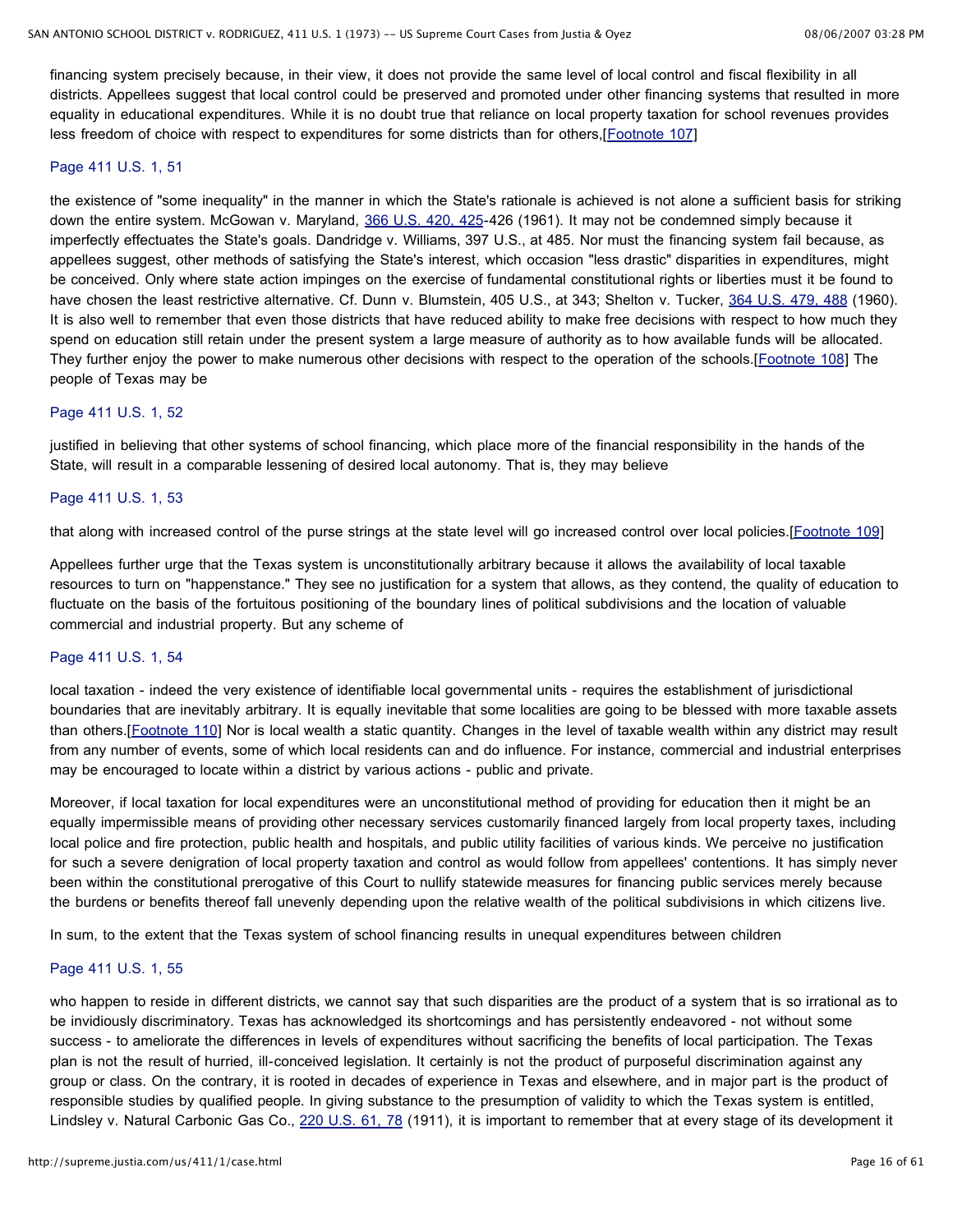has constituted a "rough accommodation" of interests in an effort to arrive at practical and workable solutions. Metropolis Theatre Co. v. City of Chicago, 228 U.S. 61, 69-70 (1913). One also must remember that the system here challenged is not peculiar to Texas or to any other State. In its essential characteristics, the Texas plan for financing public education reflects what many educators for a half century have thought was an enlightened approach to a problem for which there is no perfect solution. We are unwilling to assume for ourselves a level of wisdom superior to that of legislators, scholars, and educational authorities in 50 States, especially where the alternatives proposed are only recently conceived and nowhere yet tested. The constitutional standard under the Equal Protection Clause is whether the challenged state action rationally furthers a legitimate state purpose or interest. McGinnis v. Royster, 410 U.S. 263, 270 (1973). We hold that the Texas plan abundantly satisfies this standard.

# Page 411 U.S. 1, 56

# **IV**

In light of the considerable attention that has focused on the District Court opinion in this case and on its California predecessor, Serrano v. Priest, 5 Cal. 3d 584, 487 P.2d 1241 (1971), a cautionary postscript seems appropriate. It cannot be questioned that the constitutional judgment reached by the District Court and approved by our dissenting Brothers today would occasion in Texas and elsewhere an unprecedented upheaval in public education. Some commentators have concluded that, whatever the contours of the alternative financing programs that might be devised and approved, the result could not avoid being a beneficial one. But, just as there is nothing simple about the constitutional issues involved in these cases, there is nothing simple or certain about predicting the consequences of massive change in the financing and control of public education. Those who have devoted the most thoughtful attention to the practical ramifications of these cases have found no clear or dependable answers and their scholarship reflects no such unqualified confidence in the desirability of completely uprooting the existing system.

The complexity of these problems is demonstrated by the lack of consensus with respect to whether it may be said with any assurance that the poor, the racial minorities, or the children in overburdened core-city school districts would be benefited by abrogation of traditional modes of financing education. Unless there is to be a substantial increase in state expenditures on education across the board - an event the likelihood of which is open to considerable question[Footnote 111] - these groups stand to

# Page 411 U.S. 1, 57

realize gains in terms of increased per-pupil expenditures only if they reside in districts that presently spend at relatively low levels, i. e., in those districts that would benefit from the redistribution of existing resources. Yet, recent studies have indicated that the poorest families are not invariably clustered in the most impecunious school districts.[Footnote 112] Nor does it now appear that there is any more than a random chance that racial minorities are concentrated in property-poor districts.[Footnote 113] Additionally,

# Page 411 U.S. 1, 58

several research projects have concluded that any financing alternative designed to achieve a greater equality of expenditures is likely to lead to higher taxation and lower educational expenditures in the major urban centers, [Footnote 114] a result that would exacerbate rather than ameliorate existing conditions in those areas.

These practical considerations, of course, play no role in the adjudication of the constitutional issues presented here. But they serve to highlight the wisdom of the traditional limitations on this Court's function. The consideration and initiation of fundamental reforms with respect to state taxation and education are matters reserved for the legislative processes of the various States, and we do no violence to the values of federalism and separation of powers by staying our hand. We hardly need add that this Court's action today is not to be viewed as placing its judicial imprimatur on the status quo. The need is apparent for reform in tax systems which may well have relied too long and too heavily on the local property tax. And certainly innovative thinking as to public education, its methods, and its funding is necessary to assure both a higher level of quality and greater uniformity of opportunity. These matters merit the continued attention of the scholars who already

#### Page 411 U.S. 1, 59

have contributed much by their challenges. But the ultimate solutions must come from the lawmakers and from the democratic pressures of those who elect them.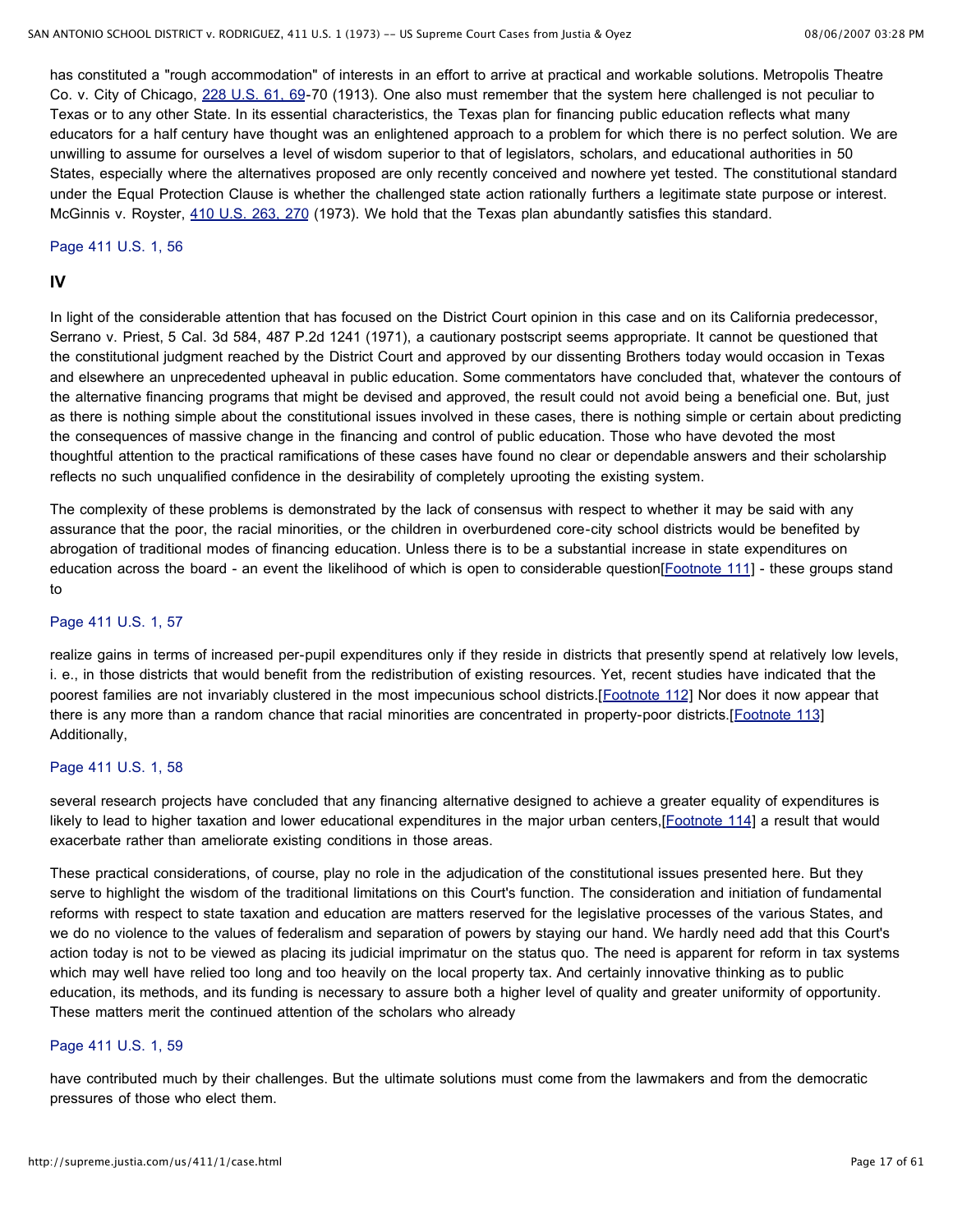Reversed.

# **Footnotes**

Footnote 1 Not all of the children of these complainants attend public school. One family's children are enrolled in private school "because of the condition of the schools in the Edgewood Independent School District." Third Amended Complaint, App. 14.

Footnote 2 The San Antonio Independent School District, whose name this case still bears, was one of seven school districts in the San Antonio metropolitan area that were originally named as defendants. After a pretrial conference, the District Court issued an order dismissing the school districts from the case. Subsequently, the San Antonio Independent School District joined in the plaintiffs' challenge to the State's school finance system and filed an amicus curiae brief in support of that position in this Court.

Footnote 3 A three-judge court was properly convened and there are no questions as to the District Court's jurisdiction or the direct appealability of its judgment. 28 U.S.C. 1253, 2281.

Footnote 4 The trial was delayed for two years to permit extensive pretrial discovery and to allow completion of a pending Texas legislative investigation concerning the need for reform of its public school finance system. 337 F. Supp. 280, 285 n. 11 (WD Tex. 1971).

Footnote 5 337 F. Supp. 280. The District Court stayed its mandate for two years to provide Texas an opportunity to remedy the inequities found in its financing program. The court, however, retained jurisdiction to fashion its own remedial order if the State failed to offer an acceptable plan. Id., at 286.

Footnote 6 Tex. Const., Art. X, 1 (1845):

"A general diffusion of knowledge being essential to the preservation of the rights and liberties of the people, it shall be the duty of the Legislature of this State to make suitable provision for the support and maintenance of public schools."

Id., 2:

"The Legislature shall as early as practicable establish free schools throughout the State, and shall furnish means for their support, by taxation on property . . . ."

Footnote 7 Tex. Const. of 1876, Art. 7, 3, as amended, Aug. 14, 1883.

Footnote 8 Id., Art. 7, 3, 4, 5.

Footnote 9 3 Gammel's Laws of Texas 1847-1854, p. 1461. See Tex. Const., Art. 7, 1, 2, 5 (interpretive commentaries); 1 Report of Governor's Committee on Public School Education, The Challenge and the Chance 27 (1969) (hereinafter Governor's Committee Report).

Footnote 10 Tex. Const., Art. 7, 5 (see also the interpretive commentary); 5 Governor's Committee Report 11-12.

Footnote 11 The various sources of revenue for the Available School Fund are cataloged in A Report of the Adequacy of Texas Schools, prepared by Texas State Board of Education, 7-15 (1938) (hereinafter Texas State Bd. of Educ.).

Footnote 12 Tex. Const., Art. 7, 3, as amended, Nov. 5, 1918 (see interpretive commentary).

Footnote 13 1 Governor's Committee Report 35; Texas State Bd. of Educ., supra, n. 11, at 5-7; J. Coons, W. Clune, & S. Sugarman, Private Wealth and Public Education 48-49 (1970); E. Cubberley, School Funds and Their Apportionment 21-27 (1905).

Footnote 14 By 1940, one-half of the State's population was clustered in its metropolitan centers. 1 Governor's Committee Report 35.

Footnote 15 Gilmer-Aikin Committee, To Have What We Must 13 (1948).

Footnote 16 R. Still, The Gilmer-Aikin Bills 11-13 (1950); Texas State Bd. of Educ., supra, n. 11.

Footnote 17 Still, supra, n. 16, at 12. It should be noted that during this period the median per-pupil expenditure for all schools with an enrollment of more than 200 was approximately \$50 per year. During this same period, a survey conducted by the State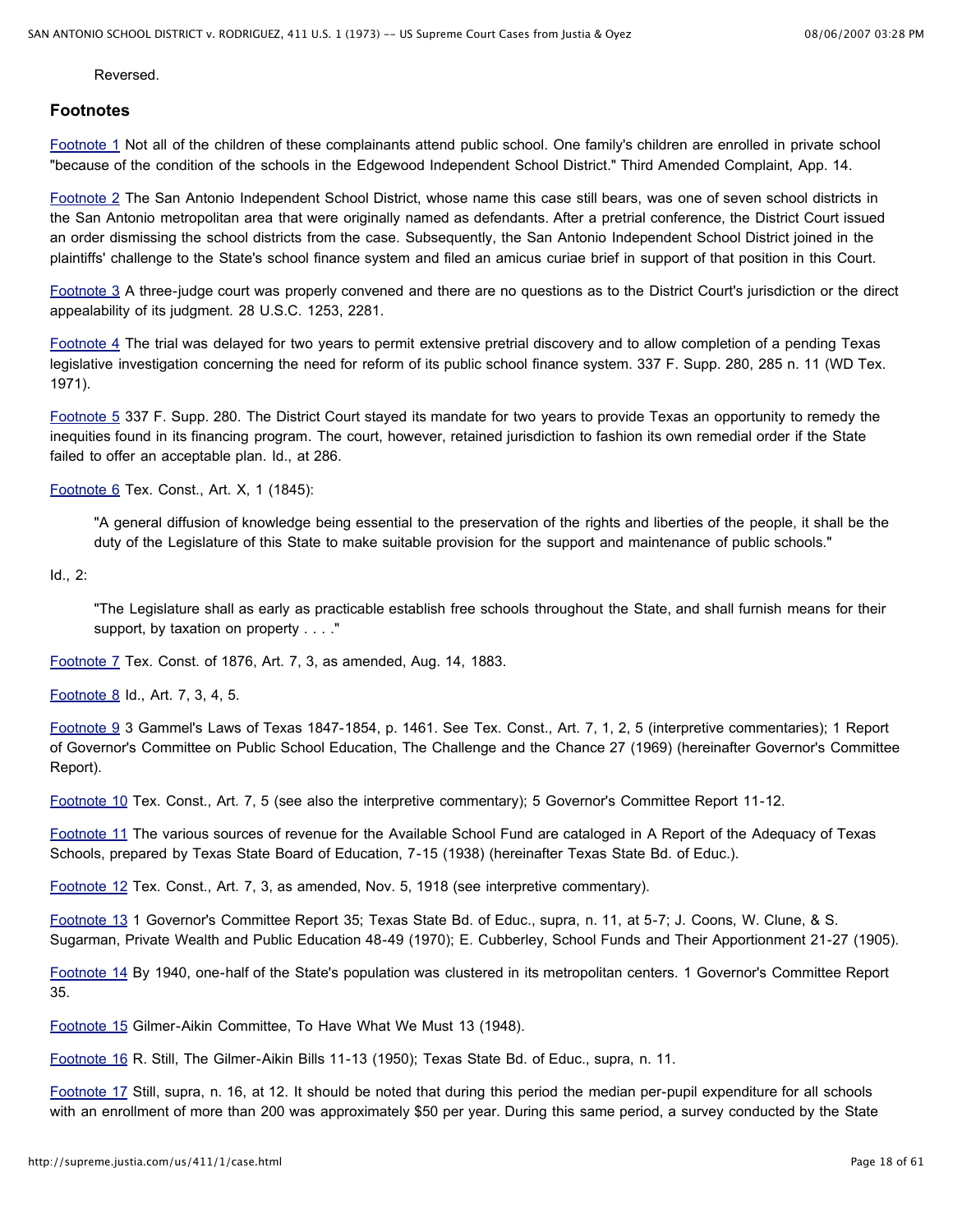Board of Education concluded that "in Texas the best educational advantages offered by the State at present may be had for the median cost of \$52.67 per year per pupil in average daily attendance." Texas State Bd. of Educ., supra, n. 11, at 56.

Footnote 18 General Laws of Texas, 46th Legis., Reg. Sess. 1939, c. 7, pp. 274-275 (\$22.50 per student); General & Spec. Laws of Texas, 48th Legis., Reg. Sess. 1943, c. 161, pp. 262-263 (\$25 per student).

Footnote 19 General & Spec. Laws of Texas, 49th Legis., Reg. Sess. 1945, c. 52, pp. 74-75; Still, supra, n. 16, at 12.

Footnote 20 For a complete history of the adoption in Texas of a foundation program, see Still, supra, n. 16. See also 5 Governor's Committee Report 14; Texas Research League, Public School Finance Problems in Texas 9 (Interim Report 1972).

Footnote 21 For the 1970-1971 school year this state aid program accounted for 48% of all public school funds. Local taxation contributed 41.1% and 10.9% was provided in federal funds. Texas Research League, supra, n. 20, at 9.

Footnote 22 5 Governor's Committee Report 44-48.

Footnote 23 At present, there are 1,161 school districts in Texas. Texas Research League, supra, n. 20, at 12.

Footnote 24 In 1948, the Gilmer-Aikin Committee found that some school districts were not levying any local tax to support education. Gilmer-Aikin Committee, supra, n. 15, at 16. The Texas State Board of Education Survey found that over 400 common and independent school districts were levying no local property tax in 1935-1936. Texas State Bd. of Educ., supra n. 11, at 39-42.

Footnote 25 Gilmer-Aikin Committee, supra, n. 15, at 15.

Footnote 26 1 Governor's Committee Report 51-53.

Footnote 27 Texas Research League, supra, n. 20, at 2.

Footnote 28 In the years between 1949 and 1967, the average per-pupil expenditure for all current operating expenses increased from \$206 to \$493. In that same period, capital expenditures increased from \$44 to \$102 per pupil. 1 Governor's Committee Report 53-54.

Footnote 29 Acts 1949, 51st Legis., p. 625, c. 334, Art. 4, Tex. Educ. Code Ann. 16.302 (1972); see generally 3 Governor's Committee Report 113-146; Berke, Carnevale, Morgan & White, The Texas School Finance Case: A Wrong in Search of a Remedy, 1 J. of L. & Educ. 659, 681-682 (1972).

Footnote 30 The family income figures are based on 1960 census statistics.

Footnote 31 The Available School Fund, technically, provides a second source of state money. That Fund has continued as in years past (see text accompanying nn. 16-19, supra) to distribute uniform per-pupil grants to every district in the State. In 1968, this Fund allotted \$98 per pupil. However, because the Available School Fund contribution is always subtracted from a district's entitlement under the Foundation Program, it plays no significant role in educational finance today.

Footnote 32 While federal assistance has an ameliorating effect on the difference in school budgets between wealthy and poor districts, the District Court rejected an argument made by the State in that court that it should consider the effect of the federal grant in assessing the discrimination claim. 337 F. Supp., at 284. The State has not renewed that contention here.

Footnote 33 A map of Bexar County included in the record shows that Edgewood and Alamo Heights are among the smallest districts in the county and are of approximately equal size. Yet, as the figures above indicate, Edgewood's student population is more than four times that of Alamo Heights. This factor obviously accounts for a significant percentage of the differences between the two districts in per-pupil property values and expenditures. If Alamo Heights had as many students to educate as Edgewood does (22,000) its per pupil assessed property value would be approximately \$11,100 rather than \$49,000, and its per-pupil expenditures would therefore have been considerably lower.

Footnote 34 The figures quoted above vary slightly from those utilized in the District Court opinion. 337 F. Supp., at 282. These trivial differences are apparently a product of that court's reliance on slightly different statistical data than we have relied upon.

Footnote 35 Although the Foundation Program has made significantly greater contributions to both school districts over the last several years, it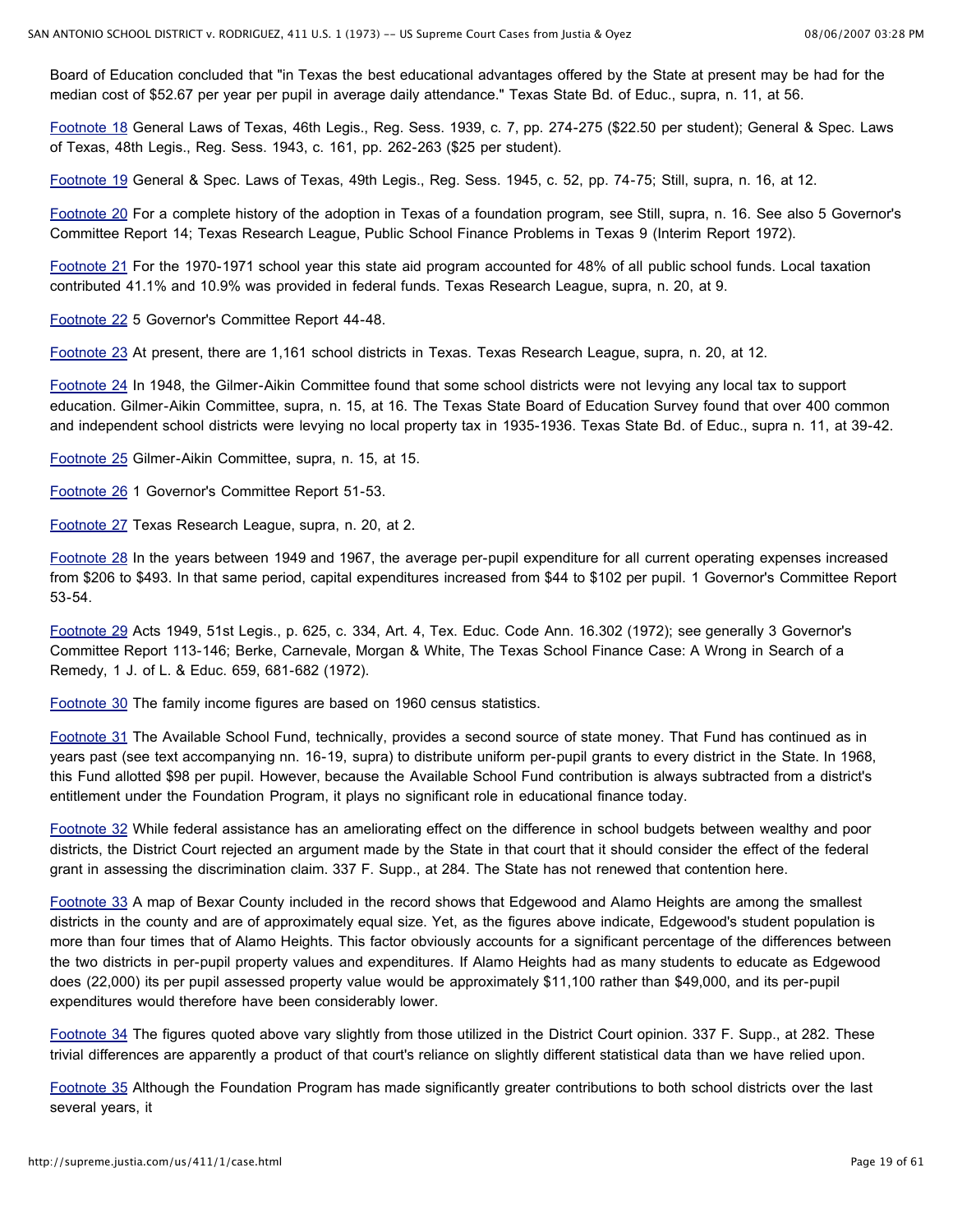# Page 411 U.S. 1, 14

is apparent that Alamo Heights has enjoyed a larger gain. The sizable difference between the Alamo Heights and Edgewood grants is due to the emphasis in the State's allocation formula on the guaranteed minimum salaries for teachers. Higher salaries are guaranteed to teachers having more years of experience and possessing more advanced degrees. Therefore, Alamo Heights, which has a greater percentage of experienced personnel with advanced degrees, receives more state support. In this regard, the Texas Program is not unlike that presently in existence in a number of other States. Coons, Clune & Sugarman, supra, n. 13, at 63-125. Because more dollars have been given to districts that already spend more per pupil, such Foundation formulas have been described as "anti-equalizing." Ibid. The formula, however, is anti-equalizing only if viewed in absolute terms. The percentage disparity between the two Texas districts is diminished substantially by state aid. Alamo Heights derived in 1967-1968 almost 13 times as much money from local taxes as Edgewood did. The state aid grants to each district in 1970-1971 lowered the ratio to approximately two to one, i. e., Alamo Heights had a little more than twice as much money to spend per pupil from its combined state and local resources.

Footnote 36 Texas Research League, supra, n. 20, at 13.

Footnote 37 The Economic Index, which determines each county's share of the total Local Fund Assignment, is based on a complex formula conceived in 1949 when the Foundation Program was instituted. See text, supra, at 9-10. It has frequently been suggested by Texas researchers that the formula be altered in several respects

# Page 411 U.S. 1, 15

to provide a more accurate reflection of local taxpaying ability, especially of urban school districts. 5 Governor's Committee Report 48; Texas Research League, Texas Public School Finance: A Majority of Exceptions 31-32 (2d Interim Report 1972); Berke, Carnevale, Morgan & White, supra, n. 29, at 680-681.

Footnote 38 The District Court relied on the findings presented in an affidavit submitted by Professor Berke of Syracuse University. His sampling of 110 Texas school districts demonstrated a direct correlation between the amount of a district's taxable property and its level of per-pupil expenditures. But his study found only a partial correlation between a district's median family income and perpupil expenditures. The study also shows, in the relatively few districts at the extremes, an inverse correlation between percentage of minorities and expenditures.

Categorized by Equalized Property Values, Median Family Income, and State-Local Revenue

Market Value Median State & of Taxable Family Per Cent Local Property Income Minority Revenues Per Pupil From 1960 Pupils Per Pupil

Above \$100,000 \$5,900 8% \$815 (10 districts)

\$100,000-\$50,000 \$4,425 32% \$544 (26 districts)

\$50,000-\$30,000 \$4,900 23% \$483 (30 districts)

\$30,000-\$10,000 \$5,050 31% \$462 (40 districts)

Below \$10,000 \$3,325 79% \$305 (4 districts)

Although the correlations with respect to family income and race appear only to exist at the extremes, and although the affiant's methodology has been questioned (see Goldstein, Interdistrict Inequalities in School Financing: A Critical Analysis of Serrano v. Priest and its Progeny, 120 U. Pa. L. Rev. 504, 523-525, nn. 67, 71 (1972)), insofar as any of these correlations is relevant to the

# Page 411 U.S. 1, 16

constitutional thesis presented in this case we may accept its basic thrust. But see infra, at 25-27. For a defense of the reliability of the affidavit, see Berke, Carnevale, Morgan & White, supra, n. 29.

Footnote 39 E. g., Police Dept. of Chicago v. Mosley, 408 U.S. 92 (1972); Dunn v. Blumstein, 405 U.S. 330 (1972); Shapiro v. Thompson, 394 U.S. 618 (1969).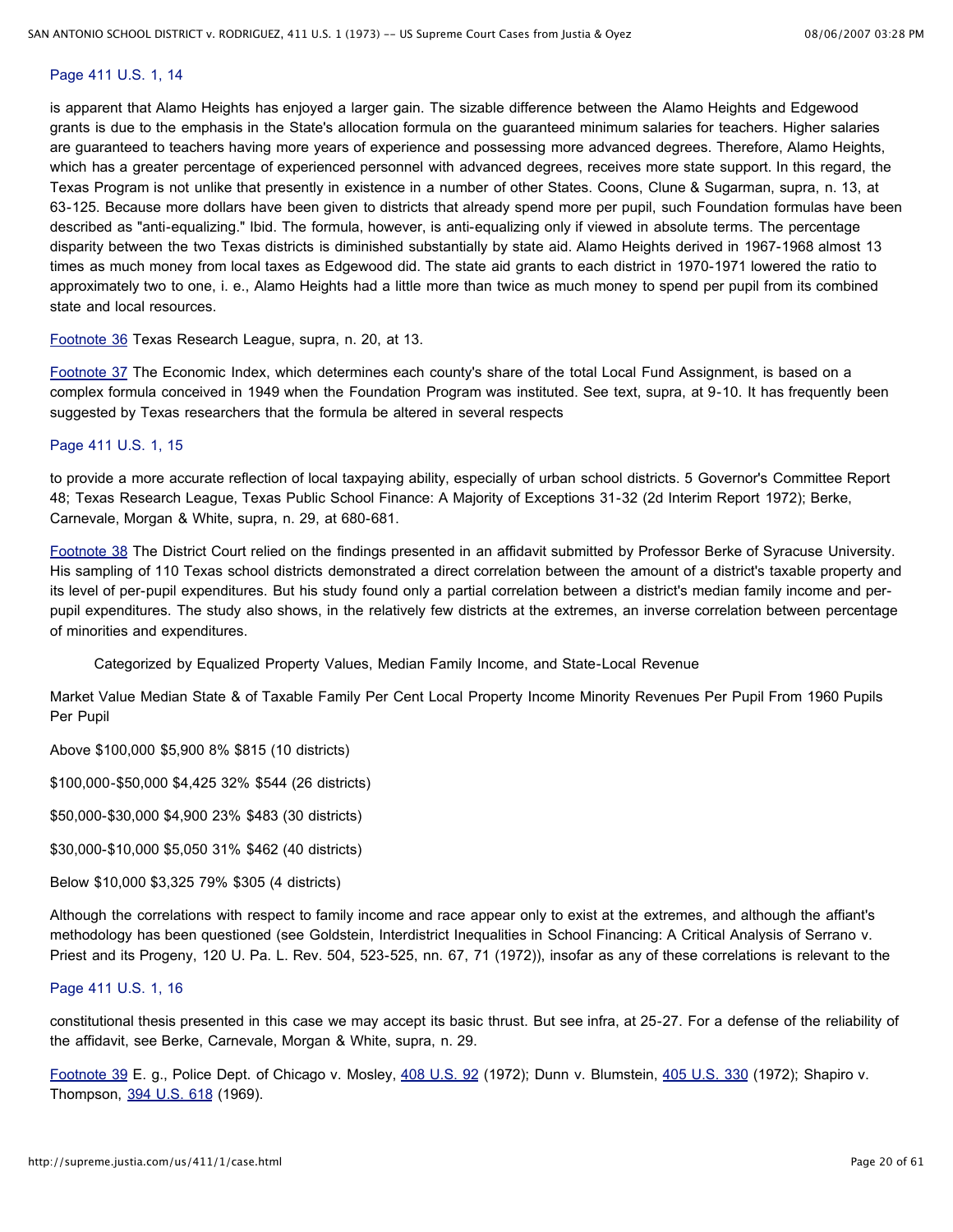Footnote 40 E. g., Graham v. Richardson, 403 U.S. 365 (1971); Loving v. Virginia, 388 U.S. 1 (1967); McLaughlin v. Florida, 379 U.S. 184 (1964).

Footnote 41 See Dunn v. Blumstein, supra, at 343, and the cases collected therein.

Footnote 42 Brief for Appellants 11.

Footnote 43 Ibid.

Footnote 44 Tr. of Oral Arg. 3; Reply Brief for Appellants 2.

Footnote 45 E. g., Griffin v. Illinois, 351 U.S. 12 (1956); Douglas v. California, 372 U.S. 353 (1963).

Footnote 46 Harper v. Virginia Bd. of Elections, 383 U.S. 663 (1966); McDonald v. Board of Election Comm'rs, 394 U.S. 802 (1969); Bullock v. Carter, 405 U.S. 134 (1972); Goosby v. Osser, 409 U.S. 512 (1973).

Footnote 47 See cases cited in text, infra, at 29-30.

Footnote 48 Serrano v. Priest, 5 Cal. 3d 584, 487 P.2d 1241 (1971); Van Dusartz v. Hatfield, 334 F. Supp. 870 (Minn. 1971); Robinson v. Cahill, 118 N. J. Super. 223, 287 A. 2d 187 (1972); Milliken v. Green, 389 Mich. 1, 203 N. W. 2d 457 (1972), rehearing granted, Jan. 1973.

Footnote 49 In their complaint, appellees purported to represent a class composed of persons who are "poor" and who reside in school districts having a "low value of . . . property." Third Amended Complaint, App. 15. Yet appellees have not defined the term "poor" with reference to any absolute or functional level of impecunity. See

#### Page 411 U.S. 1, 20

text, infra, at 22-23. See also Brief for Appellees 1, 3; Tr. of Oral Arg. 20-21.

Footnote 50 Appellees' proof at trial focused on comparative differences in family incomes between residents of wealthy and poor districts. They endeavored, apparently, to show that there exists a direct correlation between personal family income and educational expenditures. See text, infra, at 25-27. The District Court may have been relying on this notion of relative discrimination based on family wealth. Citing appellees' statistical proof, the court emphasized that "those districts most rich in property also have the highest median family income . . . while the poor property districts are poor in income . . . ." 337 F. Supp., at 282.

Footnote 51 At oral argument and in their brief, appellees suggest that description of the personal status of the residents in districts that spend less on education is not critical to their case. In their view, the Texas system is impermissibly discriminatory even if relatively poor districts do not contain poor people. Brief for Appellees 43-44; Tr. of Oral Arg. 20-21. There are indications in the District Court opinion that it adopted this theory of district discrimination. The opinion repeatedly emphasizes the comparative financial status of districts and early in the opinion it describes appellees' class as being composed of "all . . . children throughout Texas who live in school districts with low property valuations." 337 F. Supp., at 281.

Footnote 52 Mayer v. City of Chicago, 404 U.S. 189 (1971); Williams v. Oklahoma City, 395 U.S. 458 (1969); Gardner v. California, 393 U.S. 367 (1969); Roberts v. LaVallee, 389 U.S. 40 (1967); Long v. District Court of Iowa, 385 U.S. 192 (1966); Draper v. Washington, 372 U.S. 487 (1963); Eskridge v. Washington Prison Board, 357 U.S. 214 (1958).

Footnote 53 Note, A Statistical Analysis of the School Finance Decisions: On Winning Battles and Losing Wars, 81 Yale L. J. 1303, 1328-1329 (1972).

Footnote 54 Id., at 1324 and n. 102

Footnote 55 Id., at 1328.

Footnote 56 Each of appellees' possible theories of wealth discrimination is founded on the assumption that the quality of education varies directly with the amount of funds expended on it and that, therefore, the difference in quality between two schools can be determined simplistically by looking at the difference in per-pupil expenditures. This is a matter of considerable dispute among educators and commentators. See nn. 86 and 101, infra.

Footnote 57 E. g., Bullock v. Carter, 405 U.S., at 137, 149; Mayer v. City of Chicago, 404 U.S., at 194; Draper v. Washington, 372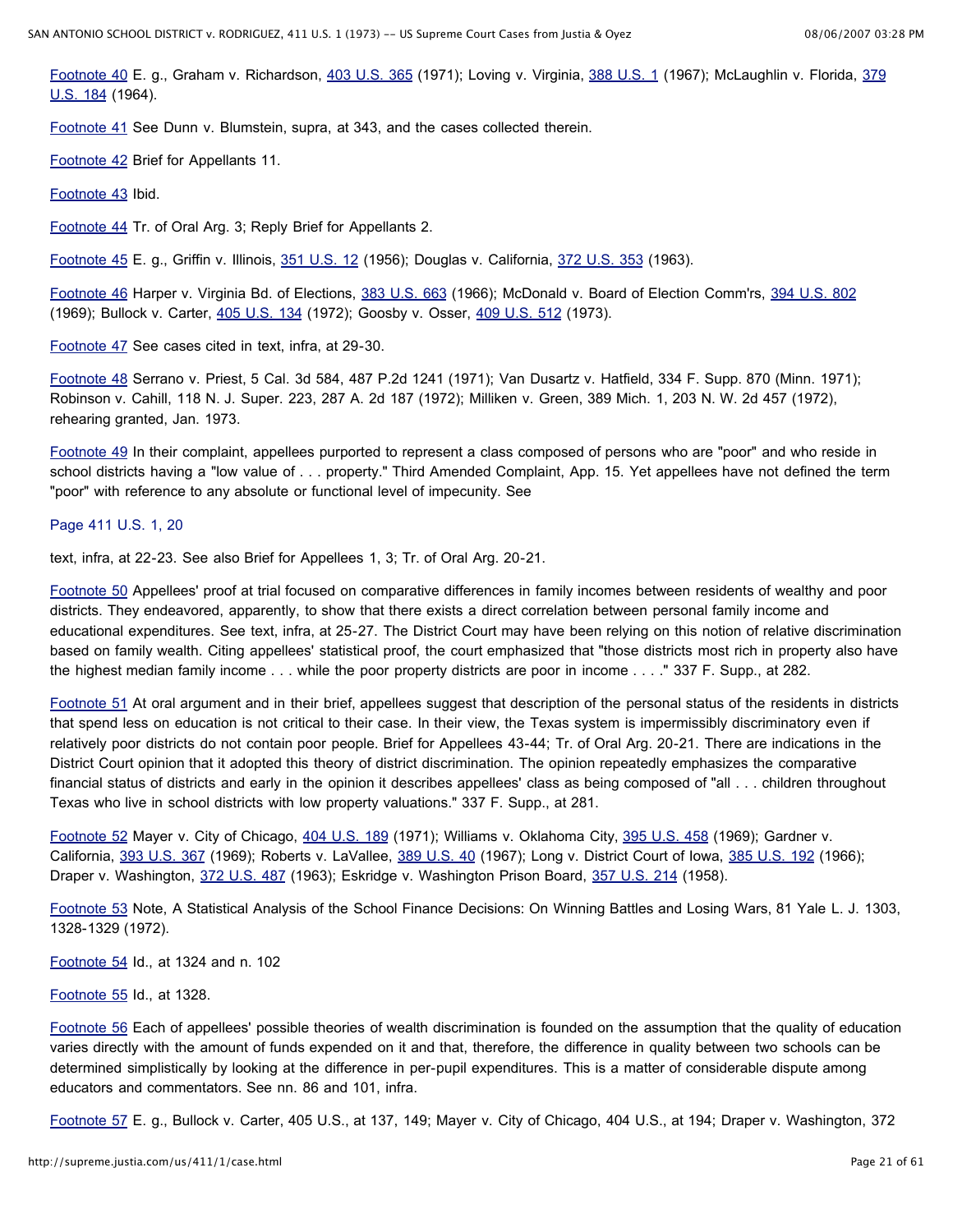U.S., at 495-496; Douglas v. California, 372 U.S., at 357.

Footnote 58 Gilmer-Aikin Committee, supra, n. 15, at 13. Indeed, even though local funding has long been a significant aspect of educational funding, the State has always viewed providing an acceptable education as one of its primary functions. See Texas State Bd. of Educ., supra, n. 11, at 1, 7.

Footnote 59 Brief for Appellants 35; Reply Brief for Appellants 1.

Footnote 60 An educational financing system might be hypothesized, however, in which the analogy to the wealth discrimination cases would be considerably closer. If elementary and secondary education were made available by the State only to those able to pay a tuition assessed against each pupil, there would be a clearly defined class of "poor" people - definable in terms of their inability to pay the prescribed sum - who would be absolutely precluded from receiving an education. That case would present a far more compelling set of circumstances for judicial assistance than the case before us today. After all, Texas has undertaken to do a good deal more than provide an education to those who can afford it. It has provided what it considers to be an adequate base education for all children and has attempted, though imperfectly, to ameliorate by state funding and by the local assessment program the disparities in local tax resources.

Footnote 61 Also, it should be recognized that median income statistics may not define with any precision the status of individual families within any given district. A more dependable showing of comparative wealth discrimination would also examine factors such as the average income, the mode, and the concentration of poor families in any district.

Footnote 62 Cf. Jefferson v. Hackney, 406 U.S. 535, 547-549 (1972); Ely, Legislative and Administrative Motivation in Constitutional Law, 79 Yale L. J. 1205, 1258-1259 (1970); Simon, The School Finance Decisions: Collective Bargaining and Future Finance Systems, 82 Yale L. J. 409, 439-440 (1973).

#### Footnote 63 Supra, at 15 n. 38.

Footnote 64 Studies in other States have also questioned the existence of any dependable correlation between a district's wealth measured in terms of assessable property and the collective wealth of families residing in the district measured in terms of median family income. Ridenour & Ridenour, Serrano v. Priest: Wealth and Kansas School Finance, 20 Kan. L. Rev. 213, 225 (1972) ("it can be argued that there exists in Kansas almost an inverse correlation: districts with highest income per pupil have low assessed value per pupil, and districts with high assessed value per pupil have low income per pupil"); Davis, Taxpaying Ability: A Study of the Relationship Between Wealth and Income in California Counties, in The Challenge of Change in School Finance, 10th Nat. Educational Assn. Conf. on School Finance 199 (1967). Note, 81 Yale L. J., supra, n. 53. See also Goldstein, supra, n. 38, at 522- 527.

Footnote 65 Indeed, this is precisely how the plaintiffs in Serrano v. Priest defined the class they purported to represent: "Plaintiff children claim to represent a class consisting of all public school pupils in California, `except children in that school district . . . which . . . affords the greatest educational opportunity of all school districts within California.'" 5 Cal. 3d, at 589, 487 P.2d, at 1244. See also Van Dusartz v. Hatfield, 334 F. Supp., at 873.

Footnote 66 Appellees, however, have avoided describing the Texas system as one resulting merely in discrimination between districts per se since this Court has never questioned the State's power to draw reasonable distinctions between political subdivisions within its borders. Griffin v. County School Board of Prince Edward County, 377 U.S. 218, 230-231 (1964); McGowan v. Maryland, 366 U.S. 420, 427 (1961); Salsburg v. Maryland, 346 U.S. 545, 552 (1954).

Footnote 67 E. g., Harper v. Virginia Bd. of Elections, 383 U.S. 663 (1966); United States v. Kras, 409 U.S. 434 (1973). See MR. JUSTICE MARSHALL'S dissenting opinion, post, at 121.

Footnote 68 See Serrano v. Priest, supra; Van Dusartz v. Hatfield, supra; Robinson v. Cahill, 118 N. J. Super. 223, 287 A. 2d 187 (1972); Coons, Clune & Sugarman, supra, n. 13, at 339-393; Goldstein, supra, n. 38, at 534-541; Vieira, Unequal Educational Expenditures: Some Minority Views on Serrano v. Priest, 37 Mo. L. Rev. 617, 618-624 (1972); Comment, Educational Financing, Equal Protection of the Laws, and the Supreme Court, 70 Mich. L. Rev. 1324, 1335-1342 (1972); Note, The Public School Financing Cases: Interdistrict Inequalities and Wealth Discrimination, 14 Ariz. L. Rev. 88, 120-124 (1972).

# Footnote 69 337 F. Supp., at 283.

Footnote 70 E. g., United States v. Guest, 383 U.S. 745, 757-759 (1966); Oregon v. Mitchell, 400 U.S. 112, 229, 237-238 (1970)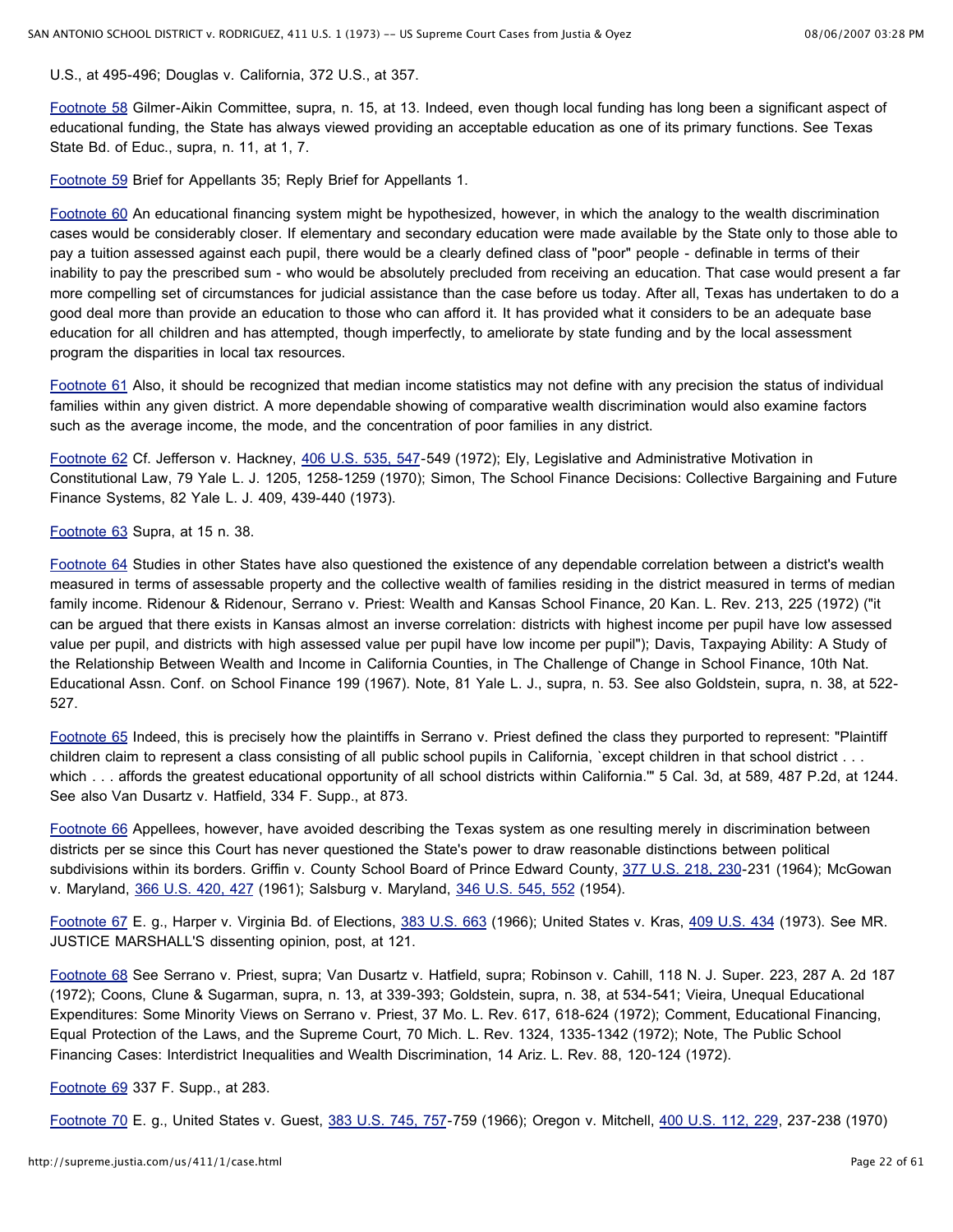(opinion of BRENNAN, WHITE, and MARSHALL, JJ.).

Footnote 71 After Dandridge v. Williams, 397 U.S. 471 (1970), there could be no lingering question about the constitutional foundation for the Court's holding in Shapiro. In Dandridge, the Court applied the rational-basis test in reviewing Maryland's maximum family grant provision under its AFDC program. A federal district court held the provision unconstitutional, applying a stricter standard of review. In the course of reversing the lower court, the Court distinguished Shapiro properly on the ground that in that case "the Court found state interference with the constitutionally protected freedom of interstate travel." Id., at 484 n. 16.

Footnote 72 The Court refused to apply the strict-scrutiny test despite its contemporaneous recognition in Goldberg v. Kelly, 397 U.S. 254, 264 (1970) that "welfare provides the means to obtain essential food, clothing, housing, and medical care."

Footnote 73 In Eisenstadt, the Court struck down a Massachusetts statute that prohibited the distribution of contraceptive devices, finding that the law failed "to satisfy even the more lenient equal protection standard." 405 U.S., at 447 n. 7. Nevertheless, in dictum, the Court recited the correct form of equal protection analysis: "[I]f we were to conclude that the Massachusetts statute impinges upon fundamental freedoms under Griswold [v. Connecticut, 381 U.S. 479 (1965)], the statutory classification would have to be not merely rationally related to a valid public purpose but necessary to the achievement of a compelling state interest." Ibid. (emphasis in original).

Footnote 74 Dunn fully canvasses this Court's voting rights cases and explains that "this Court has made clear that a citizen has a constitutionally protected right to participate in elections on an equal basis with other citizens in the jurisdiction." 405 U.S., at 336 (emphasis supplied). The constitutional underpinnings of the right to equal treatment in the voting process can no longer be doubted even though, as the Court noted in Harper v. Virginia Bd. of Elections, 383 U.S., at 665, "the right to vote in state elections is nowhere expressly mentioned." See Oregon v. Mitchell, 400 U.S., at 135, 138-144 (DOUGLAS, J.), 229, 241-242 (BRENNAN, WHITE, and MARSHALL, JJ.); Bullock v. Carter, 405 U.S., at 140-144; Kramer v. Union School District, 395 U.S. 621, 625-630 (1969); Williams v. Rhodes, 393 U.S. 23, 29, 30-31 (1968); Reynolds v. Sims, 377 U.S. 533, 554-562 (1964); Gray v. Sanders, 372 U.S. 368, 379-381 (1963).

Footnote 75 In Mosley, the Court struck down a Chicago antipicketing ordinance that exempted labor picketing from its prohibitions. The ordinance was held invalid under the Equal Protection Clause after subjecting it to careful scrutiny and finding that the ordinance was not narrowly drawn. The stricter standard of review was appropriately applied since the ordinance was one "affecting First Amendment interests." 408 U.S., at 101.

Footnote 76 Skinner applied the standard of close scrutiny to a state law permitting forced sterilization of "habitual criminals." Implicit in the Court's opinion is the recognition that the right of procreation is among the rights of personal privacy protected under the Constitution. See Roe v. Wade, 410 U.S. 113, 152 (1973).

Footnote 77 See, e. g., Red Lion Broadcasting Co. v. FCC, 395 U.S. 367, 389-390 (1969); Stanley v. Georgia, 394 U.S. 557, 564 (1969); Lamont v. Postmaster General, 381 U.S. 301, 306-307 (1965).

Footnote 78 Since the right to vote, per se, is not a constitutionally protected right, we assume that appellees' references to that right are simply shorthand references to the protected right, implicit in our constitutional system, to participate in state elections on an equal basis with other qualified voters whenever the State has adopted an elective process for determining who will represent any segment of the State's population. See n. 74, supra.

Footnote 79 The States have often pursued their entirely legitimate interest in assuring "intelligent exercise of the franchise," Katzenbach v. Morgan, 384 U.S. 641, 655 (1966), through such devices as literacy tests and age restrictions on the right to vote. See ibid.; Oregon v. Mitchell, 400 U.S. 112 (1970). And, where those restrictions have been found to promote intelligent use of the ballot without discriminating against those racial and ethnic minorities previously deprived of an equal educational opportunity, this Court has upheld their use. Compare Lassiter v. Northampton County Bd. of Elections, 360 U.S. 45 (1959), with Oregon v. Mitchell, supra, at 133 (Black, J.), 135, 144-147 (DOUGLAS, J.), 152, 216-217 (Harlan, J.), 229, 231-236 (BRENNAN, WHITE, and MARSHALL, JJ.), 281, 282-284 (STEWART, J.), and Gaston County v. United States, 395 U.S. 285 (1969).

Footnote 80 See Schoettle, The Equal Protection Clause in Public Education, 71 Col. L. Rev. 1355, 1389-1390 (1971); Vieira, supra, n. 68, at 622-623; Comment, Tenant Interest Representation: Proposal for a National Tenants' Association, 47 Tex. L. Rev. 1160, 1172-1173, n. 61 (1969).

Footnote 81 Katzenbach v. Morgan involved a challenge by registered voters in New York City to a provision of the Voting Rights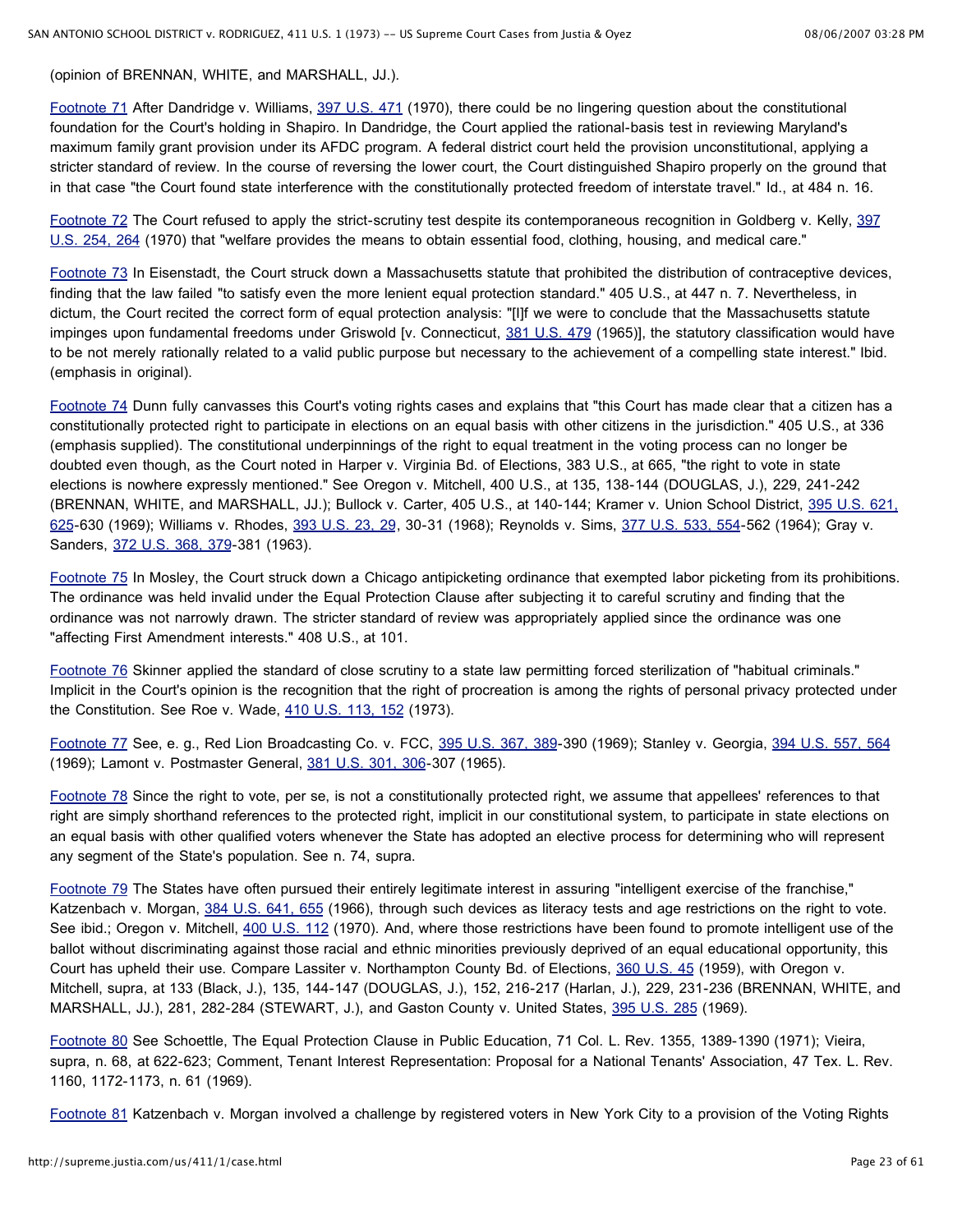Act of 1965 that prohibited enforcement of a state law calling for English literacy tests for voting. The law was suspended as to residents from Puerto Rico who had completed at least six years of education at an "American-flag" school in that country even though the language of instruction was other than English. This Court upheld the questioned provision of the 1965 Act over the claim that it discriminated against those with a sixth-grade education obtained in non-English-speaking schools other than the ones designated by the federal legislation.

Footnote 82 Cf. Meyer v. Nebraska, 262 U.S. 390 (1923); Pierce v. Society of Sisters, 268 U.S. 510 (1925); Hargrave v. Kirk, 313 F. Supp. 944 (MD Fla. 1970), vacated, 401 U.S. 476 (1971).

Footnote 83 See Schilb v. Kuebel, 404 U.S. 357 (1971); McDonald v. Board of Election Comm'rs, 394 U.S. 802 (1969).

Footnote 84 See, e. g., Bell's Gap R. Co. v. Pennsylvania, 134 U.S. 232 (1890); Carmichael v. Southern Coal & Coke Co., 301 U.S. 495, 508-509 (1937); Allied Stores of Ohio v. Bowers, 358 U.S. 522 (1959).

Footnote 85 Those who urge that the present system be invalidated offer little guidance as to what type of school financing should replace it. The most likely result of rejection of the existing system would be statewide financing of all public education with funds derived from taxation of property or from the adoption or expansion of sales and income taxes. See Simon, supra, n. 62. The authors of Private Wealth and Public Education, supra, n. 13, at 201-242, suggest an

# Page 411 U.S. 1, 42

alternative scheme, known as "district power equalizing." In simplest terms, the State would guarantee that at any particular rate of property taxation the district would receive a stated number of dollars regardless of the district's tax base. To finance the subsidies to "poorer" districts, funds would be taken away from the "wealthier" districts that, because of their higher property values, collect more than the stated amount at any given rate. This is not the place to weigh the arguments for and against "district power equalizing," beyond noting that commentators are in disagreement as to whether it is feasible, how it would work, and indeed whether it would violate the equal protection theory underlying appellees' case. President's Commission on School Finance, Schools, People, & Money 32-33 (1972); Bateman & Brown, Some Reflections on Serrano v. Priest, 49 J. Urban L. 701, 706-708 (1972); Brest, Book Review, 23 Stan. L. Rev. 591, 594-596 (1971); Goldstein, supra, n. 38, at 542-543; Wise, School Finance Equalization Lawsuits: A Model Legislative Response, 2 Yale Rev. of L. & Soc. Action 123, 125 (1971); Silard & White, Intrastate Inequalities in Public Education: The Case for Judicial Relief Under the Equal Protection Clause, 1970 Wis. L. Rev. 7, 29-30.

Footnote 86 The quality-cost controversy has received considerable attention. Among the notable authorities on both sides are the following: C. Jencks, Inequality (1972); C. Silberman, Crisis in the Classroom (1970); U.S. Office of Education, Equality of Educational Opportunity (1966) (the Coleman Report); On Equality of Educational Opportunity (F. Mosteller & D. Moynihan eds. 1972); J. Guthrie, G. Kleindorfer, H. Levin & R. Stout, Schools and Inequality (1971); President's Commission on School Finance, supra, n. 85; Swanson, The Cost-Quality Relationship, in The Challenge of Change in School Finance, 10th Nat. Educational Assn. Conf. on School Finance 151 (1967).

Footnote 87 See the results of the Texas Governor's Committee's statewide survey on the goals of education in that State. 1 Governor's Committee Report 59-68. See also Goldstein, supra, n. 38, at 519-522; Schoettle, supra, n. 80; authorities cited in n. 86, supra.

Footnote 88 Allied Stores of Ohio v. Bowers, 358 U.S. 522, 530, 532 (1959) (BRENNAN, J., concurring); Katzenbach v. Morgan, 384 U.S., at 659, 661 (Harlan, J., dissenting).

Footnote 89 In 1970 Texas expended approximately \$2.1 billion for education and a little over \$1 billion came from the Minimum Foundation Program. Texas Research League, supra, n. 20, at 2.

Footnote 90 Tex. Educ. Code Ann. 16.13 (1972).

Footnote 91 Id., 16.18.

Footnote 92 Id., 16.15.

Footnote 93 Id., 16.16, 16.17, 16.19

Footnote 94 Id., 16.45, 16.51-16.63.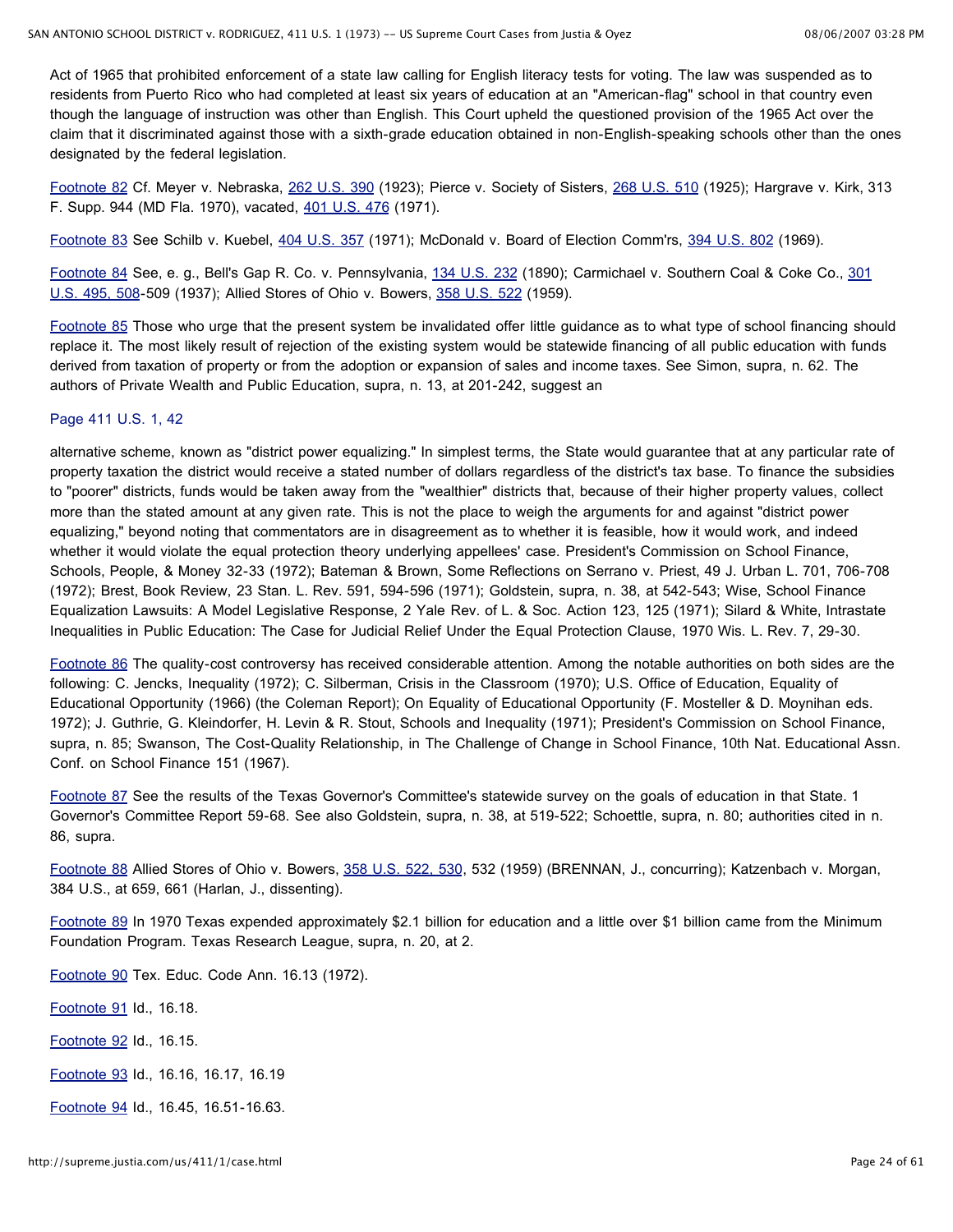Footnote 95 Id., 12.01-12.04.

Footnote 96 Id., 11.26 (5).

Footnote 97 Id., 16.301 et seq.

Footnote 98 See supra, at 13-14.

Footnote 99 Gilmer-Aikin Committee, supra, n. 15, at 15.

Footnote 100 There is no uniform statewide assessment practice in Texas. Commercial property, for example, might be assessed at 30% of market value in one county and at 50% in another. 5 Governor's Committee Report 25-26; Berke, Carnevale, Morgan & White, supra, n. 29, at 666-667, n. 16.

Footnote 101 Texas Research League, supra, n. 20, at 18. Texas, in this regard, is not unlike most other States. One commentator has observed that "disparities in expenditures appear to be largely explained

#### Page 411 U.S. 1, 47

by variations in teacher salaries." Simon, supra, n. 62, at 413.

As previously noted, see text accompanying n. 86, supra, the extent to which the quality of education varies with expenditure per pupil is debated inconclusively by the most thoughtful students of public education. While all would agree that there is a correlation up to the point of providing the recognized essentials in facilities and academic opportunities, the issues of greatest disagreement include the effect on the quality of education of pupil-teacher ratios and of higher teacher salary schedules. E. g., Office of Education, supra, n. 86, at 316-319. The state funding in Texas is designed to assure, on the average, one teacher for every 25 students, which is considered to be a favorable ratio by most standards. Whether the minimum salary of \$6,000 per year is sufficient in Texas to attract qualified teachers may be more debatable, depending in major part upon the location of the school district. But there appear to be few empirical data that support the advantage of any particular pupil-teacher ratio or that document the existence of a dependable correlation between the level of public school teachers' salaries and the quality of their classroom instruction. An intractable problem in dealing with teachers' salaries is the absence, up to this time, of satisfactory techniques for judging their ability or performance. Relatively few school systems have merit plans of any kind, with the result that teachers' salaries are usually increased across the board in a way which tends to reward the least deserving on the same basis as the most deserving. Salaries are usually raised automatically on the basis of length of service and according to predetermined "steps," extending over 10- to 12-year periods.

Footnote 102 President's Commission on School Finance, supra, n. 85, at 9. Until recently, Hawaii was the only State that maintained a purely state-funded educational program. In 1968, however, that State amended its educational finance statute to permit counties to collect additional funds locally and spend those amounts on its schools. The rationale for that recent legislative choice is instructive on the question before the Court today:

"Under existing law, counties are precluded from doing anything in this area, even to spend their own funds if they so desire. This corrective legislation is urgently needed in order to allow counties to go above and beyond the State's standards and provide educational facilities as good as the people of the counties want and are willing to pay for. Allowing local communities to go above and beyond established minimums to provide for their people encourages the best features of democratic government." Haw. Sess. Laws 1968, Act 38, 1.

Footnote 103 See text accompanying n. 7, supra.

Footnote 104 G. Strayer & R. Haig, The Financing of Education in the State of New York (1923). For a thorough analysis of the contribution of these reformers and of the prior and subsequent history of educational finance, see Coons, Clune & Sugarman, supra, n. 13, at 39-95.

Footnote 105 J. Coleman, Foreword to Strayer & Haig, supra, at vii.

Footnote 106 New State Ice Co. v. Liebmann, 285 U.S. 262, 280, 311 (1932) (Brandeis, J., dissenting).

Footnote 107 MR. JUSTICE WHITE suggests in his dissent that the Texas system violates the Equal Protection Clause because the means it has selected to effectuate its interest in local autonomy fail to guarantee complete freedom of choice to every district.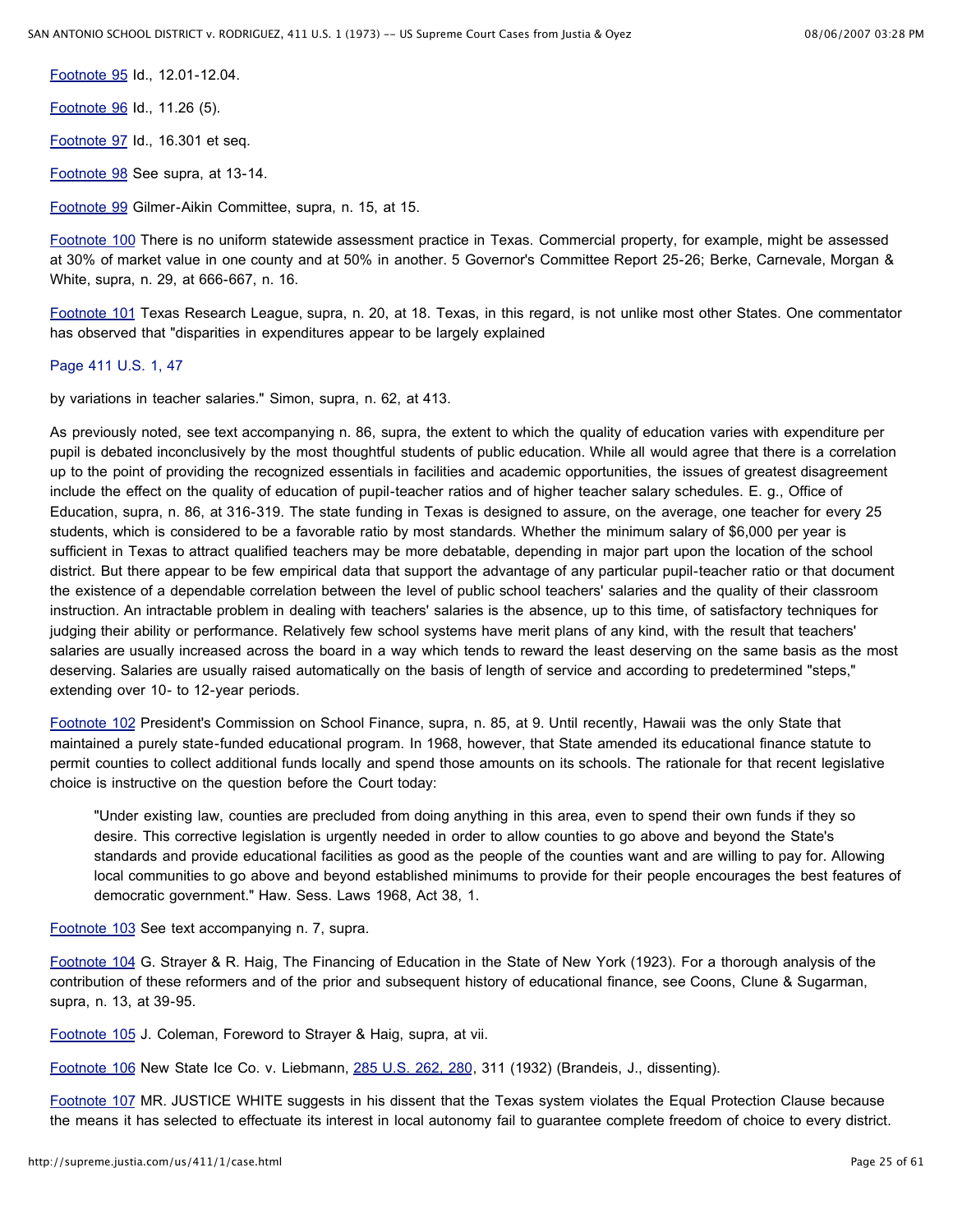He places special emphasis on the statutory provision that establishes a maximum rate of \$1.50 per \$100 valuation at which a local school district may tax for school maintenance. Tex. Educ. Code Ann. 20.04 (d) (1972). The maintenance rate in Edgewood when this case was litigated in the District Court was \$.55 per \$100, barely one-third of the allowable rate. (The tax rate of \$1.05 per \$100, see supra, at 12, is the equalized

# Page 411 U.S. 1, 51

rate for maintenance and for the retirement of bonds.) Appellees do not claim that the ceiling presently bars desired tax increases in Edgewood or in any other Texas district. Therefore, the constitutionality of that statutory provision is not before us and must await litigation in a case in which it is properly presented. Cf. Hargrave v. Kirk, 313 F. Supp. 944 (MD Fla. 1970), vacated, 401 U.S. 476 (1971).

Footnote 108 MR. JUSTICE MARSHALL states in his dissenting opinion that the State's asserted interest in local control is a "mere sham," post, at 130, and that it has been offered, not as a legitimate justification, but "as an excuse . . . for interdistrict inequality." Id., at 126. In addition to asserting that local control would be preserved and possibly better served under other systems - a consideration that we find irrelevant for the purpose of deciding whether the system may be said to be supported by a legitimate and reasonable basis - the dissent suggests that Texas' lack of good faith may be demonstrated

#### Page 411 U.S. 1, 52

by examining the extent to which the State already maintains considerable control. The State, we are told, regulates "the most minute details of local public education," ibid., including textbook selection, teacher qualifications, and the length of the school day. This assertion, that genuine local control does not exist in Texas, simply cannot be supported. It is abundantly refuted by the elaborate statutory division of responsibilities set out in the Texas Education Code. Although policy decisionmaking and supervision in certain areas are reserved to the State, the day-to-day authority over the "management and control" of all public elementary and secondary schools is squarely placed on the local school boards. Tex. Educ. Code Ann. 17.01, 23.26 (1972). Among the innumerable specific powers of the local school authorities are the following: the power of eminent domain to acquire land for the construction of school facilities, id., 17.26, 23.26; the power to hire and terminate teachers and other personnel, id., 13.101-13.103; the power to designate conditions of teacher employment and to establish certain standards of educational policy, id., 13.901; the power to maintain order and discipline, id., 21.305, including the prerogative to suspend students for disciplinary reasons, id., 21.301; the power to decide whether to offer a kindergarten program, id., 21.131-21.135, or a vocational training program, id., 21.111, or a program of special education for the handicapped, id., 11.16; the power to control the assignment and transfer of students, id., 21.074-21.080; and the power to operate and maintain a school bus program, id., 16.52. See also Pervis v. LaMarque Ind. School Dist., 328 F. Supp. 638, 642-643 (SD Tex. 1971), reversed, 466 F.2d 1054 (CA5 1972); Nichols v. Aldine Ind. School Dist., 356 S. W. 2d 182 (Tex. Civ. App. 1962). Local school boards also determine attendance zones, location of new schools, closing of old ones, school attendance hours (within limits), grading and promotion policies subject to general guidelines, recreational and athletic policies, and a myriad of other matters in the routine of school administration. It cannot be seriously doubted that in Texas education remains largely a local function, and that the preponderating bulk of all decisions affecting the schools is made and executed at the local level, guaranteeing the greatest participation by those most directly concerned.

Footnote 109 This theme - that greater state control over funding will lead to greater state power with respect to local educational programs and policies - is a recurrent one in the literature on financing public education. Professor Simon, in his thoughtful analysis of the political ramifications of this case, states that one of the most likely consequences of the District Court's decision would be an increase in the centralization of school finance and an increase in the extent of collective bargaining by teacher unions at the state level. He suggests that the subjects for bargaining may include many "non-salary" items, such as teaching loads, class size, curricular and program choices, questions of student discipline, and selection of administrative personnel - matters traditionally decided heretofore at the local level. Simon, supra, n. 62, at 434-436. See, e. g., Coleman, The Struggle for Control of Education, in Education and Social Policy: Local Control of Education 64, 77-79 (C. Bowers, I. Housego & D. Dyke eds. 1970); J. Conant, The Child, The Parent, and The State 27 (1959) ("Unless a local community, through its school board, has some control over the purse, there can be little real feeling in the community that the schools are in fact local schools . . ."); Howe, Anatomy of a Revolution, in Saturday Review 84, 88 (Nov. 20, 1971) ("It is an axiom of American politics that control and power follow money . . ."); R. Hutchinson, State-Administered Locally-Shared Taxes 21 (1931) ("[S]tate administration of taxation is the first step toward state control of the functions supported by these taxes . . ."). Irrespective of whether one regards such prospects as detrimental, or whether he agrees that the consequence is inevitable, it certainly cannot be doubted that there is a rational basis for this concern on the part of parents, educators, and legislators.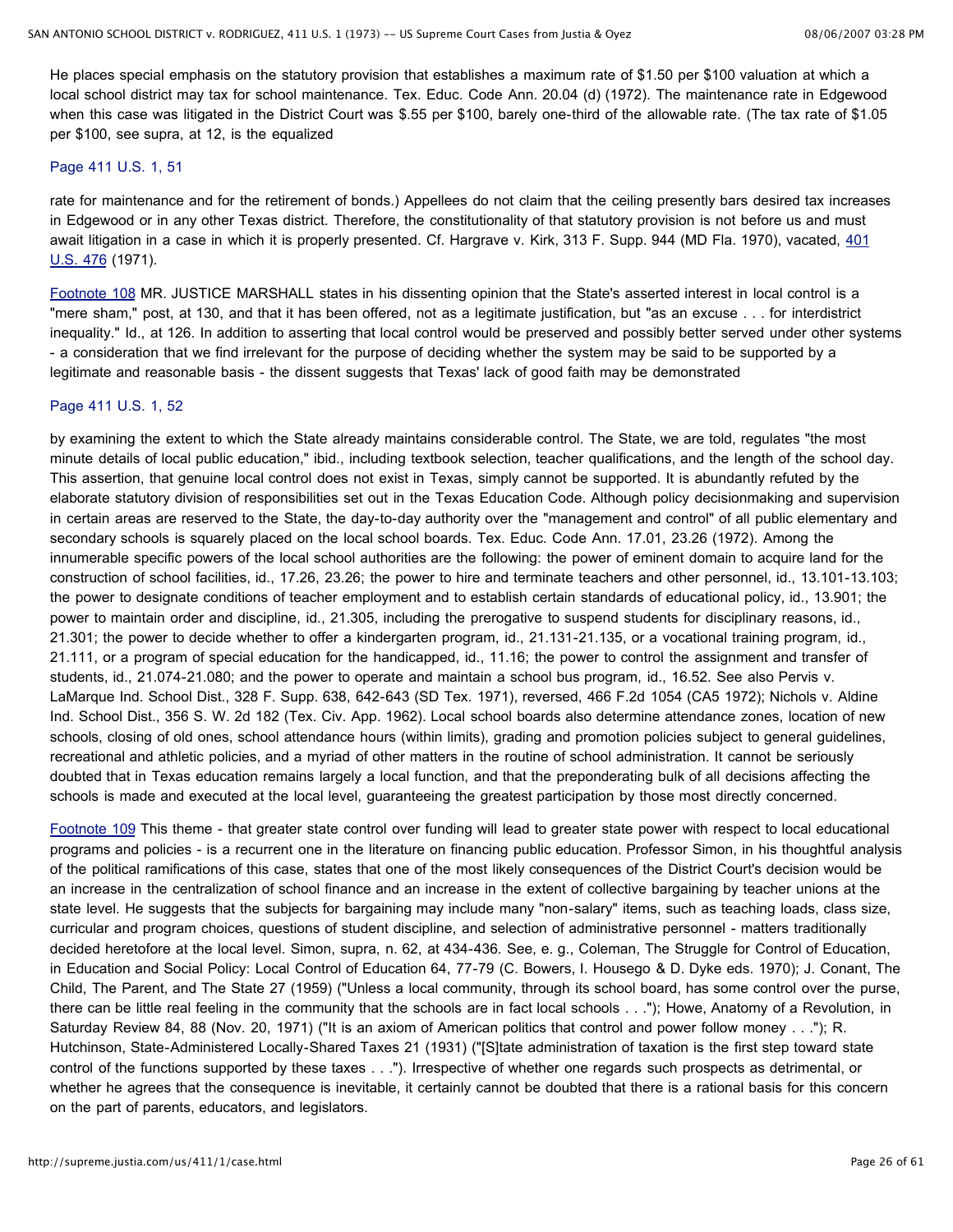Footnote 110 This Court has never doubted the propriety of maintaining political subdivisions within the States and has never found in the Equal Protection Clause any per se rule of "territorial uniformity." McGowan v. Maryland, 366 U.S., at 427. See also Griffin v. County School Board of Prince Edward County, 377 U.S., at 230-231; Salsburg v. Maryland, 346 U.S. 545 (1954). Cf. Board of Education of Muskogee v. Oklahoma, 409 F.2d 665, 668 (CA10 1969).

Footnote 111 Any alternative that calls for significant increases in expenditures for education, whether financed through increases in property taxation or through other sources of tax dollars, such as income and

# Page 411 U.S. 1, 57

sales taxes, is certain to encounter political barriers. At a time when nearly every State and locality is suffering from fiscal undernourishment, and with demands for services of all kinds burgeoning and with weary taxpayers already resisting tax increases, there is considerable reason to question whether a decision of this Court nullifying present state taxing systems would result in a marked increase in the financial commitment to education. See Senate Select Committee on Equal Educational Opportunity, 92d Cong., 2d Sess., Toward Equal Educational Opportunity 339-345 (Comm. Print 1972); Berke & Callahan, Serrano v. Priest: Milestone or Millstone for School Finance, 21 J. Pub. L. 23, 25-26 (1972); Simon, supra, n. 62, at 420-421. In Texas, it has been calculated that \$2.4 billion of additional school funds would be required to bring all schools in that State up to the present level of expenditure of all but the wealthiest districts - an amount more than double that currently being spent on education. Texas Research League, supra, n. 20, at 16-18. An amicus curiae brief filed on behalf of almost 30 States, focusing on these practical consequences, claims with some justification that "each of the undersigned states . . . would suffer severe financial stringency." Brief of Amici Curiae in Support of Appellants 2 (filed by Montgomery County, Md., et al.).

Footnote 112 See Note, supra, n. 53. See also authorities cited n. 114, infra.

Footnote 113 See Goldstein, supra, n. 38, at 526; Jencks, supra, n. 86, at 27; U.S. Comm'n on Civil Rights, Inequality in School Financing: The Role of the Law 37 (1972). Coons, Clune & Sugarman, supra, n. 13, at 356-357, n. 47, have noted that in California, for example, "[f]ifty-nine percent . . . of minority students live in districts above the median [average valuation per pupil.]" In Bexar County, the largest district by far - the San Antonio Independent School District - is above the local average in both the amount of

#### Page 411 U.S. 1, 57

taxable wealth per pupil and in median family income. Yet 72% of its students are Mexican-Americans. And, in 1967-1968 it spent only a very few dollars less per pupil than the North East and North Side Independent School Districts, which have only 7% and 18% Mexican-American enrollment respectively. Berke, Carnevale, Morgan & White, supra, n. 29, at 673.

Footnote 114 See Senate Select Committee on Equal Educational Opportunity, 92d Cong., 2d Sess., Issues in School Finance 129 (Comm. Print 1972) (monograph entitled Inequities in School Finance prepared by Professors Berke and Callahan); U.S. Office of Education, Finances of Large-City School Systems: A Comparative Analysis (1972) (HEW publication); U.S. Comm'n on Civil Rights, supra, n. 113, at 33-36; Simon, supra, n. 62, at 410-411, 418.

# MR. JUSTICE STEWART, concurring.

The method of financing public schools in Texas, as in almost every other State, has resulted in a system of public education that can fairly be described as chaotic and unjust.[Footnote 1] It does not follow, however, and I cannot find, that this system violates the Constitution of the United States. I join the opinion and judgment of the Court because I am convinced that any other course would mark an extraordinary departure from principled adjudication under the Equal Protection Clause of the Fourteenth Amendment. The uncharted directions of such a departure are suggested, I think, by the imaginative dissenting opinion my Brother MARSHALL has filed today.

Unlike other provisions of the Constitution, the Equal Protection Clause confers no substantive rights and creates no substantive liberties.[Footnote 2] The function of the Equal Protection Clause, rather, is simply to measure the validity of classifications created by state laws.

#### Page 411 U.S. 1, 60

There is hardly a law on the books that does not affect some people differently from others. But the basic concern of the Equal Protection Clause is with state legislation whose purpose or effect is to create discrete and objectively identifiable classes.[Footnote]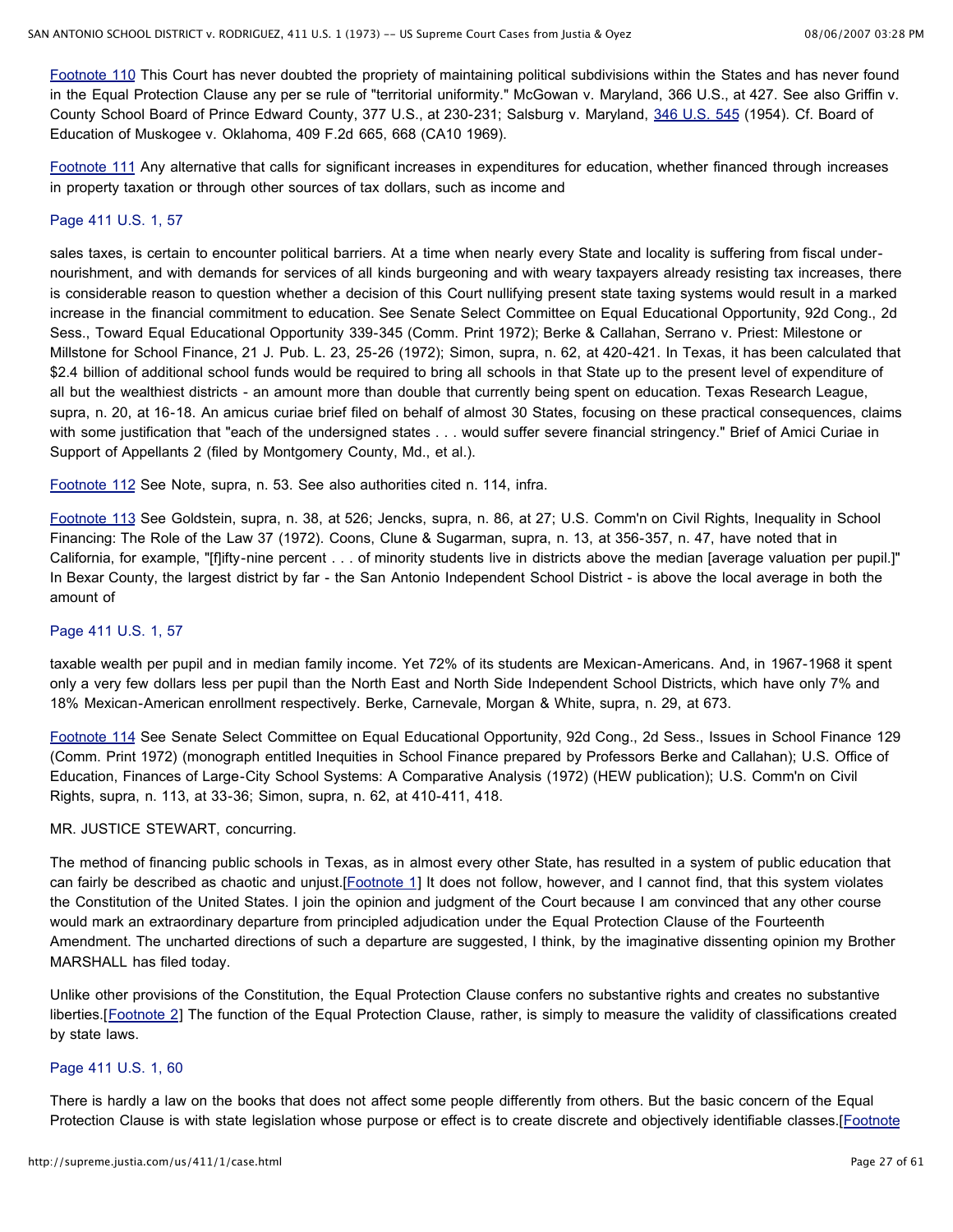3] And with respect to such legislation, it has long been settled that the Equal Protection Clause is offended only by laws that are invidiously discriminatory - only by classifications that are wholly arbitrary or capricious. See, e. g., Rinaldi v. Yeager, 384 U.S. 305. This settled principle of constitutional law was compendiously stated in Mr. Chief Justice Warren's opinion for the Court in McGowan v. Maryland, 366 U.S. 420, 425-426, in the following words:

"Although no precise formula has been developed, the Court has held that the Fourteenth Amendment permits the States a wide scope of discretion in enacting laws which affect some groups of citizens differently than others. The constitutional safeguard is offended only if the classification rests on grounds wholly irrelevant to the achievement of the State's objective. State legislatures are presumed to have acted within their constitutional power despite the fact that, in practice, their laws result in some inequality. A statutory discrimination will not be set aside if any state of facts reasonably may be conceived to justify it."

This doctrine is no more than a specific application of one of the first principles of constitutional adjudication - the basic presumption of the constitutional validity of a duly enacted state or federal law. See Thayer, The Origin and Scope of the American Doctrine of Constitutional Law, 7 Harv. L. Rev. 129 (1893).

# Page 411 U.S. 1, 61

Under the Equal Protection Clause, this presumption of constitutional validity disappears when a State has enacted legislation whose purpose or effect is to create classes based upon criteria that, in a constitutional sense, are inherently "suspect." Because of the historic purpose of the Fourteenth Amendment, the prime example of such a "suspect" classification is one that is based upon race. See, e. g., Brown v. Board of Education, 347 U.S. 483; McLaughlin v. Florida, 379 U.S. 184. But there are other classifications that, at least in some settings, are also "suspect" - for example, those based upon national origin,[Footnote 4] alienage,[Footnote 5] indigency,[Footnote 6] or illegitimacy.7

Moreover, quite apart from the Equal Protection Clause, a state law that impinges upon a substantive right or liberty created or conferred by the Constitution is, of course, presumptively invalid, whether or not the law's purpose or effect is to create any classifications. For example, a law that provided that newspapers could be published only by people who had resided in the State for five years could be superficially viewed as invidiously discriminating against an identifiable class in violation of the Equal Protection Clause. But, more basically, such a law would be invalid simply because it abridged the freedom of the press. Numerous cases in this Court illustrate this principle.8

# Page 411 U.S. 1, 62

In refusing to invalidate the Texas system of financing its public schools, the Court today applies with thoughtfulness and understanding the basic principles I have so sketchily summarized. First, as the Court points out, the Texas system has hardly created the kind of objectively identifiable classes that are cognizable under the Equal Protection Clause.9 Second, even assuming the existence of such discernible categories, the classifications are in no sense based upon constitutionally "suspect" criteria. Third, the Texas system does not rest "on grounds wholly irrelevant to the achievement of the State's objective." Finally, the Texas system impinges upon no substantive constitutional rights or liberties. It follows, therefore, under the established principle reaffirmed in Mr. Chief Justice Warren's opinion for the Court in McGowan v. Maryland, supra, that the judgment of the District Court must be reversed.

Footnote 1 See New York Times, Mar. 11, 1973, p. 1, col. 1.

Footnote 2 There is one notable exception to the above statement: It has been established in recent years that the Equal Protection Clause confers the substantive right to participate on an equal basis with other qualified voters whenever the State has adopted an electoral process for determining who will represent any segment of the State's population. See, e. g., Reynolds v. Sims, 377 U.S. 533; Kramer v. Union School District, 395 U.S. 621; Dunn v. Blumstein, 405 U.S. 330, 336. But there is no constitutional right to vote, as such. Minor v. Happersett, 21 Wall. 162. If there were such a right, both the Fifteenth Amendment and the Nineteenth Amendment would have been wholly unnecessary.

Footnote 3 But see Bullock v. Carter, 405 U.S. 134.

Footnote 4 See Oyama v. California, 332 U.S. 633, 644-646.

Footnote 5 See Graham v. Richardson, 403 U.S. 365, 372.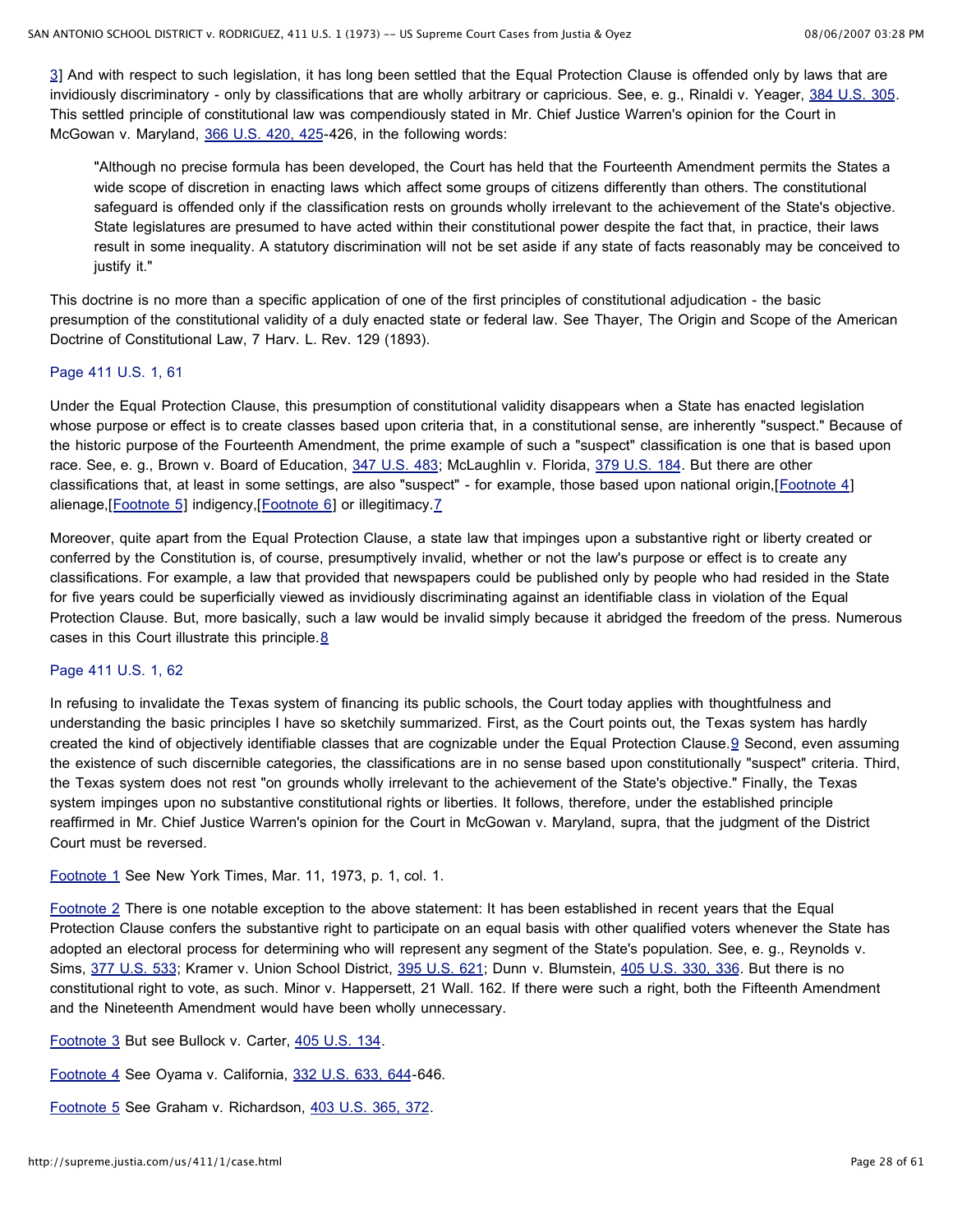Footnote 6 See Griffin v. Illinois, 351 U.S. 12. "Indigency" means actual or functional indigency; it does not mean comparative poverty vis-a-vis comparative affluence. See James v. Valtierra, 402 U.S. 137.

[Footnote 7] See Gomez v. Perez, 409 U.S. 535; Weber v. Aetna Casualty & Surety Co., 406 U.S. 164.

[Footnote 8] See, e. g., Police Dept. of Chicago v. Mosley, 408 U.S. 92 (free speech); Shapiro v. Thompson, 394 U.S. 618 (freedom of interstate travel); Williams v. Rhodes, 393 U.S. 23 (freedom of association); Skinner v. Oklahoma, 316 U.S. 535 ("liberty" conditionally protected by Due Process Clause of Fourteenth Amendment).

[Footnote 9] See Katzenbach v. Morgan, 384 U.S. 641, 660 (Harlan, J., dissenting).

#### MR. JUSTICE BRENNAN, dissenting.

Although I agree with my Brother WHITE that the Texas statutory scheme is devoid of any rational basis, and for that reason is violative of the Equal Protection Clause, I also record my disagreement with the Court's rather distressing assertion that a right may be deemed "fundamental" for the purposes of equal protection analysis only if it is "explicitly or implicitly guaranteed by the Constitution." Ante, at 33-34. As my Brother MARSHALL convincingly demonstrates, our prior cases stand for the proposition that "fundamentality" is, in large measure, a function of the right's importance in terms of the effectuation of those rights which are in fact constitutionally guaranteed. Thus, "[a]s the nexus between the specific constitutional guarantee and the non-constitutional

#### Page 411 U.S. 1, 63

interest draws closer, the nonconstitutional interest becomes more fundamental and the degree of judicial scrutiny applied when the interest is infringed on a discriminatory basis must be adjusted accordingly." Post, at 102-103.

Here, there can be no doubt that education is inextricably linked to the right to participate in the electoral process and to the rights of free speech and association guaranteed by the First Amendment. See post, at 111-115. This being so, any classification affecting education must be subjected to strict judicial scrutiny, and since even the State concedes that the statutory scheme now before us cannot pass constitutional muster under this stricter standard of review, I can only conclude that the Texas schoolfinancing scheme is constitutionally invalid.

MR. JUSTICE WHITE, with whom MR. JUSTICE DOUGLAS and MR. JUSTICE BRENNAN join, dissenting.

The Texas public schools are financed through a combination of state funding, local property tax revenue, and some federal funds.1 Concededly, the system yields wide disparity in per-pupil revenue among the various districts. In a typical year, for example, the Alamo Heights district had total revenues of \$594 per pupil, while the Edgewood district had only \$356 per pupil.2 The majority and the State concede, as they must, the existence

# Page 411 U.S. 1, 64

of major disparities in spendable funds. But the State contends that the disparities do not invidiously discriminate against children and families in districts such as Edgewood, because the Texas scheme is designed "to provide an adequate education for all, with local autonomy to go beyond that as individual school districts desire and are able . . . . It leaves to the people of each district the choice whether to go beyond the minimum and, if so, by how much."3 The majority advances this rationalization: "While assuring a basic education for every child in the State, it permits and encourages a large measure of participation in and control of each district's schools at the local level."

I cannot disagree with the proposition that local control and local decisionmaking play an important part in our democratic system of government. Cf. James v. Valtierra, 402 U.S. 137 (1971). Much may be left to local option, and this case would be quite different if it were true that the Texas system, while insuring minimum educational expenditures in every district through state funding, extended a meaningful option to all local districts to increase their per-pupil expenditures and so to improve their children's education to the extent that increased funding would achieve that goal. The system would then arguably provide a rational and sensible method of achieving the stated aim of preserving an area for local initiative and decision.

The difficulty with the Texas system, however, is that it provides a meaningful option to Alamo Heights and like school districts but almost none to Edgewood and those other districts with a low per-pupil real estate tax base. In these latter districts, no matter how desirous parents are of supporting their schools with greater revenues, it is impossible to do so through the use of the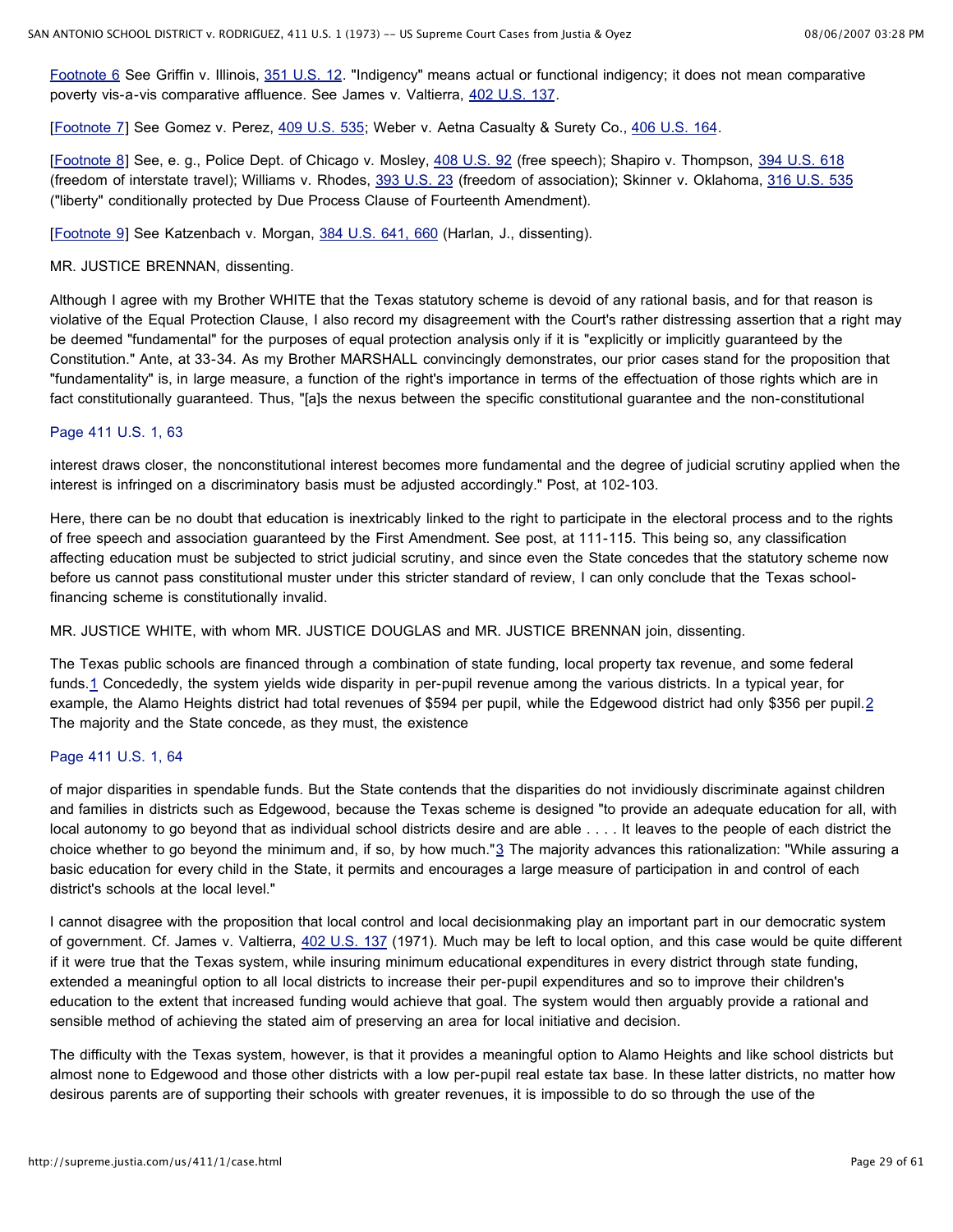# Page 411 U.S. 1, 65

real estate property tax. In these districts, the Texas system utterly fails to extend a realistic choice to parents because the property tax, which is the only revenue-raising mechanism extended to school districts, is practically and legally unavailable. That this is the situation may be readily demonstrated.

Local school districts in Texas raise their portion of the Foundation School Program - the Local Fund Assignment - by levying ad valorem taxes on the property located within their boundaries. In addition, the districts are authorized, by the state constitution and by statute, to levy ad valorem property taxes in order to raise revenues to support educational spending over and above the expenditure of Foundation School Program funds.

Both the Edgewood and Alamo Heights districts are located in Bexar County, Texas. Student enrollment in Alamo Heights is 5,432, in Edgewood 22,862. The per-pupil market value of the taxable property in Alamo Heights is \$49,078, in Edgewood \$5,960. In a typical, relevant year, Alamo Heights had a maintenance tax rate of \$1.20 and a debt service (bond) tax rate of 20› per \$100 assessed evaluation, while Edgewood had a maintenance rate of 52› and a bond rate of 67›. These rates, when applied to the respective tax bases, yielded Alamo Heights \$1,433,473 in maintenance dollars and \$236,074 in bond dollars, and Edgewood \$223,034 in maintenance dollars and \$279,023 in bond dollars. As is readily apparent, because of the variance in tax bases between the districts, results, in terms of revenues, do not correlate with effort, in terms of tax rate. Thus, Alamo Heights, with a tax base approximately twice the size of Edgewood's base, realized approximately six times as many maintenance dollars as Edgewood by using a tax rate only approximately two and one-half times larger. Similarly, Alamo Heights realized slightly fewer bond

#### Page 411 U.S. 1, 66

dollars by using a bond tax rate less than one-third of that used by Edgewood.

Nor is Edgewood's revenue-raising potential only deficient when compared with Alamo Heights. North East District has taxable property with a per-pupil market value of approximately \$31,000, but total taxable property approximately four and one-half times that of Edgewood. Applying a maintenance rate of \$1, North East yielded \$2,818,148. Thus, because of its superior tax base, North East was able to apply a tax rate slightly less than twice that applied by Edgewood and yield more than 10 times the maintenance dollars. Similarly, North East, with a bond rate of 45›, yielded \$1,249,159 - more than four times Edgewood's yield with two-thirds the rate.

Plainly, were Alamo Heights or North East to apply the Edgewood tax rate to its tax base, it would yield far greater revenues than Edgewood is able to yield applying those same rates to its base. Conversely, were Edgewood to apply the Alamo Heights or North East rates to its base, the yield would be far smaller than the Alamo Heights or North East yields. The disparity is, therefore, currently operative and its impact on Edgewood is undeniably serious. It is evident from statistics in the record that show that, applying an equalized tax rate of 85› per \$100 assessed valuation, Alamo Heights was able to provide approximately \$330 per pupil in local revenues over and above the Local Fund Assignment. In Edgewood, on the other hand, with an equalized tax rate of \$1.05 per \$100 of assessed valuation, \$26 per pupil was raised beyond the Local Fund Assignment.4 As previously noted, in Alamo Heights,

# Page 411 U.S. 1, 67

total per-pupil revenues from local, state, and federal funds was \$594 per pupil, in Edgewood \$356.5

In order to equal the highest yield in any other Bexar County district, Alamo Heights would be required to tax at the rate of 68› per \$100 of assessed valuation. Edgewood would be required to tax at the prohibitive rate of \$5.76 per \$100. But state law places a \$1.50 per \$100 ceiling on the maintenance tax rate, a limit that would surely be reached long before Edgewood attained an equal yield. Edgewood is thus precluded in law, as well as in fact, from achieving a yield even close to that of some other districts.

The Equal Protection Clause permits discriminations between classes but requires that the classification bear some rational relationship to a permissible object sought to be attained by the statute. It is not enough that the Texas system before us seeks to achieve the valid, rational purpose of maximizing local initiative; the means chosen by the State must also be rationally related to the end sought to be achieved. As the Court stated just last Term in Weber v. Aetna Casualty & Surety Co., 406 U.S. 164, 172 (1972):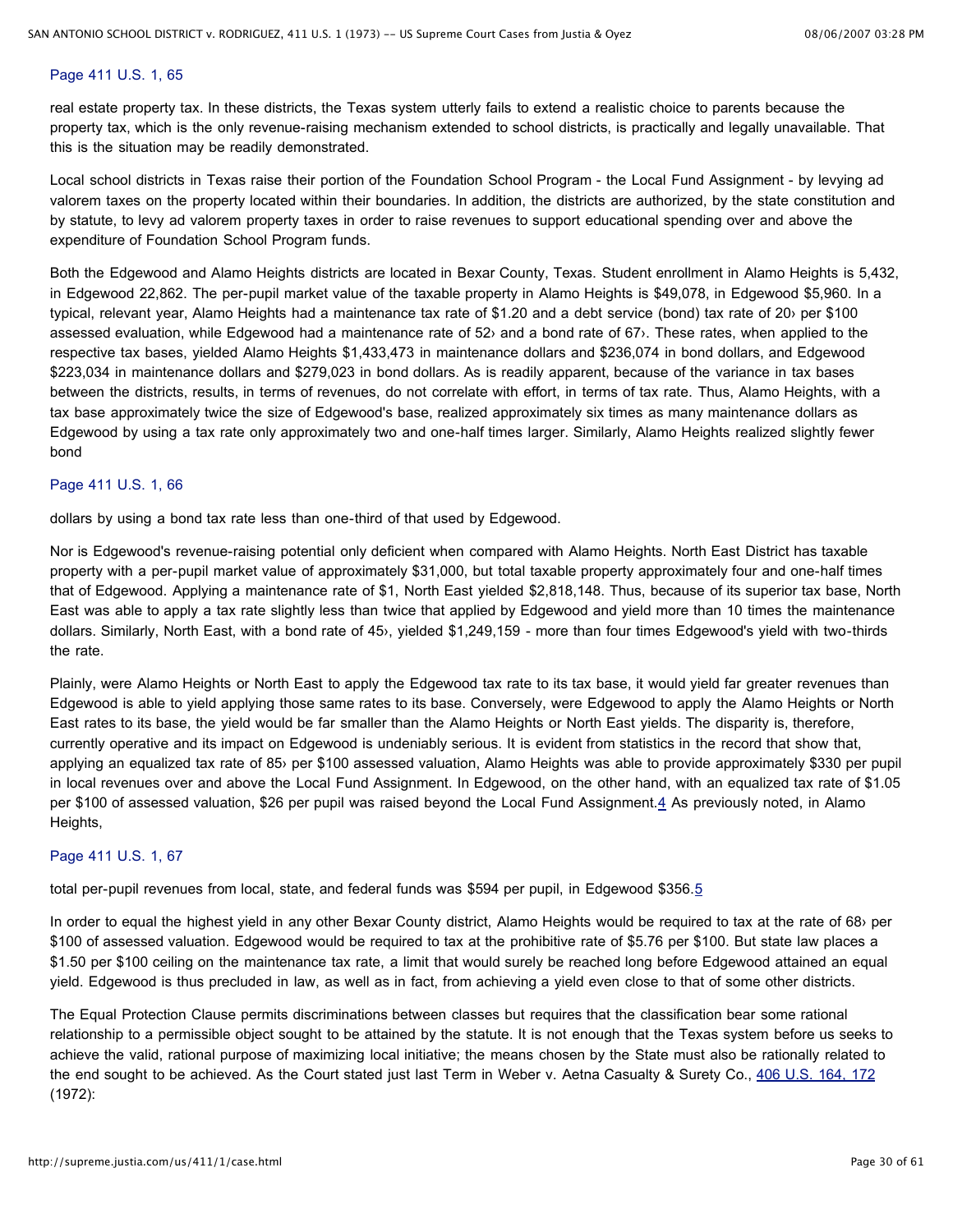"The tests to determine the validity of state statutes under the Equal Protection Clause have been variously expressed, but this Court requires, at a minimum, that a statutory classification bear some rational relationship to a legitimate state purpose. Morey v. Doud, 354 U.S. 457 (1957); Williamson v. Lee Optical Co., 348 U.S. 483 (1955); Gulf, Colorado & Santa Fe R. Co. v. Ellis, 165 U.S. 150 (1897); Yick Wo v. Hopkins, 118 U.S. 356 (1886)."

# Page 411 U.S. 1, 68

Neither Texas nor the majority heeds this rule. If the State aims at maximizing local initiative and local choice, by permitting school districts to resort to the real property tax if they choose to do so, it utterly fails in achieving its purpose in districts with property tax bases so low that there is little if any opportunity for interested parents, rich or poor, to augment school district revenues. Requiring the State to establish only that unequal treatment is in furtherance of a permissible goal, without also requiring the State to show that the means chosen to effectuate that goal are rationally related to its achievement, makes equal protection analysis no more than an empty gesture.6 In my view, the parents and children in Edgewood, and in like districts, suffer from an invidious discrimination violative of the Equal Protection Clause.

This does not, of course, mean that local control may not be a legitimate goal of a school-financing system. Nor does it mean that the State must guarantee each district an equal per-pupil revenue from the state school-financing system. Nor does it mean, as the majority appears to believe, that, by affirming the decision below,

# Page 411 U.S. 1, 69

this Court would be "imposing on the States inflexible constitutional restraints that could circumscribe or handicap the continued research and experimentation so vital to finding even partial solutions to educational problems and to keeping abreast of everchanging conditions." On the contrary, it would merely mean that the State must fashion a financing scheme which provides a rational basis for the maximization of local control, if local control is to remain a goal of the system, and not a scheme with "different treatment be[ing] accorded to persons placed by a statute into different classes on the basis of criteria wholly unrelated to the objective of that statute." Reed v. Reed, 404 U.S. 71, 75-76 (1971).

Perhaps the majority believes that the major disparity in revenues provided and permitted by the Texas system is inconsequential. I cannot agree, however, that the difference of the magnitude appearing in this case can sensibly be ignored, particularly since the State itself considers it so important to provide opportunities to exceed the minimum state educational expenditures.

There is no difficulty in identifying the class that is subject to the alleged discrimination and that is entitled to the benefits of the Equal Protection Clause. I need go no farther than the parents and children in the Edgewood district, who are plaintiffs here and who assert that they are entitled to the same choice as Alamo Heights to augment local expenditures for schools but are denied that choice by state law. This group constitutes a class sufficiently definite to invoke the protection of the Constitution. They are as entitled to the protection of the Equal Protection Clause as were the voters in allegedly under represented counties in the reapportionment cases. See, e. g., Baker v. Carr, 369 U.S. 186, 204-208 (1962); Gray v. Sanders, 372 U.S. 368, 375 (1963); Reynolds v. Sims, 377 U.S. 533, 554-556 (1964). And in Bullock v. Carter, 405 U.S. 134 (1972), where a challenge to the

# Page 411 U.S. 1, 70

Texas candidate filing fee on equal protection grounds was upheld, we noted that the victims of alleged discrimination wrought by the filing fee "cannot be described by reference to discrete and precisely defined segments of the community as is typical of inequities challenged under the Equal Protection Clause," but concluded that "we would ignore reality were we not to recognize that this system falls with unequal weight on voters, as well as candidates, according to their economic status." Id., at 144. Similarly, in the present case we would blink reality to ignore the fact that school districts, and students in the end, are differentially affected by the Texas school-financing scheme with respect to their capability to supplement the Minimum Foundation School Program. At the very least, the law discriminates against those children and their parents who live in districts where the per-pupil tax base is sufficiently low to make impossible the provision of comparable school revenues by resort to the real property tax which is the only device the State extends for this purpose.

[Footnote 1] The heart of the Texas system is embodied in an intricate series of statutory provisions which make up Chapter 16 of the Texas Education Code, Tex. Educ. Code Ann. 16.01 et seq. See also Tex. Educ. Code Ann. 15.01 et seq., and 20.10 et seq.

[Footnote 2] The figures discussed are from Plaintiffs' Exhibits 7, 8, and 12. The figures are from the 1967-1968 school year. Because the various exhibits relied upon different attendance totals, the per-pupil results do not precisely correspond to the gross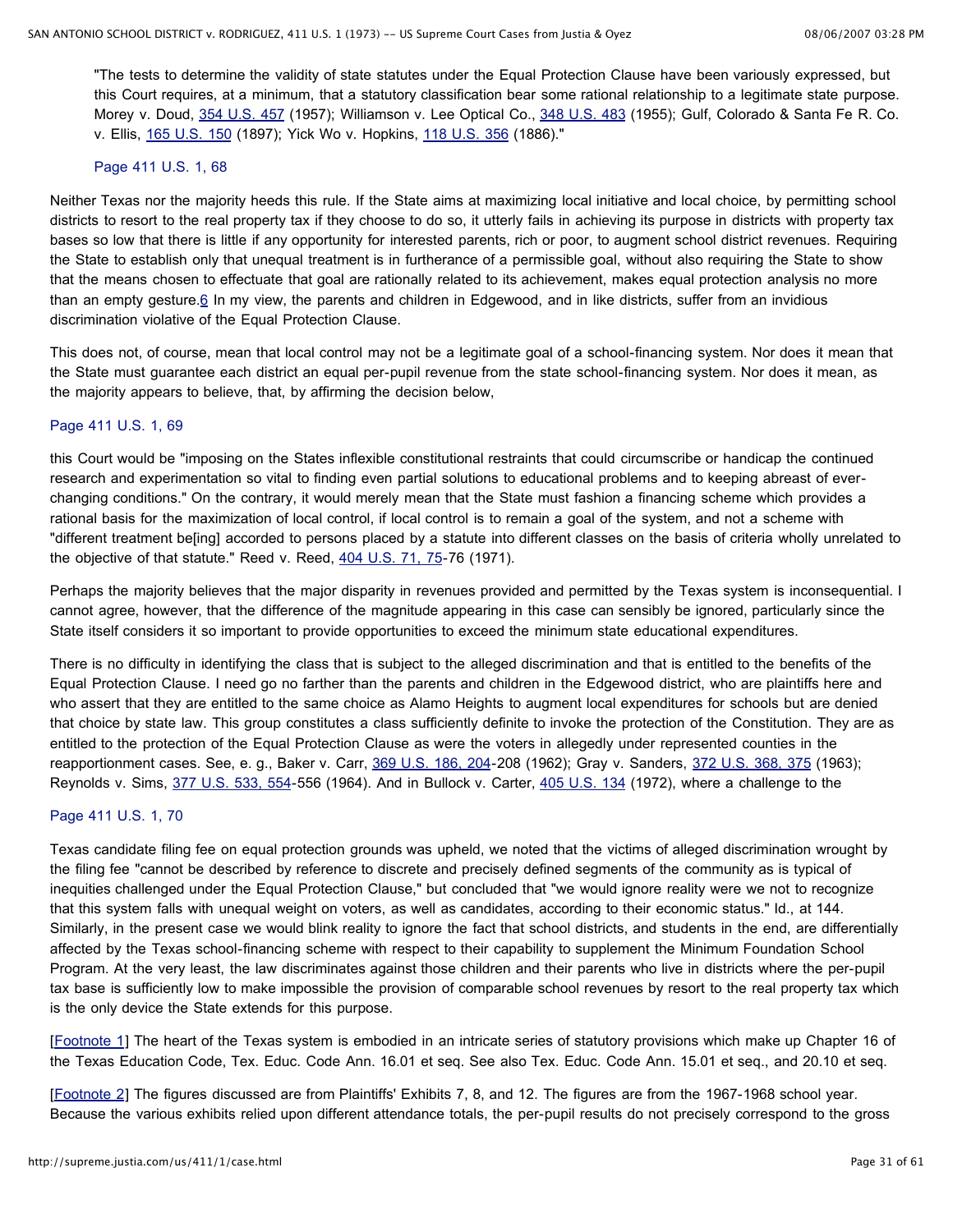figures quoted. The disparity between districts, rather than the actual figures, is the important factor.

[Footnote 3] Brief for Appellants 11-13, 35.

[Footnote 4] Variable assessment practices are also revealed in this record. Appellants do not, however, contend that this factor accounts, even to a small extent, for the interdistrict disparities.

[Footnote 5] The per-pupil funds received from state, federal, and other sources, while not precisely equal, do not account for the large differential and are not directly attacked in the present case.

[Footnote 6] The State of Texas appears to concede that the choice of whether or not to go beyond the state-provided minimum "is easier for some districts than for others. Those districts with large amounts of taxable property can produce more revenue at a lower tax rate and will provide their children with a more expensive education." Brief for Appellants 35. The State nevertheless insists that districts have a choice and that the people in each district have exercised that choice by providing some real property tax money over and above the minimum funds guaranteed by the State. Like the majority, however, the State fails to explain why the Equal Protection Clause is not violated, or how its goal of providing local government with realistic choices as to how much money should be expended on education is implemented, where the system makes it much more difficult for some than for others to provide additional educational funds and where, as a practical and legal matter, it is impossible for some districts to provide the educational budgets that other districts can make available from real property tax revenues.

MR. JUSTICE MARSHALL, with whom MR. JUSTICE DOUGLAS concurs, dissenting.

The Court today decides, in effect, that a State may constitutionally vary the quality of education which it offers its children in accordance with the amount of taxable wealth located in the school districts within which they reside. The majority's decision represents an abrupt departure from the mainstream of recent state and federal court decisions concerning the unconstitutionality of state educational financing schemes dependent upon taxable local wealth.1 More unfortunately, though, the

# Page 411 U.S. 1, 71

majority's holding can only be seen as a retreat from our historic commitment to equality of educational opportunity and as unsupportable acquiescence in a system which deprives children in their earliest years of the chance to reach their full potential as citizens. The Court does this despite the absence of any substantial justification for a scheme which arbitrarily channels educational resources in accordance with the fortuity of the amount of taxable wealth within each district.

In my judgment, the right of every American to an equal start in life, so far as the provision of a state service as important as education is concerned, is far too vital to permit state discrimination on grounds as tenuous as those presented by this record. Nor can I accept the notion that it is sufficient to remit these appellees to the vagaries of the political process which, contrary to the majority's suggestion, has proved singularly unsuited to the task of providing a remedy for this discrimination.2 I, for one, am unsatisfied with the hope of an ultimate "political" solution sometime in the indefinite future while, in the meantime, countless children unjustifiably receive inferior educations that "may affect their hearts

# Page 411 U.S. 1, 72

and minds in a way unlikely ever to be undone." Brown v. Board of Education, 347 U.S. 483, 494 (1954). I must therefore respectfully dissent.

# **I**

The Court acknowledges that "substantial interdistrict disparities in school expenditures" exist in Texas, ante, at 15, and that these disparities are "largely attributable to differences in the amounts of money collected through local property taxation," ante, at 16. But instead of closely examining the seriousness of these disparities and the invidiousness of the Texas financing scheme, the Court undertakes an elaborate exploration of the efforts Texas has purportedly made to close the gaps between its districts in terms of levels of district wealth and resulting educational funding. Yet, however praiseworthy Texas' equalizing efforts, the issue in this case is not whether Texas is doing its best to ameliorate the worst features of a discriminatory scheme but, rather, whether the scheme itself is in fact unconstitutionally discriminatory in the face of the Fourteenth Amendment's guarantee of equal protection of the laws. When the Texas financing scheme is taken as a whole, I do not think it can be doubted that it produces a discriminatory impact on substantial numbers of the school-age children of the State of Texas.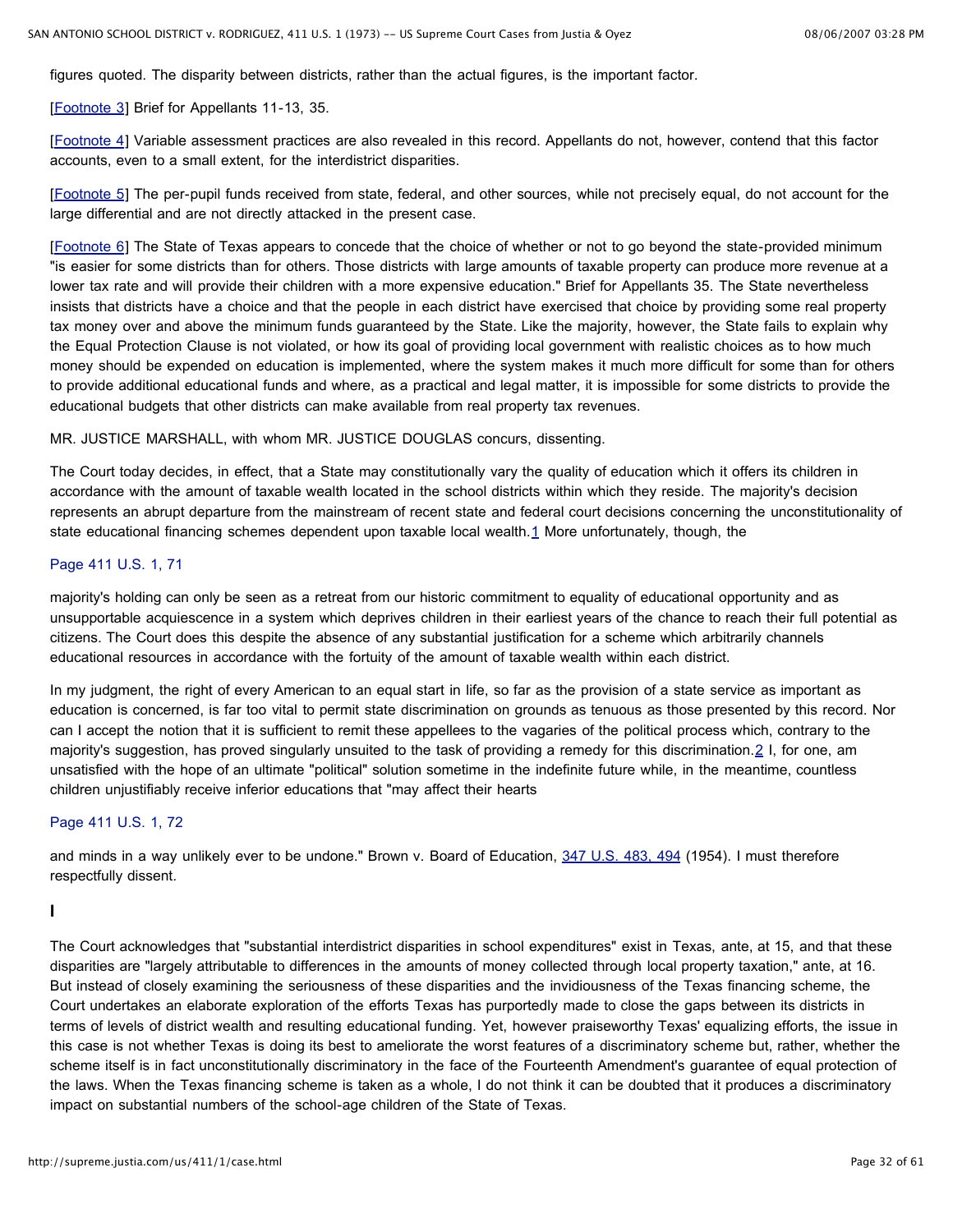# **A**

Funds to support public education in Texas are derived from three sources: local ad valorem property taxes; the Federal Government; and the state government. $3$  It is enlightening to consider these in order.

# Page 411 U.S. 1, 73

Under Texas law, the only mechanism provided the local school district for raising new, unencumbered revenues is the power to tax property located within its boundaries.4 At the same time, the Texas financing scheme effectively restricts the use of monies raised by local property taxation to the support of public education within the boundaries of the district in which they are raised, since any such taxes must be approved by a majority of the property-taxpaying voters of the district. 5

The significance of the local property tax element of the Texas financing scheme is apparent from the fact that it provides the funds to meet some 40% of the cost of public education for Texas as a whole.6 Yet the amount of revenue that any particular Texas district can raise is dependent on two factors - its tax rate and its amount of taxable property. The first factor is determined by the property-taxpaying voters of the district.7 But, regardless of the enthusiasm of the local voters for public

# Page 411 U.S. 1, 74

education, the second factor - the taxable property wealth of the district - necessarily restricts the district's ability to raise funds to support public education.<sup>8</sup> Thus, even though the voters of two Texas districts may be willing to make the same tax effort, the results for the districts will be substantially different if one is property rich while the other is property poor. The necessary effect of the Texas local property tax is, in short, to favor property-rich districts and to disfavor property-poor ones.

The seriously disparate consequences of the Texas local property tax, when that tax is considered alone, are amply illustrated by data presented to the District Court by appellees. These data included a detailed study of a sample of 110 Texas school districts 9 for the 1967-1968 school year conducted by Professor Joel S. Berke of Syracuse University's Educational Finance Policy Institute. Among other things, this study revealed that the 10 richest districts examined, each of which had more than \$100,000 in taxable property per pupil, raised through local effort an average of \$610 per pupil, whereas the four poorest districts studied, each of which had less than \$10,000 in taxable property per pupil, were able

# Page 411 U.S. 1, 75

to raise only an average of \$63 per pupil.10 And, as the Court effectively recognizes, ante, at 27, this correlation between the amount of taxable property per pupil and the amount of local revenues per pupil holds true for the 96 districts in between the richest and poorest districts.11

It is clear, moreover, that the disparity of per-pupil revenues cannot be dismissed as the result of lack of local effort - that is, lower tax rates - by property-poor districts. To the contrary, the data presented below indicate that the poorest districts tend to have the highest tax rates and the richest districts tend to have the lowest tax rates.12 Yet, despite the apparent extra effort being made by the poorest districts, they are unable even to begin to match the richest districts in terms of the production of local revenues. For example, the 10 richest districts studied by Professor Berke were able to produce \$585 per pupil with an equalized tax rate of 31›

#### Page 411 U.S. 1, 76

on \$100 of equalized valuation, but the four poorest districts studied, with an equalized rate of 70› on \$100 of equalized valuation, were able to produce only \$60 per pupil.13 Without more, this state-imposed system of educational funding presents a serious picture of widely varying treatment of Texas school districts, and thereby of Texas schoolchildren, in terms of the amount of funds available for public education.

Nor are these funding variations corrected by the other aspects of the Texas financing scheme. The Federal Government provides funds sufficient to cover only some 10% of the total cost of public education in Texas. 14 Furthermore, while these federal funds are not distributed in Texas solely on a per-pupil basis, appellants do not here contend that they are used in such a way as to ameliorate significantly the widely varying consequences for Texas school districts and schoolchildren of the local property tax element of the state financing scheme.15

State funds provide the remaining some 50% of the monies spent on public education in Texas.16 Technically, they are distributed under two programs. The first is the Available School Fund, for which provision is made in the Texas Constitution.17 The Available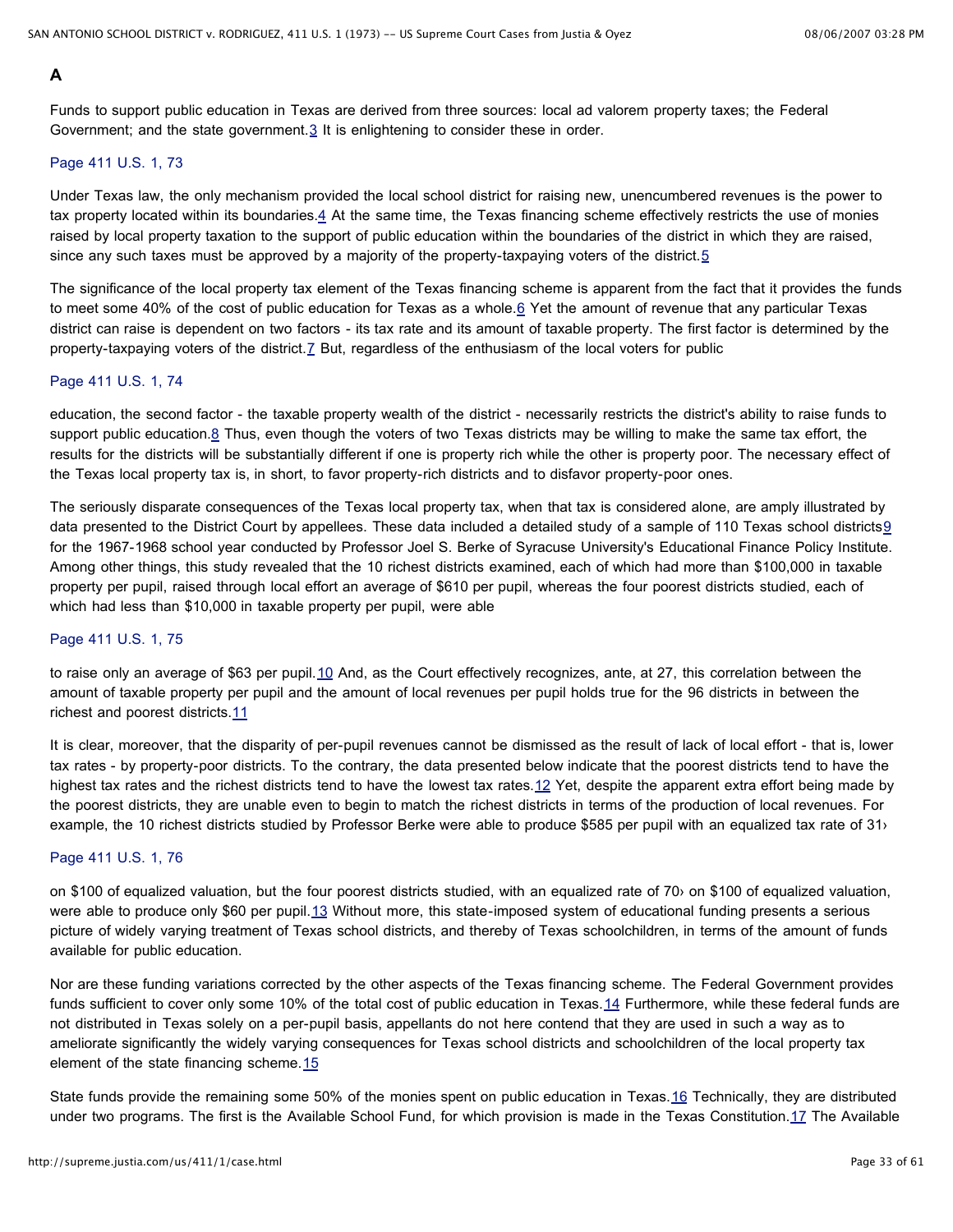# Page 411 U.S. 1, 77

School Fund is composed of revenues obtained from a number of sources, including receipts from the state ad valorem property tax, one-fourth of all monies collected by the occupation tax, annual contributions by the legislature from general revenues, and the revenues derived from the Permanent School Fund.18 For the 1970-1971 school year the Available School Fund contained \$296,000,000. The Texas Constitution requires that this money be distributed annually on a per capita basis19 to the local school districts. Obviously, such a flat grant could not alone eradicate the funding differentials attributable to the local property tax. Moreover, today the Available School Fund is in reality simply one facet of the second state financing program, the Minimum Foundation School Program,20 since each district's annual share of the Fund is deducted from the sum to which the district is entitled under the Foundation Program.[Footnote 21]

The Minimum Foundation School Program provides funds for three specific purposes: professional salaries, current operating expenses, and transportation expenses. [Footnote 22] The State pays, on an overall basis, for approximately 80% of the cost of the Program; the remaining 20% is distributed among the local school districts under the

# Page 411 U.S. 1, 78

Local Fund Assignment. [Footnote 23] Each district's share of the Local Fund Assignment is determined by a complex "economic index" which is designed to allocate a larger share of the costs to property-rich districts than to property-poor districts.[Footnote 24] Each district pays its share with revenues derived from local property taxation.

The stated purpose of the Minimum Foundation School Program is to provide certain basic funding for each local Texas school district.[Footnote 25] At the same time, the Program was apparently intended to improve, to some degree, the financial position of property-poor districts relative to property-rich districts, since - through the use of the economic index - an effort is made to charge a disproportionate share of the costs of the Program to rich districts.[Footnote 26] It bears noting, however, that substantial criticism has been leveled at the practical effectiveness of the economic index system of local cost allocation.[Footnote 27] In theory, the index is designed to ascertain the relative ability of each district to contribute to the Local Fund Assignment from local property taxes. Yet the index is not developed simply on the basis of each district's taxable wealth. It also takes into account the district's relative income from manufacturing, mining, and agriculture, its payrolls, and its scholastic population.[Footnote 28]

# Page 411 U.S. 1, 79

It is difficult to discern precisely how these latter factors are predictive of a district's relative ability to raise revenues through local property taxes. Thus, in 1966, one of the consultants who originally participated in the development of the Texas economic index adopted in 1949 told the Governor's Committee on Public School Education: "The Economic Index approach to evaluating local ability offers a little better measure than sheer chance, but not much."[Footnote 29]

Moreover, even putting aside these criticisms of the economic index as a device for achieving meaningful district wealth equalization through cost allocation, poor districts still do not necessarily receive more state aid than property-rich districts. For the standards which currently determine the amount received from the Foundation School Program by any particular district[Footnote 30] favor property-rich districts.[Footnote 31] Thus, focusing on the same

# Page 411 U.S. 1, 80

Edgewood Independent and Alamo Heights School Districts which the majority uses for purposes of illustration, we find that in 1967-1968 property-rich Alamo Heights,[Footnote 32] which raised \$333 per pupil on an equalized tax rate of 85› per \$100 valuation, received \$225 per pupil from the Foundation School Program, while property-poor Edgewood,[Footnote 33] which raised only \$26 per pupil with an equalized tax rate of \$1.05 per \$100 valuation, received only \$222 per pupil from the Foundation School Program.[Footnote 34] And, more recent data, which indicate that for the 1970-1971 school year Alamo Heights received \$491 per pupil from

# Page 411 U.S. 1, 81

the Program while Edgewood received only \$356 per pupil, hardly suggest that the wealth gap between the districts is being narrowed by the State Program. To the contrary, whereas in 1967-1968 Alamo Heights received only \$3 per pupil, or about 1%, more than Edgewood in state aid, by 1970-1971 the gap had widened to a difference of \$135 per pupil, or about 38%.[Footnote 35] It was data of this character that prompted the District Court to observe that "the current [state aid] system tends to subsidize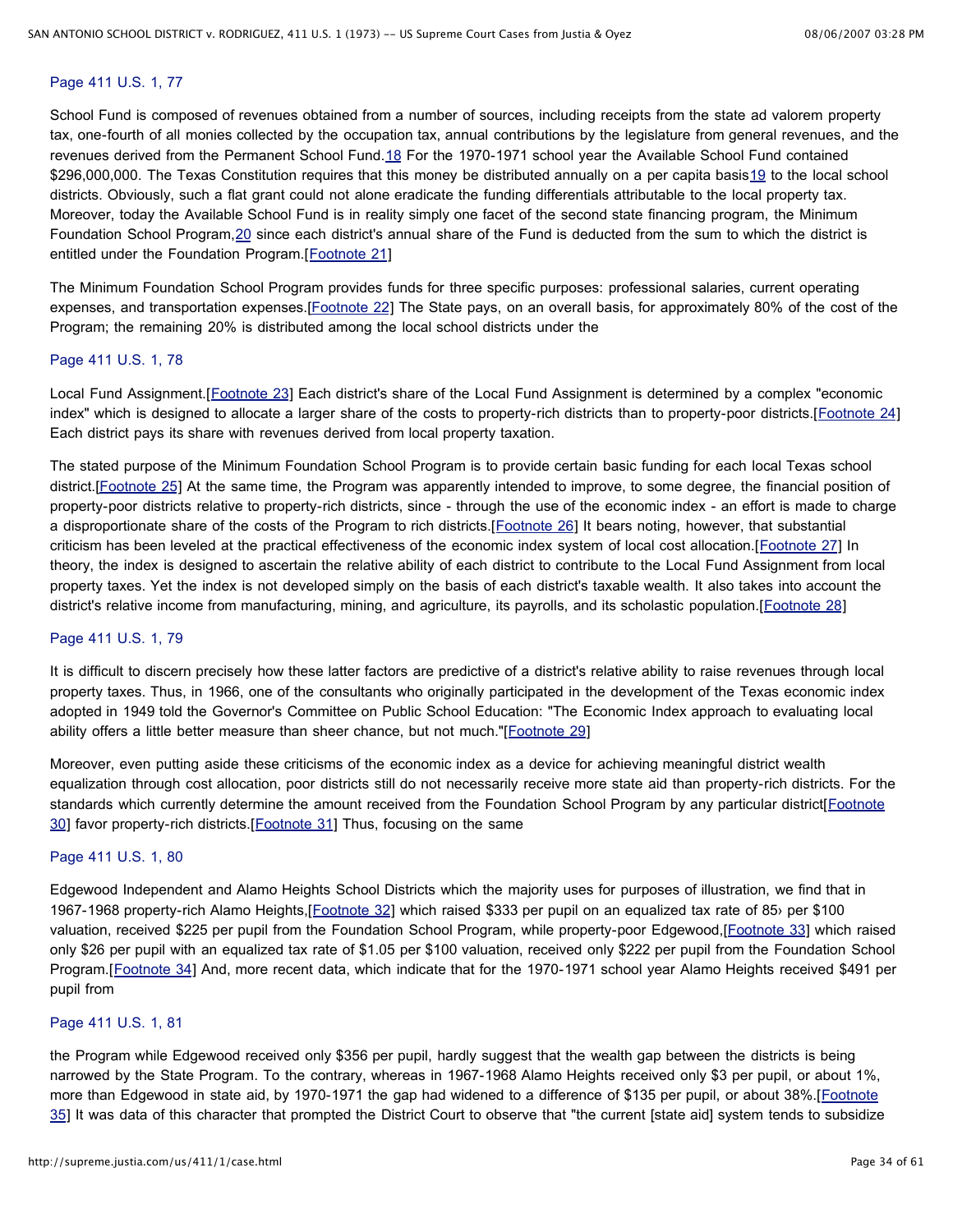the rich at the expense of the poor, rather than the other way around."[Footnote 36] 337 F. Supp. 280, 282. And even the appellants go no further here than to venture that the Minimum Foundation School Program has "a mildly equalizing effect."[Footnote 37]

Despite these facts, the majority continually emphasizes how much state aid has, in recent years, been given

# Page 411 U.S. 1, 82

to property-poor Texas school districts. What the Court fails to emphasize is the cruel irony of how much more state aid is being given to property-rich Texas school districts on top of their already substantial local property tax revenues.[Footnote 38] Under any view, then, it is apparent that the state aid provided by the Foundation School Program fails to compensate for the large funding variations attributable to the local property tax element of the Texas financing scheme. And it is these stark differences in the treatment of Texas school districts and school children inherent in the Texas financing scheme, not the absolute amount of state aid provided to any particular school district, that are the crux of this case. There can, moreover, be no escaping the conclusion that the local property tax which is dependent upon taxable district property wealth is an essential feature of the Texas scheme for financing public education.[Footnote 39]

# **B**

The appellants do not deny the disparities in educational funding caused by variations in taxable district property wealth. They do contend, however, that whatever the differences in per-pupil spending among Texas districts, there are no discriminatory consequences for the children of the disadvantaged districts. They recognize that what is at stake in this case is the quality of the

# Page 411 U.S. 1, 83

public education provided Texas children in the districts in which they live. But appellants reject the suggestion that the quality of education in any particular district is determined by money - beyond some minimal level of funding which they believe to be assured every Texas district by the Minimum Foundation School Program. In their view, there is simply no denial of equal educational opportunity to any Texas schoolchildren as a result of the widely varying per-pupil spending power provided districts under the current financing scheme.

In my view, though, even an unadorned restatement of this contention is sufficient to reveal its absurdity. Authorities concerned with educational quality no doubt disagree as to the significance of variations in per-pupil spending.[Footnote 40] Indeed, conflicting expert testimony was presented to the District Court in this case concerning the effect of spending variations on educational achievement.[Footnote 41] We sit, however, not to resolve disputes over educational theory but to enforce our Constitution. It is an inescapable fact that if one district has more funds available per pupil than another district, the

# Page 411 U.S. 1, 84

former will have greater choice in educational planning than will the latter. In this regard, I believe the question of discrimination in educational quality must be deemed to be an objective one that looks to what the State provides its children, not to what the children are able to do with what they receive. That a child forced to attend an underfunded school with poorer physical facilities, less experienced teachers, larger classes, and a narrower range of courses than a school with substantially more funds - and thus with greater choice in educational planning - may nevertheless excel is to the credit of the child, not the State, cf. Missouri ex rel. Gaines v. Canada, 305 U.S. 337, 349 (1938). Indeed, who can ever measure for such a child the opportunities lost and the talents wasted for want of a broader, more enriched education? Discrimination in the opportunity to learn that is afforded a child must be our standard.

Hence, even before this Court recognized its duty to tear down the barriers of state-enforced racial segregation in public education, it acknowledged that inequality in the educational facilities provided to students may be discriminatory state action as contemplated by the Equal Protection Clause. As a basis for striking down state-enforced segregation of a law school, the Court in Sweatt v. Painter, 339 U.S. 629, 633-634 (1950), stated:

"[W]e cannot find substantial equality in the educational opportunities offered white and Negro law students by the State. In terms of number of the faculty, variety of courses and opportunity for specialization, size of the student body, scope of the library, availability of law review and similar activities, the [whites-only] Law School is superior. . . . It is difficult to believe that one who had a free choice between these law schools would consider the question close."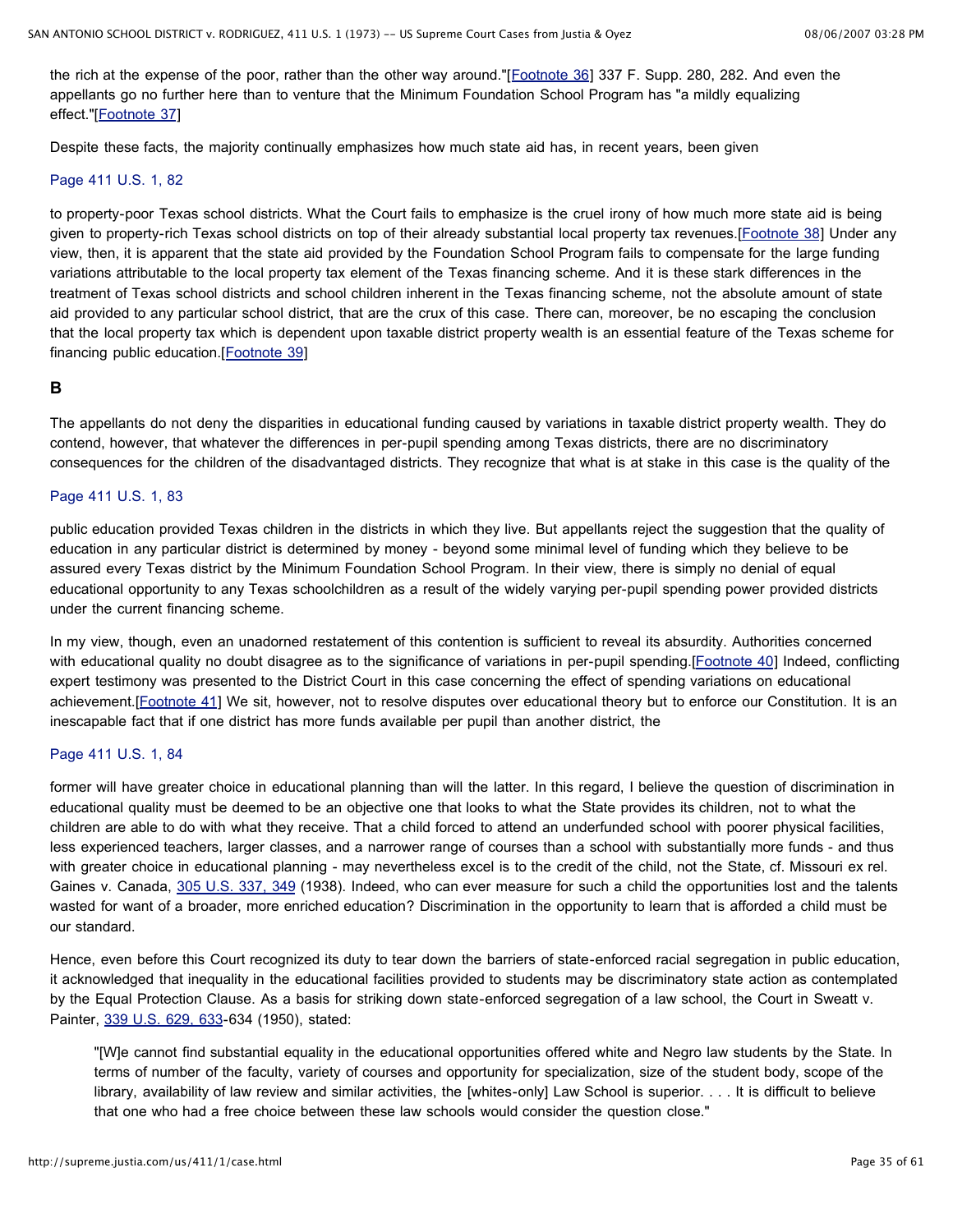# Page 411 U.S. 1, 85

See also McLaurin v. Oklahoma State Regents for Higher Education, 339 U.S. 637 (1950). Likewise, it is difficult to believe that if the children of Texas had a free choice, they would choose to be educated in districts with fewer resources, and hence with more antiquated plants, less experienced teachers, and a less diversified curriculum. In fact, if financing variations are so insignificant to educational quality, it is difficult to understand why a number of our country's wealthiest school districts, which have no legal obligation to argue in support of the constitutionality of the Texas legislation, have nevertheless zealously pursued its cause before this Court.[Footnote 42]

The consequences, in terms of objective educational input, of the variations in district funding caused by the Texas financing scheme are apparent from the data introduced before the District Court. For example, in 1968-1969, 100% of the teachers in the property-rich Alamo Heights School District had college degrees. [Footnote 43] By contrast, during the same school year only 80.02% of the teachers had college degrees in the property poor Edgewood Independent School District.[Footnote 44] Also, in 1968-1969, approximately 47% of the teachers in the Edgewood District were on emergency teaching permits, whereas only 11% of the teachers in Alamo Heights were on such permits.[Footnote 45] This is undoubtedly a reflection of the fact that the top of Edgewood's teacher salary scale was

# Page 411 U.S. 1, 86

approximately 80% of Alamo Heights'.[Footnote 46] And, not surprisingly, the teacher-student ratio varies significantly between the two districts. [Footnote 47] In other words, as might be expected, a difference in the funds available to districts results in a difference in educational inputs available for a child's public education in Texas. For constitutional purposes, I believe this situation, which is directly attributable to the Texas financing scheme, raises a grave question of state-created discrimination in the provision of public education. Cf. Gaston County v. United States, 395 U.S. 285, 293-294 (1969).

At the very least, in view of the substantial interdistrict disparities in funding and in resulting educational inputs shown by appellees to exist under the Texas financing scheme, the burden of proving that these disparities do not in fact affect the quality of children's education must fall upon the appellants. Cf. Hobson v. Hansen, 327 F. Supp. 844, 860-861 (DC 1971). Yet appellants made no effort in the District Court to demonstrate that educational quality is not affected by variations in funding and in resulting inputs. And, in this Court, they have argued no more than that the relationship is ambiguous. This is hardly sufficient to overcome appellees' prima facie showing of state-created discrimination between the schoolchildren of Texas with respect to objective educational opportunity.

Nor can I accept the appellants' apparent suggestion that the Texas Minimum Foundation School Program effectively eradicates any discriminatory effects otherwise resulting from the local property tax element of the

# Page 411 U.S. 1, 87

Texas financing scheme. Appellants assert that, despite its imperfections, the Program "does guarantee an adequate education to every child."[Footnote 48] The majority, in considering the constitutionality of the Texas financing scheme, seems to find substantial merit in this contention, for it tells us that the Foundation Program "was designed to provide an adequate minimum educational offering in every school in the State," ante, at 45, and that the Program "assur[es] a basic education for every child," ante, at 49. But I fail to understand how the constitutional problems inherent in the financing scheme are eased by the Foundation Program. Indeed, the precise thrust of the appellants' and the Court's remarks are not altogether clear to me.

The suggestion may be that the state aid received via the Foundation Program sufficiently improves the position of property-poor districts vis-a-vis property-rich districts - in terms of educational funds - to eliminate any claim of interdistrict discrimination in available educational resources which might otherwise exist if educational funding were dependent solely upon local property taxation. Certainly the Court has recognized that to demand precise equality of treatment is normally unrealistic, and thus minor differences inherent in any practical context usually will not make out a substantial equal protection claim. See, e. g., Mayer v. City of Chicago, 404 U.S. 189, 194-195 (1971); Draper v. Washington, 372 U.S. 487, 495-496 (1963); Bain Peanut Co. v. Pinson, 282 U.S. 499, 501 (1931). But, as has already been seen, we are hardly presented here with some de minimis claim of discrimination resulting from the play necessary in any functioning system; to the contrary, it is clear that the Foundation Program utterly fails to

# Page 411 U.S. 1, 88

ameliorate the seriously discriminatory effects of the local property tax.[Footnote 49]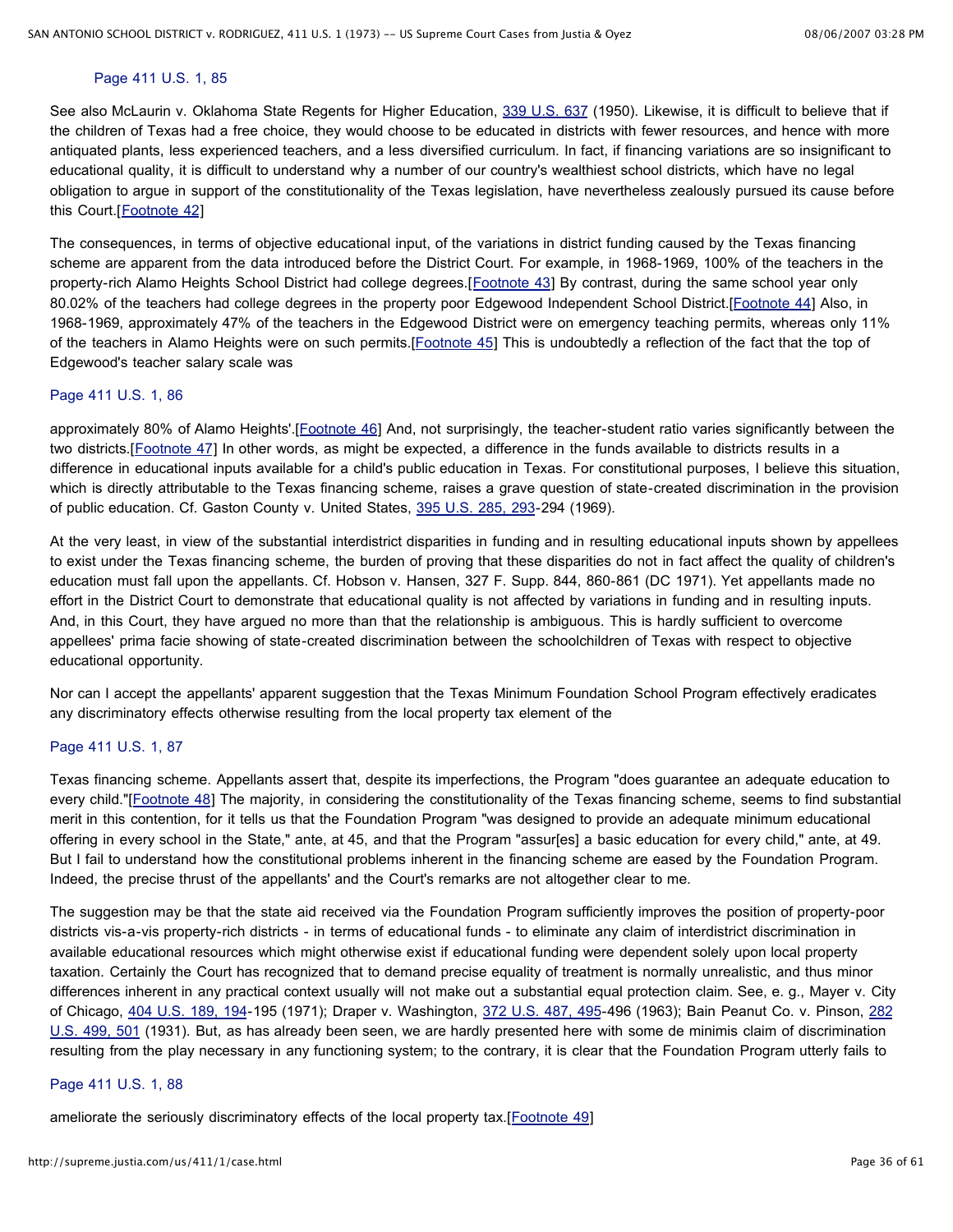Alternatively, the appellants and the majority may believe that the Equal Protection Clause cannot be offended by substantially unequal state treatment of persons who are similarly situated so long as the State provides everyone with some unspecified amount of education which evidently is "enough."[Footnote 50] The basis for such a novel view is far from clear. It is, of course, true that the Constitution does not require precise equality in the treatment of all persons. As Mr. Justice Frankfurter explained:

"The equality at which the `equal protection' clause aims is not a disembodied equality. The Fourteenth Amendment enjoins `the equal protection of the laws,' and laws are not abstract propositions. . . . The Constitution does not require things which are different in fact or opinion to be treated in law as though they were the same." Tigner v. Texas, 310 U.S. 141, 147 (1940).

See also Douglas v. California, 372 U.S. 353, 357 (1963); Goesaert v. Cleary, 335 U.S. 464, 466 (1948).

# Page 411 U.S. 1, 89

But this Court has never suggested that because some "adequate" level of benefits is provided to all, discrimination in the provision of services is therefore constitutionally excusable. The Equal Protection Clause is not addressed to the minimal sufficiency but rather to the unjustifiable inequalities of state action. It mandates nothing less than that "all persons similarly circumstanced shall be treated alike." F. S. Royster Guano Co. v. Virginia, 253 U.S. 412, 415 (1920).

Even if the Equal Protection Clause encompassed some theory of constitutional adequacy, discrimination in the provision of educational opportunity would certainly seem to be a poor candidate for its application. Neither the majority nor appellants inform us how judicially manageable standards are to be derived for determining how much education is "enough" to excuse constitutional discrimination. One would think that the majority would heed its own fervent affirmation of judicial self-restraint before undertaking the complex task of determining at large what level of education is constitutionally sufficient. Indeed, the majority's apparent reliance upon the adequacy of the educational opportunity assured by the Texas Minimum Foundation School Program seems fundamentally inconsistent with its own recognition that educational authorities are unable to agree upon what makes for educational quality, see ante, at 42-43 and n. 86 and at 47 n. 101. If, as the majority stresses, such authorities are uncertain as to the impact of various levels of funding on educational quality, I fail to see where it finds the expertise to divine that the particular levels of funding provided by the Program assure an adequate educational opportunity - much less an education substantially equivalent in quality to that which a higher level of funding might provide. Certainly appellants' mere assertion before this Court of the adequacy of the education guaranteed by the Minimum

# Page 411 U.S. 1, 90

Foundation School Program cannot obscure the constitutional implications of the discrimination in educational funding and objective educational inputs resulting from the local property tax - particularly since the appellees offered substantial uncontroverted evidence before the District Court impugning the now much-touted "adequacy" of the education guaranteed by the Foundation Program.[Footnote 51]

In my view, then, it is inequality - not some notion of gross inadequacy - of educational opportunity that raises a question of denial of equal protection of the laws. I find any other approach to the issue unintelligible and without directing principle. Here, appellees have made a substantial showing of wide variations in educational funding and the resulting educational opportunity afforded to the schoolchildren of Texas. This discrimination is, in large measure, attributable to significant disparities in the taxable wealth of local Texas school districts. This is a sufficient showing to raise a substantial question of discriminatory state action in violation of the Equal Protection Clause.[Footnote 52]

# Page 411 U.S. 1, 91

# **C**

Despite the evident discriminatory effect of the Texas financing scheme, both the appellants and the majority raise substantial questions concerning the precise character of the disadvantaged class in this case. The District Court concluded that the Texas financing scheme draws "distinction between groups of citizens depending upon the wealth of the district in which they live" and thus creates a disadvantaged class composed of persons living in property-poor districts. See 337 F. Supp., at 282. See also id., at 281. In light of the data introduced before the District Court, the conclusion that the schoolchildren of property-poor districts constitute a sufficient class for our purposes seems indisputable to me.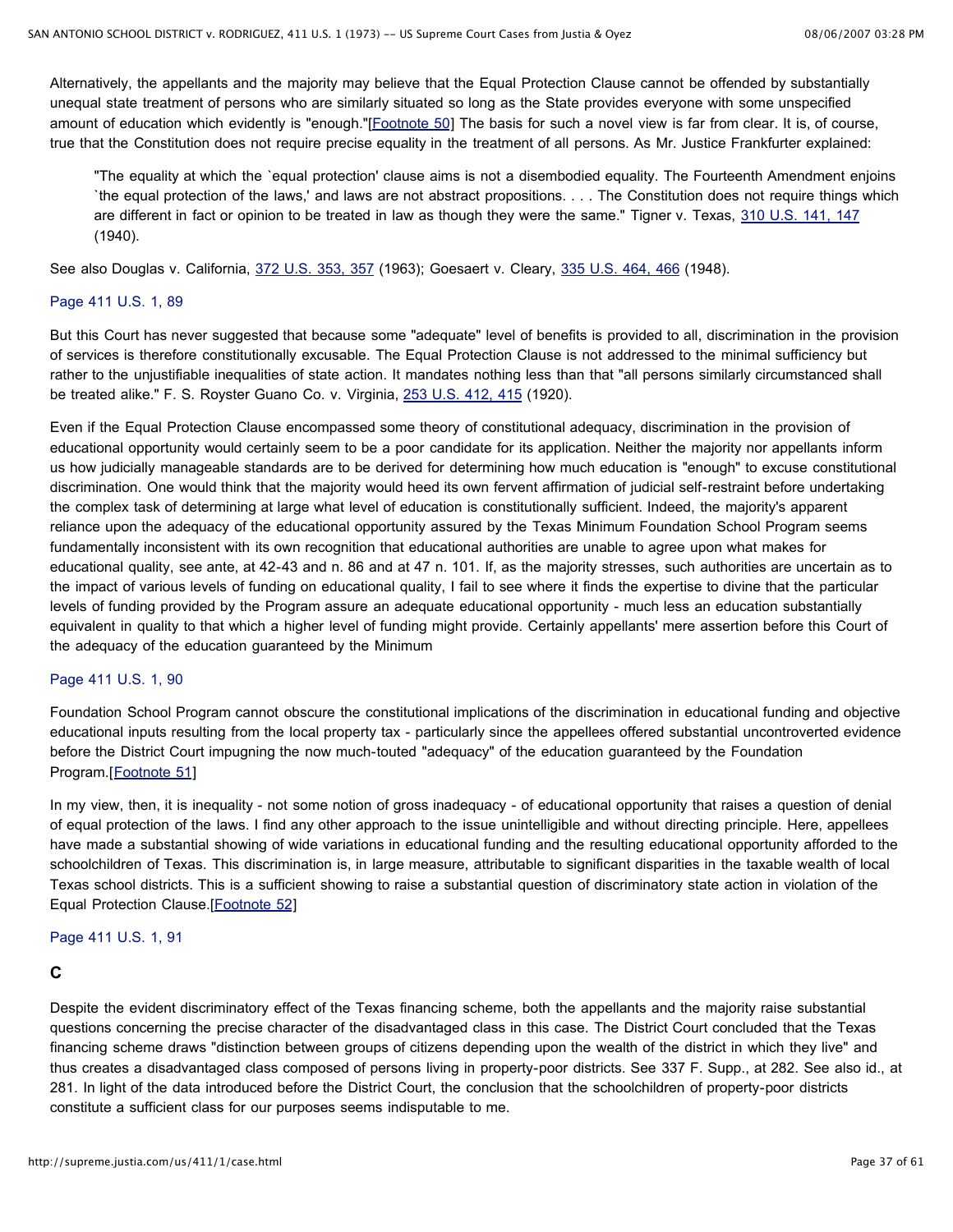Appellants contend, however, that in constitutional terms this case involves nothing more than discrimination against local school districts, not against individuals, since on its face the state scheme is concerned only with the provision of funds to local districts. The result of the Texas financing scheme, appellants suggest, is merely that some local districts have more available revenues for education; others have less. In that respect,

# Page 411 U.S. 1, 92

they point out, the States have broad discretion in drawing reasonable distinctions between their political subdivisions. See Griffin v. County School Board of Prince Edward County, 377 U.S. 218, 231 (1964); McGowan v. Maryland, 366 U.S. 420, 427 (1961); Salsburg v. Maryland, 346 U.S. 545, 550-554 (1954).

But this Court has consistently recognized that where there is in fact discrimination against individual interests, the constitutional guarantee of equal protection of the laws is not inapplicable simply because the discrimination is based upon some group characteristic such as geographic location. See Gordon v. Lance,  $403$  U.S. 1, 4 (1971); Reynolds v. Sims, 377 U.S. 533, 565-566 (1964); Gray v. Sanders 372 U.S. 368, 379 (1963). Texas has chosen to provide free public education for all its citizens, and it has embodied that decision in its constitution.[Footnote 53] Yet, having established public education for its citizens, the State, as a direct consequence of the variations in local property wealth endemic to Texas' financing scheme, has provided some Texas schoolchildren with substantially less resources for their education than others. Thus, while on its face the Texas scheme may merely discriminate between local districts, the impact of that discrimination falls directly upon the children whose educational opportunity is dependent upon where they happen to live. Consequently, the District Court correctly concluded that the Texas financing scheme discriminates, from a constitutional perspective, between schoolchildren on the basis of the amount of taxable property located within their local districts.

In my Brother STEWART'S view, however, such a description of the discrimination inherent in this case is apparently not sufficient, for it fails to define the "kind of objectively identifiable classes" that he evidently perceives

#### Page 411 U.S. 1, 93

to be necessary for a claim to be "cognizable under the Equal Protection Clause," ante, at 62. He asserts that this is also the view of the majority, but he is unable to cite, nor have I been able to find, any portion of the Court's opinion which remotely suggests that there is no objectively identifiable or definable class in this case. In any event, if he means to suggest that an essential predicate to equal protection analysis is the precise identification of the particular individuals who compose the disadvantaged class, I fail to find the source from which he derives such a requirement. Certainly such precision is not analytically necessary. So long as the basis of the discrimination is clearly identified, it is possible to test it against the State's purpose for such discrimination - whatever the standard of equal protection analysis employed.[Footnote 54] This is clear from our decision only last Term in Bullock v. Carter, 405 U.S. 134 (1972), where the Court, in striking down Texas' primary filing fees as violative of equal protection, found no impediment to equal protection analysis in the fact that the members of the disadvantaged class could not be readily identified. The Court recognized that the filing-fee system tended "to deny some voters the opportunity to vote for a candidate of their choosing; at the same time it gives the affluent the power to place on the ballot their own names or the names of persons they favor." Id., at 144. The

# Page 411 U.S. 1, 94

Court also recognized that "[t]his disparity in voting power based on wealth cannot be described by reference to discrete and precisely defined segments of the community as is typical of inequities challenged under the Equal Protection Clause . . . ." Ibid. Nevertheless, it concluded that "we would ignore reality were we not to recognize that this system falls with unequal weight on voters . . . according to their economic status." Ibid. The nature of the classification in Bullock was clear, although the precise membership of the disadvantaged class was not. This was enough in Bullock for purposes of equal protection analysis. It is enough here.

It may be, though, that my Brother STEWART is not in fact demanding precise identification of the membership of the disadvantaged class for purposes of equal protection analysis, but is merely unable to discern with sufficient clarity the nature of the discrimination charged in this case. Indeed, the Court itself displays some uncertainty as to the exact nature of the discrimination and the resulting disadvantaged class alleged to exist in this case. See ante, at 19-20. It is, of course, essential to equal protection analysis to have a firm grasp upon the nature of the discrimination at issue. In fact, the absence of such a clear, articulable understanding of the nature of alleged discrimination in a particular instance may well suggest the absence of any real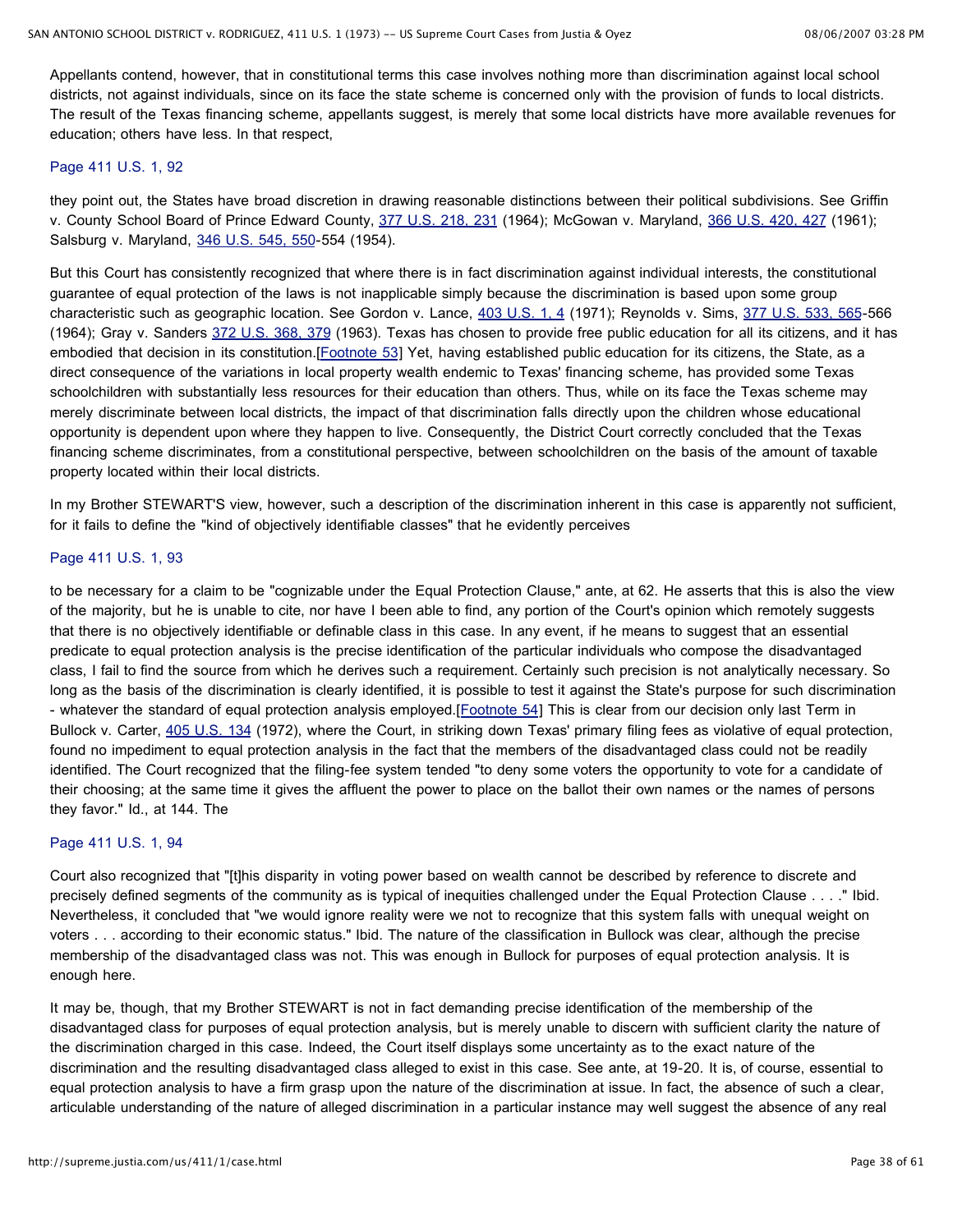discrimination. But such is hardly the case here.

A number of theories of discrimination have, to be sure, been considered in the course of this litigation. Thus, the District Court found that in Texas the poor and minority group members tend to live in property-poor districts, suggesting discrimination on the basis of both personal wealth and race. See 337 F. Supp., at 282 and n. 3. The Court goes to great lengths to discredit the data upon which the District Court relied, and thereby its conclusion that poor people live in property-poor districts.[Footnote 55]

### Page 411 U.S. 1, 95

Although I have serious doubts as to the correctness of the Court's analysis in rejecting the data submitted below,[Footnote 56] I have no need to join issue on these factual disputes.

# Page 411 U.S. 1, 96

I believe it is sufficient that the overarching form of discrimination in this case is between the schoolchildren of Texas on the basis of the taxable property wealth of the districts in which they happen to live. To understand both the precise nature of this discrimination and the parameters of the disadvantaged class it is sufficient to consider the constitutional principle which appellees contend is controlling in the context of educational financing. In their complaint appellees asserted that the Constitution does not permit local district wealth to be determinative of educational opportunity.[Footnote 57] This is simply another way of saying, as the District Court concluded, that consistent with the guarantee of equal protection of the laws, "the quality of public education may not be a function of wealth, other than the wealth of the state as a whole." 337 F. Supp., at 284. Under such a principle, the children of a district are excessively advantaged if that district has more taxable property per pupil than the average amount of taxable property per pupil considering the State as a whole. By contrast, the children of a district are disadvantaged if that district has less taxable property per pupil than the state average. The majority attempts to disparage such a definition of the disadvantaged class as the product of an "artificially defined level" of district wealth. Ante. at 28. But such is clearly not the case, for this is the

#### Page 411 U.S. 1, 97

definition unmistakably dictated by the constitutional principle for which appellees have argued throughout the course of this litigation. And I do not believe that a clearer definition of either the disadvantaged class of Texas schoolchildren or the allegedly unconstitutional discrimination suffered by the members of that class under the present Texas financing scheme could be asked for, much less needed.[Footnote 58] Whether this discrimination, against the schoolchildren of property-poor districts, inherent in the Texas financing scheme, is violative of the Equal Protection Clause is the question to which we must now turn.

# **II**

To avoid having the Texas financing scheme struck down because of the interdistrict variations in taxable property wealth, the District Court determined that it was insufficient for appellants to show merely that the State's scheme was rationally related to some legitimate state purpose; rather, the discrimination inherent in the scheme had to be shown necessary to promote a "compelling state interest" in order to withstand constitutional scrutiny. The basis for this determination was twofold: first, the financing scheme divides citizens on a wealth basis, a classification which the District Court viewed as highly suspect; and second, the discriminatory scheme directly affects what it considered to be a "fundamental interest," namely, education.

This Court has repeatedly held that state discrimination which either adversely affects a "fundamental interest," see, e. g., Dunn v. Blumstein, 405 U.S. 330, 336-342 (1972); Shapiro v. Thompson, 394 U.S. 618, 629-631 (1969), or is based on a distinction of a suspect character, see, e. g., Graham v. Richardson, 403 U.S. 365, 372

#### Page 411 U.S. 1, 98

(1971); McLaughlin v. Florida, 379 U.S. 184, 191-192 (1964), must be carefully scrutinized to ensure that the scheme is necessary to promote a substantial, legitimate state interest. See, e. g., Dunn v. Blumstein, supra, at 342-343; Shapiro v. Thompson, supra, at 634. The majority today concludes, however, that the Texas scheme is not subject to such a strict standard of review under the Equal Protection Clause. Instead, in its view, the Texas scheme must be tested by nothing more than that lenient standard of rationality which we have traditionally applied to discriminatory state action in the context of economic and commercial matters. See, e. g., McGowan, v. Maryland, 366 U.S., at 425-426; Morey v. Doud, 354 U.S. 457, 465-466 (1957); F. S. Royster Guano Co. v. Virginia, 253 U.S., at 415; Lindsley v. Natural Carbonic Gas Co., 220 U.S. 61, 78-79 (1911). By so doing, the Court avoids the telling task of searching for a substantial state interest which the Texas financing scheme, with its variations in taxable district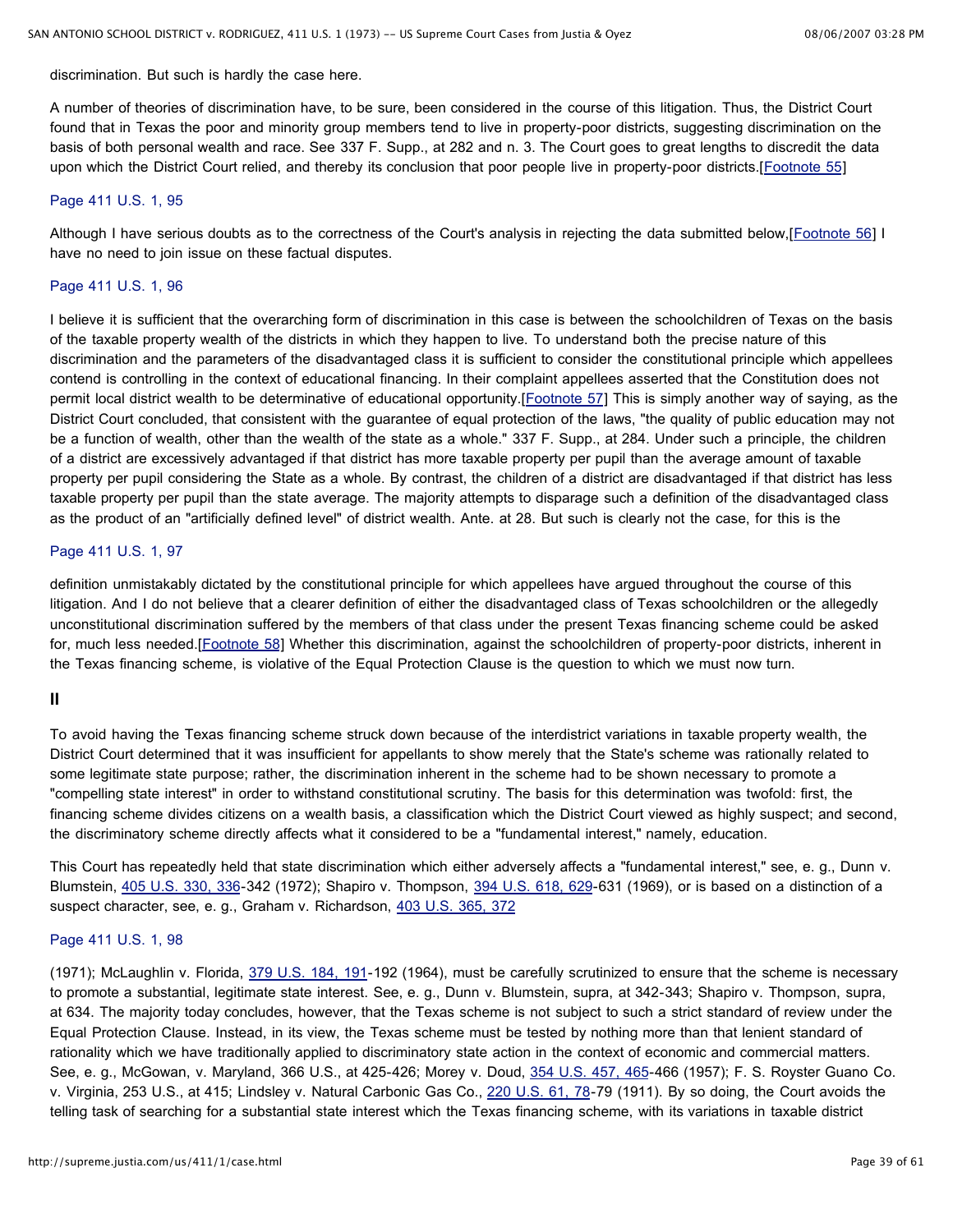property wealth, is necessary to further. I cannot accept such an emasculation of the Equal Protection Clause in the context of this case.

# **A**

To begin, I must once more voice my disagreement with the Court's rigidified approach to equal protection analysis. See Dandridge v. Williams, 397 U.S. 471, 519-521 (1970) (dissenting opinion); Richardson v. Belcher, 404 U.S. 78, 90 (1971) (dissenting opinion). The Court apparently seeks to establish today that equal protection cases fall into one of two neat categories which dictate the appropriate standard of review - strict scrutiny or mere rationality. But this Court's decisions in the field of equal protection defy such easy categorization. A principled reading of what this Court has done reveals that it has applied a spectrum of standards in reviewing discrimination allegedly violative of the Equal Protection

# Page 411 U.S. 1, 99

Clause. This spectrum clearly comprehends variations in the degree of care with which the Court will scrutinize particular classifications, depending, I believe, on the constitutional and societal importance of the interest adversely affected and the recognized invidiousness of the basis upon which the particular classification is drawn. I find in fact that many of the Court's recent decisions embody the very sort of reasoned approach to equal protection analysis for which I previously argued - that is, an approach in which "concentration [is] placed upon the character of the classification in question, the relative importance to individuals in the class discriminated against of the governmental benefits that they do not receive, and the asserted state interests in support of the classification." Dandridge v. Williams, supra, at 520-521 (dissenting opinion).

I therefore cannot accept the majority's labored efforts to demonstrate that fundamental interests, which call for strict scrutiny of the challenged classification, encompass only established rights which we are somehow bound to recognize from the text of the Constitution itself. To be sure, some interests which the Court has deemed to be fundamental for purposes of equal protection analysis are themselves constitutionally protected rights. Thus, discrimination against the guaranteed right of freedom of speech has called for strict judicial scrutiny. See Police Dept. of Chicago v. Mosley, 408 U.S. 92 (1972). Further, every citizen's right to travel interstate, although nowhere expressly mentioned in the Constitution, has long been recognized as implicit in the premises underlying that document: the right "was conceived from the beginning to be a necessary concomitant of the stronger Union the Constitution created." United States v. Guest, 383 U.S. 745, 758 (1966). See also Crandall v. Nevada, 6 Wall. 35, 48 (1868). Consequently, the Court has required that a state classification affecting the constitutionally

# Page 411 U.S. 1, 100

protected right to travel must be "shown to be necessary to promote a compelling governmental interest." Shapiro v. Thompson, 394 U.S., at 634. But it will not do to suggest that the "answer" to whether an interest is fundamental for purposes of equal protection analysis is always determined by whether that interest "is a right . . . explicitly or implicitly guaranteed by the Constitution," ante, at 33-34.[Footnote 59]

I would like to know where the Constitution guarantees the right to procreate, Skinner v. Oklahoma, 316 U.S. 535, 541 (1942), or the right to vote in state elections, e. g., Reynolds v. Sims, 377 U.S. 533 (1964), or the right to an appeal from a criminal conviction, e. g., Griffin v. Illinois, 351 U.S. 12 (1956). These are instances in which, due to the importance of the interests at stake, the Court has displayed a strong concern with the existence of discriminatory state treatment. But the Court has never said or indicated that these are interests which independently enjoy full-blown constitutional protection.

Thus, in Buck v. Bell, 274 U.S. 200 (1927), the Court refused to recognize a substantive constitutional guarantee of the right to procreate. Nevertheless, in Skinner v. Oklahoma, supra, at 541, the Court, without impugning the continuing validity of Buck v. Bell, held that "strict scrutiny" of state discrimination affecting procreation "is essential," for "[m]arriage and procreation are fundamental to the very existence and survival of the race." Recently, in Roe v. Wade, 410 U.S. 113, 152-154 (1973),

# Page 411 U.S. 1, 101

the importance of procreation has, indeed, been explained on the basis of its intimate relationship with the constitutional right of privacy which we have recognized. Yet the limited stature thereby accorded any "right" to procreate is evident from the fact that at the same time the Court reaffirmed its initial decision in Buck v. Bell. See Roe v. Wade, supra, at 154.

Similarly, the right to vote in state elections has been recognized as a "fundamental political right," because the Court concluded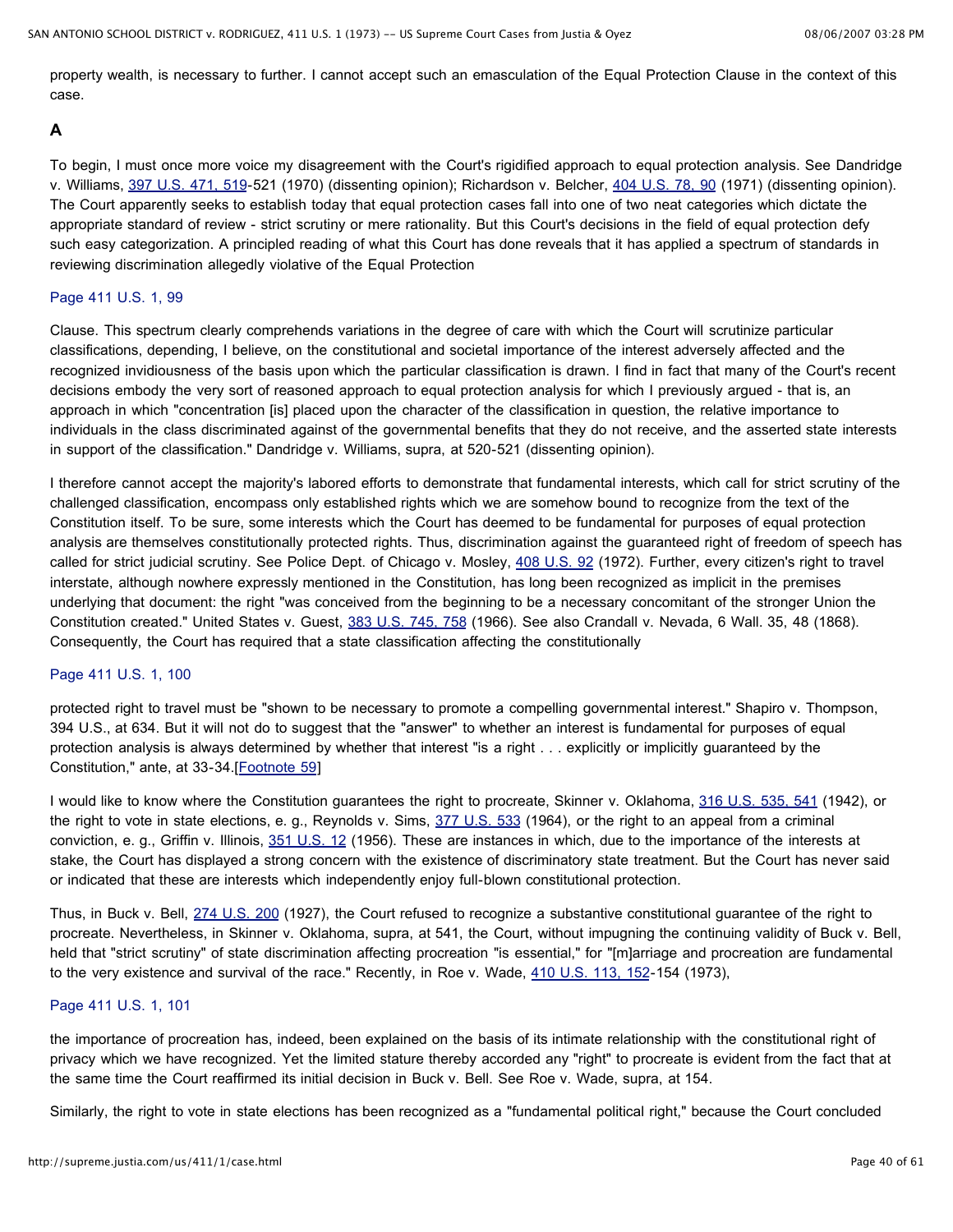very early that it is "preservative of all rights." Yick Wo v. Hopkins, 118 U.S. 356, 370 (1886); see, e. g., Reynolds v. Sims, supra, at 561-562. For this reason, "this Court has made clear that a citizen has a constitutionally protected right to participate in elections on an equal basis with other citizens in the jurisdiction." Dunn v. Blumstein, 405 U.S., at 336 (emphasis added). The final source of such protection from inequality in the provision of the state franchise is, of course, the Equal Protection Clause. Yet it is clear that whatever degree of importance has been attached to the state electoral process when unequally distributed, the right to vote in state elections has itself never been accorded the stature of an independent constitutional guarantee.[Footnote 60] See Oregon v. Mitchell, 400 U.S. 112 (1970); Kramer v. Union School District, 395 U.S. 621, 626-629 (1969); Harper v. Virginia Bd. of Elections, 383 U.S. 663, 665 (1966).

# Page 411 U.S. 1, 102

Finally, it is likewise "true that a State is not required by the Federal Constitution to provide appellate courts or a right to appellate review at all." Griffin v. Illinois, 351 U.S., at 18. Nevertheless, discrimination adversely affecting access to an appellate process which a State has chosen to provide has been considered to require close judicial scrutiny. See, e. q., Griffin v. Illinois, supra; Douglas v. California, 372 U.S. 353 (1963).[Footnote 61]

The majority is, of course, correct when it suggests that the process of determining which interests are fundamental is a difficult one. But I do not think the problem is insurmountable. And I certainly do not accept the view that the process need necessarily degenerate into an unprincipled, subjective "picking-and-choosing" between various interests or that it must involve this Court in creating "substantive constitutional rights in the name of guaranteeing equal protection of the laws," ante, at 33. Although not all fundamental interests are constitutionally guaranteed, the determination of which interests are fundamental should be firmly rooted in the text of the Constitution. The task in every case should be to determine the extent to which constitutionally guaranteed rights are dependent on interests not mentioned in the Constitution. As the nexus between the specific constitutional guarantee and the nonconstitutional interest draws closer, the nonconstitutional interest becomes

# Page 411 U.S. 1, 103

more fundamental and the degree of judicial scrutiny applied when the interest is infringed on a discriminatory basis must be adjusted accordingly. Thus, it cannot be denied that interests such as procreation, the exercise of the state franchise, and access to criminal appellate processes are not fully guaranteed to the citizen by our Constitution. But these interests have nonetheless been afforded special judicial consideration in the face of discrimination because they are, to some extent, interrelated with constitutional guarantees. Procreation is now understood to be important because of its interaction with the established constitutional right of privacy. The exercise of the state franchise is closely tied to basic civil and political rights inherent in the First Amendment. And access to criminal appellate processes enhances the integrity of the range of rights[Footnote 62] implicit in the Fourteenth Amendment guarantee of due process of law. Only if we closely protect the related interests from state discrimination do we ultimately ensure the integrity of the constitutional guarantee itself. This is the real lesson that must be taken from our previous decisions involving interests deemed to be fundamental.

The effect of the interaction of individual interests with established constitutional guarantees upon the degree of care exercised by this Court in reviewing state discrimination affecting such interests is amply illustrated by our decision last Term in Eisenstadt v. Baird, 405 U.S. 438 (1972). In Baird, the Court struck down as violative of the Equal Protection Clause a state statute which denied unmarried persons access to contraceptive devices on the same basis as married persons. The Court

# Page 411 U.S. 1, 104

purported to test the statute under its traditional standard whether there is some rational basis for the discrimination effected. Id., at 446-447. In the context of commercial regulation, the Court has indicated that the Equal Protection Clause "is offended only if the classification rests on grounds wholly irrelevant to the achievement of the State's objective." See, e. g., McGowan v. Maryland, 366 U.S., at 425; Kotch v. Board of River Port Pilot Comm'rs, 330 U.S. 552, 557 (1947). And this lenient standard is further weighted in the State's favor by the fact that "[a] statutory discrimination will not be set aside if any state of facts reasonably may be conceived [by the Court] to justify it." McGowan v. Maryland, supra, at 426. But in Baird the Court clearly did not adhere to these highly tolerant standards of traditional rational review. For although there were conceivable state interests intended to be advanced by the statute - e. g., deterrence of premarital sexual activity and regulation of the dissemination of potentially dangerous articles - the Court was not prepared to accept these interests on their face, but instead proceeded to test their substantiality by independent analysis. See 405 U.S., at 449-454. Such close scrutiny of the State's interests was hardly characteristic of the deference shown state classifications in the context of economic interests. See, e. g., Goesaert v. Cleary, 335 U.S. 464 (1948); Kotch v. Board of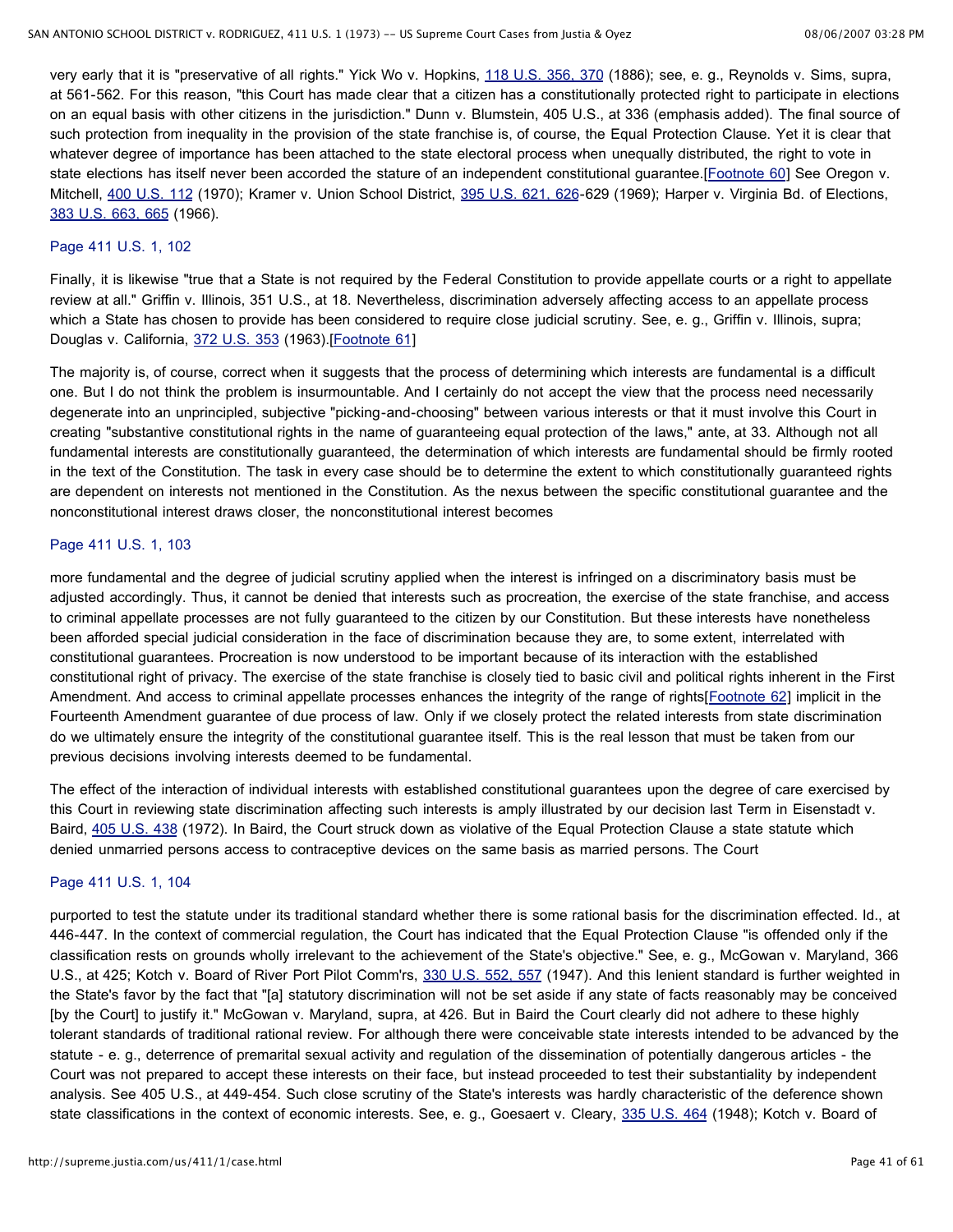River Port Pilot Comm'rs, supra. Yet I think the Court's action was entirely appropriate, for access to and use of contraceptives bears a close relationship to the individual's constitutional right of privacy. See 405 U.S., at 453-454; id., at 463-464 (WHITE, J., concurring in result). See also Roe v. Wade, 410 U.S., at 152-153.

A similar process of analysis with respect to the invidiousness of the basis on which a particular classification is drawn has also influenced the Court as to the

#### Page 411 U.S. 1, 105

appropriate degree of scrutiny to be accorded any particular case. The highly suspect character of classifications based on race, [Footnote 63] nationality, [Footnote 64] or alienage [Footnote 65] is well established. The reasons why such classifications call for close judicial scrutiny are manifold. Certain racial and ethnic groups have frequently been recognized as "discrete and insular minorities" who are relatively powerless to protect their interests in the political process. See Graham, v. Richardson, 403 U.S., at 372; cf. United States v. Carolene Products Co., 304 U.S. 144, 152-153, n. 4 (1938). Moreover, race, nationality, or alienage is "in most circumstances irrelevant' to any constitutionally acceptable legislative purpose, Hirabayashi v. United States, 320 U.S. 81, 100." McLaughlin v. Florida, 379 U.S., at 192. Instead, lines drawn on such bases are frequently the reflection of historic prejudices rather than legislative rationality. It may be that all of these considerations, which make for particular judicial solicitude in the face of discrimination on the basis of race, nationality, or alienage, do not coalesce - or at least not to the same degree - in other forms of discrimination. Nevertheless, these considerations have undoubtedly influenced the care with which the Court has scrutinized other forms of discrimination.

In James v. Strange, 407 U.S. 128 (1972), the Court held unconstitutional a state statute which provided for recoupment from indigent convicts of legal defense fees paid by the State. The Court found that the statute impermissibly differentiated between indigent criminals in debt to the State and civil judgment debtors, since criminal debtors were denied various protective exemptions

#### Page 411 U.S. 1, 106

afforded civil judgment debtors.[Footnote 66] The Court suggested that in reviewing the statute under the Equal Protection Clause, it was merely applying the traditional requirement that there be "`some rationality'" in the line drawn between the different types of debtors. Id., at 140. Yet it then proceeded to scrutinize the statute with less than traditional deference and restraint. Thus, the Court recognized "that state recoupment statutes may betoken legitimate state interests" in recovering expenses and discouraging fraud. Nevertheless, MR. JUSTICE POWELL, speaking for the Court, concluded that

"these interests are not thwarted by requiring more even treatment of indigent criminal defendants with other classes of debtors to whom the statute itself repeatedly makes reference. State recoupment laws, notwithstanding the state interests they may serve, need not blight in such discriminatory fashion the hopes of indigents for self-sufficiency and self-respect." Id., at 141-142.

The Court, in short, clearly did not consider the problems of fraud and collection that the state legislature might have concluded were peculiar to indigent criminal defendants to be either sufficiently important or at least sufficiently substantiated to justify denial of the protective exemptions afforded to all civil judgment debtors, to a class composed exclusively of indigent criminal debtors.

Similarly, in Reed v. Reed, 404 U.S. 71 (1971), the Court, in striking down a state statute which gave men

# Page 411 U.S. 1, 107

preference over women when persons of equal entitlement apply for assignment as an administrator of a particular estate, resorted to a more stringent standard of equal protection review than that employed in cases involving commercial matters. The Court indicated that it was testing the claim of sex discrimination by nothing more than whether the line drawn bore "a rational relationship to a state objective," which it recognized as a legitimate effort to reduce the work of probate courts in choosing between competing applications for letters of administration. Id., at 76. Accepting such a purpose, the Idaho Supreme Court had thought the classification to be sustainable on the basis that the legislature might have reasonably concluded that, as a rule, men have more experience than women in business matters relevant to the administration of an estate. 93 Idaho 511, 514, 465 P.2d 635, 638 (1970). This Court, however, concluded that "[t]o give a mandatory preference to members of either sex over members of the other, merely to accomplish the elimination of hearings on the merits, is to make the very kind of arbitrary legislative choice forbidden by the Equal Protection Clause of the Fourteenth Amendment . . . ." 404 U.S., at 76. This Court, in other words, was unwilling to consider a theoretical and unsubstantiated basis for distinction - however reasonable it might appear - sufficient to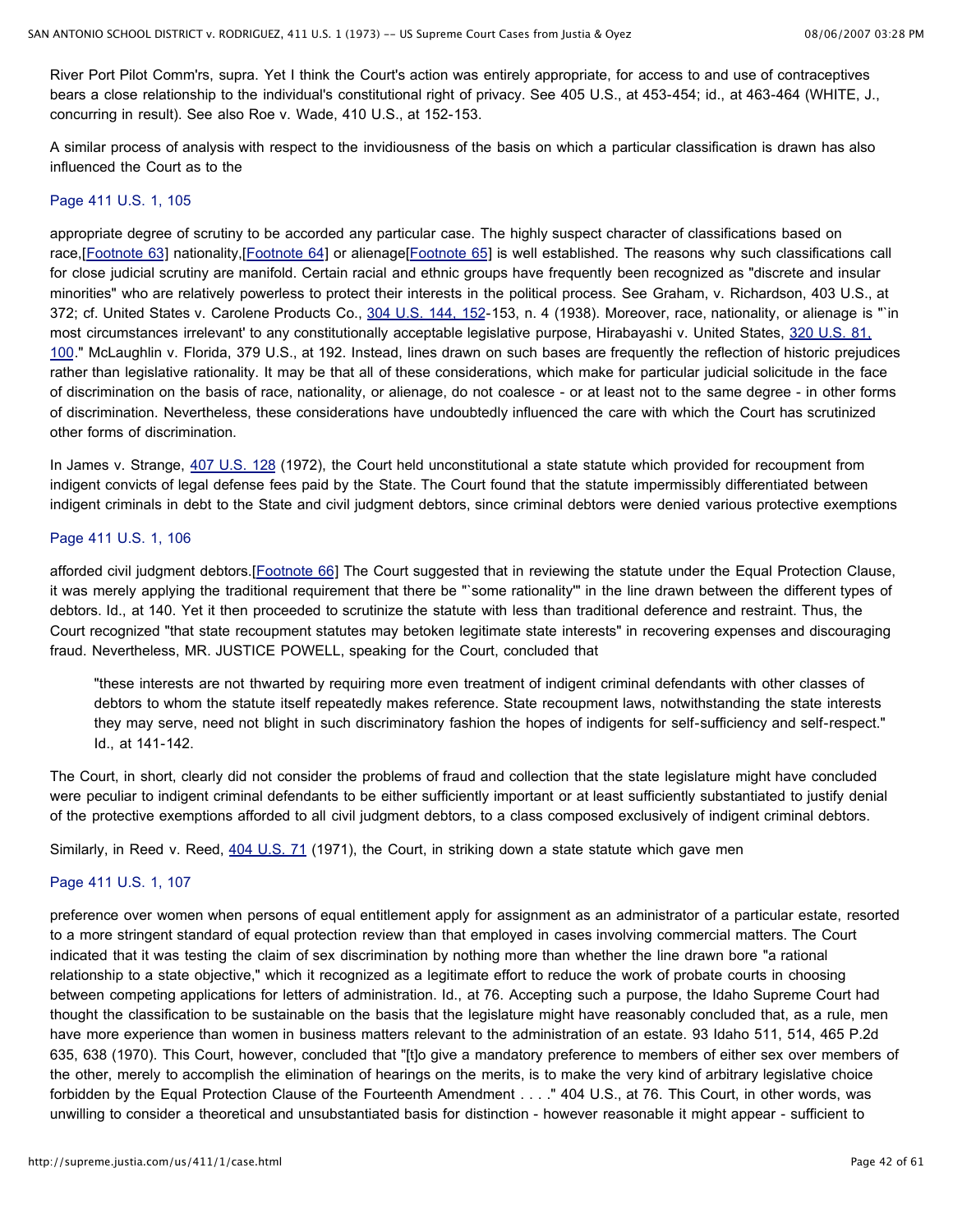sustain a statute discriminating on the basis of sex.

James and Reed can only be understood as instances in which the particularly invidious character of the classification caused the Court to pause and scrutinize with more than traditional care the rationality of state discrimination. Discrimination on the basis of past criminality and on the basis of sex posed for the Court the specter of forms of discrimination which it implicitly recognized to have deep social and legal roots without necessarily having any basis in actual differences. Still,

### Page 411 U.S. 1, 108

the Court's sensitivity to the invidiousness of the basis for discrimination is perhaps most apparent in its decisions protecting the interests of children born out of wedlock from discriminatory state action. See Weber v. Aetna Casualty & Surety Co., 406 U.S. 164 (1972); Levy v. Louisiana, 391 U.S. 68 (1968).

In Weber, the Court struck down a portion of a state workmen's compensation statute that relegated unacknowledged illegitimate children of the deceased to a lesser status with respect to benefits than that occupied by legitimate children of the deceased. The Court acknowledged the true nature of its inquiry in cases such as these: "What legitimate state interest does the classification promote? What fundamental personal rights might the classification endanger?" Id., at 173. Embarking upon a determination of the relative substantiality of the State's justifications for the classification, the Court rejected the contention that the classifications reflected what might be presumed to have been the deceased's preference of beneficiaries as "not compelling . . . where dependency on the deceased is a prerequisite to anyone's recovery . . . ." Ibid. Likewise, it deemed the relationship between the State's interest in encouraging legitimate family relationships and the burden placed on the illegitimates too tenuous to permit the classification to stand. Ibid. A clear insight into the basis of the Court's action is provided by its conclusion:

"[I]mposing disabilities on the illegitimate child is contrary to the basic concept of our system that legal burdens should bear some relationship to individual responsibility or wrongdoing. Obviously, no child is responsible for his birth and penalizing the illegitimate child is an ineffectual - as well as an unjust - way of deterring the parent. Courts are powerless to prevent the social opprobrium suffered by these hapless children, but the Equal Protection

#### Page 411 U.S. 1, 109

Clause does enable us to strike down discriminatory laws relating to status of birth . . . ." Id., at 175-176.

Status of birth, like the color of one's skin, is something which the individual cannot control, and should generally be irrelevant in legislative considerations. Yet illegitimacy has long been stigmatized by our society. Hence, discrimination on the basis of birth particularly when it affects innocent children - warrants special judicial consideration.

In summary, it seems to me inescapably clear that this Court has consistently adjusted the care with which it will review state discrimination in light of the constitutional significance of the interests affected and the invidiousness of the particular classification. In the context of economic interests, we find that discriminatory state action is almost always sustained, for such interests are generally far removed from constitutional guarantees. Moreover, "[t]he extremes to which the Court has gone in dreaming up rational bases for state regulation in that area may in many instances be ascribed to a healthy revulsion from the Court's earlier excesses in using the Constitution to protect interests that have more than enough power to protect themselves in the legislative halls." Dandridge v. Williams, 397 U.S., at 520 (dissenting opinion). But the situation differs markedly when discrimination against important individual interests with constitutional implications and against particularly disadvantaged or powerless classes is involved. The majority suggests, however, that a variable standard of review would give this Court the appearance of a "superlegislature." Ante, at 31. I cannot agree. Such an approach seems to me a part of the guarantees of our Constitution and of the historic experiences with oppression of and discrimination against discrete, powerless minorities which underlie that document. In truth,

# Page 411 U.S. 1, 110

the Court itself will be open to the criticism raised by the majority so long as it continues on its present course of effectively selecting in private which cases will be afforded special consideration without acknowledging the true basis of its action.[Footnote 67] Opinions such as those in Reed and James seem drawn more as efforts to shield rather than to reveal the true basis of the Court's decisions. Such obfuscated action may be appropriate to a political body such as a legislature, but it is not appropriate to this Court. Open debate of the bases for the Court's action is essential to the rationality and consistency of our decisionmaking process. Only in this way can we avoid the label of legislature and ensure the integrity of the judicial process.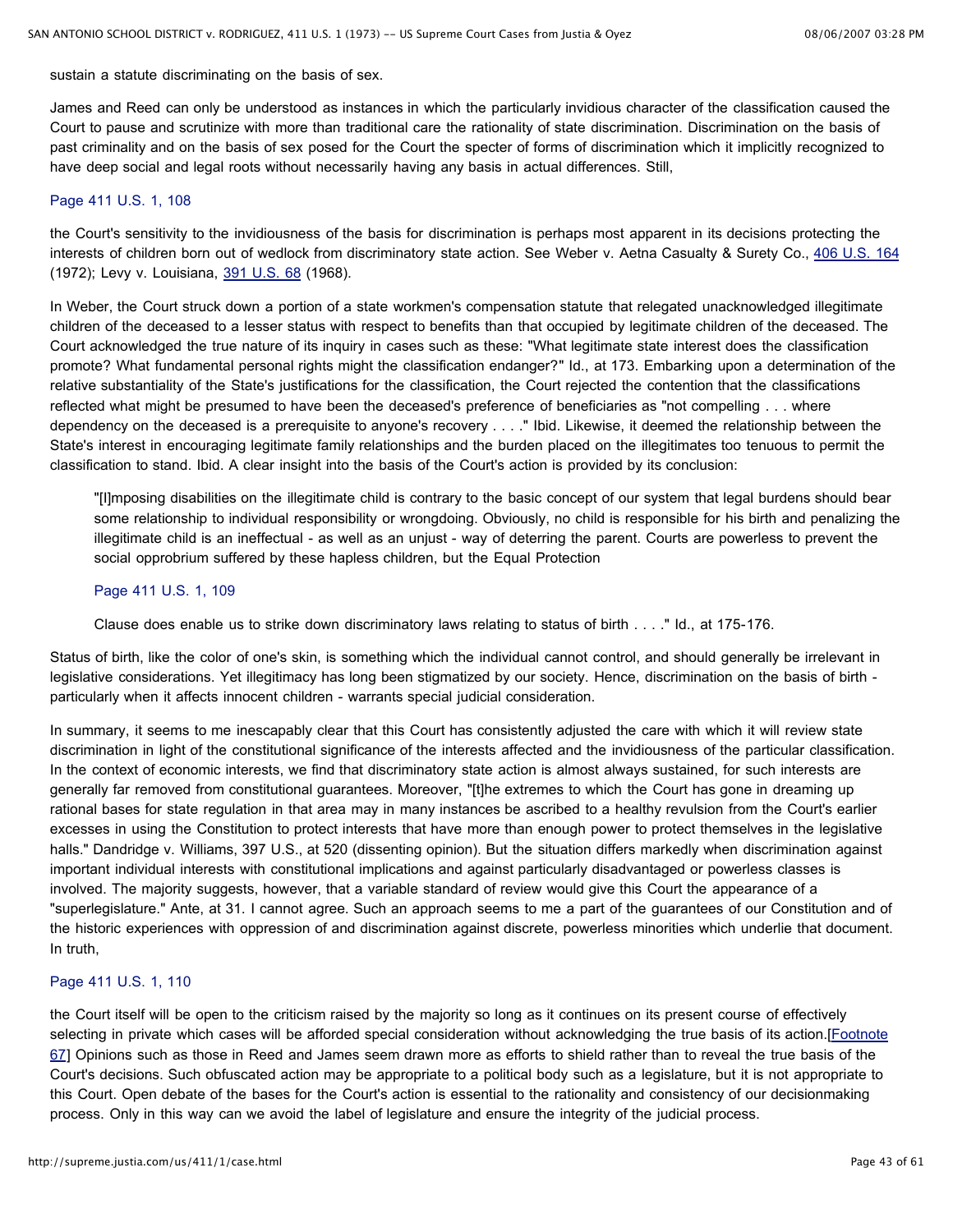Nevertheless, the majority today attempts to force this case into the same category for purposes of equal protection analysis as decisions involving discrimination affecting commercial interests. By so doing, the majority singles this case out for analytic treatment at odds with what seems to me to be the clear trend of recent decisions in this Court, and thereby ignores the constitutional importance of the interest at stake and the invidiousness of the particular classification, factors that call for far more than the lenient scrutiny of the Texas financing scheme which the majority pursues. Yet if the discrimination inherent in the Texas scheme is scrutinized with the care demanded by the interest and classification present in this case, the unconstitutionality of that scheme is unmistakable.

# **B**

Since the Court now suggests that only interests guaranteed by the Constitution are fundamental for purposes of equal protection analysis, and since it rejects

# Page 411 U.S. 1, 111

the contention that public education is fundamental, it follows that the Court concludes that public education is not constitutionally guaranteed. It is true that this Court has never deemed the provision of free public education to be required by the Constitution. Indeed, it has on occasion suggested that state-supported education is a privilege bestowed by a State on its citizens. See Missouri ex rel. Gaines v. Canada, 305 U.S., at 349. Nevertheless, the fundamental importance of education is amply indicated by the prior decisions of this Court, by the unique status accorded public education by our society, and by the close relationship between education and some of our most basic constitutional values.

The special concern of this Court with the educational process of our country is a matter of common knowledge. Undoubtedly, this Court's most famous statement on the subject is that contained in Brown v. Board of Education, 347 U.S., at 493:

"Today, education is perhaps the most important function of state and local governments. Compulsory school attendance laws and the great expenditures for education both demonstrate our recognition of the importance of education to our democratic society. It is required in the performance of our most basic public responsibilities, even service in the armed forces. It is the very foundation of good citizenship. Today it is a principal instrument in awakening the child to cultural values, in preparing him for later professional training, and in helping him to adjust normally to his environment. . . ."

Only last Term, the Court recognized that "[p]roviding public schools ranks at the very apex of the function of a State." Wisconsin v. Yoder, 406 U.S. 205, 213 (1972). This is clearly borne out by the fact that in 48

# Page 411 U.S. 1, 112

of our 50 States the provision of public education is mandated by the state constitution. [Footnote 68] No other state function is so uniformly recognized[Footnote 69] as an essential element of our society's well-being. In large measure, the explanation for the special importance attached to education must rest, as the Court recognized in Yoder, id., at 221, on the facts that "some degree of education is necessary to prepare citizens to participate effectively and intelligently in our open political system . . .," and that "education prepares individuals to be self-reliant and self-sufficient participants in society." Both facets of this observation are suggestive of the substantial relationship which education bears to guarantees of our Constitution.

Education directly affects the ability of a child to exercise his First Amendment rights, both as a source and as a receiver of information and ideas, whatever interests he may pursue in life. This Court's decision in Sweezy v. New Hampshire, 354 U.S. 234, 250 (1957), speaks of the right of students "to inquire, to study and to evaluate, to gain new maturity and understanding . . . ." Thus, we have not casually described the classroom as the "`marketplace of ideas.'" Keyishian v. Board of Regents, 385 U.S. 589, 603 (1967). The opportunity for formal education may not necessarily be the essential determinant of an individual's ability to enjoy throughout his life the rights of free speech and association

# Page 411 U.S. 1, 113

guaranteed to him by the First Amendment. But such an opportunity may enhance the individual's enjoyment of those rights, not only during but also following school attendance. Thus, in the final analysis, "the pivotal position of education to success in American society and its essential role in opening up to the individual the central experiences of our culture lend it an importance that is undeniable."[Footnote 70]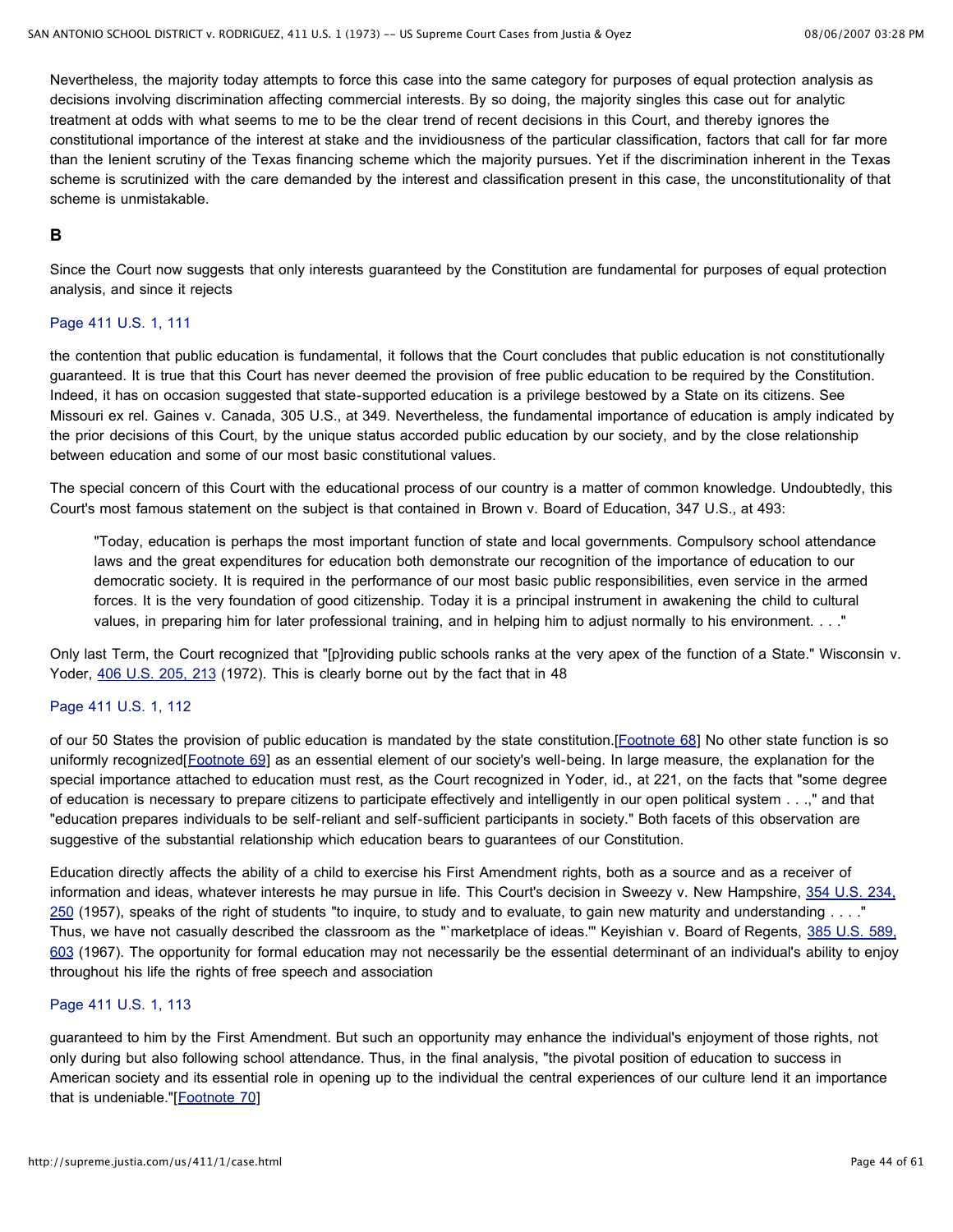Of particular importance is the relationship between education and the political process. "Americans regard the public schools as a most vital civic institution for the preservation of a democratic system of government." Abington School Dist. v. Schempp, 374 U.S. 203, 230 (1963) (BRENNAN, J., concurring). Education serves the essential function of instilling in our young an understanding of and appreciation for the principles and operation of our governmental processes.[Footnote 71] Education may instill the interest and provide the tools necessary for political discourse and debate. Indeed, it has frequently been suggested that education is the dominant factor affecting political consciousness and participation.[Footnote 72] A system of "[c]ompetition in ideas and governmental

# Page 411 U.S. 1, 114

policies is at the core of our electoral process and of the First Amendment freedoms." Williams v. Rhodes, 393 U.S. 23, 32 (1968). But of most immediate and direct concern must be the demonstrated effect of education on the exercise of the franchise by the electorate. The right to vote in federal elections is conferred by Art. I, 2, and the Seventeenth Amendment of the Constitution, and access to the state franchise has been afforded special protection because it is "preservative of other basic civil and political rights," Reynolds v. Sims, 377 U.S., at 562. Data from the Presidential Election of 1968 clearly demonstrate a direct relationship between participation in the electoral process and level of educational attainment;[Footnote 73] and, as this Court recognized in Gaston County v. United States, 395 U.S. 285, 296 (1969), the quality of education offered may

# Page 411 U.S. 1, 115

influence a child's decision to "enter or remain in school." It is this very sort of intimate relationship between a particular personal interest and specific constitutional guarantees that has heretofore caused the Court to attach special significance, for purposes of equal protection analysis, to individual interests such as procreation and the exercise of the state franchise.[Footnote 74]

While ultimately disputing little of this, the majority seeks refuge in the fact that the Court has "never presumed to possess either the ability or the authority to guarantee to the citizenry the most effective speech or the most informed electoral choice." Ante, at 36. This serves only to blur what is in fact at stake. With due respect, the issue is neither provision of the most effective speech nor of the most informed vote. Appellees

# Page 411 U.S. 1, 116

do not now seek the best education Texas might provide. They do seek, however, an end to state discrimination resulting from the unequal distribution of taxable district property wealth that directly impairs the ability of some districts to provide the same educational opportunity that other districts can provide with the same or even substantially less tax effort. The issue is, in other words, one of discrimination that affects the quality of the education which Texas has chosen to provide its children; and, the precise question here is what importance should attach to education for purposes of equal protection analysis of that discrimination. As this Court held in Brown v. Board of Education, 347 U.S., at 493, the opportunity of education, "where the state has undertaken to provide it, is a right which must be made available to all on equal terms." The factors just considered, including the relationship between education and the social and political interests enshrined within the Constitution, compel us to recognize the fundamentality of education and to scrutinize with appropriate care the bases for state discrimination affecting equality of educational opportunity in Texas' school districts[Footnote 75] - a conclusion

# Page 411 U.S. 1, 117

which is only strengthened when we consider the character of the classification in this case.

# **C**

The District Court found that in discriminating between Texas schoolchildren on the basis of the amount of taxable property wealth located in the district in which they live, the Texas financing scheme created a form of wealth discrimination. This Court has frequently recognized that discrimination on the basis of wealth may create a classification of a suspect character and thereby call for exacting judicial scrutiny. See e. g., Griffin v. Illinois, 351 U.S. 12 (1956); Douglas v. California, 372 U.S. 353 (1963); McDonald v. Board of Election Comm'rs of Chicago, 394 U.S. 802, 807 (1969). The majority, however, considers any wealth classification in this case to lack certain essential characteristics which it contends are common to the instances of wealth discrimination that this Court has heretofore recognized. We are told that in every prior case involving a wealth classification, the members of the disadvantaged class have "shared two distinguishing characteristics: because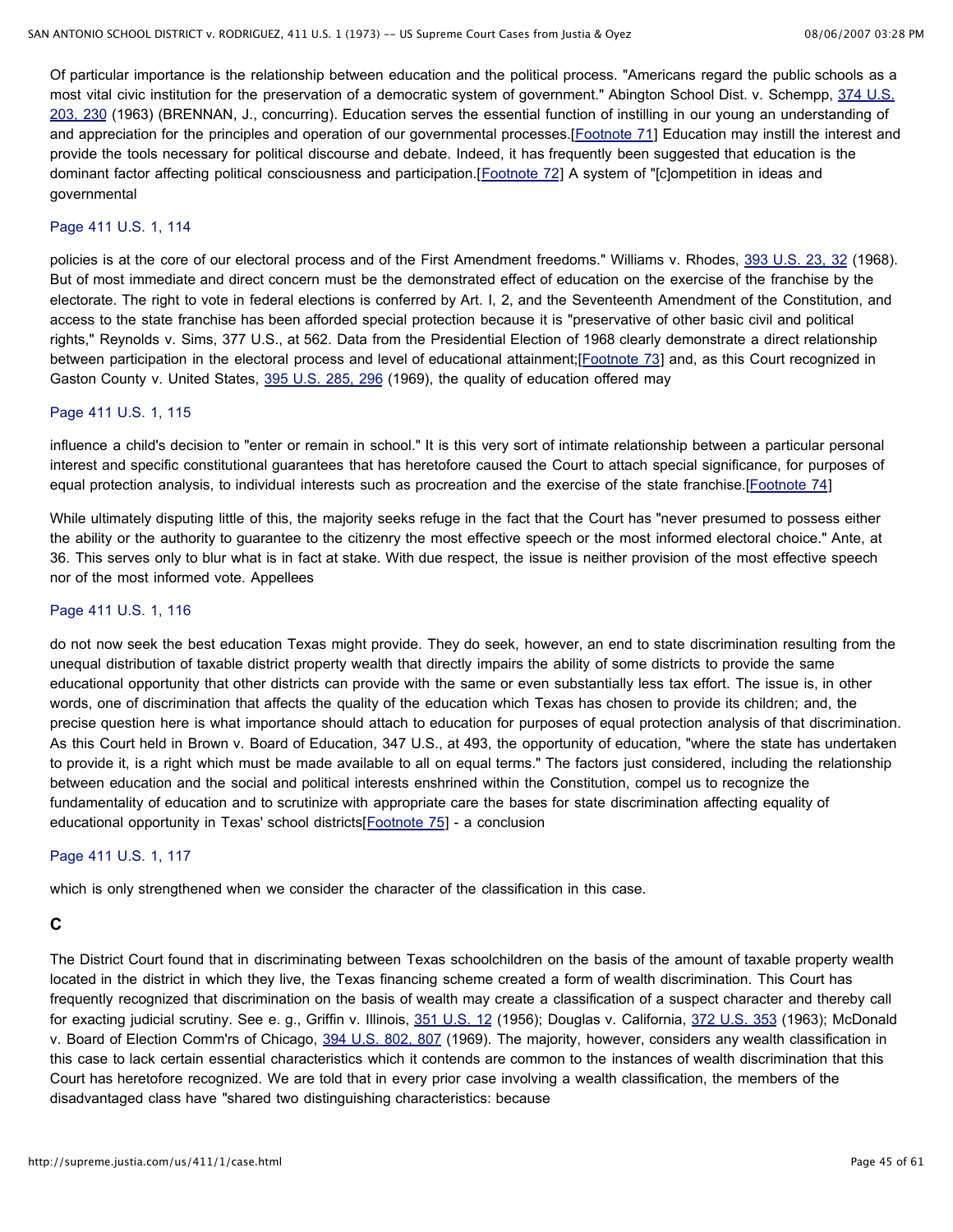# Page 411 U.S. 1, 118

of their impecunity they were completely unable to pay for some desired benefit, and as a consequence, they sustained an absolute deprivation of a meaningful opportunity to enjoy that benefit." Ante, at 20. I cannot agree. The Court's distinctions may be sufficient to explain the decisions in Williams v. Illinois, 399 U.S. 235 (1970); Tate v. Short, 401 U.S. 395 (1971); and even Bullock v. Carter, 405 U.S. 134 (1972). But they are not in fact consistent with the decisions in Harper v. Virginia Bd. of Elections, 383 U.S. 663 (1966), or Griffin v. Illinois, supra, or Douglas v. California, supra.

In Harper, the Court struck down as violative of the Equal Protection Clause an annual Virginia poll tax of \$1.50, payment of which by persons over the age of 21 was a prerequisite to voting in Virginia elections. In part, the Court relied on the fact that the poll tax interfered with a fundamental interest - the exercise of the state franchise. In addition, though, the Court emphasized that "[l]ines drawn on the basis of wealth or property . . . are traditionally disfavored." 383 U.S., at 668. Under the first part of the theory announced by the majority, the disadvantaged class in Harper, in terms of a wealth analysis, should have consisted only of those too poor to afford the \$1.50 necessary to vote. But the Harper Court did not see it that way. In its view, the Equal Protection Clause "bars a system which excludes [from the franchise] those unable to pay a fee to vote or who fail to pay." Ibid. (Emphasis added.) So far as the Court was concerned, the "degree of the discrimination [was] irrelevant." Ibid. Thus, the Court struck down the poll tax in toto; it did not order merely that those too poor to pay the tax be exempted; complete impecunity clearly was not determinative of the limits of the disadvantaged class, nor was it essential to make an equal protection claim.

# Page 411 U.S. 1, 119

Similarly, Griffin and Douglas refute the majority's contention that we have in the past required an absolute deprivation before subjecting wealth classifications to strict scrutiny. The Court characterizes Griffin as a case concerned simply with the denial of a transcript or an adequate substitute therefore, and Douglas as involving the denial of counsel. But in both cases the question was in fact whether "a State that [grants] appellate review can do so in a way that discriminates against some convicted defendants on account of their poverty." Griffin v. Illinois, supra, at 18 (emphasis added). In that regard, the Court concluded that inability to purchase a transcript denies "the poor an adequate appellate review accorded to all who have money enough to pay the costs in advance," ibid. (emphasis added), and that "the type of an appeal a person is afforded . . . hinges upon whether or not he can pay for the assistance of counsel," Douglas v. California, supra, at 355-356 (emphasis added). The right of appeal itself was not absolutely denied to those too poor to pay; but because of the cost of a transcript and of counsel, the appeal was a substantially less meaningful right for the poor than for the rich.[Footnote 76] It was on these terms that the Court found a denial of equal protection, and those terms clearly encompassed degrees of discrimination on the

# Page 411 U.S. 1, 120

basis of wealth which do not amount to outright denial of the affected right or interest.[Footnote 77]

This is not to say that the form of wealth classification in this case does not differ significantly from those recognized in the previous decisions of this Court. Our prior cases have dealt essentially with discrimination on the basis of personal wealth.[Footnote 78] Here, by contrast, the

# Page 411 U.S. 1, 121

children of the disadvantaged Texas school districts are being discriminated against not necessarily because of their personal wealth or the wealth of their families, but because of the taxable property wealth of the residents of the district in which they happen to live. The appropriate question, then, is whether the same degree of judicial solicitude and scrutiny that has previously been afforded wealth classifications is warranted here.

As the Court points out, ante, at 28-29, no previous decision has deemed the presence of just a wealth classification to be sufficient basis to call forth rigorous judicial scrutiny of allegedly discriminatory state action. Compare, e. g., Harper v. Virginia Bd. of Elections, supra, with, e. g., James v. Valtierra, 402 U.S. 137 (1971). That wealth classifications alone have not necessarily been considered to bear the same high degree of suspectness as have classifications based on, for instance, race or alienage may be explainable on a number of grounds. The "poor" may not be seen as politically powerless as certain discrete and insular minority groups.[Footnote 79] Personal poverty may entail much the same social stigma as historically attached to certain racial or ethnic groups.[Footnote 80] But personal poverty is not a permanent disability; its shackles may be escaped. Perhaps most importantly, though, personal wealth may not necessarily share the general irrelevance as a basis for legislative action that race or nationality is recognized to have. While the "poor" have frequently been a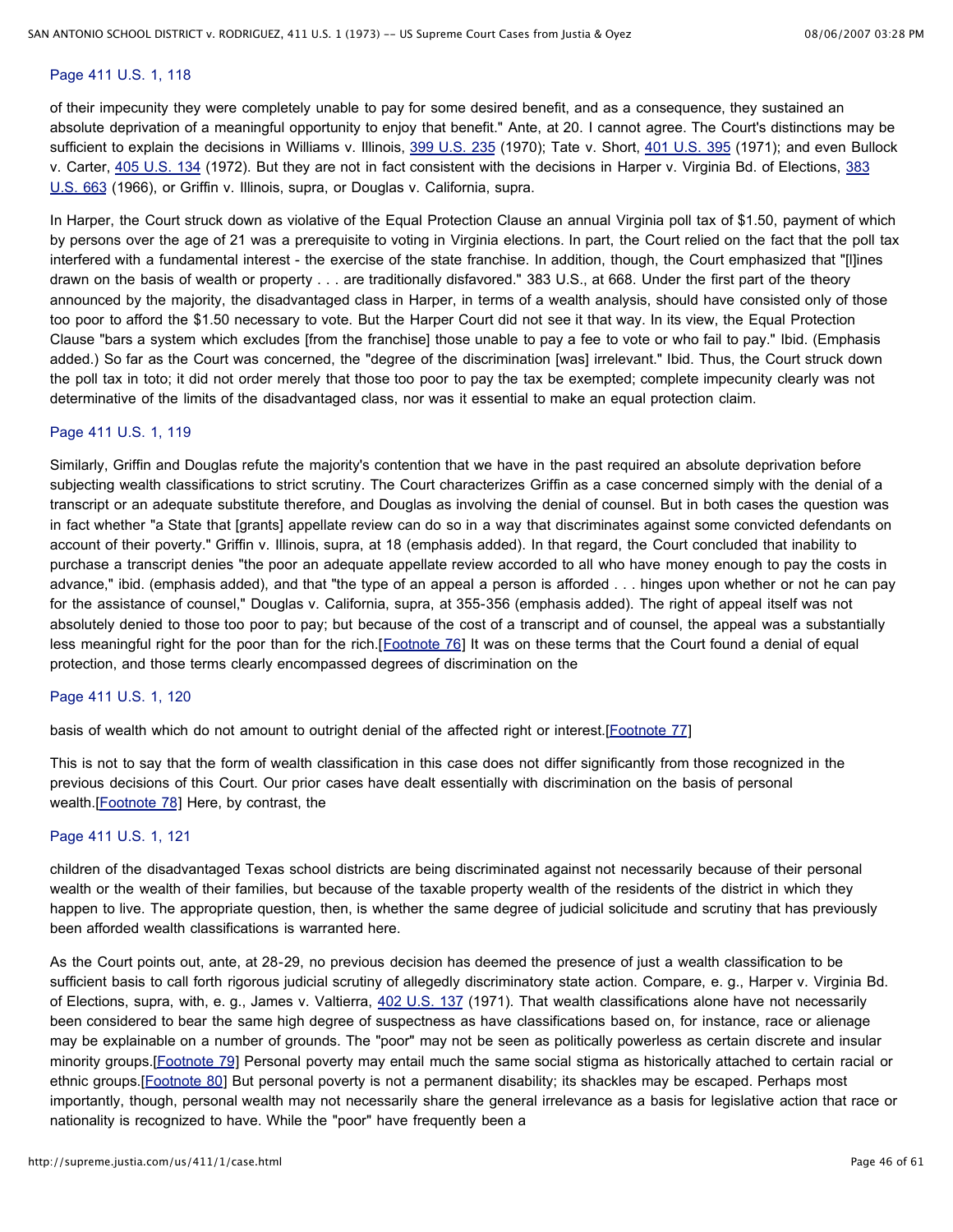# Page 411 U.S. 1, 122

legally disadvantaged group,[Footnote 81] it cannot be ignored that social legislation must frequently take cognizance of the economic status of our citizens. Thus, we have generally gauged the invidiousness of wealth classifications with an awareness of the importance of the interests being affected and the relevance of personal wealth to those interests. See Harper v. Virginia Bd. of Elections, supra.

When evaluated with these considerations in mind, it seems to me that discrimination on the basis of group wealth in this case likewise calls for careful judicial scrutiny. First, it must be recognized that while local district wealth may serve other interests, [Footnote 82] it bears no relationship whatsoever to the interest of Texas schoolchildren in the educational opportunity afforded them by the State of Texas. Given the importance of that interest, we must be particularly sensitive to the invidious characteristics of any form of discrimination that is not clearly intended to serve it, as opposed to some other distinct state interest. Discrimination on the basis of group wealth may not, to be sure, reflect the social stigma frequently attached to personal poverty. Nevertheless, insofar as group wealth discrimination involves wealth over which the disadvantaged individual has no significant control, [Footnote 83] it represents in fact a more serious basis of discrimination than does personal wealth. For such discrimination

#### Page 411 U.S. 1, 123

is no reflection of the individual's characteristics or his abilities. And thus - particularly in the context of a disadvantaged class composed of children - we have previously treated discrimination on a basis which the individual cannot control as constitutionally disfavored. Cf. Weber v. Aetna Casualty & Surety Co., 406 U.S. 164 (1972); Levy v. Louisiana, 391 U.S. 68 (1968).

The disability of the disadvantaged class in this case extends as well into the political processes upon which we ordinarily rely as adequate for the protection and promotion of all interests. Here legislative reallocation of the State's property wealth must be sought in the face of inevitable opposition from significantly advantaged districts that have a strong vested interest in the preservation of the status quo, a problem not completely dissimilar to that faced by underrepresented districts prior to the Court's intervention in the process of reapportionment,[Footnote 84] see Baker v. Carr, 369 U.S. 186, 191-192 (1962).

Nor can we ignore the extent to which, in contrast to our prior decisions, the State is responsible for the wealth discrimination in this instance. Griffin, Douglas, Williams, Tate, and our other prior cases have dealt with discrimination on the basis of indigency which was attributable to the operation of the private sector. But we have no such simple de facto wealth discrimination here. The means for financing public education in Texas are selected and specified by the State. It is the State that has created local school districts, and tied educational funding to the local property tax and thereby to local district wealth. At the same time, governmentally

#### Page 411 U.S. 1, 124

imposed land use controls have undoubtedly encouraged and rigidified natural trends in the allocation of particular areas for residential or commercial use,[Footnote 85] and thus determined each district's amount of taxable property wealth. In short, this case, in contrast to the Court's previous wealth discrimination decisions, can only be seen as "unusual in the extent to which governmental action is the cause of the wealth classification."[Footnote 86]

In the final analysis, then, the invidious characteristics of the group wealth classification present in this case merely serve to emphasize the need for careful judicial scrutiny of the State's justifications for the resulting interdistrict discrimination in the educational opportunity afforded to the schoolchildren of Texas.

# **D**

The nature of our inquiry into the justification for state discrimination is essentially the same in all equal protection cases: We must consider the substantiality of the state interests sought to be served, and we must scrutinize the reasonableness of the means by which the State has sought to advance its interest. See Police Dept. of Chicago v. Mosley, 408 U.S., at 95. Differences in the application of this test are, in my view, a function of the constitutional importance of the interests at stake and the invidiousness of the particular classification. In terms of the asserted state interests, the Court has indicated that it will require, for instance, a "compelling," Shapiro v. Thompson, 394 U.S., at 634, or a "substantial"

#### Page 411 U.S. 1, 125

or "important," Dunn v. Blumstein, 405 U.S., at 343, state interest to justify discrimination affecting individual interests of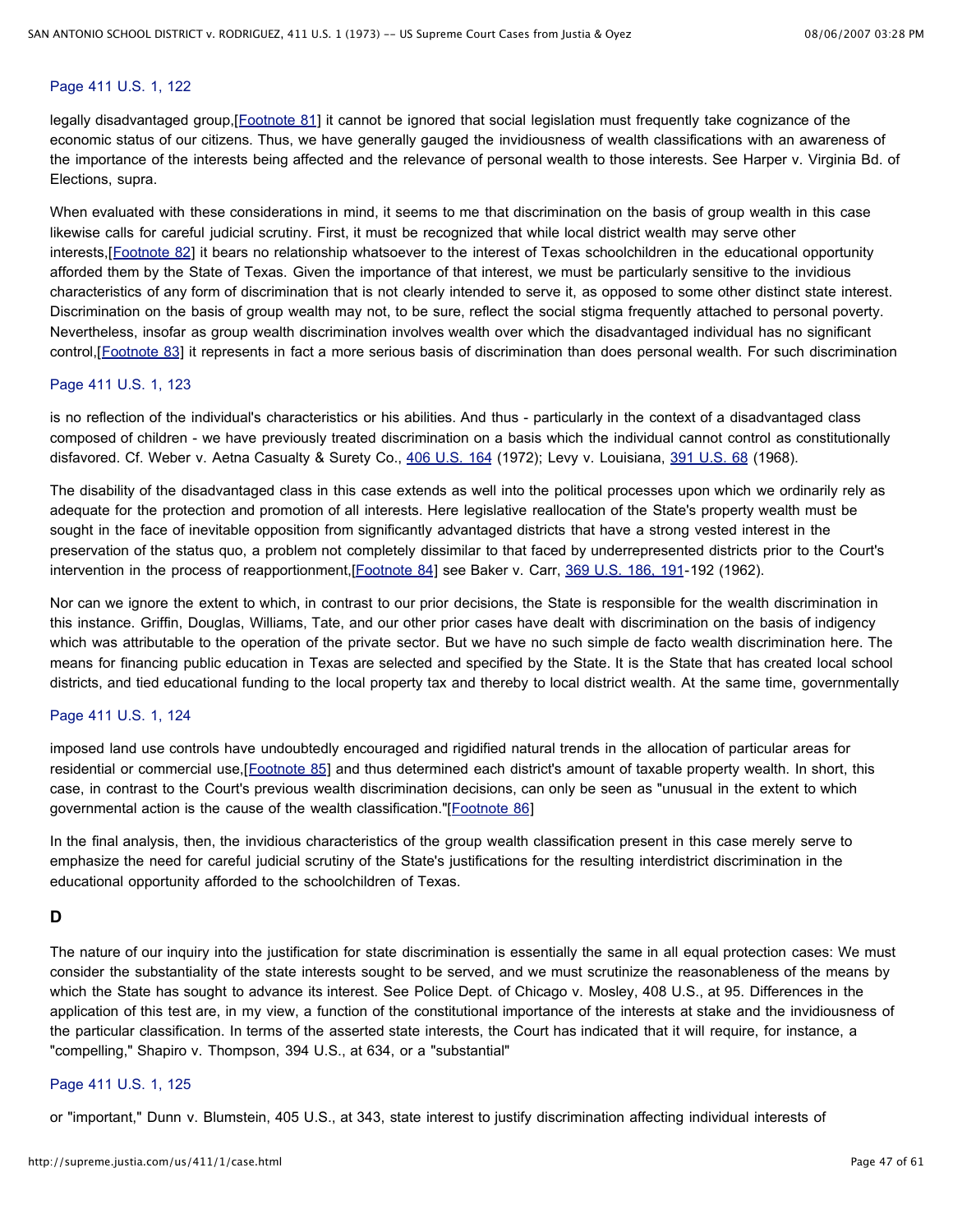constitutional significance. Whatever the differences, if any, in these descriptions of the character of the state interest necessary to sustain such discrimination, basic to each is, I believe, a concern with the legitimacy and the reality of the asserted state interests. Thus, when interests of constitutional importance are at stake, the Court does not stand ready to credit the State's classification with any conceivable legitimate purpose, [Footnote 87] but demands a clear showing that there are legitimate state interests which the classification was in fact intended to serve. Beyond the question of the adequacy of the State's purpose for the classification, the Court traditionally has become increasingly sensitive to the means by which a State chooses to act as its action affects more directly interests of constitutional significance. See, e. g., United States v. Robel, 389 U.S. 258, 265 (1967); Shelton v. Tucker, 364 U.S. 479, 488 (1960). Thus, by now, "less restrictive alternatives" analysis is firmly established in equal protection jurisprudence. See Dunn v. Blumstein, supra at 343; Kramer v. Union School District, 395 U.S., at 627. It seems to me that the range of choice we are willing to accord the State in selecting the means by which it will act, and the care with which we scrutinize the effectiveness of the means which the State selects, also must reflect the constitutional importance of the interest affected and the invidiousness of the particular classification. Here, both the nature of the interest and the classification dictate close judicial scrutiny of the purposes which Texas seeks to serve with its present educational financing

# Page 411 U.S. 1, 126

scheme and of the means it has selected to serve that purpose.

The only justification offered by appellants to sustain the discrimination in educational opportunity caused by the Texas financing scheme is local educational control. Presented with this justification, the District Court concluded that "[n]ot only are defendants unable to demonstrate compelling state interests for their classifications based upon wealth, they fail even to establish a reasonable basis for these classifications." 337 F. Supp., at 284. I must agree with this conclusion.

At the outset, I do not question that local control of public education, as an abstract matter, constitutes a very substantial state interest. We observed only last Term that "[d]irect control over decisions vitally affecting the education of one's children is a need that is strongly felt in our society." Wright v. Council of the City of Emporia, 407 U.S. 451, 469 (1972). See also id., at 477-478 (BURGER, C. J., dissenting). The State's interest in local educational control - which certainly includes questions of educational funding - has deep roots in the inherent benefits of community support for public education. Consequently, true state dedication to local control would present, I think, a substantial justification to weigh against simply interdistrict variations in the treatment of a State's schoolchildren. But I need not now decide how I might ultimately strike the balance were we confronted with a situation where the State's sincere concern for local control inevitably produced educational inequality. For, on this record, it is apparent that the State's purported concern with local control is offered primarily as an excuse rather than as a justification for interdistrict inequality.

In Texas, statewide laws regulate in fact the most minute details of local public education. For example,

# Page 411 U.S. 1, 127

the State prescribes required courses.[Footnote 88] All textbooks must be submitted for state approval,[Footnote 89] and only approved textbooks may be used.[Footnote 90] The State has established the qualifications necessary for teaching in Texas public schools and the procedures for obtaining certification. [Footnote 91] The State has even legislated on the length of the school day.[Footnote 92] Texas' own courts have said:

"As a result of the acts of the Legislature our school system is not of mere local concern but it is statewide. While a school district is local in territorial limits, it is an integral part of the vast school system which is coextensive with the confines of the State of Texas." Treadaway v. Whitney Independent School District, 205 S. W. 2d 97, 99 Tex. Ct. Civ. App. 1947).

See also El Dorado Independent School District v. Tisdale, 3 S. W. 2d 420, 422 (Tex. Comm'n App. 1928).

Moreover, even if we accept Texas' general dedication to local control in educational matters, it is difficult to find any evidence of such dedication with respect to fiscal matters. It ignores reality to suggest - as the Court does, ante, at 49-50 - that the local property tax element of the Texas financing scheme reflects a conscious legislative effort to provide school districts with local fiscal control. If Texas had a system truly dedicated to local fiscal control, one would expect the quality of the educational opportunity provided in each district to vary with the decision of the voters in that district as

Page 411 U.S. 1, 128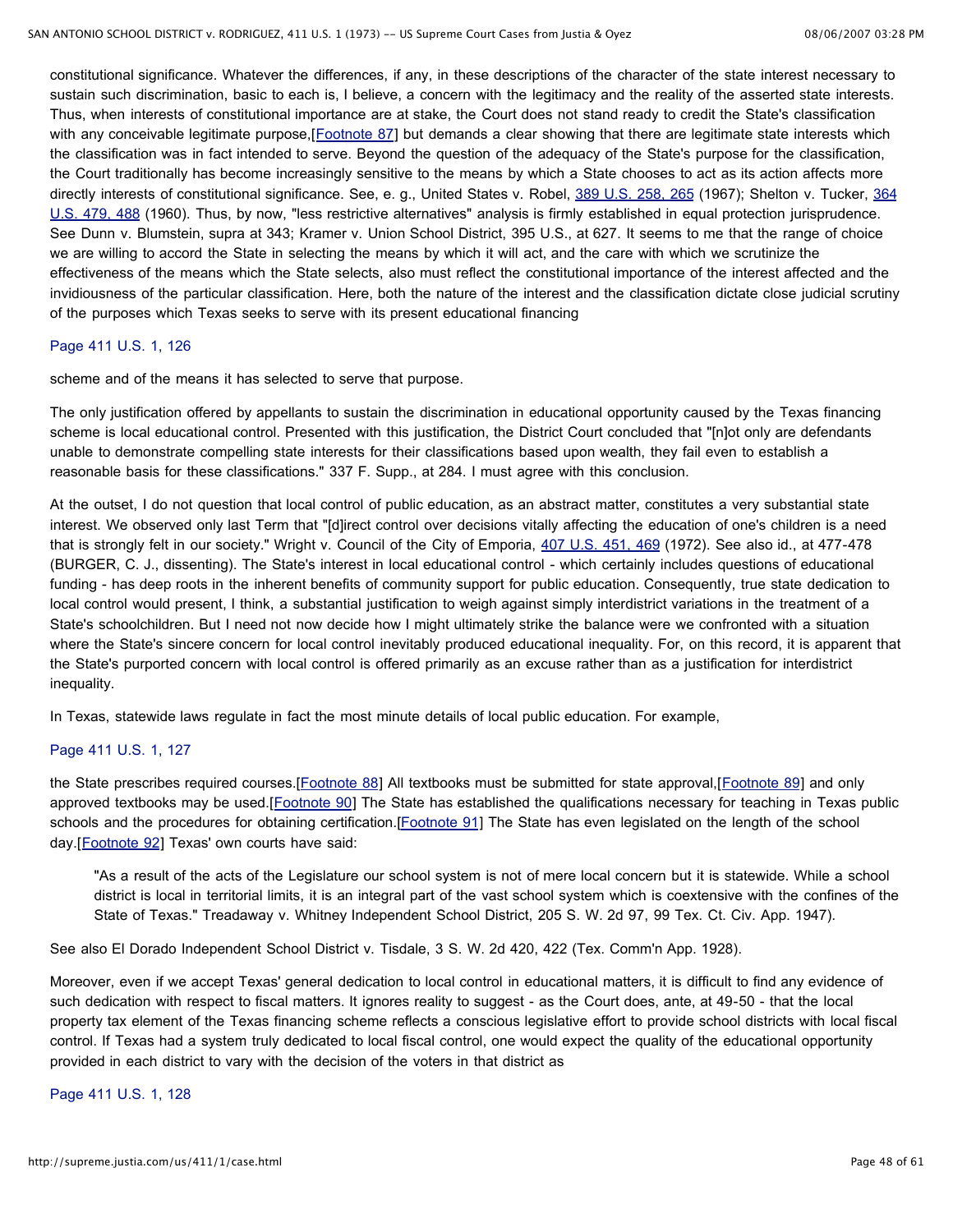to the level of sacrifice they wish to make for public education. In fact, the Texas scheme produces precisely the opposite result. Local school districts cannot choose to have the best education in the State by imposing the highest tax rate. Instead, the quality of the educational opportunity offered by any particular district is largely determined by the amount of taxable property located in the district - a factor over which local voters can exercise no control.

The study introduced in the District Court showed a direct inverse relationship between equalized taxable district property wealth and district tax effort with the result that the property-poor districts making the highest tax effort obtained the lowest per-pupil yield.[Footnote 93] The implications of this situation for local choice are illustrated by again comparing the Edgewood and Alamo Heights School Districts. In 1967-1968, Edgewood, after contributing its share to the Local Fund Assignment, raised only \$26 per pupil through its local property tax, whereas Alamo Heights was able to raise \$333 per pupil. Since the funds received through the Minimum Foundation School Program are to be used only for minimum professional salaries, transportation costs, and operating expenses, it is not hard to see the lack of local choice - with respect to higher teacher salaries to attract more and better teachers, physical facilities, library books, and facilities, special courses, or participation in special state and federal matching funds programs - under which a property-poor district such as Edgewood is forced to labor.[Footnote 94] In fact, because of the difference in taxable local property wealth, Edgewood would have to tax itself almost nine times as heavily to obtain the same

#### Page 411 U.S. 1, 129

yield as Alamo Heights.[Footnote 95] At present, then, local control is a myth for many of the local school districts in Texas. As one district court has observed, "rather than reposing in each school district the economic power to fix its own level of per pupil expenditure, the State has so arranged the structure as to guarantee that some districts will spend low (with high taxes) while others will spend high (with low taxes)." Van Dusartz v. Hatfield, 334 F. Supp. 870, 876 (Minn. 1971).

In my judgment, any substantial degree of scrutiny of the operation of the Texas financing scheme reveals that the State has selected means wholly inappropriate to secure its purported interest in assuring its school districts local fiscal control.[Footnote 96] At the same time, appellees have pointed out a variety of alternative financing schemes which may serve the State's purported interest in local control as well as, if not better than, the present scheme without the current impairment of the educational opportunity of vast numbers of Texas schoolchildren.[Footnote 97] I see no need, however, to explore the practical or constitutional merits of those suggested alternatives at this time for, whatever their positive or negative features, experience

# Page 411 U.S. 1, 130

with the present financing scheme impugns any suggestion that it constitutes a serious effort to provide local fiscal control. If, for the sake of local education control, this Court is to sustain interdistrict discrimination in the educational opportunity afforded Texas school children, it should require that the State present something more than the mere sham now before us.

# **III**

In conclusion, it is essential to recognize that an end to the wide variations in taxable district property wealth inherent in the Texas financing scheme would entail none of the untoward consequences suggested by the Court or by the appellants.

First, affirmance of the District Court's decisions would hardly sound the death knell for local control of education. It would mean neither centralized decisionmaking nor federal court intervention in the operation of public schools. Clearly, this suit has nothing to do with local decisionmaking with respect to educational policy or even educational spending. It involves only a narrow aspect of local control - namely, local control over the raising of educational funds. In fact, in striking down interdistrict disparities in taxable local wealth, the District Court took the course which is most likely to make true local control over educational decisionmaking a reality for all Texas school districts.

Nor does the District Court's decision even necessarily eliminate local control of educational funding. The District Court struck down nothing more than the continued interdistrict wealth discrimination inherent in the present property tax. Both centralized and decentralized plans for educational funding not involving such interdistrict discrimination have been put forward.[Footnote 98] The choice

# Page 411 U.S. 1, 131

among these or other alternatives would remain with the State, not with the federal courts. In this regard, it should be evident that the degree of federal intervention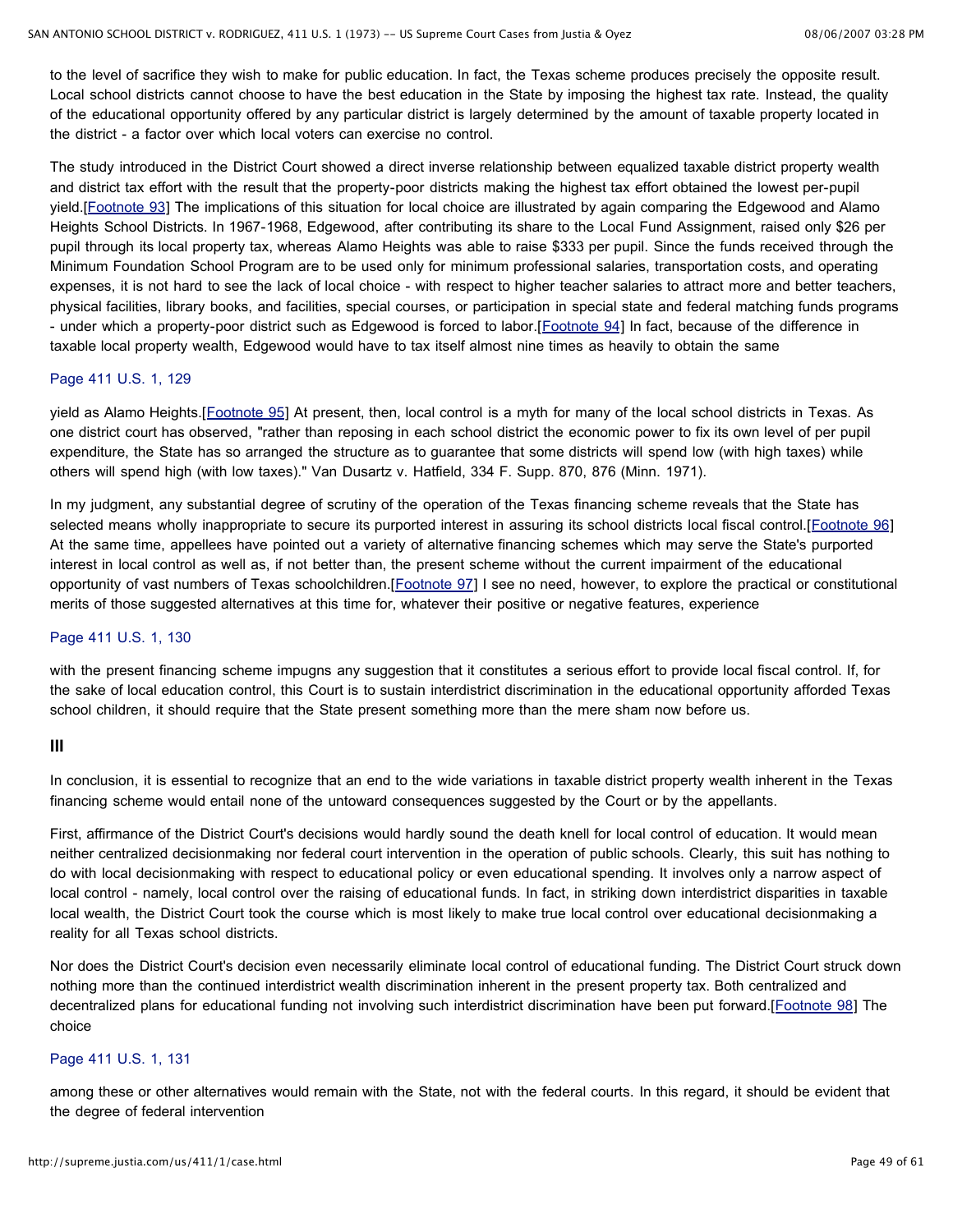# Page 411 U.S. 1, 132

in matters of local concern would be substantially less in this context than in previous decisions in which we have been asked effectively to impose a particular scheme upon the States under the guise of the Equal Protection Clause. See, e. g., Dandridge v. Williams, 397 U.S. 471 (1970); cf. Richardson v. Belcher, 404 U.S. 78 (1971).

Still, we are told that this case requires us "to condemn the State's judgment in conferring on political subdivisions the power to tax local property to supply revenues for local interest." Ante, at 40. Yet no one in the course of this entire litigation has ever questioned the constitutionality of the local property tax as a device for raising educational funds. The District Court's decision, at most, restricts the power of the State to make educational funding dependent exclusively upon local property taxation so long as there exists interdistrict disparities in taxable property wealth. But it hardly eliminates the local property tax as a source of educational funding or as a means of providing local fiscal control.[Footnote 99]

The Court seeks solace for its action today in the possibility of legislative reform. The Court's suggestions of legislative redress and experimentation will doubtless be of great comfort to the schoolchildren of Texas' disadvantaged districts, but considering the vested interests of wealthy school districts in the preservation of the status quo, they are worth little more. The possibility of legislative action is, in all events, no answer to this Court's duty under the Constitution to eliminate unjustified state discrimination. In this case we have been presented with an instance of such discrimination, in a particularly invidious form, against an individual interest of large constitutional and practical importance. To support the demonstrated discrimination in the provision

# Page 411 U.S. 1, 133

of educational opportunity the State has offered a justification which, on analysis, takes on at best an ephemeral character. Thus, I believe that the wide disparities in taxable district property wealth inherent in the local property tax element of the Texas financing scheme render that scheme violative of the Equal Protection Clause.[Footnote 100]

I would therefore affirm the judgment of the District Court.

[Appendices I-IV are on the immediately following pages.]

# Page 411 U.S. 1, 134

APPENDIX I TO OPINION OF MARSHALL, J., DISSENTING

REVENUES OF TEXAS SCHOOL DISTRICTS CATEGORIZED BY EQUALIZED PROPERTY VALUES AND SOURCE OF **FUNDS** 

CATEGORIES State and Local Market Value of Revenues Per Taxable Property Local Revenues State Revenues Pupil (Columns Per Pupil Per Pupil Per Pupil 1 and 2)

Above \$100,000 \$610 \$205 \$815 (10 districts)

\$100,000-\$50,000 287 257 544 (26 districts)

\$50,000-\$30,000 224 260 484 (30 districts)

\$30,000-\$10,000 166 295 461 (40 districts)

Below \$10,000 63 243 306 (4 districts)

CATEGORIES Total Revenues Per Pupil Market Value of Federal (State-Local-Federal, Taxable Property Revenues Columns Per Pupil Per Pupil 1, 2 and 4)

Above \$100,000 \$41 \$856 (10 districts)

\$100,000-\$50,000 66 610 (26 districts)

\$50,000-\$30,000 45 529 (30 districts)

\$30,000-\$10,000 85 546 (40 districts)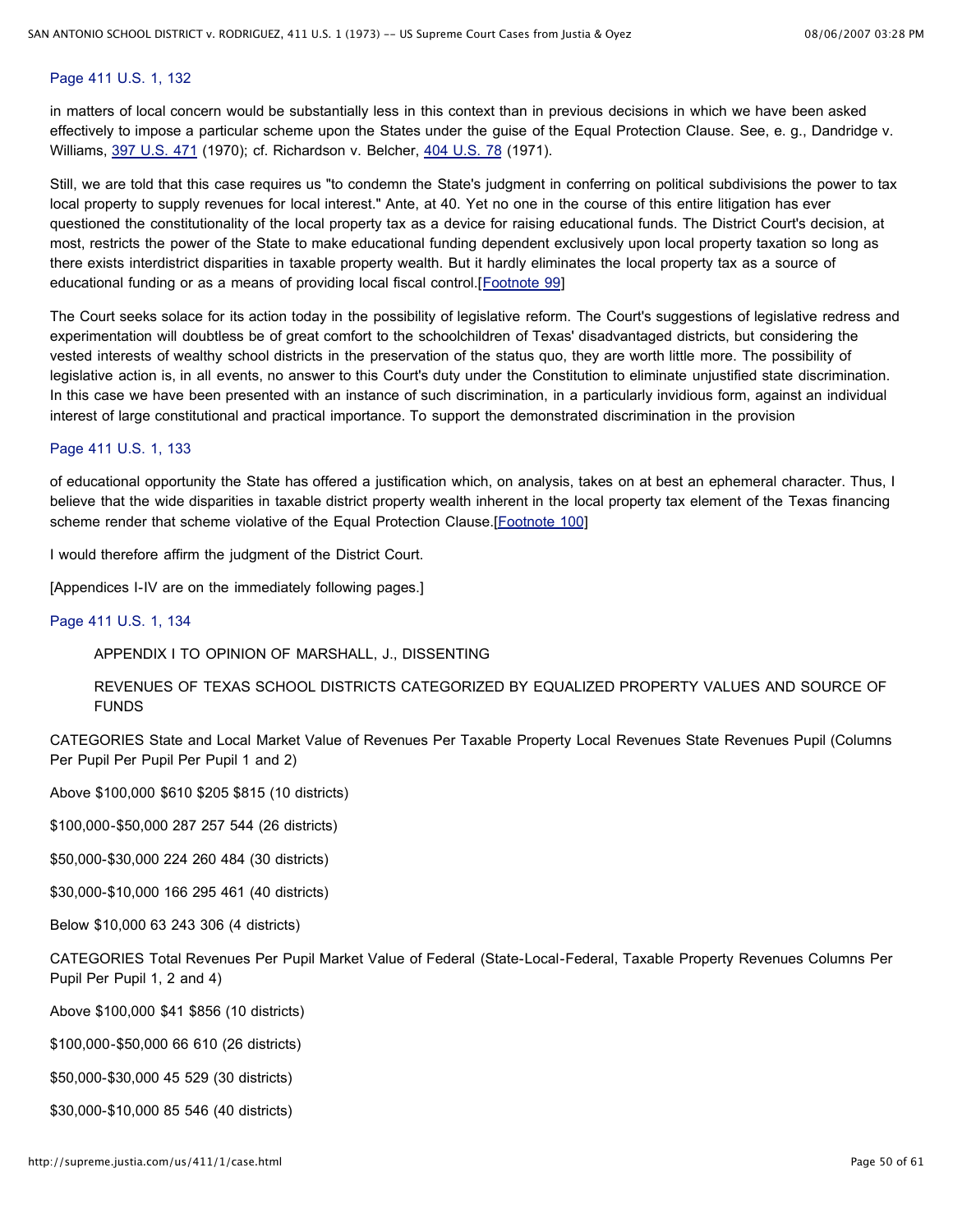#### Below \$10,000 135 441 (4 districts)

Based on Table V to affidavit of Joel S. Berke, App. 208, which was prepared on the basis of a sample of 110 selected Texas school districts from data for the 1967-1968 school year.

#### Page 411 U.S. 1, 135

APPENDIX II TO OPINION OF MARSHALL, J., DISSENTING

TEXAS SCHOOL DISTRICTS CATEGORIZED BY EQUALIZED PROPERTY VALUES, EQUALIZED TAX RATES, AND YIELD OF RATES

CATEGORIES EQUALIZED YIELD PER PUPIL Market Value of TAX (Equalized Rate Taxable Property RATES Applied to District Per Pupil ON \$100 Market Value)

Above \$100,000 \$.31 \$585 (10 districts)

\$100,000-\$50,000 .38 262 (26 districts)

\$50,000-\$30,000 .55 213 (30 districts)

\$30,000-\$10,000 .72 162 (40 districts)

Below \$10,000 .70 60 (4 districts)

Based on Table II to affidavit of Joel S. Berke, App. 205, which was prepared on the basis of a sample of 110 selected Texas school districts from data for the 1967-1968 school year.

#### Page 411 U.S. 1, 136

APPENDIX III TO OPINION OF MARSHALL, J., DISSENTING

SELECTED BEXAR COUNTY, TEXAS, SCHOOL DISTRICTS CATEGORIZED BY EQUALIZED PROPERTY VALUATION AND SELECTED INDICATORS OF EDUCATIONAL QUALITY

Selected Districts Per Cent of Per Cent of From High to Low by Professional Teachers With Total Staff Market Valuation Salaries Per College Masters With Emergency Per Pupil Pupil Degrees Degrees Permits

ALAMO HEIGHTS \$372 100% 40% 11% NORTH EAST 288 99 24 7 SAN ANTONIO 251 98 29 17 NORTH SIDE 258 99 20 17 HARLANDALE 243 94 21 22 EDGEWOOD 209 96 15 47

Selected Districts From High to Low by Student-Counselor Professional Market Valuation Ratios Personnel Per Pupil Per 100 Pupils

ALAMO HEIGHTS 645 4.80 NORTH EAST 1,516 4.50 SAN ANTONIO 2,320 4.00 NORTH SIDE 1,493 4.30 HARLANDALE 1,800 4.00 EDGEWOOD 3,098 4.06

Based on Table XI to affidavit of Joel S. Berke, App. 220, which was prepared on the basis of a sample of six selected school districts located in Bexar County, Texas, from data for the 1967-1968 school year.

# Page 411 U.S. 1, 137

APPENDIX IV TO OPINION OF MARSHALL, J., DISSENTING

BEXAR COUNTY, TEXAS, SCHOOL DISTRICTS RANKED BY EQUALIZED PROPERTY VALUE AND TAX RATE REQUIRED TO GENERATE HIGHEST YIELD IN ALL DISTRICTS

Districts Ranked from Tax Rate Per \$100 High to Low Market Needed to Equal Valuation Per Pupil Highest Yield

ALAMO HEIGHTS \$0.68 JUDSON 1.04 EAST CENTRAL 1.17 NORTH EAST 1.21 SOMERSET 1.32 SAN ANTONIO 1.56 NORTH SIDE 1.65 SOUTH WEST 2.10 SOUTH SIDE 3.03 HARLANDALE 3.20 SOUTH SAN ANTONIO 5.77 EDGEWOOD 5.76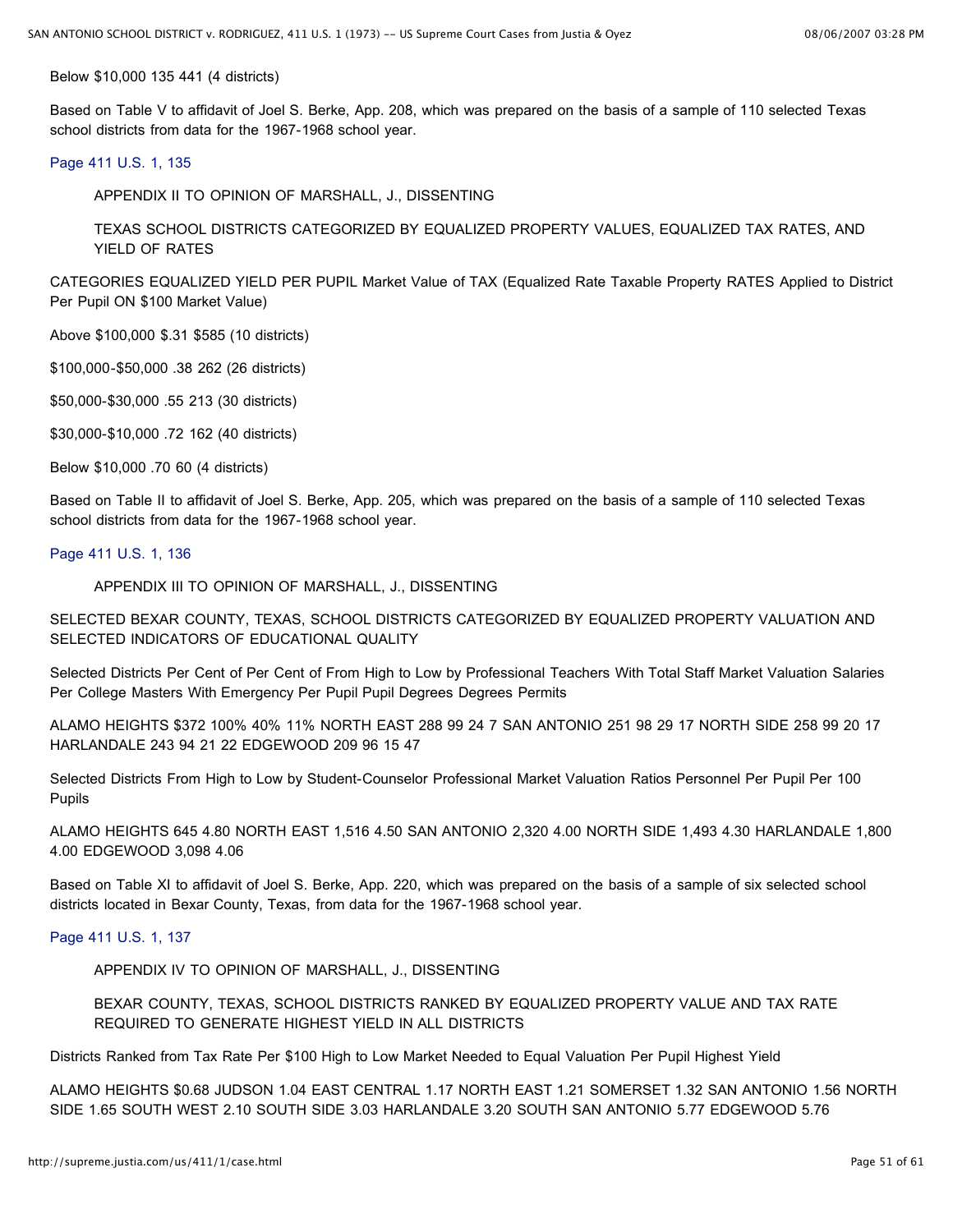Based on Table IX to affidavit of Joel S. Berke, App. 218, which was prepared on the basis of the 12 school districts located in Bexar County, Texas, from data from the 1967-1968 school year.

[Footnote 1] See Van Dusartz v. Hatfield, 334 F. Supp. 870 (Minn. 1971); Milliken v. Green, 389 Mich. 1, 203 N. W. 2d 457 (1972), rehearing granted, Jan. 1973; Serrano v. Priest, 5 Cal. 3d 584, 487 P.2d 1241 (1971); Robinson v. Cahill, 118 N. J. Super. 223, 287 A. 2d 187, 119

Page 411 U.S. 1, 71

N. J. Super. 40, 289 A. 2d 569 (1972); Hollins v. Shofstall, Civil No. C-253652 (Super. Ct. Maricopa County, Ariz., July 7, 1972). See also Sweetwater County Planning Com. for the Organization of School Districts v. Hinkle, 491 P.2d 1234 (Wyo. 1971), juris. relinquished, 493 P.2d 1050 (Wyo. 1972).

[Footnote 2] The District Court in this case postponed decision for some two years in the hope that the Texas Legislature would remedy the gross disparities in treatment inherent in the Texas financing scheme. It was only after the legislature failed to act in its 1971 Regular Session that the District Court, apparently recognizing the lack of hope for self-initiated legislative reform, rendered its decision. See Texas Research League, Public School Finance Problems in Texas 13 (Interim Report 1972). The strong vested interest of property-rich districts in the existing property tax scheme poses a substantial barrier to self-initiated legislative reform in educational financing. See N. Y. Times, Dec. 19, 1972, p. 1, col. 1.

[Footnote 3] Texas provides its school districts with extensive bonding authority to obtain capital both for the acquisition of school sites and "the construction and equipment of school buildings," Tex. Educ. Code Ann. 20.01 (1972), and for the acquisition, construction, and

### Page 411 U.S. 1, 73

maintenance of "gymnasia, stadia, or other recreational facilities," id., 20.21-20.22. While such private capital provides a fourth source of revenue, it is, of course, only temporary in nature since the principal and interest of all bonds must ultimately be paid out of the receipts of the local ad valorem property tax, see id., 20.01, 20.04, except to the extent that outside revenues derived from the operation of certain facilities, such as gymnasia, are employed to repay the bonds issued thereon, see id., 20.22, 20.25.

[Footnote 4] See Tex. Const., Art. 7, 3; Tex. Educ. Code Ann. 20.01-20.02. As a part of the property tax scheme, bonding authority is conferred upon the local school districts, see n. 3, supra.

[Footnote 5] See Tex. Educ. Code Ann. 20.04.

[Footnote 6] For the 1970-1971 school year, the precise figure was 41.1%. See Texas Research League, supra, n. 2, at 9.

[Footnote 7] See Tex. Educ. Code Ann. 20.04.

Theoretically, Texas law limits the tax rate for public school maintenance, see id., 20.02, to \$1.50 per \$100 valuation, see id., 20.04 (d). However, it does not appear that any Texas district presently taxes itself at the highest rate allowable, although some poor districts are approaching it, see App. 174.

[Footnote 8] Under Texas law local districts are allowed to employ differing bases of assessment - a fact that introduces a third variable into the local funding. See Tex. Educ. Code Ann. 20.03. But neither party has suggested that this factor is responsible for the disparities in revenues available to the various districts. Consequently, I believe we must deal with this case on the assumption that differences in local methods of assessment do not meaningfully affect the revenue-raising power of local districts relative to one another. The Court apparently admits as much. See ante, at 46. It should be noted, moreover, that the main set of data introduced before the District Court to establish the disparities at issue here was based upon "equalized taxable property" values which had been adjusted to correct for differing methods of assessment. See App. C to Affidavit of Professor Joel S. Berke.

[Footnote 9] Texas has approximately 1,200 school districts.

[Footnote 10] See Appendix I, post, p. 134.

[Footnote 11] See ibid. Indeed, appellants acknowledge that the relevant data from Professor Berke's affidavit show "a very positive correlation, 0.973, between market value of taxable property per pupil and state and local revenues per pupil." Reply Brief for Appellants 6 n. 9.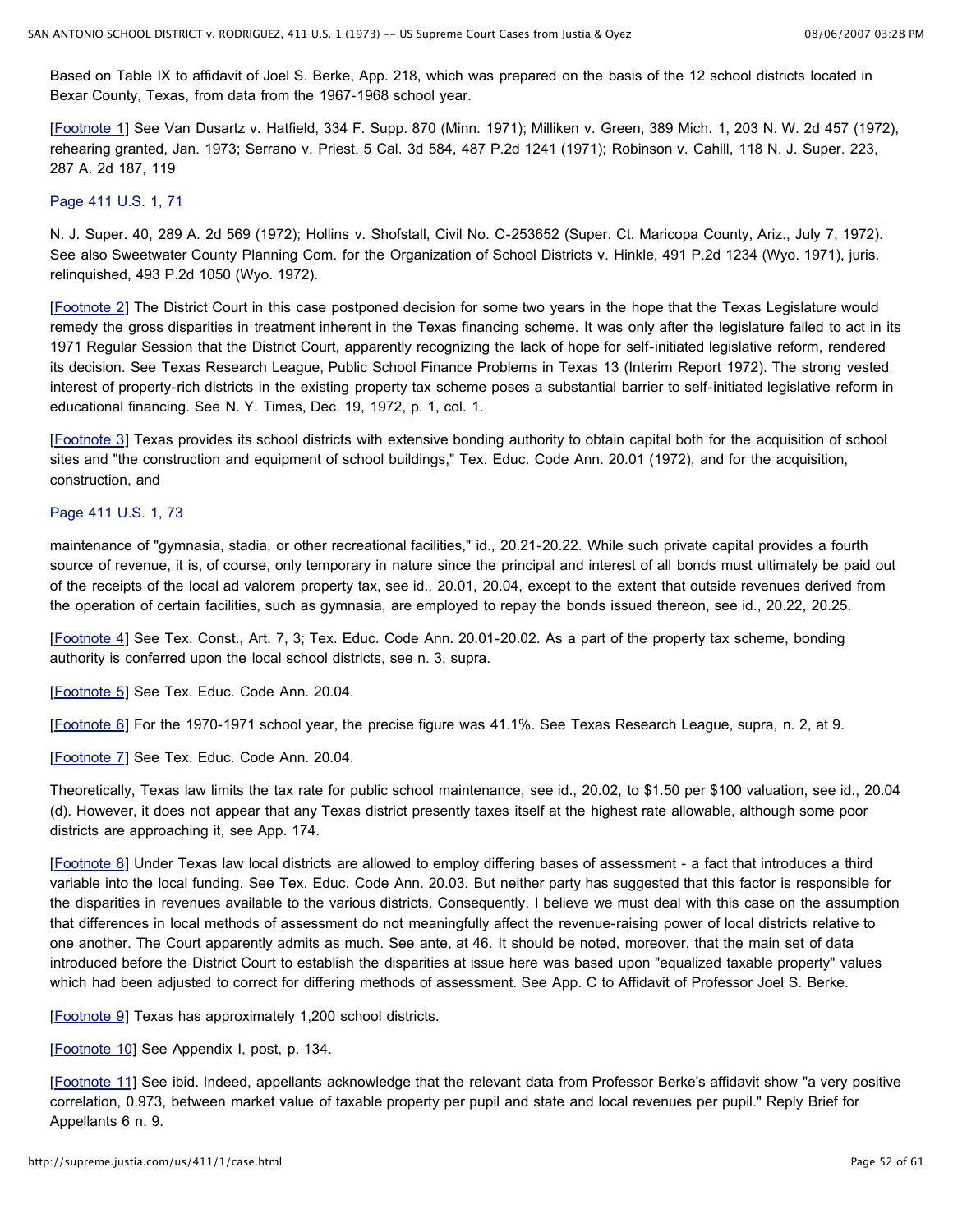While the Court takes issue with much of Professor Berke's data and conclusions, ante, at 15-16, n. 38, and 25-27, I do not understand its criticism to run to the basic finding of a correlation between taxable district property per pupil and local revenues per pupil. The critique of Professor Berke's methodology upon which the Court relies, see Goldstein, Interdistrict Inequalities in School Financing: A Critical Analysis of Serrano v. Priest and its Progeny, 120 U. Pa. L. Rev. 504, 523-525, nn. 67, 71 (1972), is directed only at the suggested correlations between family income and taxable district wealth and between race and taxable district wealth. Obviously, the appellants do not question the relationship in Texas between taxable district wealth and per-pupil expenditures; and there is no basis for the Court to do so, whatever the criticisms that may be leveled at other aspects of Professor Berke's study, see infra, n. 56.

[Footnote 12] See Appendix II, post, p. 135.

[Footnote 13] See ibid.

[Footnote 14] For the 1970-1971 school year, the precise figure was 10.9%. See Texas Research League, supra, n. 2, at 9.

[Footnote 15] Appellants made such a contention before the District Court but apparently have abandoned it in this Court. Indeed, data introduced in the District Court simply belie the argument that federal funds have a significant equalizing effect. See Appendix I, post, p. 134. And, as the District Court observed, it does not follow that remedial action by the Federal Government would excuse any unconstitutional discrimination effected by the state financing scheme. 337 F. Supp. 280, 284.

[Footnote 16] For the 1970-1971 school year, the precise figure was 48%. See Texas Research League, supra, n. 2, at 9.

[Footnote 17] See Tex. Const., Art. 7, 5 (Supp. 1972). See also Tex. Educ. Code Ann. 15.01 (b).

[Footnote 18] See Tex. Educ. Code Ann. 15.01 (b).

The Permanent School Fund is, in essence, a public trust initially endowed with vast quantities of public land, the sale of which has provided an enormous corpus that in turn produces substantial annual revenues which are devoted exclusively to public education. See Tex. Const., Art. 7, 5 (Supp. 1972). See also 5 Report of Governor's Committee on Public School Education. The Challenge and the Chance 11 (1969) (hereinafter Governor's Committee Report).

[Footnote 19] This is determined from the average daily attendance within each district for the preceding year. Tex. Educ. Code Ann. 15.01 (c).

[Footnote 20] See id., 16.01-16.975.

Footnote 21 See id., 16.71 (2), 16.79.

Footnote 22 See id., 16.301-16.316, 16.45, 16.51-16.63.

Footnote 23 See id., 16.72-16.73, 16.76-16.77.

Footnote 24 See id., 16.74-16.76. The formula for calculating each district's share is described in 5 Governor's Committee Report 44-48.

Footnote 25 See Tex. Educ. Code Ann. 16.01.

Footnote 26 See 5 Governor's Committee Report 40-41.

Footnote 27 See id., at 45-67; Texas Research League, Texas Public Schools Under the Minimum Foundation Program - An Evaluation: 1949-1954, pp. 67-68 (1954).

Footnote 28 Technically, the economic index involves a two-step calculation. First, on the basis of the factors mentioned above, each Texas county's share of the Local Fund Assignment is determined. Then each county's share is divided among its school districts on the basis of their relative shares of the county's assessable wealth. See

#### Page 411 U.S. 1, 79

Tex. Educ. Code Ann. 16.74-16.76; 5 Governor's Committee Report 43-44; Texas Research League, Texas Public School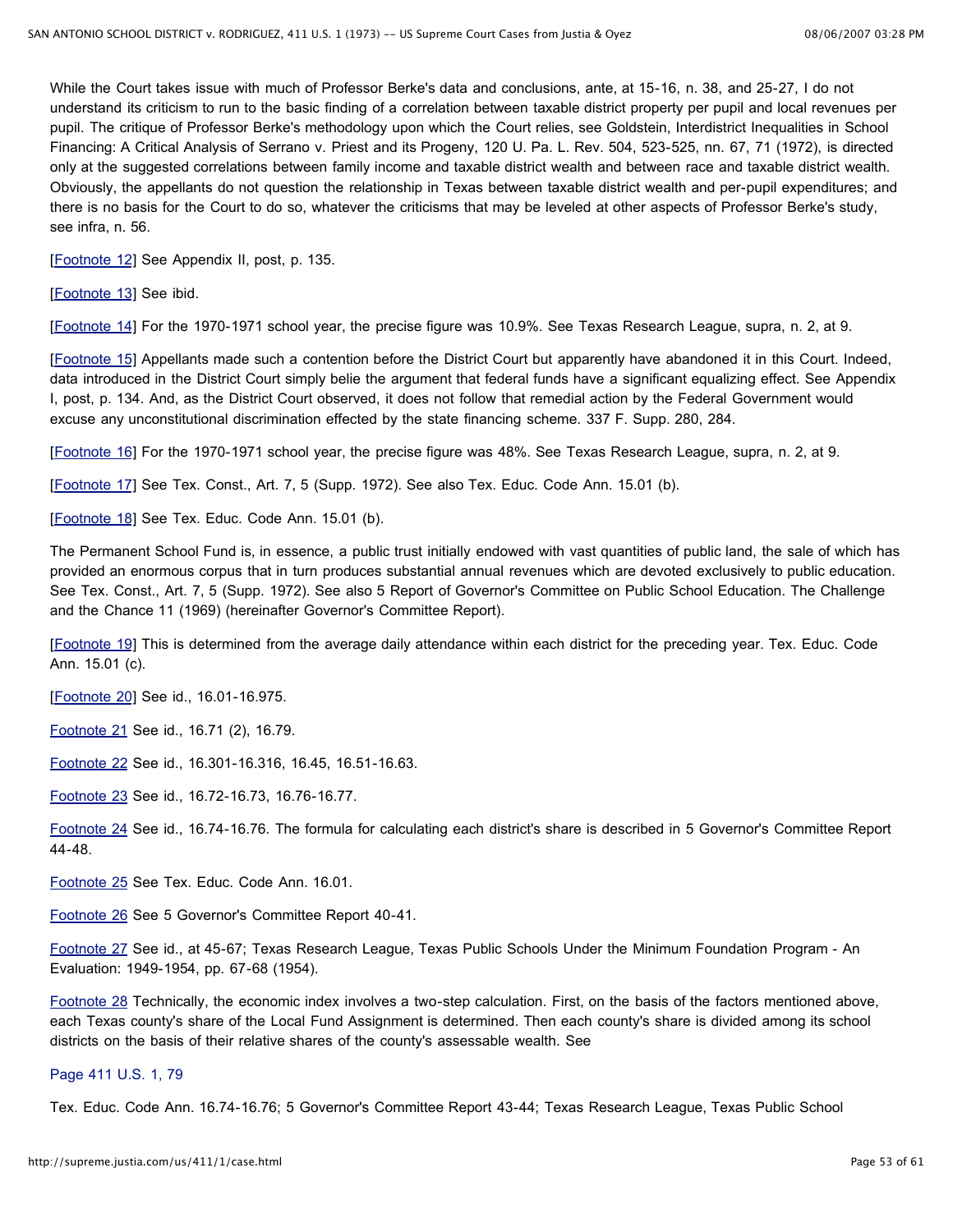Finance: A Majority of Exceptions 6-8 (2d Interim Report 1972).

Footnote 29 5 Governor's Committee Report 48, quoting statement of Dr. Edgar Morphet.

Footnote 30 The extraordinarily complex standards are summarized in 5 Governor's Committee Report 41-43.

Footnote 31 The key element of the Minimum Foundation School Program is the provision of funds for professional salaries - more particularly, for teacher salaries. The Program provides each district with funds to pay its professional payroll as determined by certain state standards. See Tex. Educ. Code Ann. 16.301-16.316. If the district fails to pay its teachers at the levels determined by the state standards it receives nothing from the Program. See id., 16.301 (c). At the same time, districts are free to pay their teachers salaries in excess of the level set by the state standards, using local revenues - that is, property tax revenue - to make up the difference, see id., 16.301 (a).

The state salary standards focus upon two factors: the educational level and the experience of the district's teachers. See id., 16.301-16.316. The higher these two factors are, the more funds the

# Page 411 U.S. 1, 80

district will receive from the Foundation Program for professional salaries.

It should be apparent that the net effect of this scheme is to provide more assistance to property-rich districts than to property-poor ones. For rich districts are able to pay their teachers, out of local funds, salary increments above the state minimum levels. Thus, the rich districts are able to attract the teachers with the best education and the most experience. To complete the circle, this then means, given the state standards, that the rich districts receive more from the Foundation Program for professional salaries than do poor districts. A portion of Professor Berke's study vividly illustrates the impact of the State's standards on districts of varying wealth. See Appendix III, post, p. 136.

Footnote 32 In 1967-1968, Alamo Heights School District had \$49,478 in taxable property per pupil. See Berke Affidavit, Table VII, App. 216.

Footnote 33 In 1967-1968, Edgewood Independent School District had \$5,960 in taxable property per pupil. Ibid.

Footnote 34 I fail to understand the relevance for this case of the Court's suggestion that if Alamo Heights School District, which is approximately the same physical size as Edgewood Independent School District but which has only one-fourth as many students, had the same number of students as Edgewood, the former's per-pupil expenditure would be considerably closer to the latter's. Ante, at 13 n. 33. Obviously, this is true, but it does not alter the simple fact that Edgewood does have four times as many students but not four times as much taxable property wealth. From the perspective of Edgewood's school children then - the perspective that ultimately counts here - Edgewood is clearly a much poorer district than Alamo Heights. The

# Page 411 U.S. 1, 81

question here is not whether districts have equal taxable property wealth in absolute terms, but whether districts have differing taxable wealth given their respective school-age populations.

Footnote 35 In the face of these gross disparities in treatment which experience with the Texas financing scheme has revealed, I cannot accept the Court's suggestion that we are dealing here with a remedial scheme to which we should accord substantial deference because of its accomplishments rather than criticize it for its failures. Ante, at 38-39. Moreover, Texas' financing scheme is hardly remedial legislation of the type for which we have previously shown substantial tolerance. Such legislation may in fact extend the vote to "persons who otherwise would be denied it by state law," Katzenbach v. Morgan, 384 U.S. 641, 657 (1966), or it may eliminate the evils of the private bail bondsman, Schilb v. Kuebel, 404 U.S. 357 (1971). But those are instances in which a legislative body has sought to remedy problems for which it cannot be said to have been directly responsible. By contrast, public education is the function of the State in Texas, and the responsibility for any defect in the financing scheme must ultimately rest with the State. It is the State's own scheme which has caused the funding problem, and, thus viewed, that scheme can hardly be deemed remedial.

Footnote 36 Cf. Appendix I, post, p. 134.

Footnote 37 Brief for Appellants 3.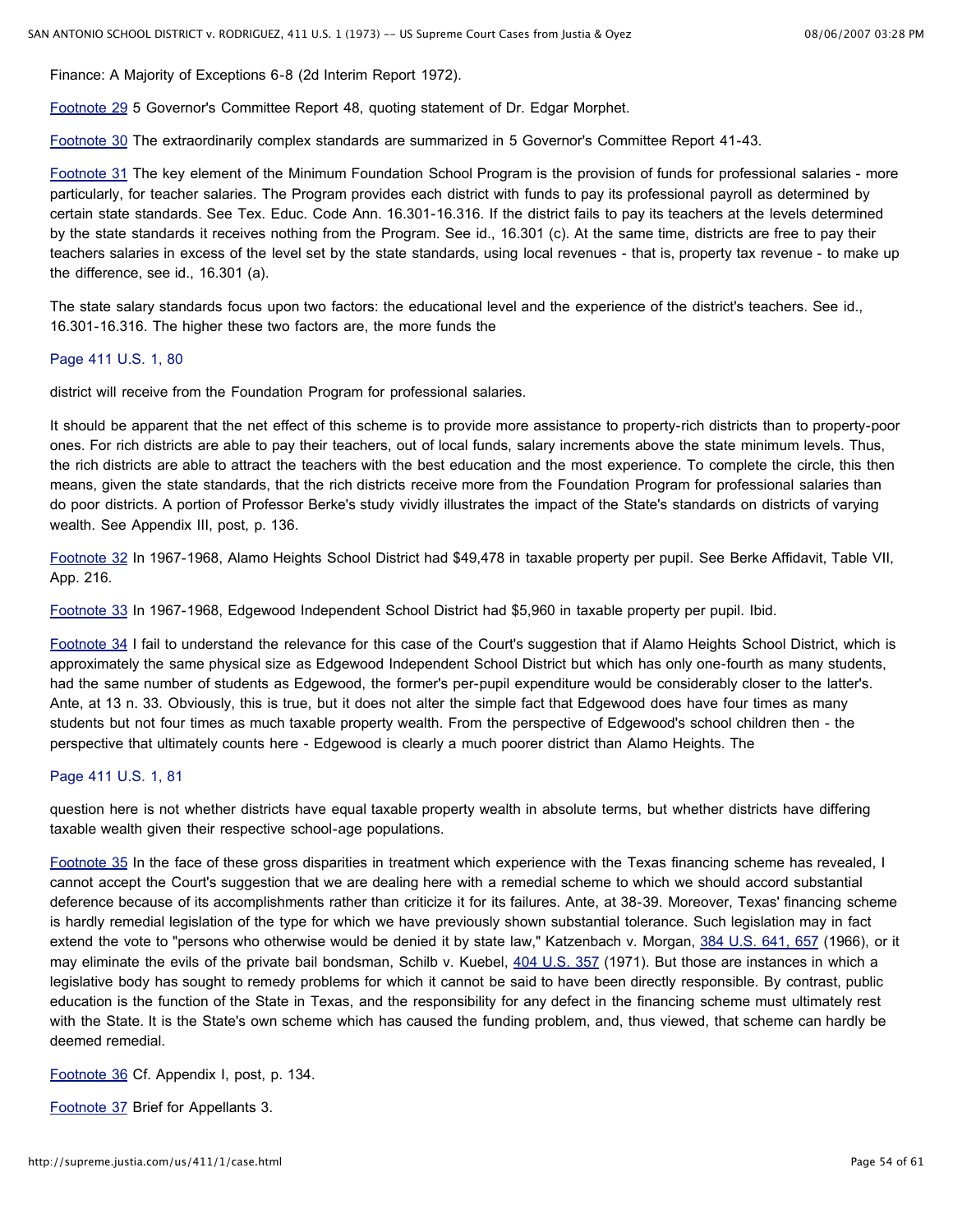Footnote 38 Thus, in 1967-1968, Edgewood had a total of \$248 per pupil in state and local funds compared with a total of \$558 per pupil for Alamo Heights. See Berke Affidavit, Table X, App. 219. For 1970-1971, the respective totals were \$418 and \$913. See Texas Research League, supra, n. 2, at 14.

Footnote 39 Not only does the local property tax provide approximately 40% of the funds expended on public education, but it is the only source of funds for such essential aspects of educational financing as the payment of school bonds, see n. 3, supra, and the payment of the district's share of the Local Fund Assignment, as well as for nearly all expenditures above the minimums established by the Foundation School Program.

Footnote 40 Compare, e. g., J. Coleman et al., Equality of Educational Opportunity 290-330 (1966); Jencks, The Coleman Report and the Conventional Wisdom, in On Equality of Educational Opportunity 69, 91-104 (F. Mosteller & D. Moynihan eds. 1972), with, e. g., J. Guthrie, G. Kleindorfer, H. Levin, & R. Stout, Schools and Inequality 79-90 (1971); Kiesling, Measuring a Local Government Service: A Study of School Districts in New York State, 49 Rev. Econ. & Statistics 356 (1967).

Footnote 41 Compare Berke Answers to Interrogatories 10 ("Dollar expenditures are probably the best way of measuring the quality of education afforded students . . ."), with Graham Deposition 39 ("[I]t is not just necessarily the money, no. It is how wisely you spend it"). It warrants noting that even appellants' witness, Mr. Graham, qualified the importance of money only by the requirement of wise expenditure. Quite obviously, a district which is property poor is powerless to match the education provided by a propertyrich district, assuming each district allocates its funds with equal wisdom.

Footnote 42 See Brief of amici curiae, inter alia, San Marino Unified School District; Beverly Hills Unified School District; Brief of amici curiae, inter alia, Bloomfield Hills, Michigan, School District; Dearborn City, Michigan, School District; Grosse Pointe, Michigan, Public School System.

Footnote 43 Answers to Plaintiffs' Interrogatories, App. 115.

Footnote 44 Ibid. Moreover, during the same period, 37.17% of the teachers in Alamo Heights had advanced degrees, while only 14.98% of Edgewood's faculty had such degrees. See id., at 116.

Footnote 45 Id., at 117.

Footnote 46 Id., at 118.

Footnote 47 In the 1967-1968 school year, Edgewood had 22,862 students and 864 teachers, a ratio of 26.5 to 1. See id., at 110, 114. In Alamo Heights, for the same school year, there were 5,432 students and 265 teachers for a ratio of 20.5 to 1. Ibid.

Footnote 48 Reply Brief for Appellants 17. See also, id., at 5, 15-16.

Footnote 49 Indeed, even apart from the differential treatment inherent in the local property tax, the significant interdistrict disparities in state aid received under the Minimum Foundation School Program would seem to raise substantial equal protection questions.

Footnote 50 I find particularly strong intimations of such a view in the majority's efforts to denigrate the constitutional significance of children in property-poor districts "receiving a poorer quality education than that available to children in districts having more assessable wealth" with the assertion "that, at least where wealth is involved, the Equal Protection Clause does not require absolute equality or precisely equal advantages." Ante, at 23, 24. The Court, to be sure, restricts its remark to "wealth" discrimination. But the logical basis for such a restriction is not explained by the Court, nor is it otherwise apparent, see infra, at 117-120 and n. 77.

Footnote 51 See Answers to Interrogatories by Dr. Joel S. Berke, Ans. 17, p. 9; Ans. 48-51, pp. 22-24; Ans. 88-89, pp. 41-42; Deposition of Dr. Daniel C. Morgan, Jr., at 52-55; Affidavit of Dr. Daniel C. Morgan, Jr., App. 242-243.

Footnote 52 It is true that in two previous cases this Court has summarily affirmed district court dismissals of constitutional attacks upon other state educational financing schemes. See McInnis v. Shapiro, 293 F. Supp. 327 (ND Ill. 1968), aff'd per curiam, sub nom. McInnis v. Ogilvie, 394 U.S. 322 (1969); Burruss v. Wilkerson, 310 F. Supp. 572 (WD Va. 1969), aff'd per curiam, 397 U.S. 44 (1970). But those decisions cannot be considered dispositive of this action, for the thrust of those suits differed materially from that of the present case. In McInnis, the plaintiffs asserted that "only a financing system which apportions public funds according to the educational needs of the students satisfies the Fourteenth Amendment." 293 F. Supp., at 331. The District Court concluded that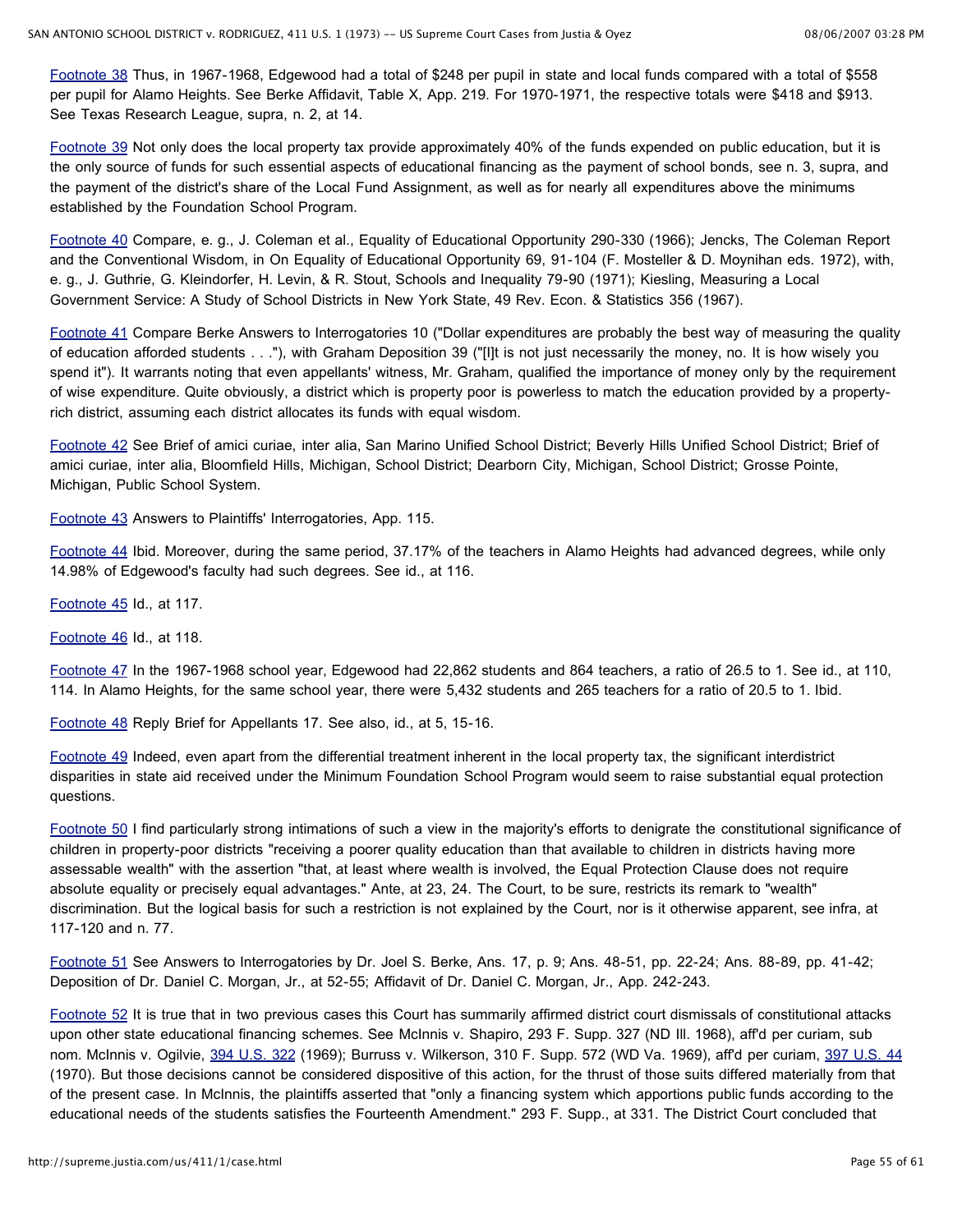"(1) the Fourteenth Amendment does not require that public school

# Page 411 U.S. 1, 91

expenditures be made only on the basis of pupils' educational needs, and (2) the lack of judicially manageable standards makes this controversy nonjustifiable." Id., at 329. The Burruss District Court dismissed that suit essentially in reliance on McInnis which it found to be "scarcely distinguishable." 310 F. Supp., at 574. This suit involves no effort to obtain an allocation of school funds that considers only educational need. The District Court ruled only that the State must remedy the discrimination resulting from the distribution of taxable local district wealth which has heretofore prevented many districts from truly exercising local fiscal control. Furthermore, the limited holding of the District Court presents none of the problems of judicial management which would exist if the federal courts were to attempt to ensure the distribution of educational funds solely on the basis of educational need, see infra, at 130-132.

# Footnote 53 Tex. Const., Art. 7, 1.

Footnote 54 Problems of remedy may be another matter. If provision of the relief sought in a particular case required identification of each member of the affected class, as in the case of monetary relief, the need for clarity in defining the class is apparent. But this involves the procedural problems inherent in class action litigation, not the character of the elements essential to equal protection analysis. We are concerned here only with the latter. Moreover, it is evident that in cases such as this, provision of appropriate relief, which takes the injunctive form, is not a serious problem since it is enough to direct the action of appropriate officials. Cf. Potts v. Flax. 313 F.2d 284, 288-290 (CA5 1963).

Footnote 55 I assume the Court would lodge the same criticism against the validity of the finding of a correlation between poor districts and racial minorities.

Footnote 56 The Court rejects the District Court's finding of a correlation between poor people and poor districts with the assertion that "there is reason to believe that the poorest families are not necessarily clustered in the poorest property districts" in Texas. Ante, at 23. In support of its conclusion the Court offers absolutely no data - which it cannot on this record - concerning the distribution of poor people in Texas to refute the data introduced below by appellees; it relies instead on a recent law review note concerned solely with the State of Connecticut, Note, A Statistical Analysis of the School Finance Decisions: On Winning Battles and Losing Wars, 81 Yale L. J. 1303 (1972). Common sense suggests that the basis for drawing a demographic conclusion with respect to a geographically large, urban-rural, industrial-agricultural State such as Texas from a geographically small, densely populated, highly industrialized State such as Connecticut is doubtful at best.

Furthermore, the article upon which the Court relies to discredit the statistical procedures employed by Professor Berke to establish the correlation between poor people and poor districts, see n. 11, supra, based its criticism primarily on the fact that only four of the 110 districts studied were in the lowest of the five categories, which were determined by relative taxable property per pupil, and most districts clustered in the middle three groups. See Goldstein, Interdistrict Inequalities in School Financing: A Critical Analysis of Serrano v. Priest and its Progeny, 120 U. Pa. L. Rev. 504, 524 n. 67 (1972). See also ante, at 26-27. But the Court fails to note that the four poorest districts in the sample had over 50,000 students which constituted 10% of the students in the entire sample. It appears, moreover, that even when the richest and the poorest categories are enlarged to include in each category 20% of the students in the sample, the correlation between district and individual wealth holds true. See Brief for the Governors of Minnesota, Maine, South Dakota, Wisconsin, and Michigan as amici Curiae 17 n. 21.

Finally, it cannot be ignored that the data introduced by appellees went unchallenged in the District Court. The majority's willingness

# Page 411 U.S. 1, 96

to permit appellants to litigate the correctness of those data for the first time before this tribunal - where effective response by appellees is impossible - is both unfair and judicially unsound.

Footnote 57 Third Amended Complaint App. 23. Consistent with this theory, appellees purported to represent, among others, a class composed of "all . . . school children in independent school districts . . . who . . . have been deprived of the equal protection of the law under the Fourteenth Amendment with regard to public school education because of the low value of the property lying within the independent school districts in which they reside." Id., at 15.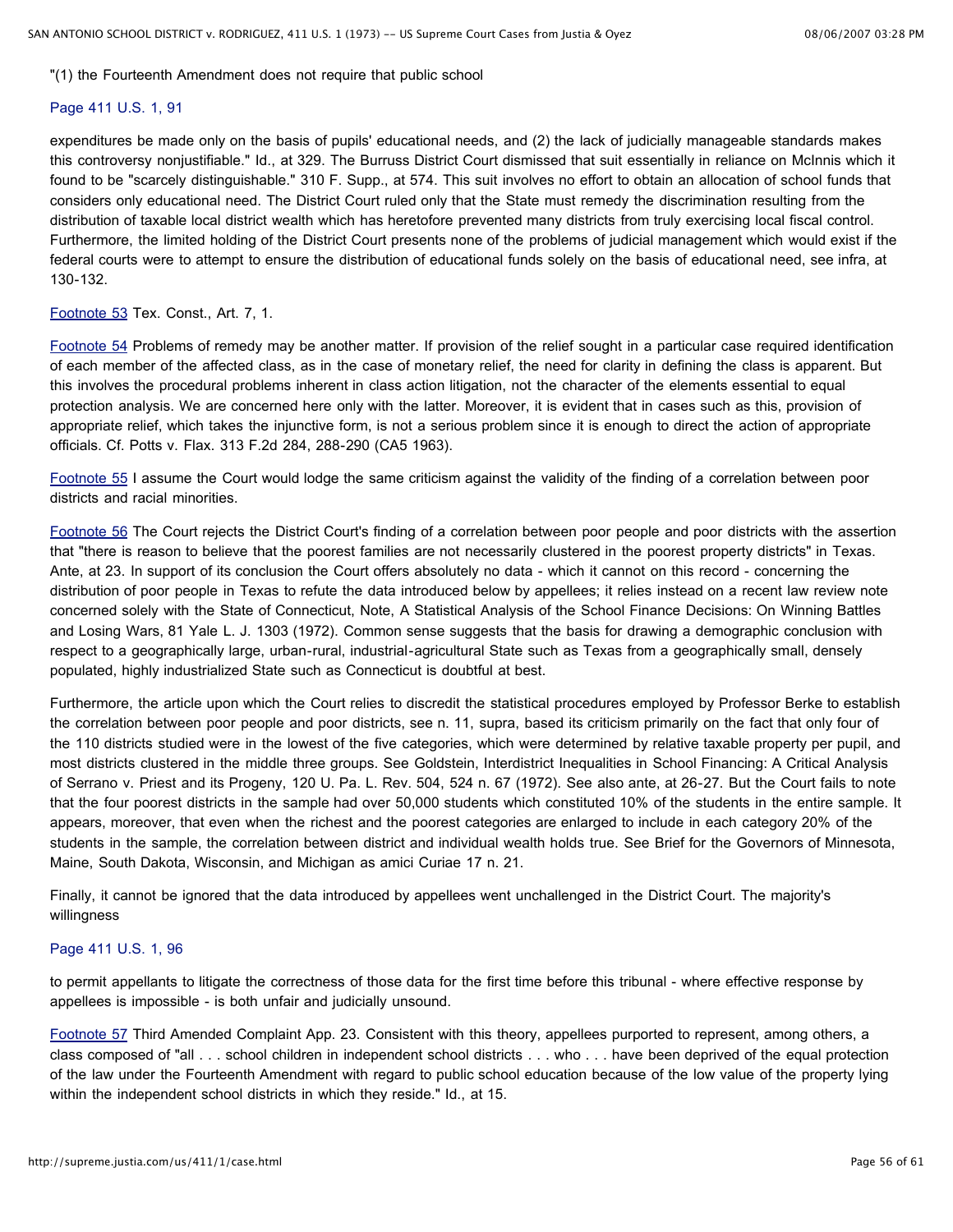Footnote 58 The degree of judicial scrutiny that this particular classification demands is a distinct issue which I consider in Part II, C, infra.

Footnote 59 Indeed, the Court's theory would render the established concept of fundamental interests in the context of equal protection analysis superfluous, for the substantive constitutional right itself requires that this Court strictly scrutinize any asserted state interest for restricting or denying access to any particular guaranteed right, see, e. g., United States v. O'Brien, 391 U.S. 367, 377 (1968); Cox v. Louisiana, 379 U.S. 536, 545-551 (1965).

Footnote 60 It is interesting that in its effort to reconcile the state voting rights cases with its theory of fundamentality the majority can muster nothing more than the contention that "[t]he constitutional underpinnings of the right to equal treatment in the voting process can no longer be doubted . . . ." Ante, at 34 n. 74 (emphasis added). If, by this, the Court intends to recognize a substantive constitutional "right to equal treatment in the voting process" independent of the Equal Protection Clause, the source of such a right is certainly a mystery to me.

Footnote 61 It is true that Griffin and Douglas also involved discrimination against indigents, that is, wealth discrimination. But, as the majority points out, ante, at 28-29, the Court has never deemed wealth discrimination alone to be sufficient to require strict judicial scrutiny; rather, such review of wealth classifications has been applied only where the discrimination affects an important individual interest, see, e. g., Harper v. Virginia Bd. of Elections, 383 U.S. 663 (1966). Thus, I believe Griffin and Douglas can only be understood as premised on a recognition of the fundamental importance of the criminal appellate process.

Footnote 62 See, e. g., Duncan v. Louisiana, 391 U.S. 145 (1968) (right to jury trial); Washington v. Texas, 388 U.S. 14 (1967) (right to compulsory process); Pointer v. Texas, 380 U.S. 400 (1965) (right to confront one's accusers).

Footnote 63 See, e. g., McLaughlin v. Florida, 379 U.S. 184, 191-192 (1964); Loving v. Virginia, 388 U.S. 1, 9 (1967).

Footnote 64 See Oyama v. California, 332 U.S. 633, 644-646 (1948); Korematsu v. United States, 323 U.S. 214, 216 (1944).

Footnote 65 See Graham v. Richardson, 403 U.S. 365, 372 (1971).

Footnote 66 The Court noted that the challenged "provision strips from indigent defendants the array of protective exemptions Kansas has erected for other civil judgment debtors, including restrictions on the amount of disposable earnings subject to garnishment, protection of the debtor from wage garnishment at times of severe personal or family sickness, and exemption from attachment and execution on a debtor's personal clothing, books, and tools of trade." 407 U.S., at 135.

Footnote 67 See generally Gunther, The Supreme Court, 1971 Term, Foreword: In Search of Evolving Doctrine on a Changing Court: A Model for a Newer Equal Protection, 86 Harv. L. Rev. 1 (1972).

Footnote 68 See Brief of the National Education Association et al. as Amici Curiae App. A. All 48 of the 50 States which mandate public education also have compulsory-attendance laws which require school attendance for eight years or more. Id., at 20-21.

Footnote 69 Prior to this Court's decision in Brown v. Board of Education, 347 U.S. 483 (1954), every State had a constitutional provision directing the establishment of a system of public schools. But after Brown, South Carolina repealed its constitutional provision, and Mississippi made its constitutional provision discretionary with the state legislature.

Footnote 70 Developments in the Law - Equal Protection, 82 Harv. L. Rev. 1065, 1129 (1969).

Footnote 71 The President's Commission on School Finance, Schools, People, & Money: The Need for Educational Reform 11 (1972), concluded that "[l]iterally, we cannot survive as a nation or as individuals without [education]." It further observed that:

"[I]n a democratic society, public understanding of public issues is necessary for public support. Schools generally include in their courses of instruction a wide variety of subjects related to the history, structure and principles of American government at all levels. In so doing, schools provide students with a background of knowledge which is deemed an absolute necessity for responsible citizenship." Id., at 13-14.

Footnote 72 See J. Guthrie, G. Kleindorfer, H. Levin, & R. Stout, Schools and Inequality 103-105 (1971); R. Hess & J. Torney, The Development

Page 411 U.S. 1, 114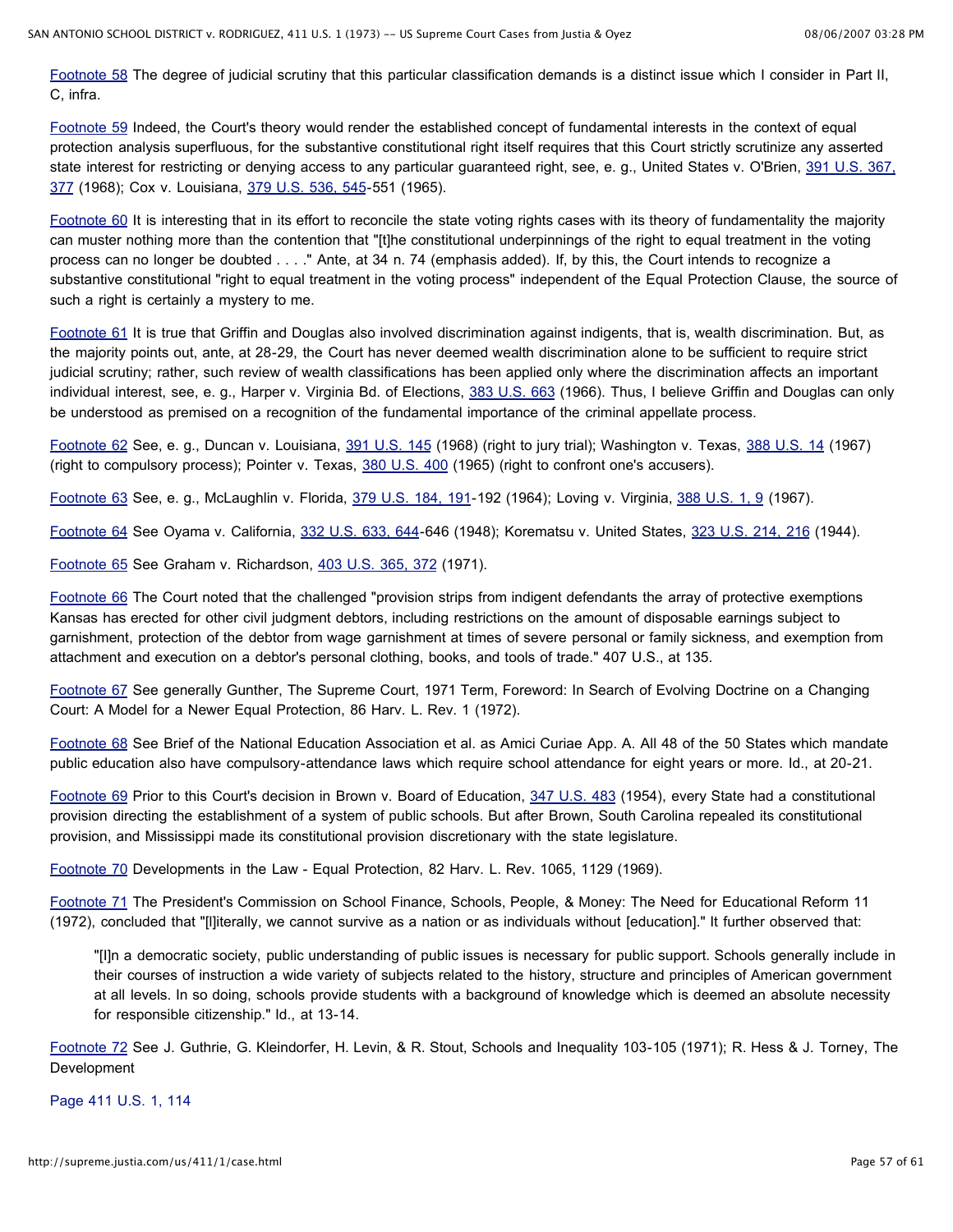of Political Attitudes in Children 217-218 (1967); Campbell, The Passive Citizen, in 6 Acta Sociologica, Nos. 1-2, p. 9, at 20-21 (1962).

That education is the dominant factor in influencing political participation and awareness is sufficient, I believe, to dispose of the Court's suggestion that, in all events, there is no indication that Texas is not providing all of its children with a sufficient education to enjoy the right of free speech and to participate fully in the political process. Ante, at 36-37. There is, in short, no limit on the amount of free speech or political participation that the Constitution guarantees. Moreover, it should be obvious that the political process, like most other aspects of social intercourse, is to some degree competitive. It is thus of little benefit to an individual from a property-poor district to have "enough" education if those around him have more than "enough." Cf. Sweatt v. Painter, 339 U.S. 629, 633-634 (1950).

Footnote 73 See United States Department of Commerce, Bureau of the Census, Voting and Registration in the Election of November 1968, Current Population Reports, Series P-20, No. 192, Table 4, p. 17. See also Senate Select Committee on Equal Educational Opportunity, 92d Cong., 2d Sess., Levin, The Costs to the Nation of Inadequate Education 46-47 (Comm. Print 1972).

Footnote 74 I believe that the close nexus between education and our established constitutional values with respect to freedom of speech and participation in the political process makes this a different case from our prior decisions concerning discrimination affecting public welfare, see, e. g., Dandridge v. Williams, 397 U.S. 471 (1970), or housing, see, e. g., Lindsey v. Normet, 405 U.S. 56 (1972). There can be no question that, as the majority suggests, constitutional rights may be less meaningful for someone without enough to eat or without decent housing. Ante, at 37. But the crucial difference lies in the closeness of the relationship. Whatever the severity of the impact of insufficient food or inadequate housing on a person's life, they have never been considered to bear the same direct and immediate relationship to constitutional concerns for free speech and for our political processes as education has long been recognized to bear. Perhaps, the best evidence of this fact is the unique status which has been accorded public education as the single public service nearly unanimously guaranteed in the constitutions of our States, see supra, at 111- 112 and n. 68. Education, in terms of constitutional values, is much more analogous, in my judgment, to the right to vote in state elections than to public welfare or public housing. Indeed, it is not without significance that we have long recognized education as an essential step in providing the disadvantaged with the tools necessary to achieve economic self-sufficiency.

Footnote 75 The majority's reliance on this Court's traditional deference to legislative bodies in matters of taxation falls wide of the mark in the context of this particular case. See ante, at 40-41. The decisions on which the Court relies were simply taxpayer suits challenging the constitutionality of a tax burden in the face of exemptions or differential taxation afforded to others. See, e. g., Allied Stores of Ohio v. Bowers, 358 U.S. 522 (1959); Madden v. Kentucky, 309 U.S. 83 (1940); Carmichael v. Southern Coal & Coke Co., 301 U.S. 495 (1937); Bell's Gap R. Co. v. Pennsylvania, 134 U.S. 232 (1890). There is no question that, from the perspective of the taxpayer, the Equal Protection Clause "imposes no iron rule of equality, prohibiting the flexibility and variety that are appropriate to reasonable schemes of state taxation. The State may impose different specific taxes upon different trades and professions and may vary the rate of excise upon various products." Allied Stores of Ohio v. Bowers, supra, at 526-527.

# Page 411 U.S. 1, 117

But in this case we are presented with a claim of discrimination of an entirely different nature - a claim that the revenue-producing mechanism directly discriminates against the interests of some of the intended beneficiaries; and, in contrast to the taxpayer suits, the interest adversely affected is of substantial constitutional and societal importance. Hence, a different standard of equal protection review than has been employed in the taxpayer suits is appropriate here. It is true that affirmance of the District Court decision would to some extent intrude upon the State's taxing power insofar as it would be necessary for the State to at least equalize taxable district wealth. But contrary to the suggestions of the majority, affirmance would not impose a straitjacket upon the revenue-raising powers of the State, and would certainly not spell the end of the local property tax. See infra, at 132.

Footnote 76 This does not mean that the Court has demanded precise equality in the treatment of the indigent and the person of means in the criminal process. We have never suggested, for instance, that the Equal Protection Clause requires the best lawyer money can buy for the indigent. We are hardly equipped with the objective standards which such a judgment would require. But we have pursued the goal of substantial equality of treatment in the face of clear disparities in the nature of the appellate process afforded rich versus poor. See, e. g., Draper v. Washington, 372 U.S. 487, 495-496 (1963); cf. Coppedge v. United States, 369 U.S. 438, 447 (1962).

Footnote 77 Even if I put aside the Court's misreading of Griffin and Douglas, the Court fails to offer any reasoned constitutional basis for restricting cases involving wealth discrimination to instances in which there is an absolute deprivation of the interest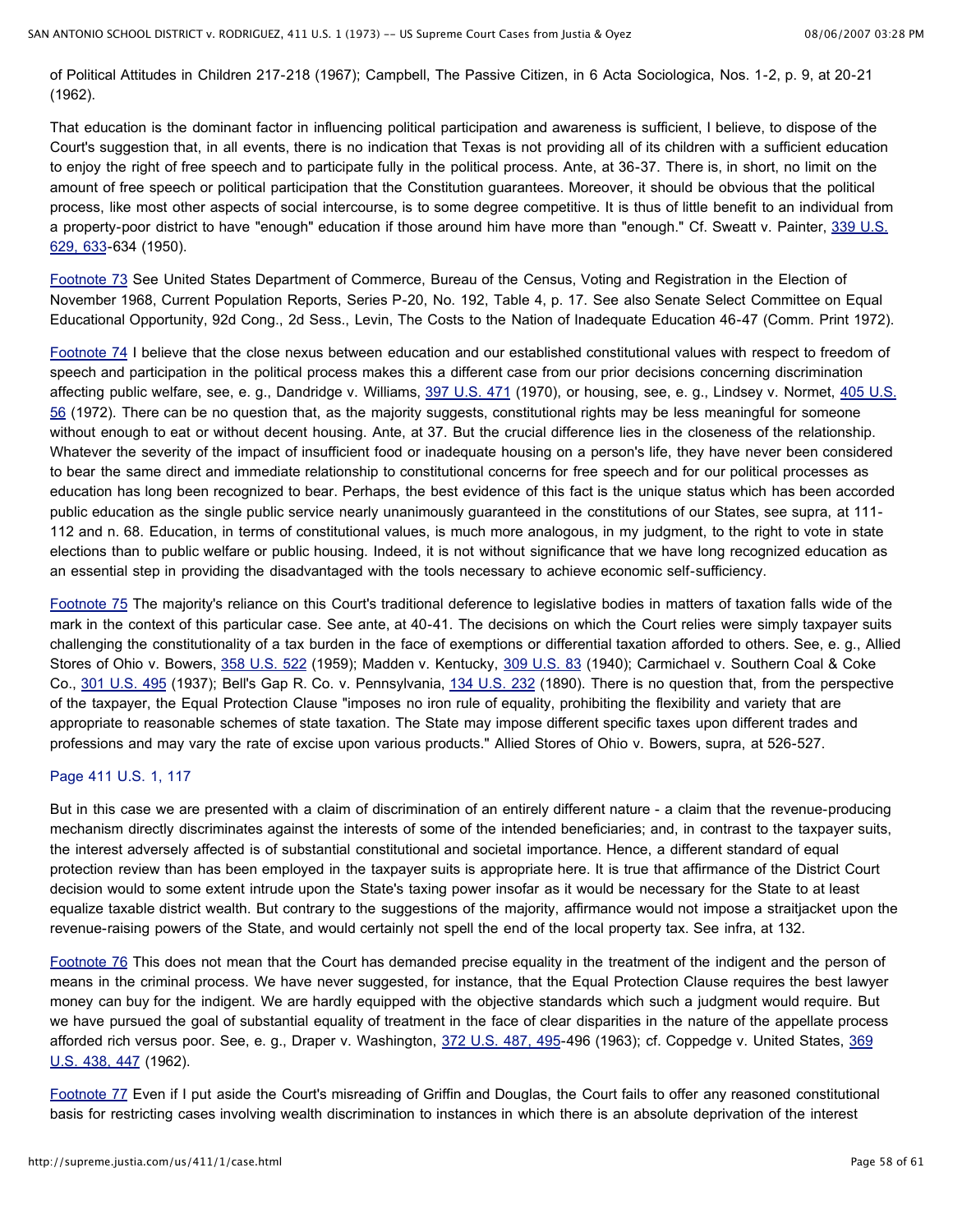affected. As I have already discussed, see supra, at 88-89, the Equal Protection Clause guarantees equality of treatment of those persons who are similarly situated; it does not merely bar some form of excessive discrimination between such persons. Outside the context of wealth discrimination, the Court's reapportionment decisions clearly indicate that relative discrimination is within the purview of the Equal Protection Clause. Thus, in Reynolds v. Sims, 377 U.S. 533, 562-563 (1964), the Court recognized:

"It would appear extraordinary to suggest that a State could be constitutionally permitted to enact a law providing that certain of the State's voters could vote two, five, or 10 times for their legislative representatives, while voters living elsewhere could vote only once. . . . Of course, the effect of state legislative districting schemes which give the same number of representatives to unequal numbers of constituents is identical. Overweighting and overvaluation of the votes of those living here has the certain effect of dilution and undervaluation of the votes of those living there. . . . Their right to vote is simply not the same right to vote as that of those living in a favored part of the State. . . . One must be ever aware that the Constitution forbids `sophisticated as well as simple-minded modes of discrimination.'"

See also Gray v. Sanders, 372 U.S. 368, 380-381 (1963). The Court gives no explanation why a case involving wealth discrimination should be treated any differently.

Footnote 78 But cf. Bullock v. Carter, 405 U.S. 134, 144 (1972), where prospective candidates' threatened exclusion from a primary ballot because of their inability to pay a filing fee was seen as discrimination against both the impecunious candidates and the "less affluent

# Page 411 U.S. 1, 121

segment of the community" that supported such candidates but was also too poor as a group to contribute enough for the filing fees.

Footnote 79 But cf. M. Harrington, The Other America 13-17 (Penguin ed. 1963).

Footnote 80 See E. Banfield, The Unheavenly City 63, 75-76 (1970); cf. R. Lynd & H. Lynd, Middletown in Transition 450 (1937).

Footnote 81 Cf. New York v. Miln, 11 Pet. 102, 142 (1837).

Footnote 82 Theoretically, at least, it may provide a mechanism for implementing Texas' asserted interest in local educational control, see infra, at 126.

Footnote 83 True, a family may move to escape a property-poor school district, assuming it has the means to do so. But such a view would itself raise a serious constitutional question concerning an impermissible burdening of the right to travel, or, more precisely, the concomitant right to remain where one is. Cf. Shapiro v. Thompson, 394 U.S. 618, 629-631 (1969).

Footnote 84 Indeed, the political difficulties that seriously disadvantaged districts face in securing legislative redress are augmented by the fact that little support is likely to be secured from only mildly disadvantaged districts. Cf. Gray v. Sanders, 372 U.S. 368 (1963). See also n. 2, supra.

Footnote 85 See Tex. Cities, Towns and Villages Code, Civ. Stat. Ann. 1011a-1011j (1963 and Supp. 1972-1973). See also, e. g., Skinner v. Reed, 265 S. W. 2d 850 (Tex. Ct. Civ. App. 1954); Corpus Christi v. Jones, 144 S. W. 2d 388 (Tex. Ct. Civ. App. 1940).

Footnote 86 Serrano v. Priest, 5 Cal. 3d, at 603, 487 P.2d, at 1254. See also Van Dusartz v. Hatfield, 334 F. Supp., at 875-876.

Footnote 87 Cf., e. g., Two Guys from Harrison-Allentown v. McGinley, 366 U.S. 582 (1961); McGowan v. Maryland, 366 U.S. 420 (1961); Goesaert v. Cleary, 335 U.S. 464 (1948).

Footnote 88 Tex. Educ. Code Ann. 21.101-21.117. Criminal penalties are provided for failure to teach certain required courses, Id., 4.15-4.16.

Footnote 89 Id., 12.11-12.35.

Footnote 90 Id., 12.62.

Footnote 91 Id., 13.031-13.046.

Footnote 92 Id., 21.004.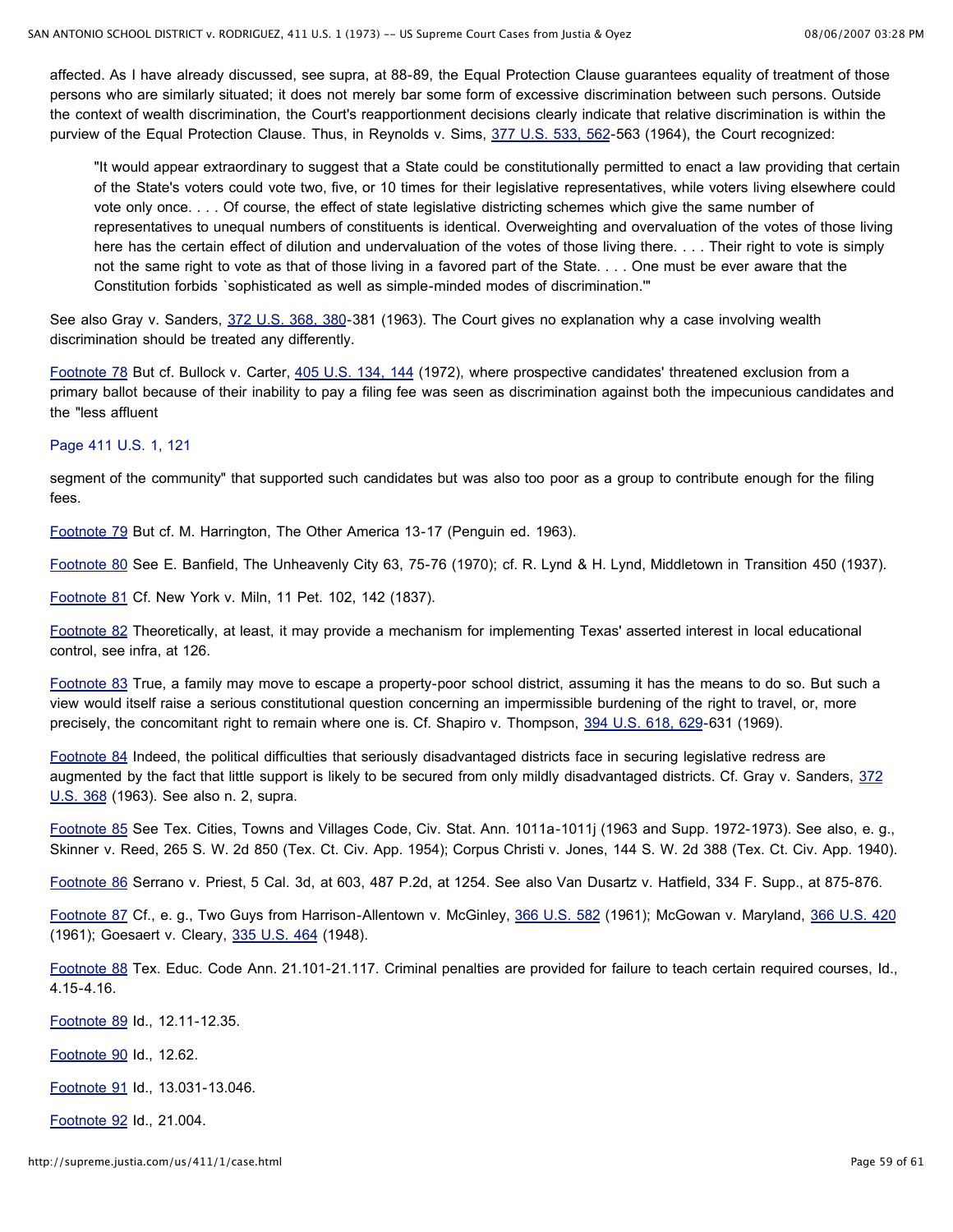Footnote 93 See Appendix II, infra.

Footnote 94 See Affidavit of Dr. Jose Cardenas, Superintendent of Schools, Edgewood Independent School District, App. 234-238.

Footnote 95 See Appendix IV, infra.

Footnote 96 My Brother WHITE, in concluding that the Texas financing scheme runs afoul of the Equal Protection Clause, likewise finds on analysis that the means chosen by Texas - local property taxation dependent upon local taxable wealth - is completely unsuited in its present form to the achievement of the asserted goal of providing local fiscal control. Although my Brother WHITE purports to reach this result by application of that lenient standard of mere rationality traditionally applied in the context of commercial interests, it seems to me that the care with which he scrutinizes the practical effectiveness of the present local property tax as a device for affording local fiscal control reflects the application of a more stringent standard of review, a standard which at the least is influenced by the constitutional significance of the process of public education.

Footnote 97 See n. 98, infra.

Footnote 98 Centralized educational financing is, to be sure, one alternative. On analysis, though, it is clear that even centralized financing would

# Page 411 U.S. 1, 131

not deprive local school districts of what has been considered to be the essence of local educational control. See Wright v. Council of the City of Emporia,  $407$  U.S. 451, 477-478 (BURGER, C. J., dissenting). Central financing would leave in local hands the entire gamut of local educational policymaking - teachers, curriculum, school sites, the whole process of allocating resources among alternative educational objectives.

A second possibility is the much-discussed theory of district power equalization put forth by Professors Coons, Clune, and Sugarman in their seminal work, Private Wealth and Public Education 201-242 (1970). Such a scheme would truly reflect a dedication to local fiscal control. Under their system, each school district would receive a fixed amount of revenue per pupil for any particular level of tax effort regardless of the level of local property tax base. Appellants criticize this scheme on the rather extraordinary ground that it would encourage poorer districts to overtax themselves in order to obtain substantial revenues for education. But under the present discriminatory scheme, it is the poor districts that are already taxing themselves at the highest rates, yet are receiving the lowest returns.

District wealth reapportionment is yet another alternative which would accomplish directly essentially what district power equalization would seek to do artificially. Appellants claim that the calculations concerning state property required by such a scheme would be impossible as a practical matter. Yet Texas is already making far more complex annual calculations - involving not only local property values but also local income and other economic factors - in conjunction with the Local Fund Assignment portion of the Minimum Foundation School Program. See 5 Governor's Committee Report 43-44.

A fourth possibility would be to remove commercial, industrial, and mineral property from local tax rolls, to tax this property on a statewide basis, and to return the resulting revenues to the local districts in a fashion that would compensate for remaining variations in the local tax bases.

None of these particular alternatives are necessarily constitutionally compelled; rather, they indicate the breadth of choice which would remain to the State if the present interdistrict disparities were eliminated.

# Footnote 99 See n. 98, supra.

Footnote 100 Of course, nothing in the Court's decision today should inhibit further review of state educational funding schemes under state constitutional provisions. See Milliken v. Green, 389 Mich. 1, 203 N. W. 2d 457 (1972), rehearing granted, Jan. 1973; Robinson v. Cahill, 118 N. J. Super. 223, 287 A. 2d 187, 119 N. J. Super. 40, 289 A. 2d 569 (1972); cf. Serrano v. Priest, 5 Cal. 3d 584, 487 P.2d 1241 (1971).

Page 411 U.S. 1, 138